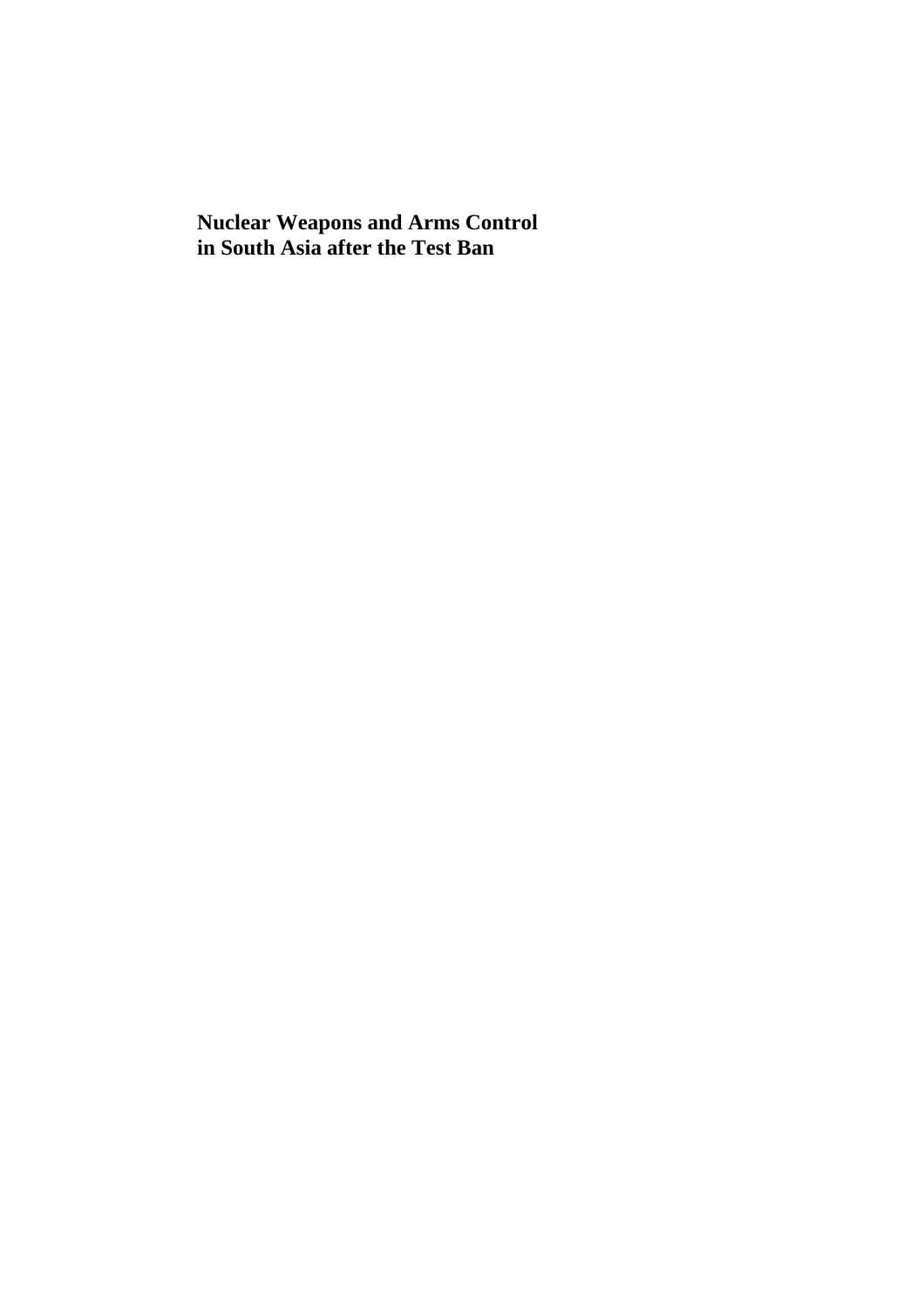#### **Stockholm International Peace Research Institute**

SIPRI is an independent international institute for research into problems of peace and conflict, especially those of arms control and disarmament. It was established in 1966 to commemorate Sweden's 150 years of unbroken peace.

The Institute is financed mainly by the Swedish Parliament. The staff and the Governing Board are international. The Institute also has an Advisory Committee as an international consultative body.

The Governing Board is not responsible for the views expressed in the publications of the Institute.

#### **Governing Board**

Professor Daniel Tarschys, Chairman (Sweden) Dr Oscar Arias Sánchez (Costa Rica) Sir Marrack Goulding (United Kingdom) Dr Ryukichi Imai (Japan) Dr Catherine Kelleher (United States) Dr Marjatta Rautio (Finland) Dr Lothar Rühl (Germany) Dr Abdullah Toukan (Jordan) The Director

#### **Director**

Dr Adam Daniel Rotfeld (Poland)

# sipri

#### **Stockholm International Peace Research Institute**

Frösunda, S-169 70 Solna, Sweden Cable: SIPRI Telephone: 46 8/655 97 00 Telefax: 46 8/655 97 33 Email: sipri@sipri.se Internet URL: http://www.sipri.se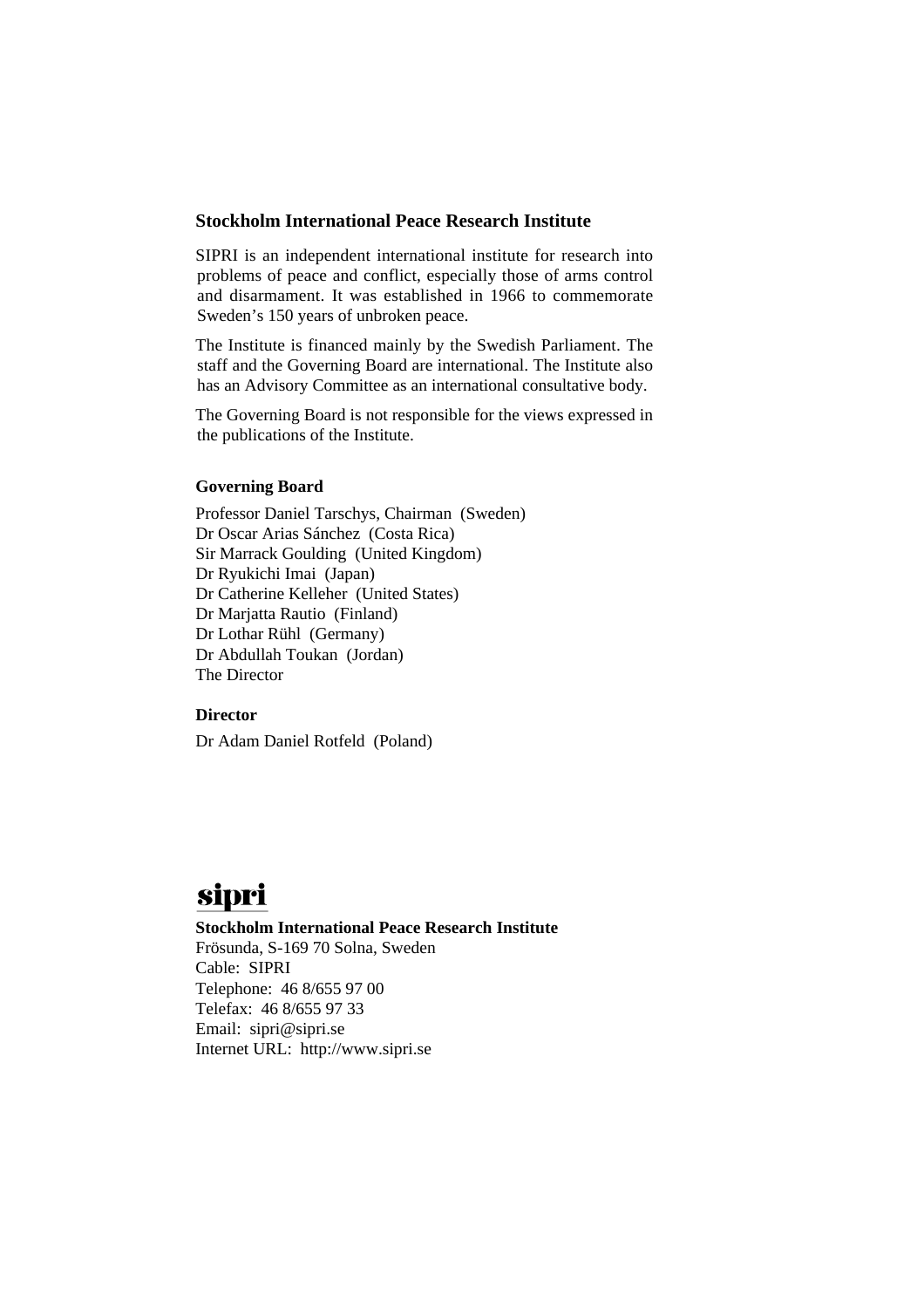# **Nuclear Weapons and Arms Control in South Asia after the Test Ban**

SIPRI Research Report No. 14

Edited by **Eric Arnett**

OXFORD UNIVERSITY PRESS 1998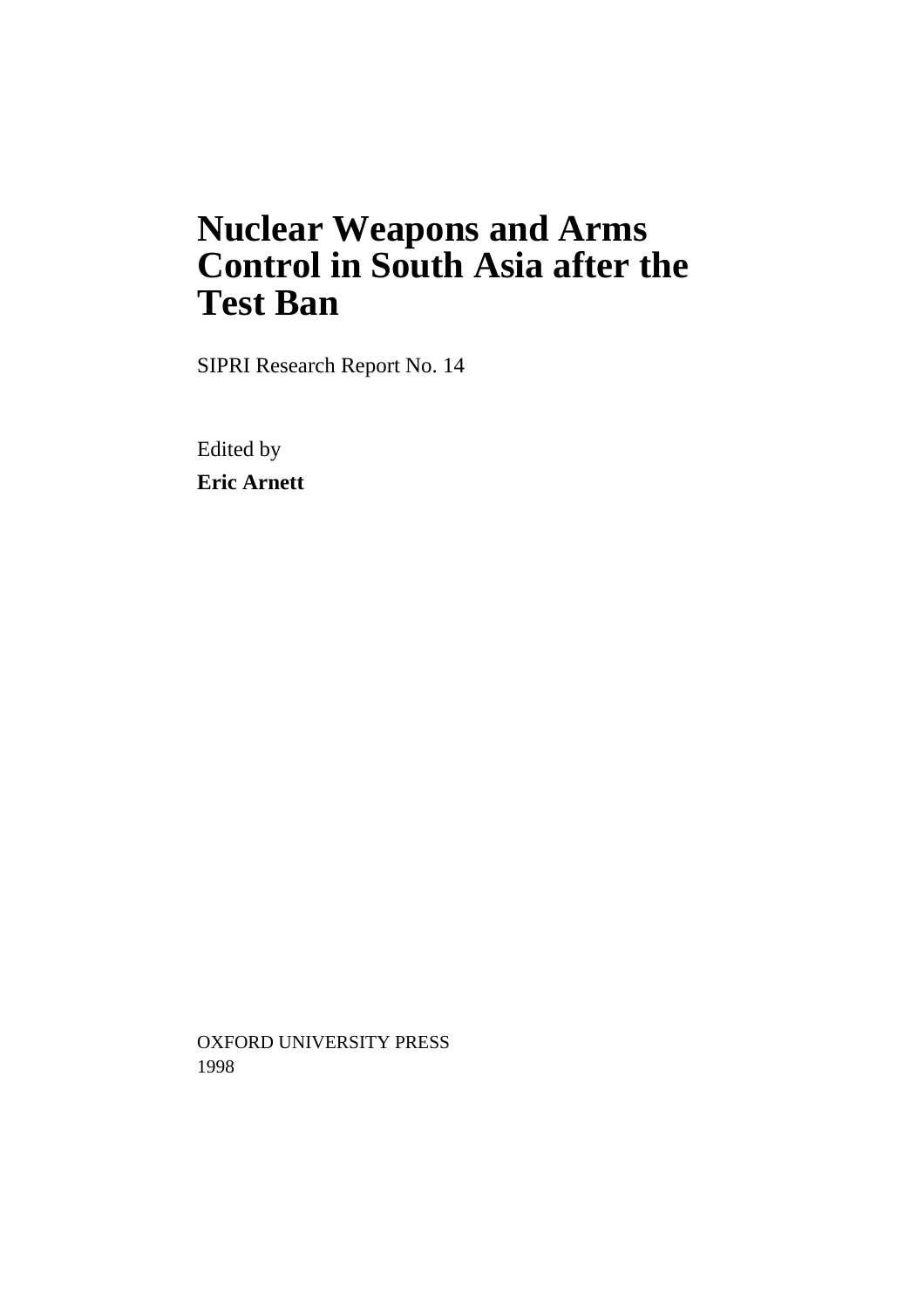*Oxford University Press, Great Clarendon Street, Oxford OX2 6DP Oxford New York Athens Auckland Bangkok Bogotá Bombay Buenos Aires Calcutta Cape Town Dar es Salaam Delhi Florence Hong Kong Istanbul Karachi Kuala Lumpur Madras Madrid Melbourne Mexico City Nairobi Paris Singapore Taipei Tokyo Toronto Warsaw and associated companies in*

*Berlin Ibadan*

*Oxford is a trade mark of Oxford University Press*

*Published in the United States by Oxford University Press Inc., New York*

#### © *SIPRI 1998*

*All rights reserved. No part of this publication may be reproduced, stored in a retrieval system, or transmitted, in any form or by any means, without the prior permission in writing of Oxford University Press. Within the UK, exceptions are allowed in respect of any fair dealing for the purpose of research or private study, or criticism or review, as permitted under the Copyright Designs and Patents Act, 1988, or in the case of reprographic reproduction in accordance with the terms of the licences issued by the Copyright Licensing Agency. Enquiries concerning reproduction outside these terms should be sent to the Rights Department, Oxford University Press, at the address above. Enquiries concerning reproduction in other countries should be sent to SIPRI*

*The paperback edition of this book is sold subject to the condition that it shall not, by way of trade or otherwise, be lent, re-sold, hired out or otherwise circulated without the publisher's prior consent in any form of binding or cover other than that in which it is published and without a similar condition including this condition being imposed on the subsequent purchaser*

> *British Library Cataloguing in Publication Data Data available*

*Library of Congress Cataloging-in-Publication Data Data available*

*—(SIPRI research report; no. 14) Includes index*

*ISBN 0–19–829412–3 ISBN 0–19–829411–5 (pbk)*

*Typeset and originated by Stockholm International Peace Research Institute Printed in Great Britain on acid-free paper by Biddles Ltd, Guildford and King's Lynn*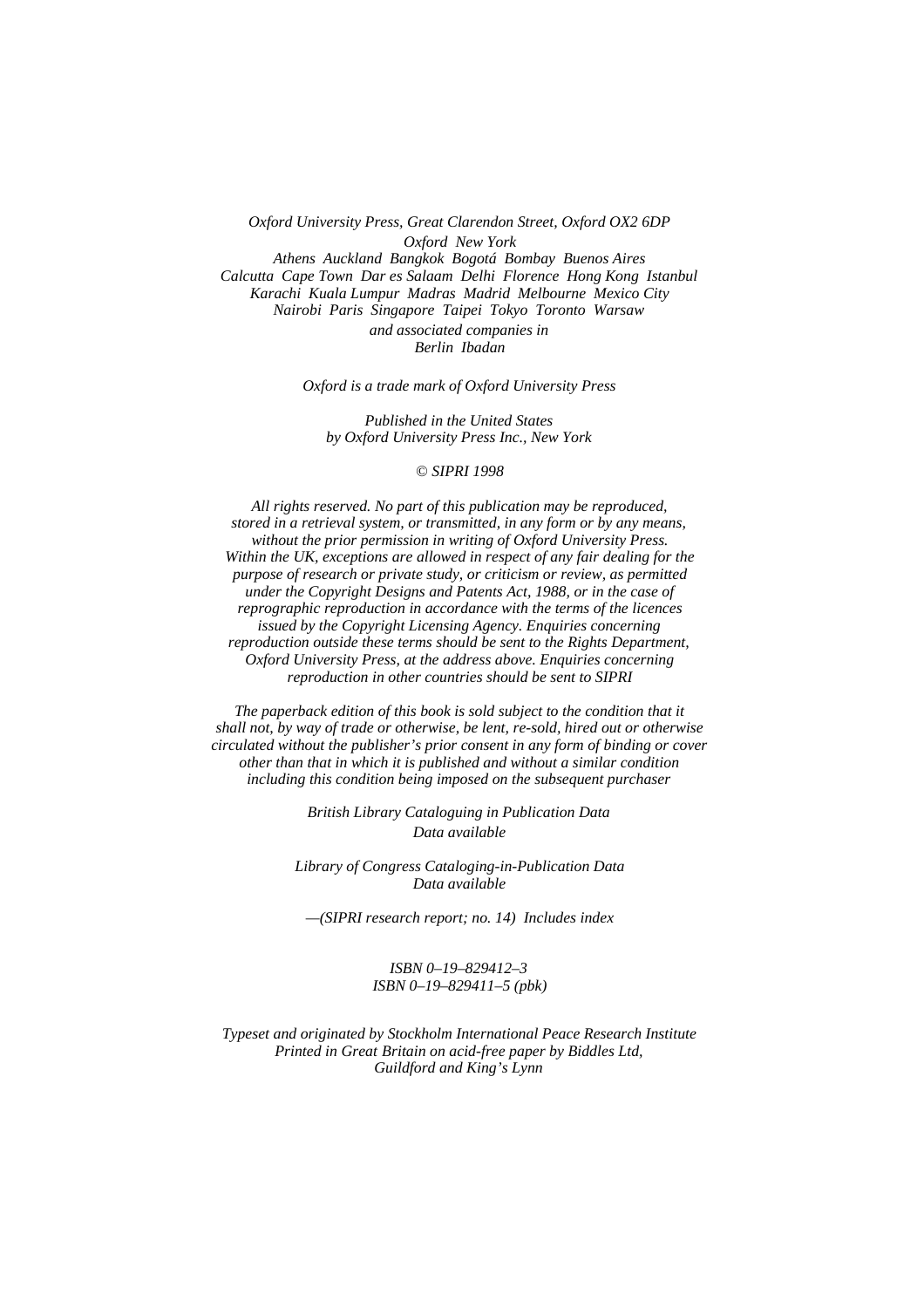# **Contents**

| <b>Preface</b>  |                                                                                       | vii            |
|-----------------|---------------------------------------------------------------------------------------|----------------|
|                 | <b>Acronyms and abbreviations</b>                                                     | ix             |
| the test ban    | 1. Nuclear weapons and arms control in South Asia after                               | $\mathbf{1}$   |
| Eric Arnett     |                                                                                       |                |
| $\mathbf{I}$ .  | Introduction                                                                          | $\mathbf{1}$   |
| II.             | India's domestic politics                                                             | $\overline{2}$ |
| III.            | Sino-Indian relations                                                                 | 10             |
| IV.             | Pakistan's domestic politics                                                          | 14             |
| V.              | Steps towards greater stability                                                       | 15             |
| VI.             | Conclusions                                                                           | 17             |
| Table 1.1.      | Expenditure on R&D by agencies of the Indian<br>Government                            | 5              |
| Table 1.2.      | Operating history of Indian nuclear plants                                            | 6              |
| Table 1.3.      | National average energy availability factor for<br>India, 1971-94                     | 8              |
| Table 1.4.      | National average energy availability factors for<br>selected countries                | 10             |
|                 | 2. Indian politics and arms control: recent reversals and new<br>reasons for optimism | 19             |
| Giri Deshingkar |                                                                                       |                |
| $\mathbf{I}$ .  | Introduction                                                                          | 19             |
| II.             | The roots of political inertia                                                        | 21             |
| III.            | Narasimha Rao's Government and the CTB                                                | 23             |
| IV.             | A weak new government                                                                 | 29             |
| V.              | Prospects for the future                                                              | 30             |
| VI.             | Nuclear weapons, arms control and relations with<br>Pakistan                          | 32             |
| VII.            | Conclusions                                                                           | 34             |
|                 | 3. Sino-Indian relations and nuclear arms control                                     | 35             |
| Hua Han         |                                                                                       |                |
| L.              | Introduction                                                                          | 35             |
| H.              | Sino-Indian relations                                                                 | 37             |
| III.            | The role of nuclear weapons                                                           | 45             |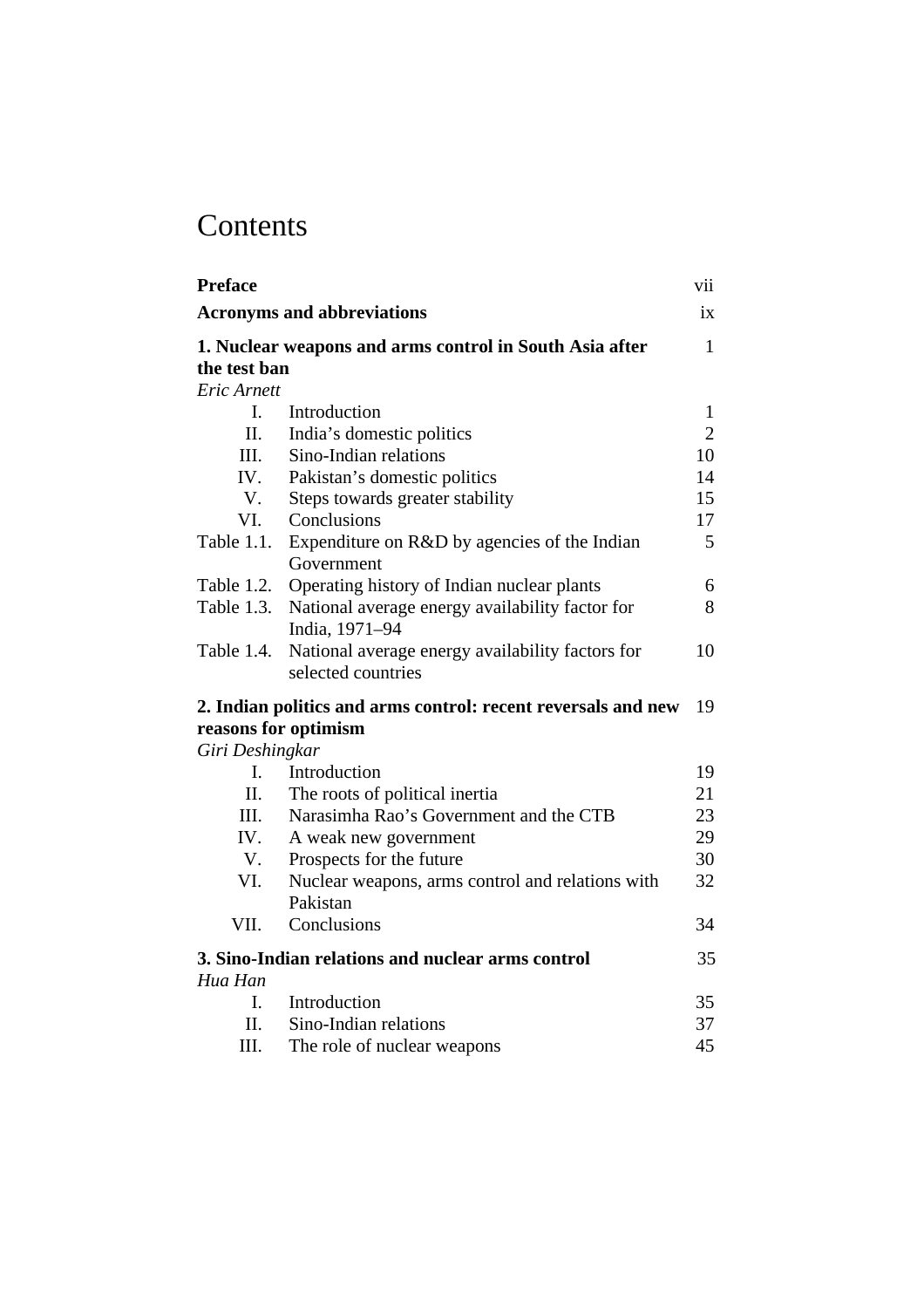| vi             | NUCLEAR WEAPONS AND ARMS CONTROL, SOUTH ASIA                                                 |          |
|----------------|----------------------------------------------------------------------------------------------|----------|
| IV.<br>V.      | Approaches to arms control<br>Implications for the future of nuclear arms control            | 48<br>51 |
|                | Figure 3.1. Map of the Chinese–Indian border areas                                           | 36       |
|                |                                                                                              |          |
|                | 4. Public opinion, democratic governance and the making of                                   | 53       |
|                | Pakistani nuclear policy                                                                     |          |
| Samina Ahmed   |                                                                                              |          |
| $\mathbf{I}$ . | Introduction                                                                                 | 53       |
| П.             | Nuclear policy in public discourse                                                           | 54       |
| III.           | The nuclear issue and regime legitimacy                                                      | 58       |
| IV.            | The current nuclear debate                                                                   | 62       |
| V.             | The external dimension: US encouragement of<br>nuclear capabilities or of political reforms? | 68       |
| VI.            | The internal dimension: democracy and the<br>nuclear debate                                  | 72       |
|                | 5. Conventional arms transfers and nuclear stability                                         | 75       |
| in South Asia  |                                                                                              |          |
| Eric Arnett    |                                                                                              |          |
| $\mathbf{I}$ . | Introduction                                                                                 | 75       |
| П.             | How a war would unfold: Indian offensive<br>counter-air capability                           | 76       |
| Ш.             | The probability of war: Pakistani nuclear deterrence                                         | 84       |
| IV.            | Conclusions                                                                                  | 88       |
|                | <b>About the contributors</b>                                                                | 91       |
| <b>Index</b>   |                                                                                              | 92       |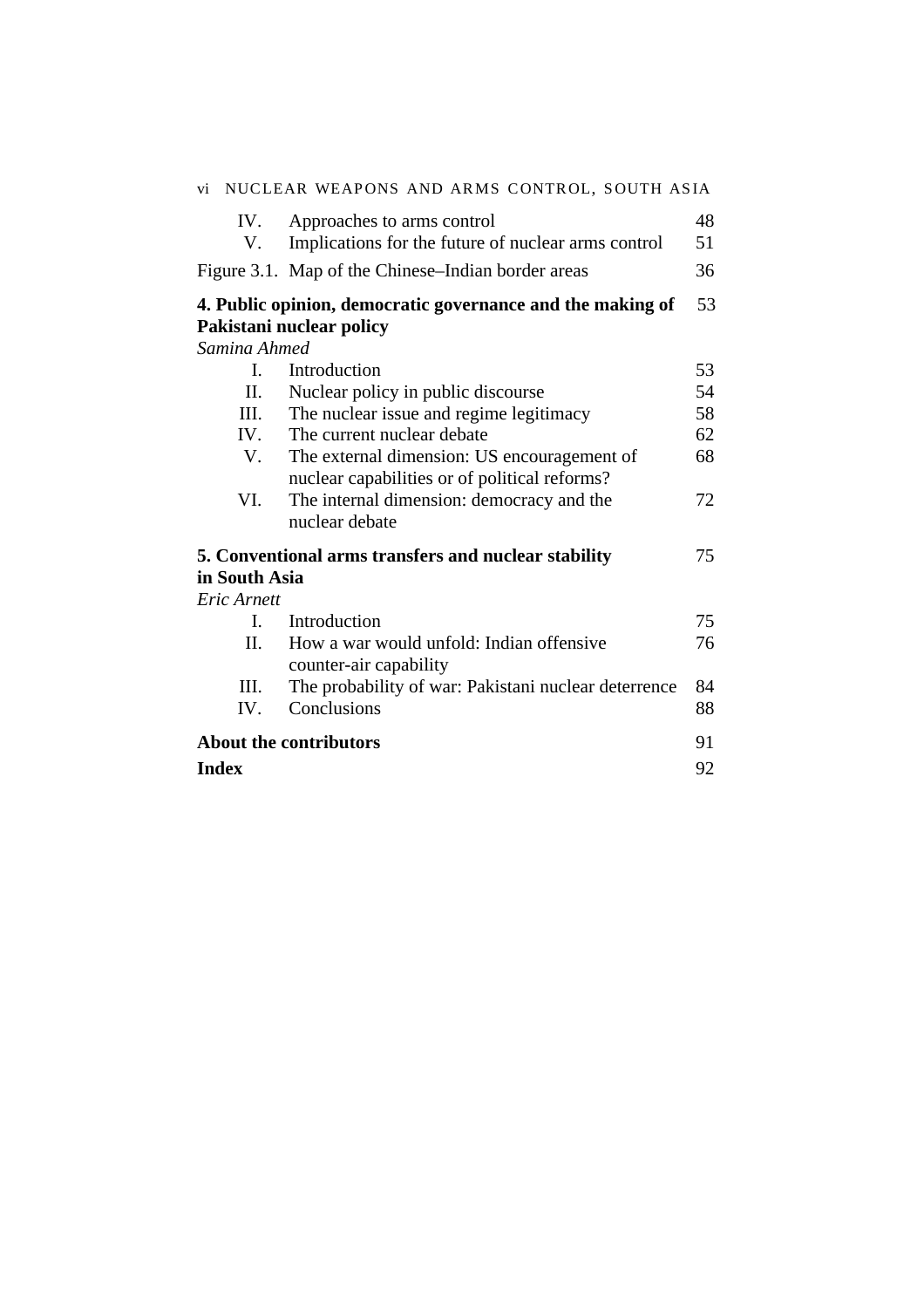# <span id="page-6-0"></span>Preface

SIPRI has assembled a team of experts to address the key issues in nuclear arms control in South Asia and explain what is behind the opposition to arms control in the region.

Three years ago, the outlook for at least a measure of nuclear arms control in South Asia was bright. India's relations with China continued to improve after Rajiv Gandhi's visit to Beijing in 1988 and an initial agreement on the border was signed in 1993. India and Pakistan were participating constructively in the Geneva negotiations for a comprehensive test ban treaty (CTBT) and were soon to acquiesce in the approval of a mandate for negotiations on a ban on the production of fissile material for nuclear weapons. Both had signed a bilateral ban on chemical weapons as well as the global Chemical Weapons Convention. Then, in the autumn of 1995, it all began to unravel. This book explains that unravelling and examines the feasibility of once again knitting together the region's participation in a process of arms control.

The immediate cause of South Asia's effectively dropping out of the nuclear arms control process was the Indian Government's reversal of course on the CTBT negotiations, largely for domestic reasons, as described in chapter 2. The irrelevance of China to India's decision is made clear in chapter 3. Although China has been cited as a potential threat by Indian opponents of arms control, there are striking similarities in the two countries' arms control goals, albeit marked by divergent methods of achieving them. Chapter 4 attempts to account for Pakistan's passivity at a time when an initiative to sign the CTBT could have gained it important foreign policy advantages without appreciable cost. These three studies describe the specific domestic and political backgrounds. The final chapter suggests that the military situation in South Asia may not be as stable as is often thought, although there is little sign of the necessary effort to correct the central problems, and identifies some risks to stability in the region.

The authors are Eric Arnett, the leader of SIPRI's Project on Military Technology, Samina Ahmed from Pakistan and Hua Han from China (both visiting fellows at SIPRI during the course of the project) and Giri Deshingkar from India, who has been an invaluable adviser to the project. The assistance of and suggestions made by Glenn Blackard of Texas Instruments, P. R. Chari and Ashok Desai are also gratefully acknowledged. Editorial duties were ably handled by Eve Johansson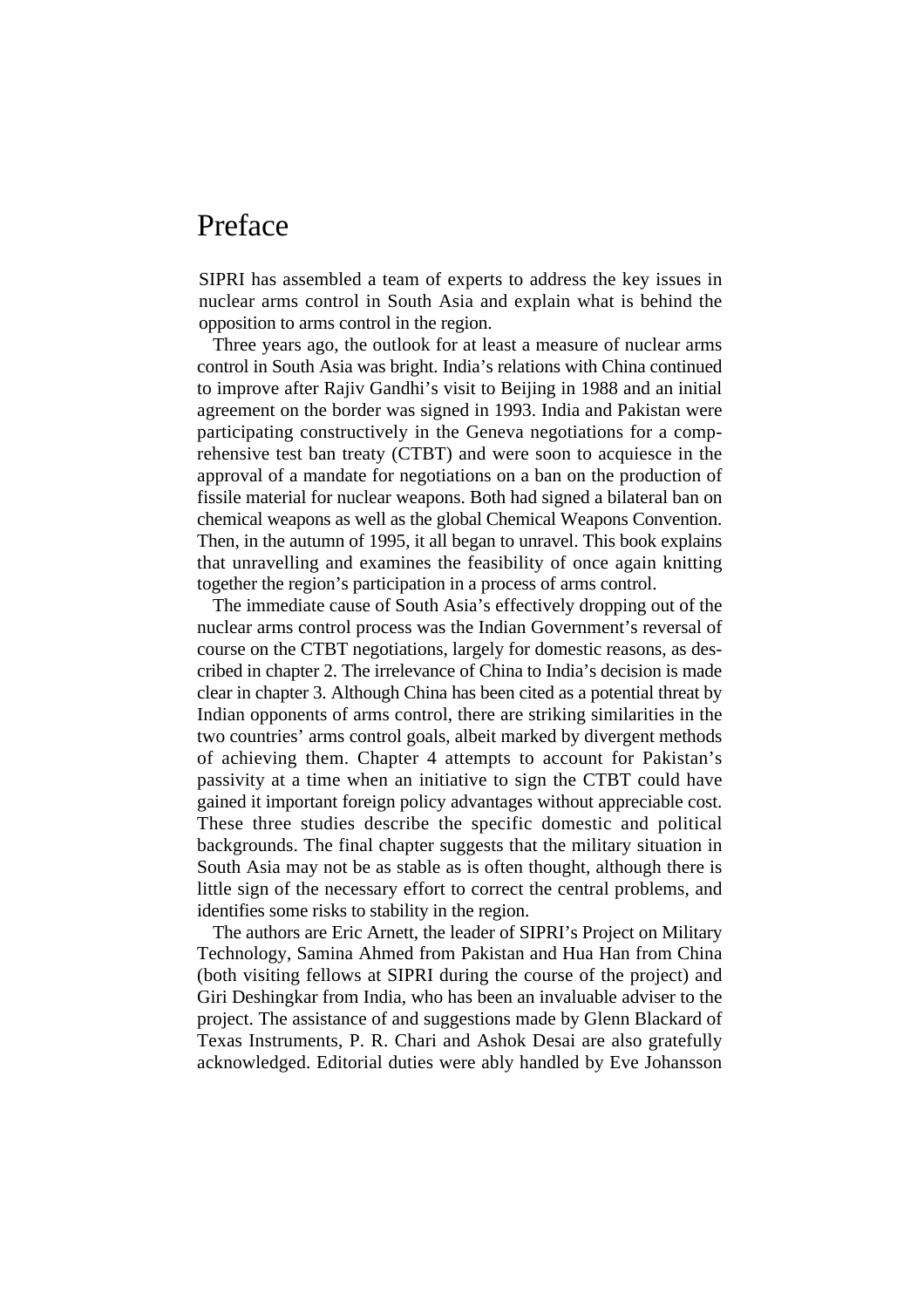#### viii ARMS CONTROL IN SOUTH ASIA

and the map drawn by Billie Bielckus. SIPRI gratefully acknowledges the financial support of the W. Alton Jones Foundation and the John D. and Catherine T. MacArthur Foundation.

> Adam Daniel Rotfeld Director of SIPRI November 1997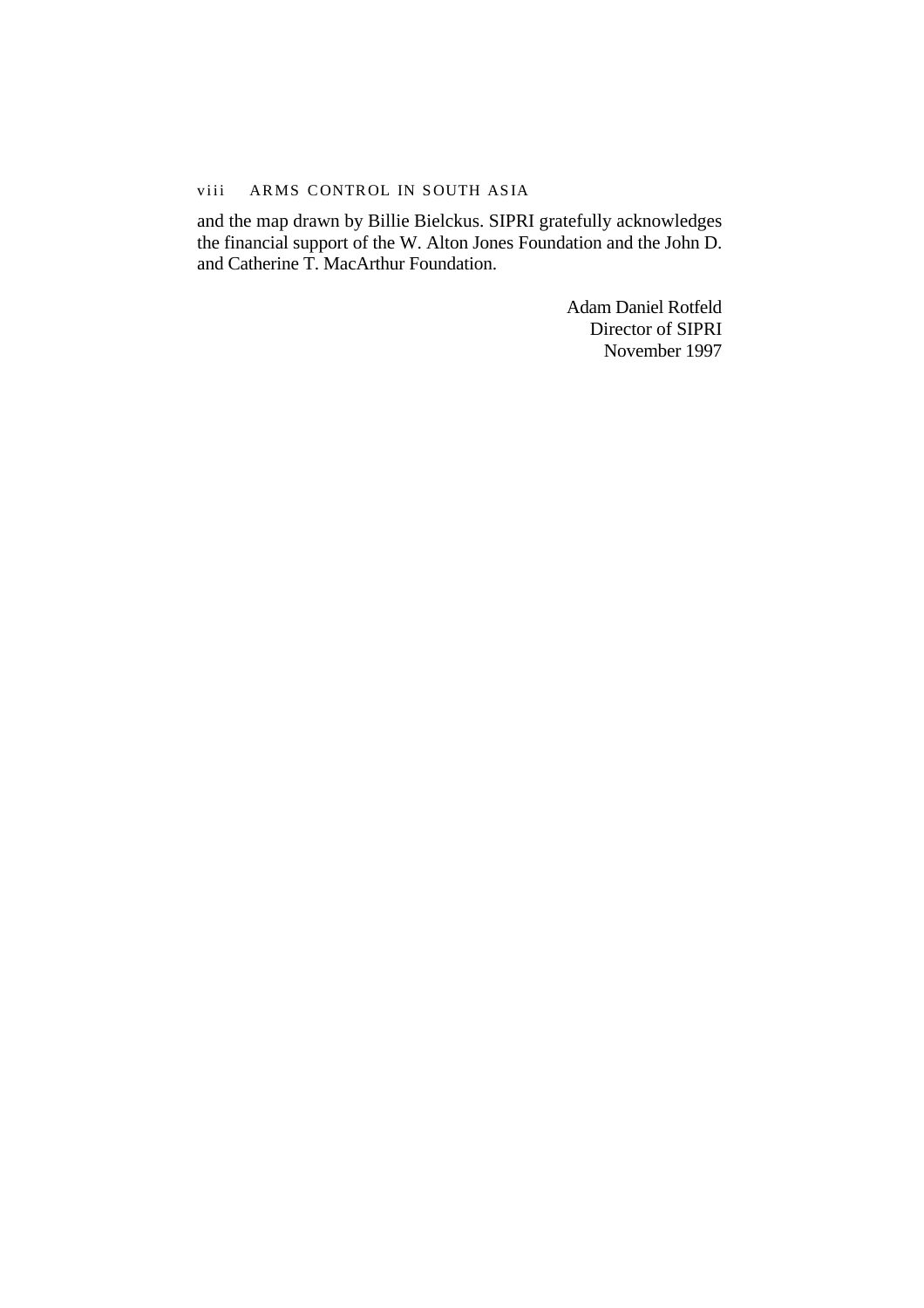# <span id="page-8-0"></span>Acronyms and abbreviations

| <b>AWAC</b>  | Airborne warning and control                          |
|--------------|-------------------------------------------------------|
| <b>BJP</b>   | Bharatiya Janata Party (India)                        |
| CD           | Conference on Disarmament                             |
| <b>CTB</b>   | Comprehensive test ban                                |
| <b>CTBT</b>  | Comprehensive Nuclear Test-Ban Treaty                 |
| DAE          | Department of Atomic Energy (India)                   |
| <b>DOS</b>   | Department of Space (India)                           |
| <b>DRDO</b>  | Defence Research and Development Organisation (India) |
| <b>FMCT</b>  | Fissile material cut-off treaty                       |
| <b>IAEA</b>  | <b>International Atomic Energy Agency</b>             |
| <b>IAF</b>   | <b>Indian Air Force</b>                               |
| <b>ICBM</b>  | Intercontinental ballistic missile                    |
| <b>IGMDP</b> | <b>Integrated Guided Missile Development Plan</b>     |
| <b>IRBM</b>  | Intermediate-range ballistic missile                  |
| <b>ISRO</b>  | <b>Indian Space Research Organization</b>             |
| <b>JWG</b>   | Joint Working Group (of China and India)              |
| <b>LAC</b>   | Line of Actual Control                                |
| <b>LCA</b>   | <b>Light Combat Aircraft</b>                          |
| <b>NPT</b>   | Non-Proliferation Treaty                              |
| <b>PAF</b>   | Pakistan Air Force                                    |
| <b>PLA</b>   | People's Liberation Army (China)                      |
| PML-N        | Pakistan Muslin League (Nawaz)                        |
| <b>PPP</b>   | Pakistan People's Party                               |
| <b>PTBT</b>  | Partial Test Ban Treaty                               |
| R&D          | Research and development                              |
| SAM          | Surface-to-air missile                                |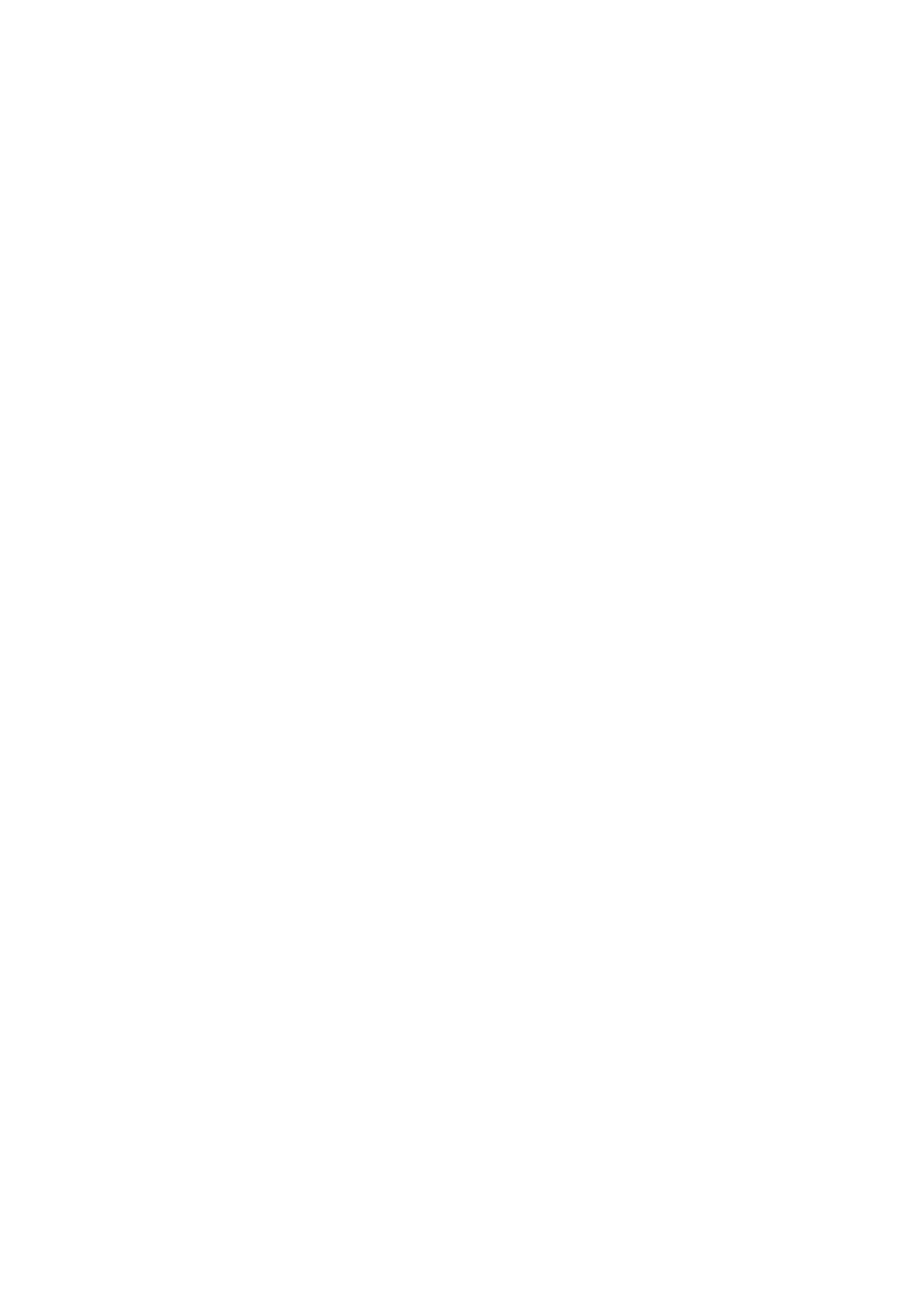# <span id="page-10-0"></span>1. Nuclear weapons and arms control in South Asia after the test ban

#### *Eric Arnett*

### I. Introduction

As a region almost entirely unencumbered by meaningful nuclear arms control, South Asia is unique. This is not to say that the nuclear options of India and Pakistan are themselves unconstrained—export controls and international political pressure constrain them—or that there exist no risks that might be ameliorated by arms control. Rather, aside from participation in a few agreements of limited relevance to the region's situation—the 1959 Antarctic Treaty, the 1963 Partial Test Ban Treaty (PTBT), the 1967 Outer Space Treaty and the 1971 Seabed Treaty—and the 1988 bilateral Agreement on the Prohibition of Attack against Nuclear Installations and Facilities, India and Pakistan have avoided serious commitments like the 1968 Nuclear Non-Proliferation Treaty (NPT) and now the Comprehensive Nuclear Test-Ban Treaty (CTBT) of 1996.

This report will not reiterate the reasons why it might be in the interests of the Indian and Pakistani governments to reconsider their opposition to nuclear arms control. Those have been put forward elsewhere at great length. Instead it is the authors' aim to describe the domestic politics of the region so that the difficulty of overcoming the current situation is better understood. The original purpose was to identify opportunities for progress. The reluctant conclusion is that there are none unless the logjam of bureaucratic interests and pronuclear populism can be freed. In addition to examining the specific interests that are served or harmed by the nuclear options and the ingrained defiance of arms control, this study identifies previously overlooked risks to stability in the region that suggest that a new approach is necessary, whether or not arms control is possible.

This chapter follows the structure of the book as a whole, summarizing major conclusions of the other chapters and introducing some new material that does not appear in those chapters. The focus is primarily on India for two reasons: better information is available on Indian plans for military, industrial and scientific development, and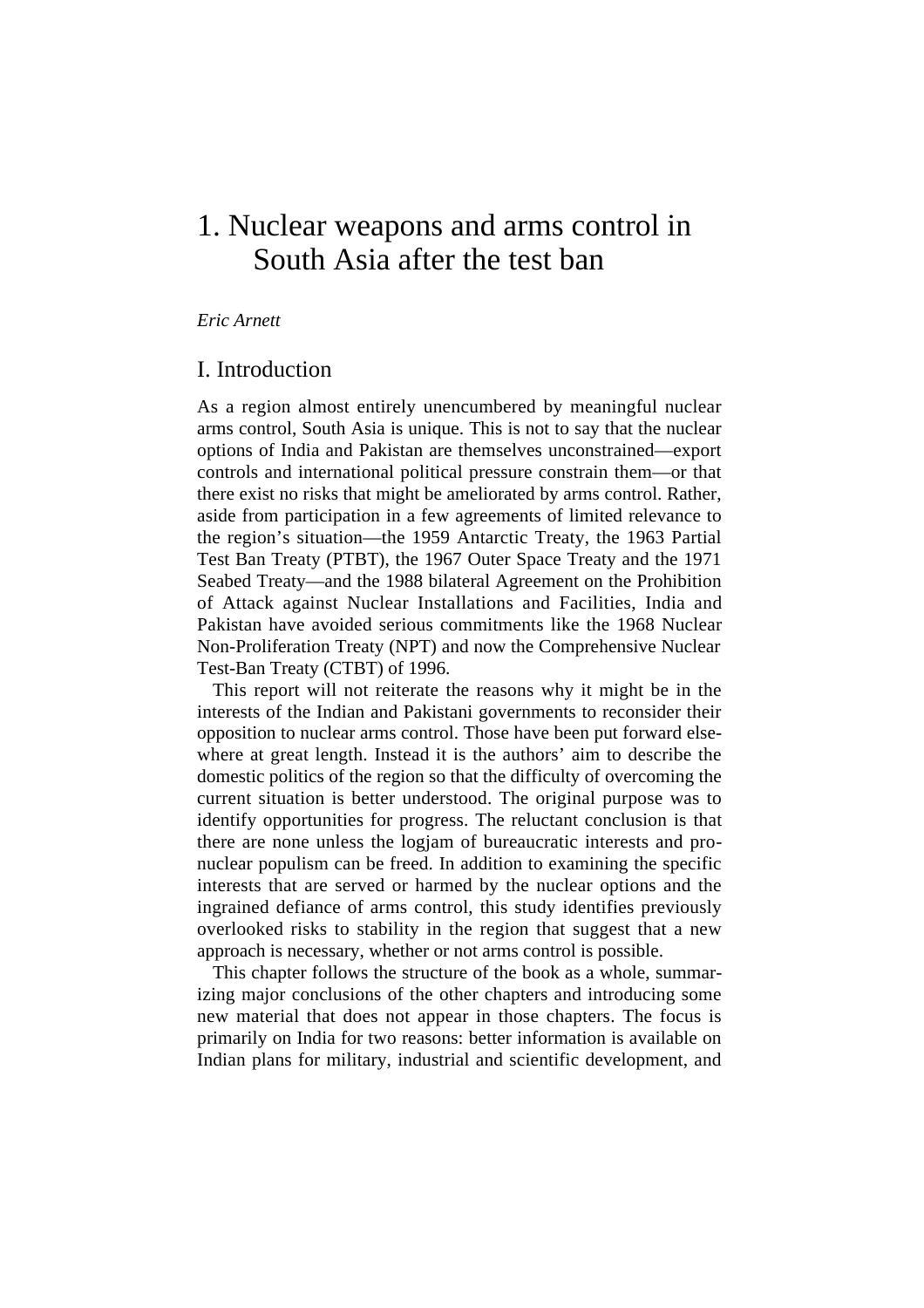<span id="page-11-0"></span>India is in the best position to take the initiative in arms control. Section II, like chapter 2, examines Indian domestic politics. Section II also assesses the effects of the nuclear option on Indian science and technology and the civilian nuclear industry. Section III addresses Sino-Indian relations and evaluates the argument that China defines an ultimate asymptote beyond which India dare not reduce its nuclear potential. Section IV considers Pakistan's domestic politics as an inhibition on arms control initiatives that otherwise would serve the national interest. Finally, section V suggests sources of instability that have thus far been overlooked or underestimated. These need not be addressed through arms control, but unless current attitudes are modified by some other means the result could be disaster.

## **Background**

It is generally believed that both India and Pakistan could assemble and use a small number of nuclear weapons at short notice. Whereas Pakistan is thought to have about 5 warheads or their components after having ceased enrichment of uranium to weapons grade, India is thought to have about 30 warheads or their components and the rate at which it produces plutonium for warheads is not known. Imported combat aircraft constitute the primary means by which either antagonist would attempt to deliver nuclear weapons. Although Pakistan operates the US F-16 fighter, the more likely nuclear-strike aircraft would be its French Mirage-III and -V multi-role aircraft. India could deliver nuclear weapons with its French Mirage 2000, Anglo-French Jaguar or newly imported Russian Su-30 multi-role aircraft. Pakistan is becoming more dependent on Chinese and French arms imports as actions of the US Congress disrupt its relationships with suppliers in the USA. In contrast, India is diversifying its sources of supply and is exploring the extent to which it can rely on US suppliers for military technologies, if not complete weapon systems. While both countries have nascent short-range ballistic missile capabilities, neither is thought to have decided firmly on nuclear warheads for these forces.

# II. India's domestic politics

Then Prime Minister Jawaharlal Nehru's support for the CTBT in the 1950s is frequently noted in discussions of India's arms control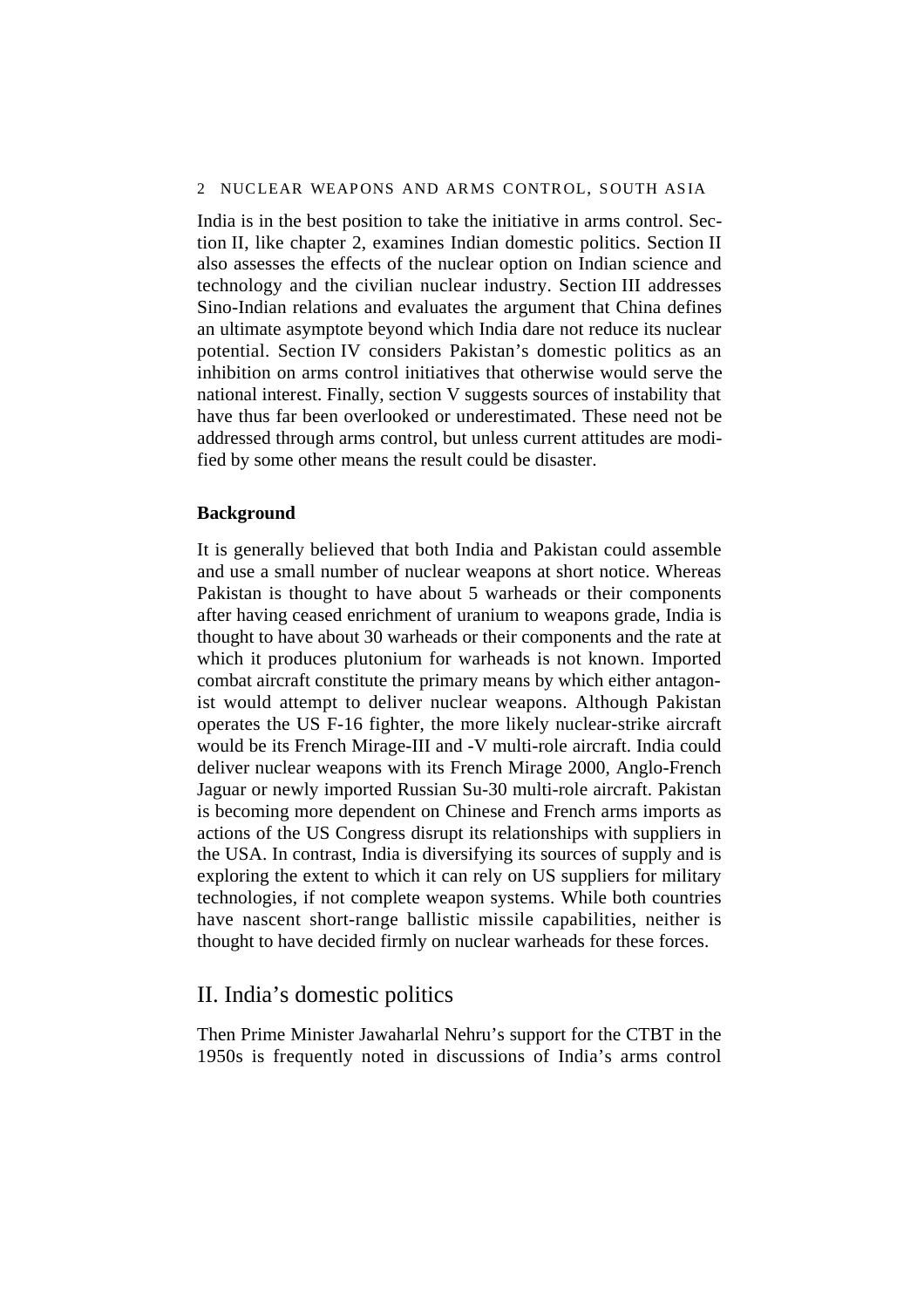behaviour, but his grandson Rajiv Gandhi's 1988 initiative for complete nuclear disarmament in a more cynical era is less commonly appreciated. While the heady idealism of the first decade after Independence faded in the 1960s, the 1988 initiative demonstrated that India remained committed—at least rhetorically—to disarmament and the creation of a non-violent international order.<sup>1</sup> As envisioned by Rajiv Gandhi, the CTBT was one of the first steps towards complete nuclear disarmament, one that he hoped could be achieved by 1994. He was not far wrong.

Rajiv Gandhi was also the heir to the political dynasty of his mother, Indira Gandhi. The Congress Party as she reinvented it—it became the Congress (Indira) Party in her name—was as committed to India's nuclear programme as it was to the ideals embodied in the 1988 initiative. Indira Gandhi was responsible for India's single nuclear test and the preparations and threats to conduct others, and for India's acquisition of strike aircraft to deliver weapons anywhere in Pakistan, creating the fear of attacks on nuclear installations. As a result, the Congress (I) Party wore rhetorical and bureaucratic ruts in Indian nuclear and defence policies from which it later became difficult for the party or the country to choose an alternate course.

In 1996, when Congress's domination of Indian politics finally came to its unequivocal end, an opportunity might have emerged to free the wagon of state from those ruts, but, as Giri Deshingkar describes in chapter 2, this was not to be. The Congress dynasty allowed for leadership strong enough to make controversial decisions and reconcile the contradictions evident in Indian nuclear policies. It has been replaced by weak coalition governments that appear incapable of challenging entrenched interests. The particular interests of the nuclear and defence establishment are especially powerful, since they have a monopoly on relevant expertise and have been unusually successful in discrediting critical opinion, in part by appealing to national sovereignty and the special status of security issues.

While this does not bode well for Indian participation in nuclear arms control, there are positive signs with respect to other areas of governance. As Deshingkar notes, the government of I. K. Gujral has adopted a doctrine of good relations with its neighbours that empha-

<sup>&</sup>lt;sup>1</sup> Gandhi, R., World Free of Nuclear Arms, Address to the Third Special Session on Disarmament of the UN General Assembly in New York, 9 June 1988, reprinted in Gandhi, R., *Statements on Foreign Policy April–June 1988* (Ministry of External Affairs: New Delhi, 1988), pp. 60–92.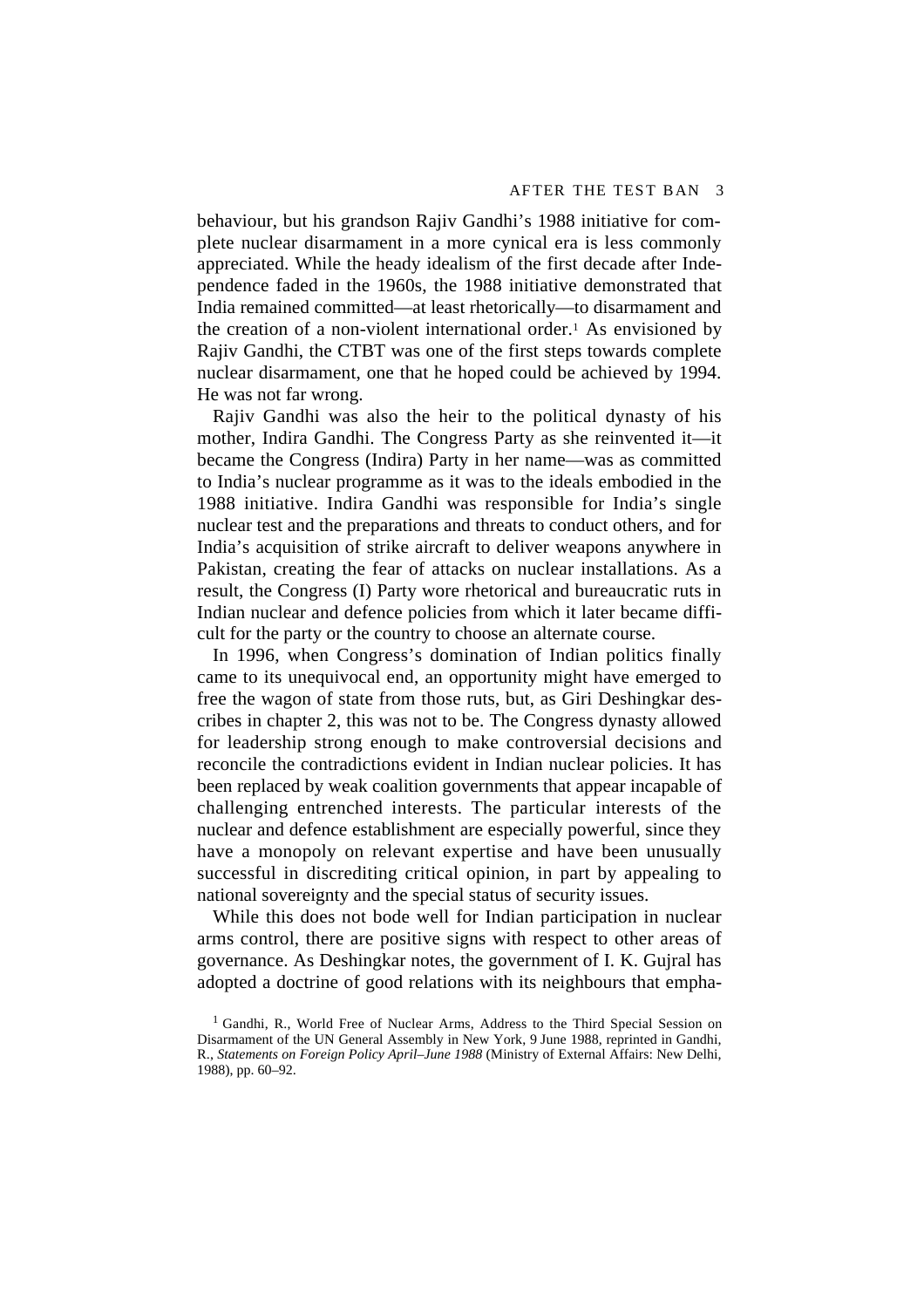#### 4 NUCLEAR WEAPONS AND ARMS CONTROL, SOUTH ASIA

sizes 'non-reciprocity', meaning that India will not mindlessly counter every provocation with a response in kind. This approach, which has been accepted positively by Pakistani Prime Minister Nawaz Sharif, offers hope that cross-border support for Kashmiri insurgents—the greatest potential source of instability—can be kept within acceptable limits. Furthermore, as is seen in the next section, the United Front Government of Gujral and his predecessor H. D. Deve Gowda has succeeded in quietly limiting investment in military research and development (R&D). Nevertheless, the problems of India's civilian nuclear programme—also summarized below—probably cannot be alleviated unless a new international understanding ends the isolation of the nuclear establishment.

#### **Indian science and technology**

Since the early 1960s, Indian investment in science and technology has been dominated by government-funded R&D in the nuclear, military and space fields. As seen in table 1.1, the Indian Government's investment in R&D has been remarkably stable since the 1980s, with about \$1.3 billion (in constant terms) being spent annually and roughly 60 per cent going to the Defence Research and Development Organisation (DRDO), the Department of Atomic Energy (DAE) and the Department of Space (DOS). After a slight decline, the era of economic reform was initially marked by major increases. In 1993/94 and 1994/95, the total figure increased by roughly \$200 million, with most of the increase going to the DRDO and DOS. Funding for DRDO has since, however, declined by nearly 10 per cent in real terms despite the request of the Defence Ministry to double its budget.

Relatively little of this is spent on nuclear weapons and related delivery systems. Research on nuclear warheads probably accounts for no more than a few tens of millions of rupees every year, less than 1 per cent of the DAE R&D budget, and research on all of India's missile projects together has amounted to less than \$500 million since 1983, of which less than \$15 million was spent on the Agni intermediate-range ballistic missile (IRBM).2 The Indian Air Force's Jaguar, Mirage 2000 and Su-30 fighter-bombers, its most plausible nuclear delivery systems, were bought primarily for conventional

<sup>2</sup> Arnett, E., 'Military research and development', *SIPRI Yearbook 1996: Armaments, Disarmament and International Security* (Oxford University Press: Oxford, 1996), p. 388.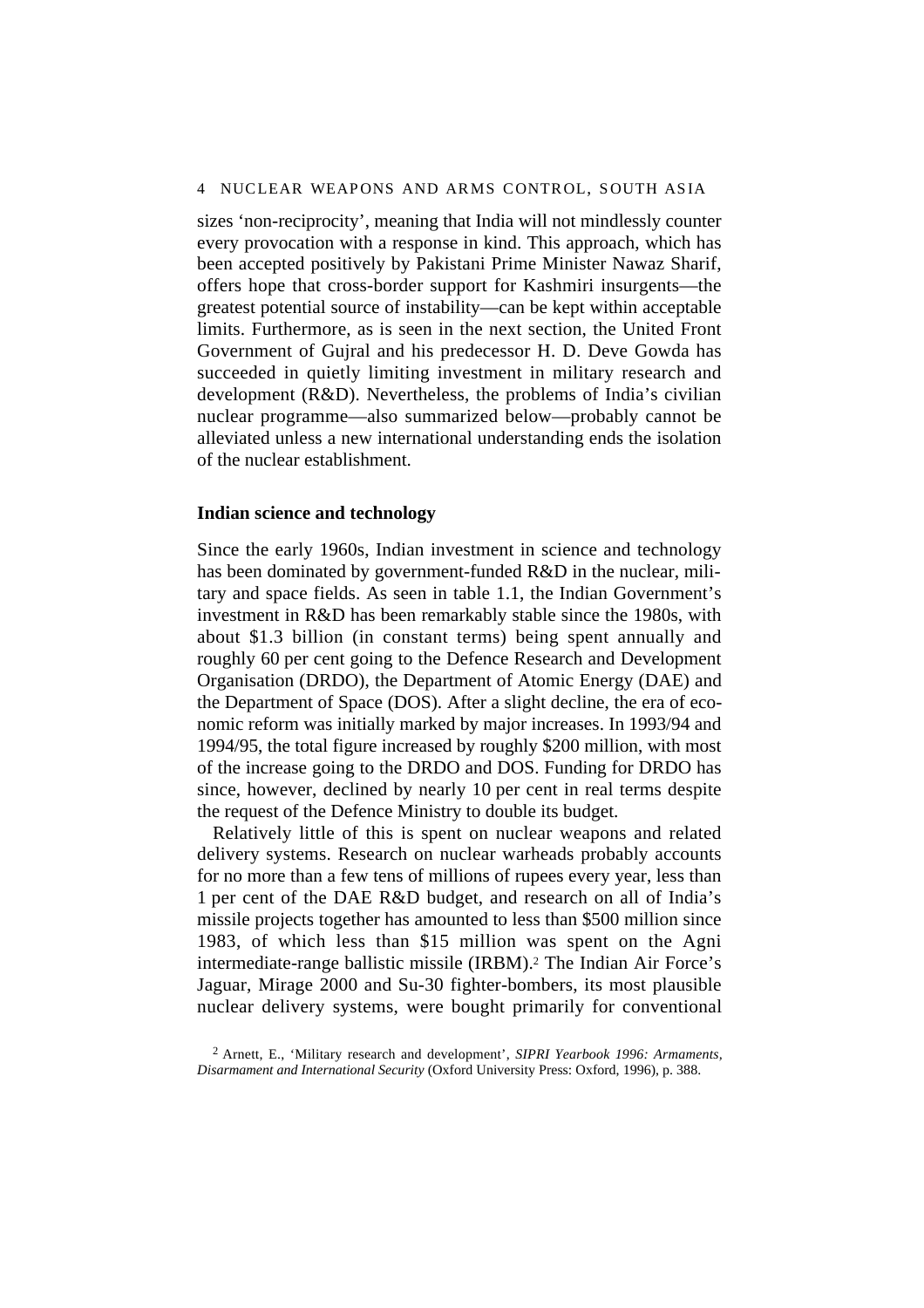|         |       | DRDO (A) |      | DAE(B) |      | DOS(C)               |       | Total (D) |                          |  |
|---------|-------|----------|------|--------|------|----------------------|-------|-----------|--------------------------|--|
| Year    | Rs    | \$       | Rs   | \$     | Rs   | \$                   | Rs    | \$        | $(A+B+C)$<br>$/D($ % $)$ |  |
| 1958/59 | 0.02  | 8        | 0.08 | 43     | . .  | . .                  | 0.19  | 110       | 49                       |  |
| 1970/71 | 0.18  | 51       | 0.29 | 81     | . .  | $\ddot{\phantom{0}}$ | 0.89  | 250       | 53                       |  |
| 1975/76 | 0.52  | 84       | 0.54 | 87     | 0.37 | 60                   | 2.24  | 360       | 64                       |  |
| 1980/81 | 0.80  | 110      | 0.73 | 98     | 0.56 | 75                   | 4.38  | 580       | 48                       |  |
| 1985/86 | 4.52  | 390      | 1.43 | 120    | 2.13 | 180                  | 13.35 | 1 1 4 0   | 61                       |  |
| 1986/87 | 4.31  | 340      | 1.61 | 130    | 3.10 | 240                  | 15.33 | 1 2 1 0   | 59                       |  |
| 1987/88 | 5.49  | 400      | 1.79 | 130    | 3.66 | 260                  | 18.08 | 1 300     | 60                       |  |
| 1988/89 | 5.78  | 380      | 2.10 | 140    | 4.22 | 280                  | 20.47 | 1 3 5 0   | 59                       |  |
| 1989/90 | 6.08  | 380      | 2.50 | 160    | 3.99 | 250                  | 22.07 | 1 3 8 0   | 57                       |  |
| 1990/91 | 6.81  | 390      | 2.76 | 160    | 3.86 | 220                  | 23.13 | 1 3 2 0   | 58                       |  |
| 1991/92 | 6.86  | 340      | 3.06 | 150    | 4.60 | 230                  | 25.55 | 1 2 8 0   | 57                       |  |
| 1992/93 | 7.93  | 360      | 3.11 | 140    | 4.99 | 220                  | 27.55 | 1 2 3 0   | 58                       |  |
| 1993/94 | 10.46 | 440      | 3.76 | 160    | 6.95 | 290                  | 35.33 | 1490      | 60                       |  |
| 1994/95 | 12.45 | 480      | 4.18 | 160    | 7.57 | 290                  | 39.32 | 1510      | 62                       |  |

<span id="page-14-0"></span>**Table 1.1.** Expenditure on R&D by agencies of the Indian Government Figures are in billion current rupees, 1990 US\$ million. Figures in italics are percentages.

*Source:* Government of India, Department of Science and Technology, *Research and Development Statistics,* various years.

missions and little or no Indian R&D funds were spent on them. The common belief that the nuclear option is distorting Indian science does not appear to be borne out by the facts. If there is a culprit, it is the enthusiasm for big showpiece military and space programmes.

#### **Nuclear power in India**

The DAE's R&D budget has remained fairly steady for more than a decade, both in real terms and as a fraction of the total DAE budget. At roughly \$160 million, it has fallen as a fraction of the total DAE budget from 86 per cent in 1963/64 to a constant 20 per cent as the business of DAE becomes sustaining the nuclear power industry in India,3 a major undertaking given its international isolation. That iso-

<sup>&</sup>lt;sup>3</sup> In 1963/64, however, the total DAE budget was only Rs 129 million, about \$62 million in 1990 US\$. Indian Department of Atomic Energy, *Annual Reports* (Bombay: various publishers, various years); and Hart, D., *Nuclear Power in India: A Comparative Analysis* (Allen & Unwin: London, 1983).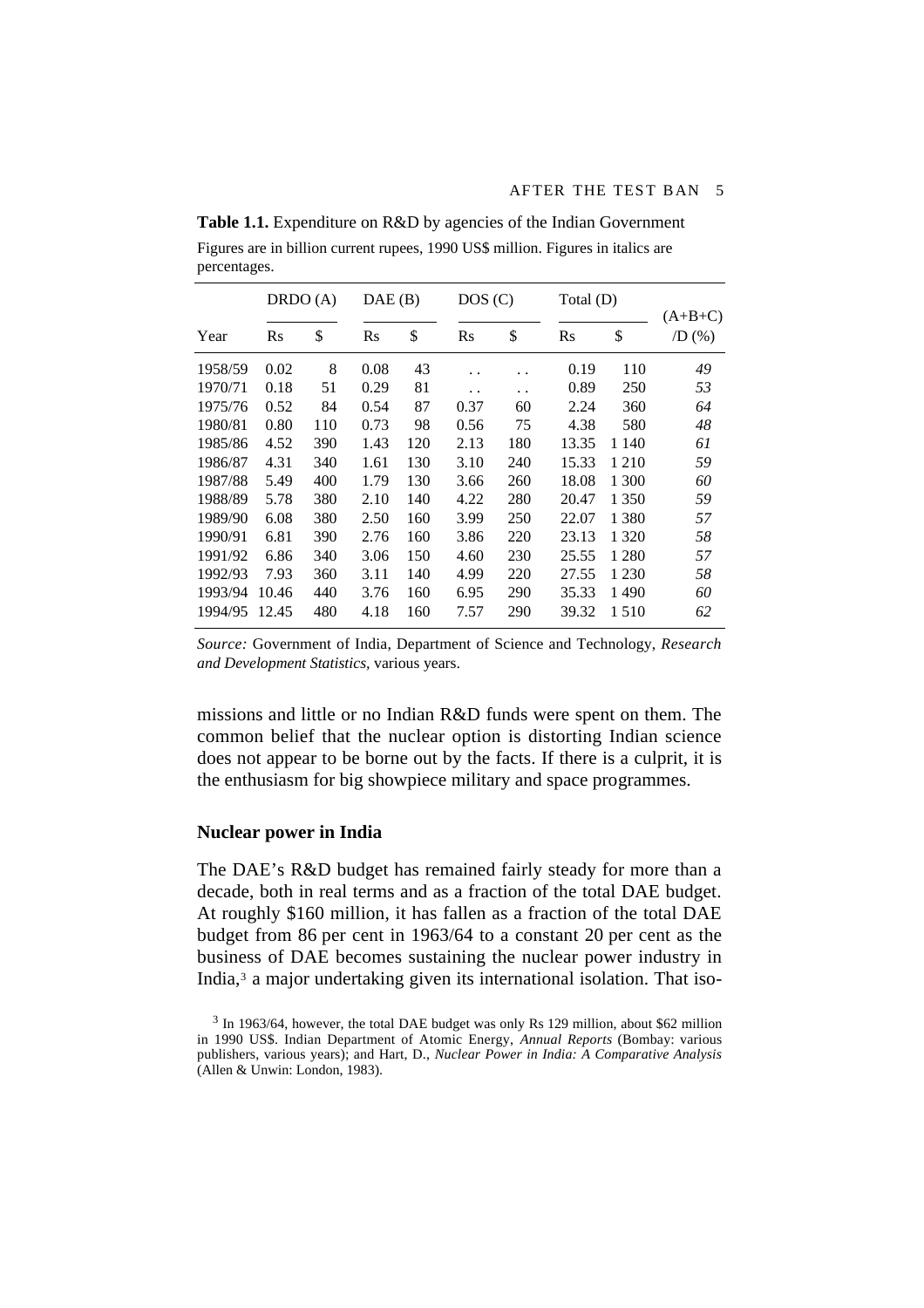| Name                            | First<br>operation | Lifetime<br>generation EAF | Lifetime | Unplanned<br>outages | Equip.<br>outages | Main<br>equip.<br>problem |
|---------------------------------|--------------------|----------------------------|----------|----------------------|-------------------|---------------------------|
| Canadian design:                |                    |                            |          |                      |                   |                           |
| Kakrapar-1                      | 93.05.06           | 130                        | 12.0     | 16.5                 | 92.6              | Turbine                   |
| Narora-2                        | 92.07.01           | 1412                       | 24.2     | 14.6                 | 87.3              | Power<br>supply           |
| Narora-1                        | 91.01.01           | 1.532                      | 26.2     | 85.8                 | 95.3              | Turbine                   |
| Kalpakkam-2                     | 86.03.21           | 7 743                      | 57.9     | 53.2                 | 95.2              | Reactor                   |
| Kalpakkam-1                     | 84.01.27           | 9429                       | 52.1     | 59.9                 | 92.1              | Power<br>supply           |
| Rajasthan-2                     | 81.04.01           | 12956                      | 56.2     | 59.4                 | 91.0              | Turbine                   |
| Rajasthan-1<br>$US(GE)$ design: | 73.12.16           | 7353                       | 23.9     | 61.9                 | 96.9              | Reactor                   |
| Tarapur-2                       | 69.10.28           | 22 304                     | 59.9     | 26.1                 | 96.9              | Power<br>supply           |
| Tarapur-1                       | 69.10.28           | 21 5 14                    | 59.1     | 17.7                 | 99.2              | Turbine                   |
| Indian average                  |                    |                            | 41.2     | 43.9                 | 94.1              |                           |
| <b>IAEA</b> average             |                    |                            | 75.0     | 32.4                 | 74.7              |                           |

<span id="page-15-0"></span>**Table 1.2.** Operating history of Indian nuclear plants

*Notes:* First operation: date of first commercial operation. Lifetime generation: total electricity produced in gigawatt (e)-hours. Lifetime EAF: cumulative energy availability factor = hours in operation at full capacity as % of hours on-line. Unplanned outages: cumulative average of unplanned outages as % of all outages. Equipment outages: cumulative average of equipment outages as % of all unplanned outages. IAEA = International Atomic Energy Agency.

*Sources:* IAEA, *Operating Experience with Nuclear Power Stations in Member States in 1994* (IAEA: Vienna, 1995); and *Operating Experience with Nuclear Power Stations in Member States in 1989* (IAEA: Vienna, 1989).

lation—and the reliability and safety problems it has engendered—is the result of India's nuclear weapon option.

#### *Reliability*

The DAE has not been very successful in creating a viable nuclear power industry. Its semi-independent subsidiary, the Nuclear Power Corporation of India, operates nine power reactors, as summarized in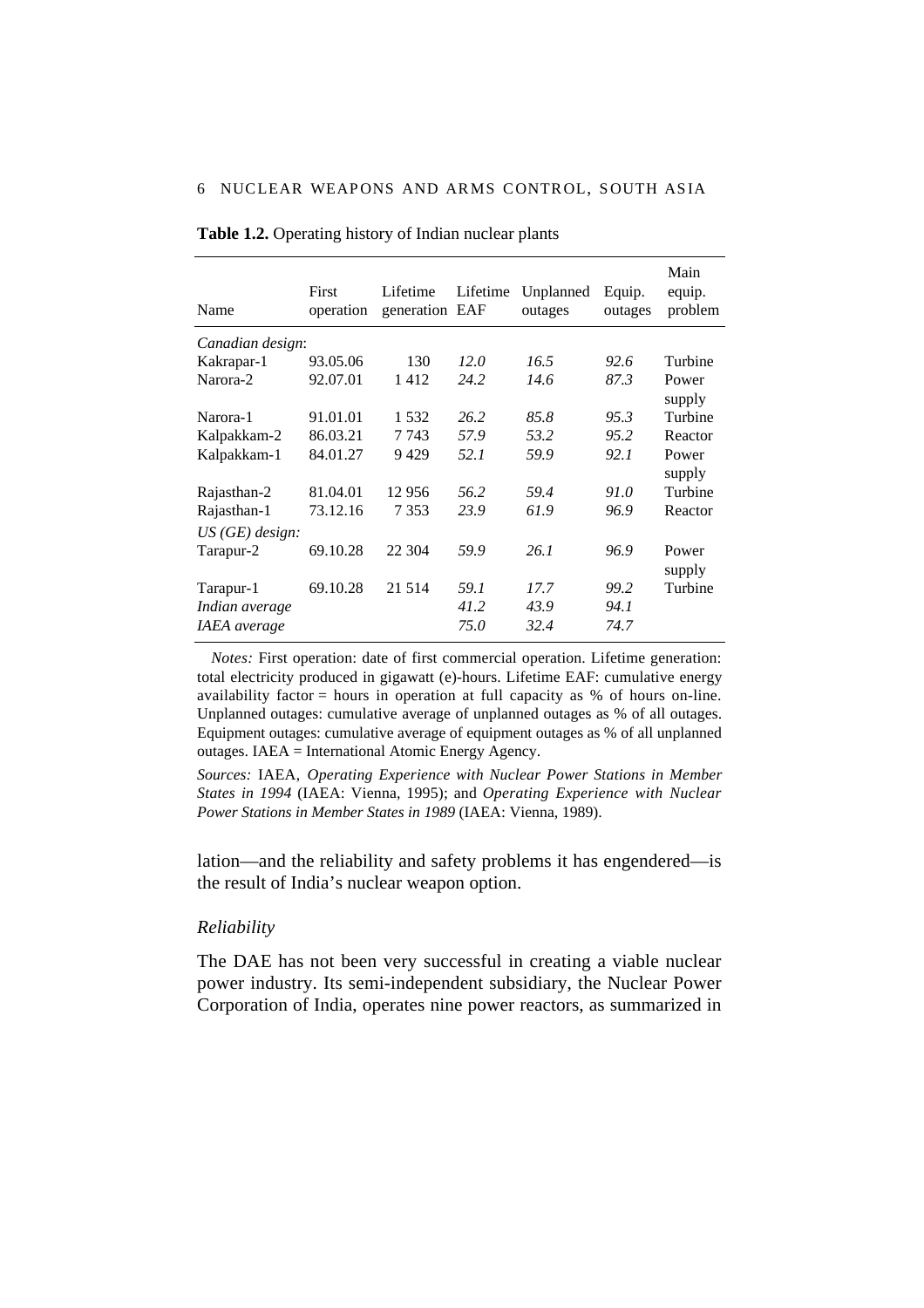table 1.2. In 1994, four of them were among the six least reliable in the world and all are among the lowest 50 (12.5 per cent).4

Although 1994 was one of the worst years for India,<sup>5</sup> it is not unusual for most of India's reactors to be unavailable for more than half the year, as summarized in table 1.3—unusually poor performance. Of 108 reactor-years since 1970, 45 (42 per cent) saw annual energy availability below 50 per cent. Several of the problems suggest not only poor operational practice but also difficulties in integrating components (reactors, steam generators and turbines) into a system (the plant) and plants into a network (the power grid). Other states operating reactors of the same Canadian design have been much more effective in keeping them on-line, including Argentina, Canada and South Korea. Even the Kalpakkam units, India's most reliable, are only roughly as reliable as South Africa's Koeberg reactors, which in turn are the least reliable of comparable countries other than Brazil, India and Pakistan, as seen in table 1.4.

Although the available figures are not as precise, the performance of other Indian nuclear facilities is apparently not much better. There have been leaks at the Tarapur waste immobilization plant and at the Cirus and Dhruva research reactors associated with the weapon programme.6 The Fast Breeder Test Reactor reached criticality in 1985, but operation of the full facility was delayed 11 years by problems

4 International Atomic Energy Agency, *Operating Experience with Nuclear Power Stations in Member States in 1994* (IAEA: Vienna, 1995). More recent statistics are likely to give even lower figures because Rajasthan-1 and -2 were shut down for most of 1995 and 1996. The other 2 among the bottom 6 were Brazil's Angra-1, which will be closed, and Pakistan's Kanupp. In 1994 the performance of a total of 399 power reactors was reported by the IAEA, of which 49 had cumulative energy availability factors below 60%.

5 Narora-1 was shut down for more than a year after a major fire on 31 Mar. 1993, caused by a broken turbine blade. Narora-2 suffered 67 outages in 1994, mainly due to grid disturbances. (Another fire broke out at Narora-2 over the weekend of 11–12 May 1996. Both units are again in service.) The troubled Rajasthan-1 reactor has been taken off-line due to age but may continue life as a research unit. Rajasthan-2 was shut down on 1 Aug. 1994 to have all its coolant tubes changed. Tarapur-1 was shut down for an emergency leak repair in Nov. 1994. Meanwhile, both units at Kalpakkam were running at reduced capacities as the result of a cracked reactor end-shield in one and a broken piping manifold in the other. Also in 1994 the containment dome at the Kaiga plant collapsed during construction. Menon, V., 'Atomic energy: troubling questions', *India Today*, 15 July 1996, p. 81; 'Major disaster averted at Narora atomic plant', *The Hindu*, 18 May 1996, p. 15; 'Panel for relook at status of RAPS reactors', *The Hindu*, 9 Mar. 1996, p. 17; 'AEC needs Rs 1000 cr for expansion', *The Hindu*, 22 Feb. 1996, p. 15; Ramachandran, R., 'Nuclear safety and goals of public awareness', *Economic Times*, 26 July 1995, p. 6; and IAEA (note 4).

 $6$  Ramachandran (note 5), p.  $6$ .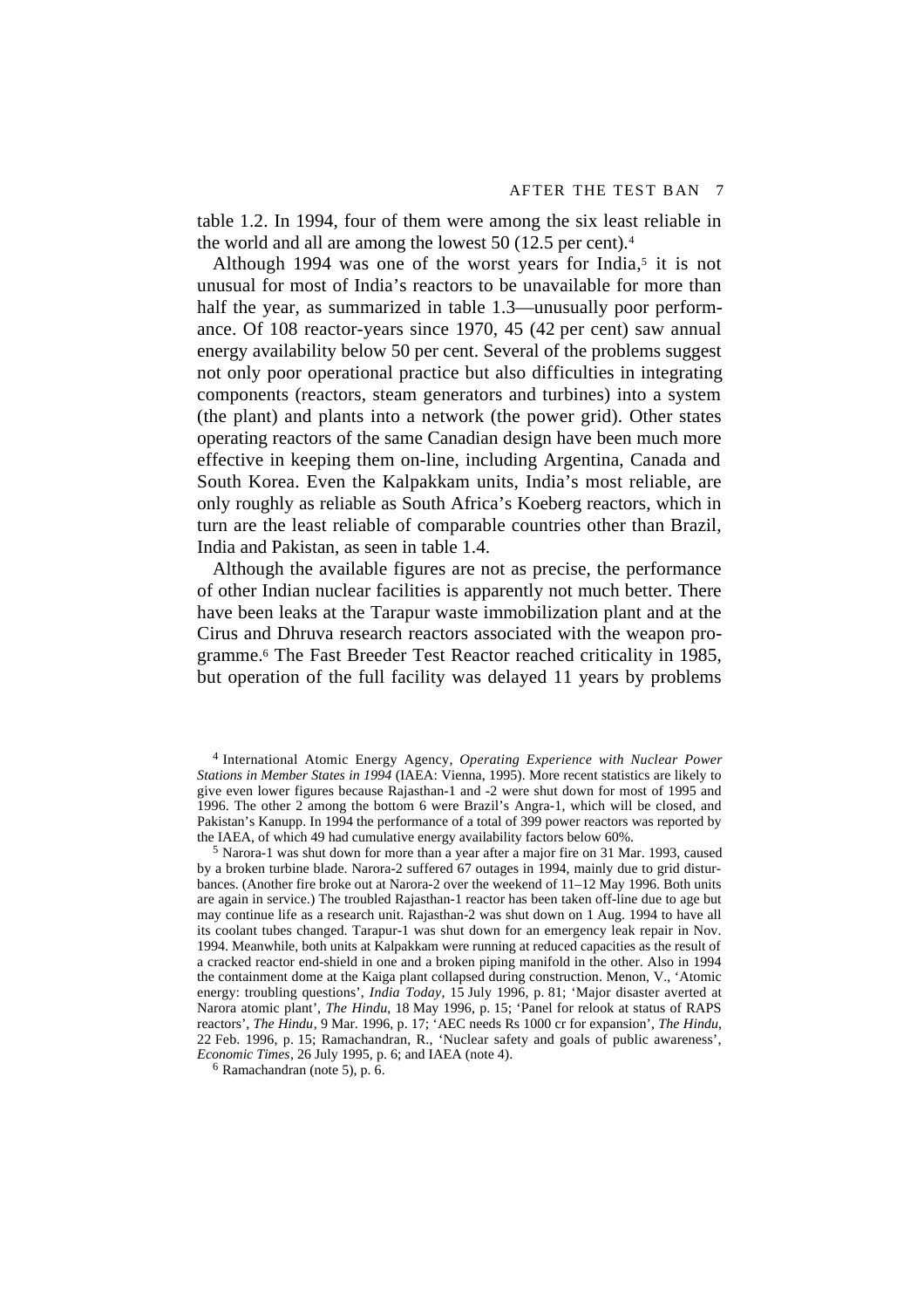| Year | Tar-<br>$\mathbf{1}$ | Tar-<br>2 | Raj<br>1 | 2    | Raj-Kal-<br>$\mathbf{1}$ | Kal-<br>2 | Nar-<br>1 | Nar-<br>2 | Kak-<br>1 | Av.<br>Ind. | Av.<br><b>IAEA</b> |
|------|----------------------|-----------|----------|------|--------------------------|-----------|-----------|-----------|-----------|-------------|--------------------|
| 1994 | 21.4                 | 64.2      | 2.2      | 32.2 | 66.6                     | 80.9      | 0.0       | 43.5      | 12.0      | 35.9        | 75                 |
| 1993 | 74.4                 | 59.3      | 22.8     | 71.1 | 43.9                     | 77.1      | 19.4      | 4.8       |           | 46.6        | 74                 |
| 1992 | 57.9                 | 62.2      | 12.2     | 58.1 | 84.6                     | 54.2      | 42.3      |           |           | 53.1        | 72                 |
| 1991 | 80.4                 | 75.0      | 74.8     | 62.9 | 44.4                     | 86.6      |           |           |           | 70.1        | 71                 |
| 1990 | 80.2                 | 58.7      | 19.4     | 68.7 | 45.6                     | 57.2      |           |           |           | 55.0        | 70                 |
| 1989 | 61.4                 | 34.8      | 17.3     | 59.8 | 21.0                     | 22.7      |           |           |           | 36.2        | 70                 |
| 1988 | 82.4                 | 61.7      | 20.7     | 67.9 | 65.0                     | 33.2      |           |           |           | 55.2        | 72                 |
| 1987 | 14.7                 | 88.8      | 9.4      | 56.9 | 57.1                     | 55.5      |           |           |           | 47.1        | 72                 |
| 1986 | 83.0                 | 58.6      | 0.0      | 59.6 | 39.3                     |           |           |           |           | 48.1        | 70                 |
| 1985 | 64.6                 | 83.5      | 12.7     | 71.3 | 49.5                     |           |           |           |           | 56.3        | 72                 |
| 1984 | 89.6                 | 69.6      | 0.0      | 49.1 |                          |           |           |           |           | 52.1        | 70                 |
| 1983 | 41.7                 | 49.5      | 0.0      | 54.1 |                          |           |           |           |           | 36.3        | 66                 |
| 1982 | 89.9                 | 55.4      | 2.1      | 20.7 |                          |           |           |           |           | 42.0        | 65                 |
| 1981 | 68.4                 | 77.1      | 22.9     |      |                          |           |           |           |           | 56.1        | 65                 |
| 1980 | 67.8                 | 78.4      | 52.6     |      |                          |           |           |           |           | 66.3        | 62                 |
| 1979 | 52.5                 | 53.9      | 63.6     |      |                          |           |           |           |           | 56.7        | 62                 |
| 1978 | 51.2                 | 62.3      | 8.5      |      |                          |           |           |           |           | 40.7        | 68                 |
| 1977 | 54.1                 | 68.2      | 26.4     |      |                          |           |           |           |           | 49.6        | 65                 |
| 1976 | 62.7                 | 61.7      | 44.3     |      |                          |           |           |           |           | 56.2        |                    |
| 1975 | 53.0                 | 52.8      | 33.2     |      |                          |           |           |           |           | 46.3        |                    |
| 1974 | 60.7                 | 35.1      | 36.8     |      |                          |           |           |           |           | 44.2        |                    |
| 1973 | 41.2                 | 68.0      |          |      |                          |           |           |           |           | 54.6        |                    |
| 1972 | 35.4                 | 11.8      |          |      |                          |           |           |           |           | 23.6        |                    |
| 1971 | 38.1                 | 59.2      |          |      |                          |           |           |           |           | 48.6        |                    |

<span id="page-17-0"></span>**Table 1.3.** National average energy availability factor for India, 1971–94

*Sources:* IAEA, *Operating Experience with Nuclear Power Stations in Member States in 1994* (IAEA: Vienna, 1995); and *Operating Experience with Nuclear Power Stations in Member States in 1989* (IAEA: Vienna, 1989).

with the turbine valves and the fuel handling mechanism, among others.7

#### *Safety*

DAE officials claim that the low availability of Indian reactors is the result of their concern for safety, uncompromised by the necessity to provide continuous service or make a profit, and that when doubts

<sup>7 &#</sup>x27;FBTR operationalisation anytime: IGCAR chief', *The Hindu*, 28 Mar. 1996, p. 6.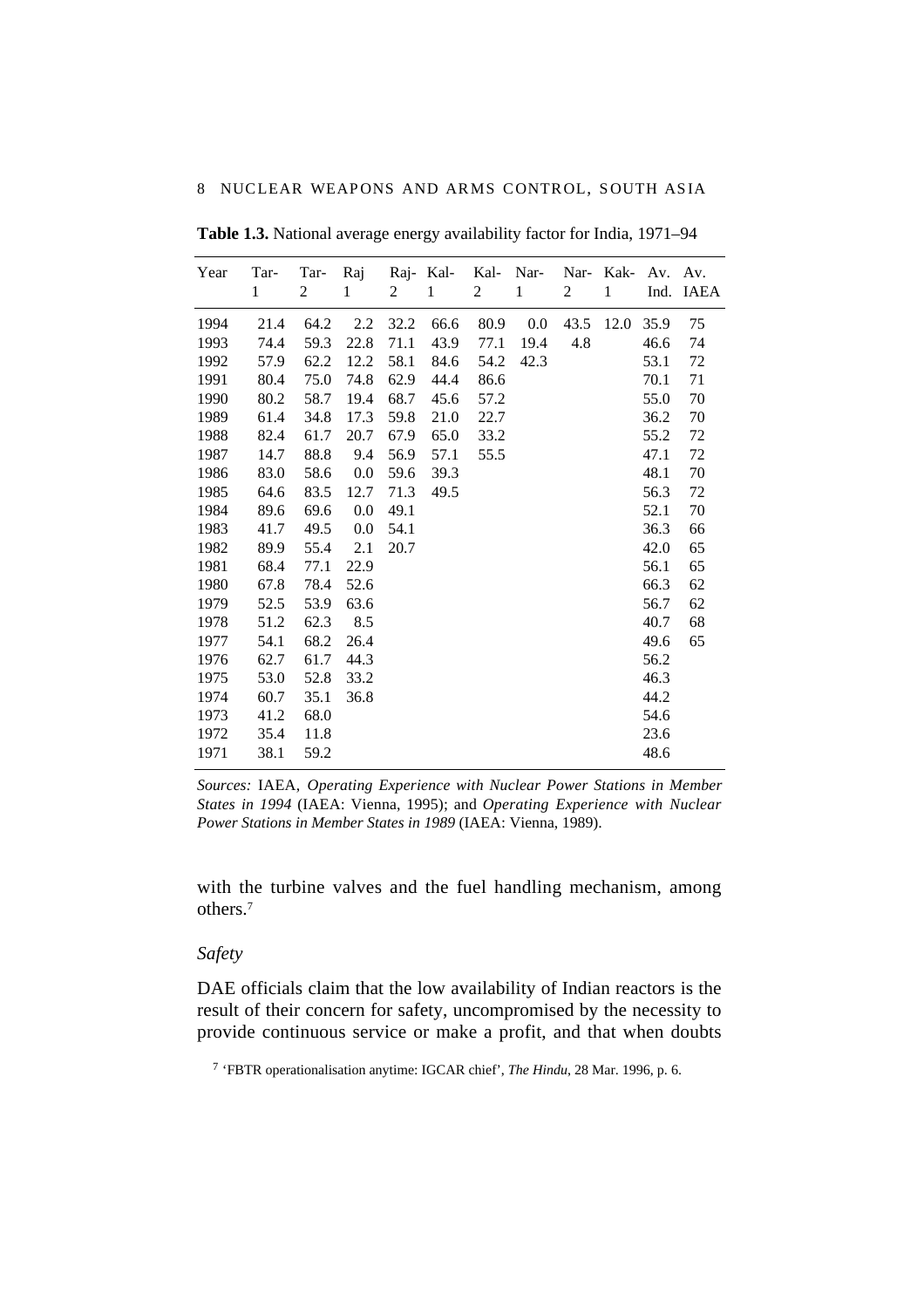about safety occasionally arise they are more free to shut down plants and investigate than are their counterparts in other countries, who are obliged to run unnecessary risks. Aside from the aspersion that this argument casts on all the world's other nuclear operators, it neglects the cases in which safety has been at risk.8

Most prominently, the fire that led to Narora-1 being shut down burned through the cables for the emergency core-cooling system, causing the most serious incident in the Indian industry of the early 1990s. Despite unsettling allegations of sabotage made by the operator, the cause of the accident was the chronically poor metallurgy of Indian turbine producer Bharat Heavy Electrical Ltd.9 Similarly, the decision to remove Rajasthan-1 from service came after a heavywater leak. Tarapur-1 was also shut down after a leak. The situation is likely to deteriorate with the Nuclear Power Corporation's insistence on reducing investment in safety by 75 per cent.10

#### *The link to the weapon option*

The sources of trouble in the Indian nuclear power programme are legion, but a central one is its near-pariah status after the 1974 nuclear test. Since then cooperation with the Western democracies has been reduced to a trickle and not even equipment relating to reliability and safety has been transferred. While it is true that the Indian Government's commitment to economic growth through import substitution and self-imposed isolation would have had a similar effect in any case, it is unlikely that the DAE's preference would have been for a complete break with foreign suppliers. Indeed, every other area of indigenous R&D has fallen back on the import of key materials and components, if not complete systems. Foreign cooperation could also have helped with the chronically poor systems integration of Indian organizations, a source of the nuclear power sector's poor reliability.

8 One of the main sources of poor reliability is the incompatibility of the nuclear plants with the electrical grid, as seen in table 1.2 ('power supply'). While this is not a safety concern in itself, it suggests questions about whether nuclear power stations are an appropriate solution to India's energy problems.

 $9$  As seen in table 1.2, turbines are the main source of poor reliability. The history of BHEL and its ideological fixation on power projects that exceed its grasp is recounted in Lall, S., *Learning to Industrialize: The Acquisition of Technological Capability in India* (Macmillan: London, 1987), pp. 152–61; and Desai, A. V., 'India's technological capability: an analysis of its achievements and limits', *Research Policy*, no. 13 (1984), p. 303.

10 Naik, C., 'N-plants to cut costs at the expense of safety', *Indian Express*, 30 Sep. 1996.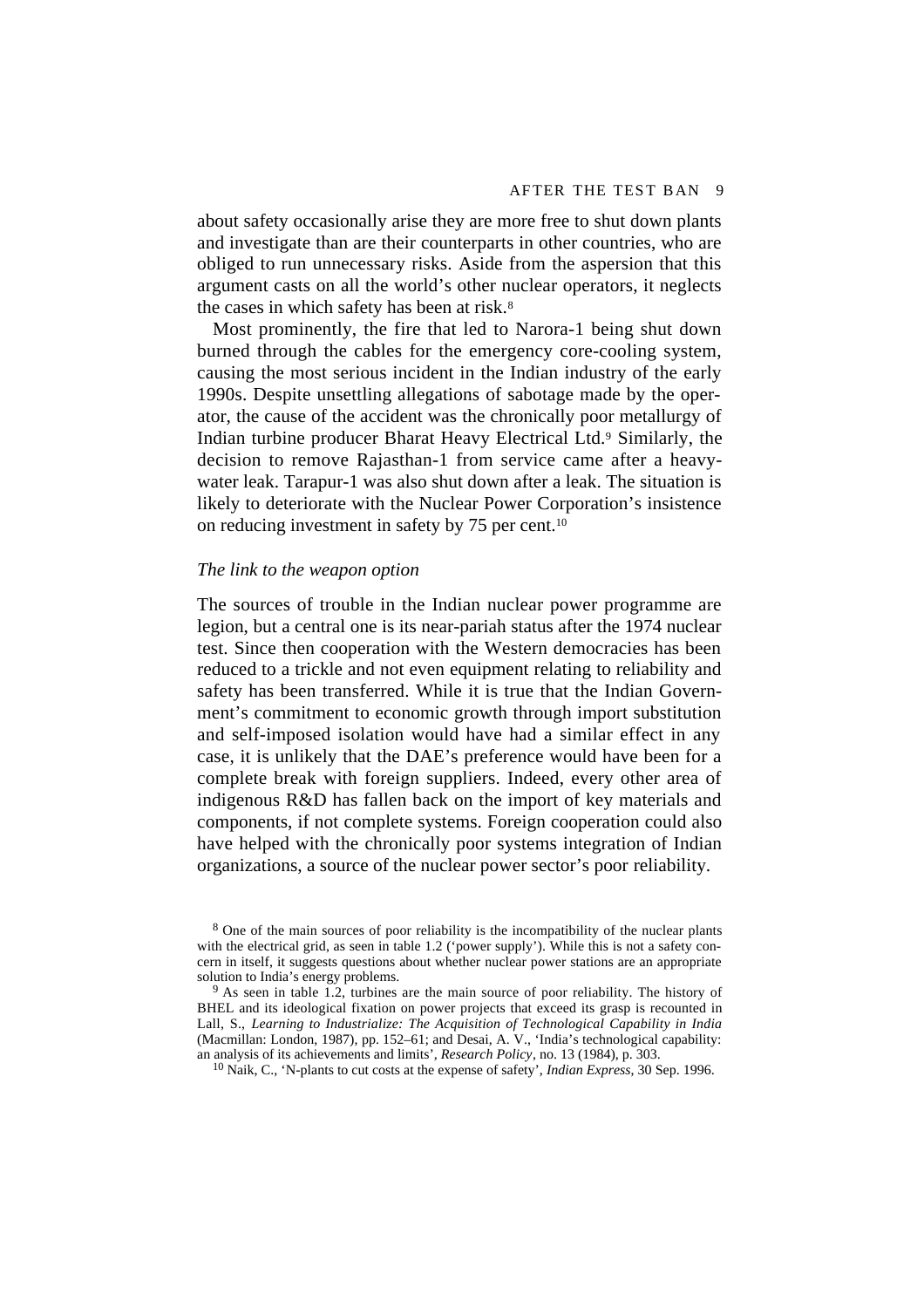| Name                | Lifetime<br>EAF | 1994<br>EAF | No. of | reactors Comments                            |
|---------------------|-----------------|-------------|--------|----------------------------------------------|
| Kazakhstan          | 82.5            | 66.2        | 1      | All Soviet, 9 others shut down               |
| South Korea         | 81.6            | 83.4        | 9      | 6 US (Westinghouse), 2 French, 1<br>Canadian |
| Argentina           | 79.0            | 94.1        | 2      | 1 Canadian, 1 German                         |
| Mexico              | 77.4            | 73.8        | 1      | US (GE)                                      |
| Taiwan              | 74.0            | 77.4        | 6      | All US (4 GE, 2 Westinghouse)                |
| Canada              | 72.5            | 72.1        | 22     | All Canadian PHWRs, 3 others shut            |
|                     |                 |             |        | down                                         |
| Bulgaria            | 72.3            | 57.3        | 6      | All Soviet                                   |
| Ukraine             | 67.4            | 62.6        | 14     | All Soviet, does not include<br>Chernobyl-2  |
| China               | 66.4            | 66.4        | 1      | 2 French reactors starting up                |
| South Africa        | 59.6            | 62.2        | 2      | <b>Both French</b>                           |
| India               | 41.2            | 35.9        | 9      | 2 US (GE), 7 Canadian, 9 more<br>planned     |
| <b>Brazil</b>       | 36.9            | 3.5         | 1      | US (Westinghouse)                            |
| Pakistan            | 27.7            | 47.8        | 1      | Canadian                                     |
| <b>IAEA</b> average | 75.0            | 75.0        |        |                                              |

<span id="page-19-0"></span>**Table 1.4.** National average energy availability factors for selected countries

*Note*: Lifetime EAF: cumulative energy availability factor = hours in operation at full capacity as a percentage of hours on-line.

*Source:* IAEA, *Operating Experience with Nuclear Power Stations in Member States in 1994* (IAEA: Vienna, 1995).

Furthermore, the controversy over the weapon option, the NPT and International Atomic Energy Agency (IAEA) safeguards offers a potent weapon for the DAE to use against its critics to the detriment of open debate. When, as is increasingly the case, the DAE is confronted with its unkept promises as well as its reliability and safety problems, the critics are typically said to be operating as a fifth column for the IAEA and the friends of the NPT.

## III. Sino-Indian relations

The period since India's policy reversal on the test ban has witnessed a strange irony. As outlined by Hua Han, relations between India and China have improved markedly since Prime Minister Rajiv Gandhi's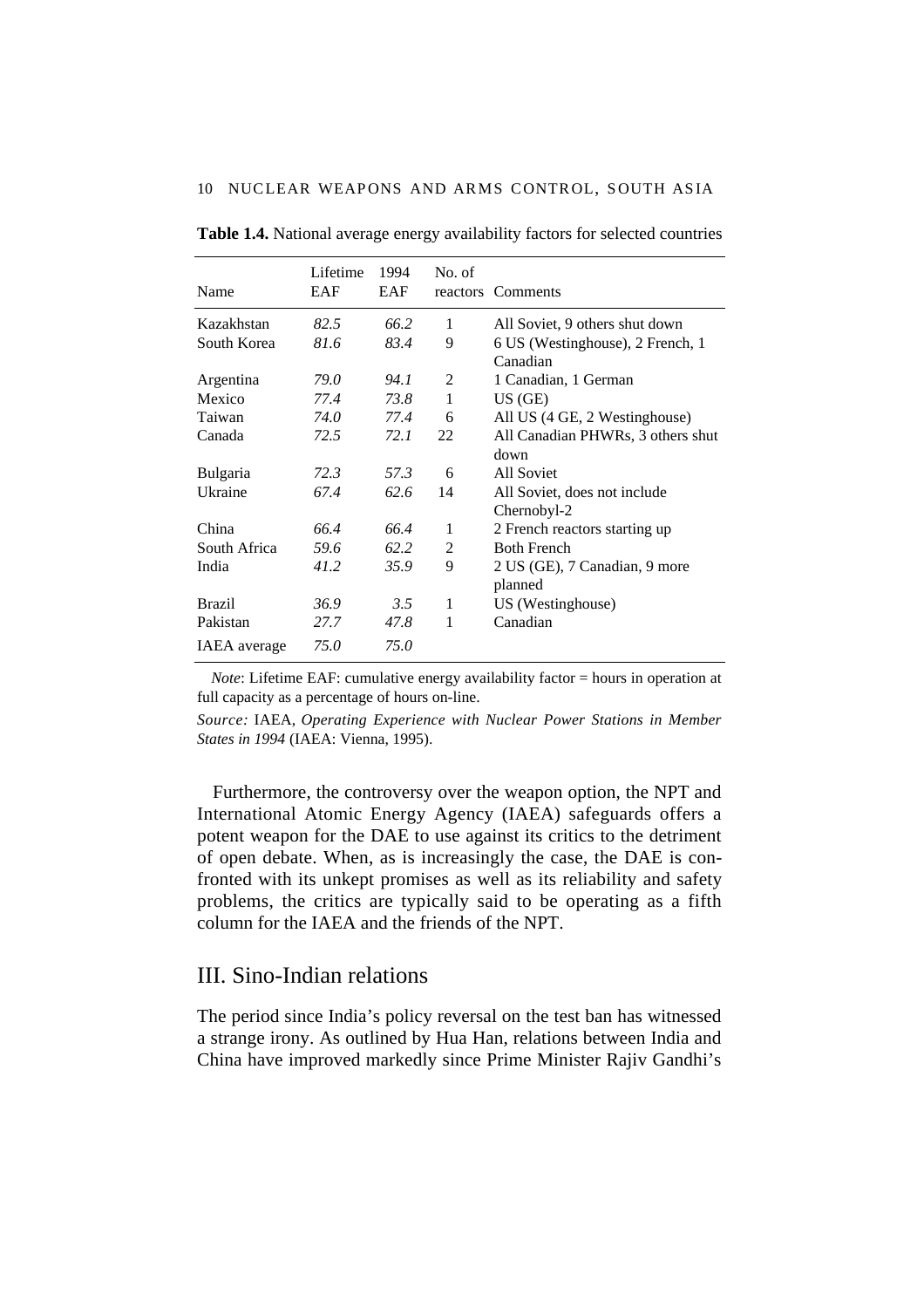visit to Beijing in 1988 and have been free of armed clashes since at least 1987. The 1990s have seen serious negotiations to resolve differences over the border, culminating in an agreement to reduce troop numbers, signed in December 1996.

Nevertheless, Indian officials and observers abroad have cited the supposed threat which China poses to India's security with increasing frequency during the recent debate over the test ban, claiming that India's nuclear option is justifiable as a hedge against Chinese expansionism. Their claim is not only cynical but inconsistent with the history of Indian defence planning. China and India have never made planning for conventional or nuclear war against one another a high priority. Nuclear weapons are hardly relevant to minor border disputes like the one between the two Asian giants, and as one would expect the Sino-Indian dispute does not appear to have affected nuclear decision making in either country. Finally, even if nuclear weapons were relevant to the border dispute, the test ban would not harm India's nuclear option significantly. Each of these points is discussed further below.

While it is true that India established its mountain divisions and redoubled its arms build-up in response to the 1962 Sino-Indian war, even then Indian arms procurement was dominated by programmes that were not important for nor well suited to combat with Chinese forces in the Himalayas.11 In the years that have followed, Indian arms procurement has been driven by other missions, whether Pakistan or South Asian hegemony, and bureaucratic imperatives. While India has emphasized the strike capability of its air force, it has never bought an aircraft capable of striking a major Chinese city farther away than Lhasa in Tibet.

Although the DRDO has devoted some resources to developing technologies that could be used for an IRBM, the programme was never related to a formal military requirement from the armed forces and has only received a total of \$15 million since its inception. After a programme of three tests, none of which exceeded 1500-km in range, no more funds were appropriated. Under the circumstances, the Agni—as the project's test missiles were known—must be seen as a vanity programme for the DRDO, which justified its existence as much on the basis of its contribution to the design of an

<sup>11</sup> Blackaby, F. *et al.*, SIPRI, *The Arms Trade with the Third World* (Penguin: London, 1975), pp. 183–86.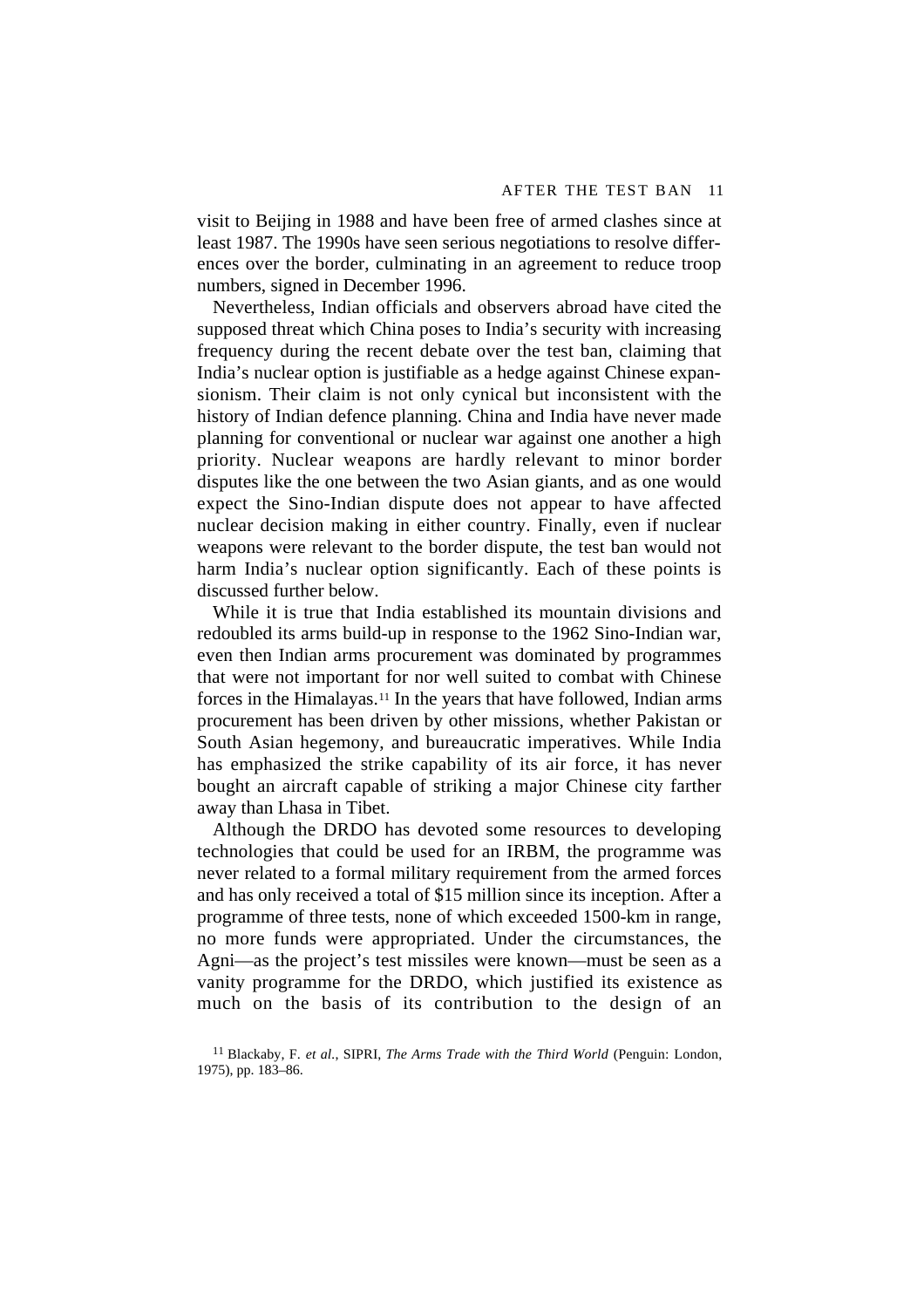intercontinental ballistic missile (ICBM) to deter US intervention in the region as on that of the putative threat from China.12

With respect to the nuclear programme, India conducted its first nuclear test in 1974, at least 10 years after it would have been possible if China had been the intended audience. Since then India has done little to exploit the nuclear option in order to deter China, even when relations have soured and war appeared possible. India's possible nuclear delivery systems—its Su-30, Jaguar and Mirage 2000 fighter-bombers—cannot reach into China beyond Tibet, and there is no evidence that India has attempted to acquire longer-range bombers, although the Soviet Union supplied them to other customers of lower standing in the Soviet hierarchy of friends, including China, Egypt and Iraq.13

As for China, there is little evidence that it has prepared for significant conflict with India. The clash in 1962 and those since have been handled in an ad hoc manner by forces in theatre without even the benefit of air cover. Chinese military personnel say that the People's Liberation Army (PLA) does not plan for war with India.14 Academics and current and retired diplomatic professionals do not take the possibility of war with India seriously.<sup>15</sup>

China's military forces are now configured according to the military reforms of 1985, which are based on the assumption that China will not fight a major war for several decades but must be prepared to fight limited wars, primarily on the eastern border. Preparing for a possible 'war of secession' against Taiwan is the highest priority. Although some of the technology acquired in China's measured effort to modernize the PLA is inherently capable of being used against India, little of it is likely to be found in the Tibet military region.

China's nuclear weapons were originally developed in response to US threats made in the 1950s. Since then new Chinese systems have been justified with respect to the US or Soviet targets they could reach. As China's military doctrine has turned away from planning for major, possibly nuclear, war, modernization of the strategic missile forces has continued of its own momentum, perhaps because of

<sup>12</sup> 'Agni, Prithvi not shelved', *The Pioneer* (Delhi), 22 Dec. 1995; and Mahapatra, R., 'Surya, India's ICBM project', *The Probe* (Allahabad), May 1994.

 $13$  India, often the first customer to receive new Soviet systems, did receive the intercontinental Tu-154 Bear in 1988, but only in its maritime patrol configuration.

<sup>&</sup>lt;sup>14</sup> Personal communication, Sep. 1995.

<sup>15</sup> Personal communication, July and Nov. 1996.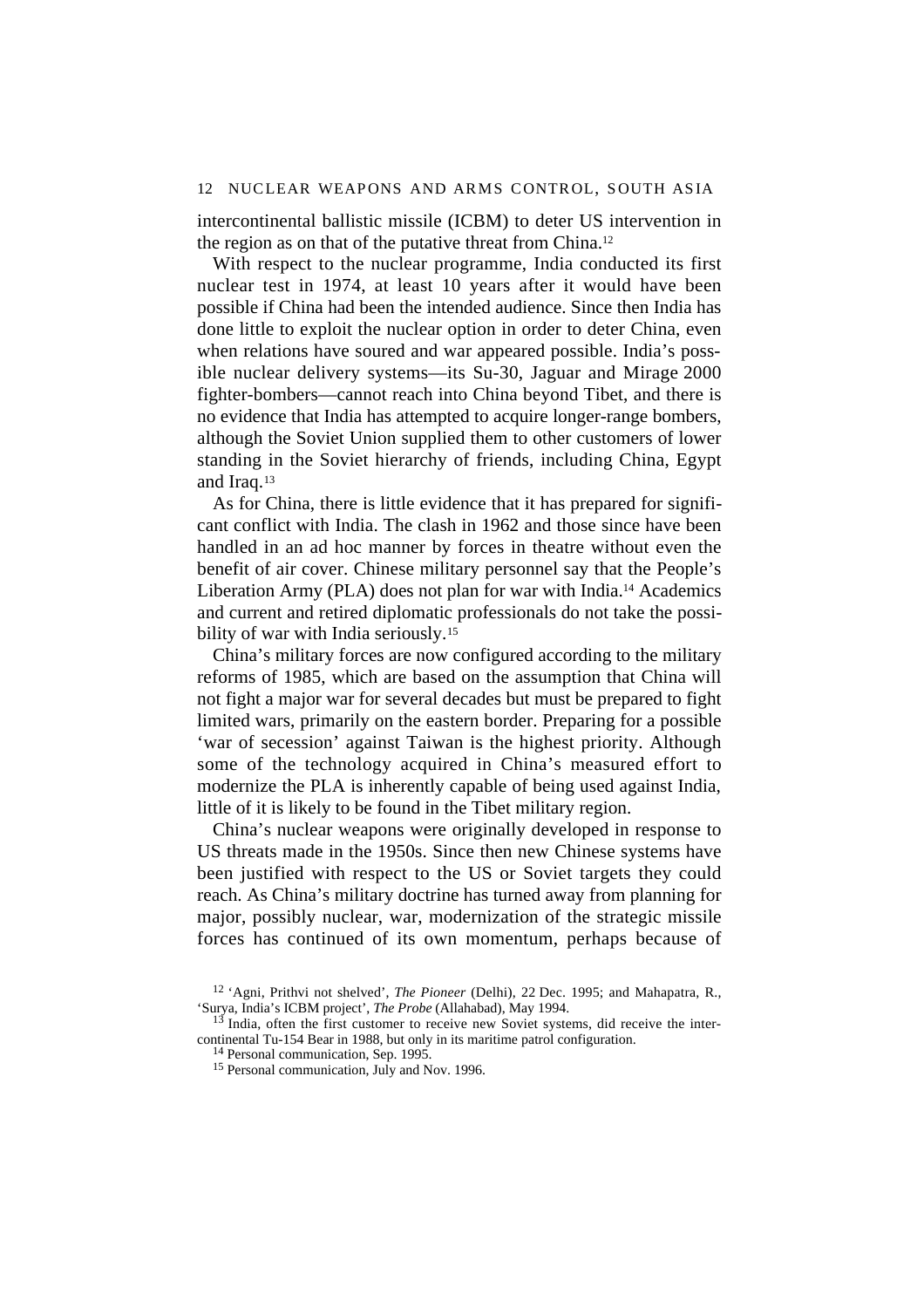bureaucratic imperatives and a concern for their prestige value.16 These strategic systems are of no relevance to India. In contrast, there is reason to believe that nuclear systems of greater concern to India are atrophying as a result of military reform. Some observers believe that the strategic bomber force and tactical nuclear weapons are unnecessary and being dismantled, and at least one IRBM project has been cancelled.17

Finally, even if India's nuclear option were a necessary hedge against China, as it is argued to be by Indian opponents of the CTBT, nuclear testing is not necessary for India to deploy nuclear weapons, which in any case are not needed given the deterrent effect of the option as it already exists. If India does not need to test, it need not refuse to sign the CTBT. Furthermore, even if India did sign the CTBT and needed to test because of a hypothetical Chinese threat of invasion, it could withdraw from the treaty citing its national interest, just as any state party can.

In any case, India should take comfort in the new Chinese attitude demonstrated not only by progress in their bilateral border talks but in the political leadership's veto of the military's request for more tests that they said were required, perhaps up to the CTBT's entry into force (no sooner than 1998 and never without India's signature and ratification).18 Although the additional tests would not have directly harmed India's security in any appreciable way, the assertion of political control over the military and the military's acceptance of civilian decisions bode well for responsible behaviour on the part of China internationally.

<sup>16</sup> Di Hua, 'Threat perception and military planning in China: domestic instability and the importance of prestige', ed. E. Arnett, SIPRI, *Military Capacity and the Risk of War: China, India, Pakistan and Iran* (Oxford University Press: Oxford, 1997), pp. 28–31.

17 On the bomber force, the Japan Defense Agency's annual *Defense of Japan* suggests that the strategic bomber force was deactivated in 1984. See also Litai Xue, 'China's military modernization and security policy', *Korean Journal of International Studies*, vol. 24, no. 4 (1993), p. 497. On the cancellation of the DF-25 IRBM, see Arnett, E., 'Chinese blow cold on East Wind missile plan', *Jane's Defence Weekly*, 4 Dec. 1996.

18 Arnett, E., 'The Comprehensive Nuclear Test-Ban Treaty', *SIPRI Yearbook 1997: Armaments, Disarmament and International Security* (Oxford University Press: Oxford, 1997), pp. 403, 405–406, 410.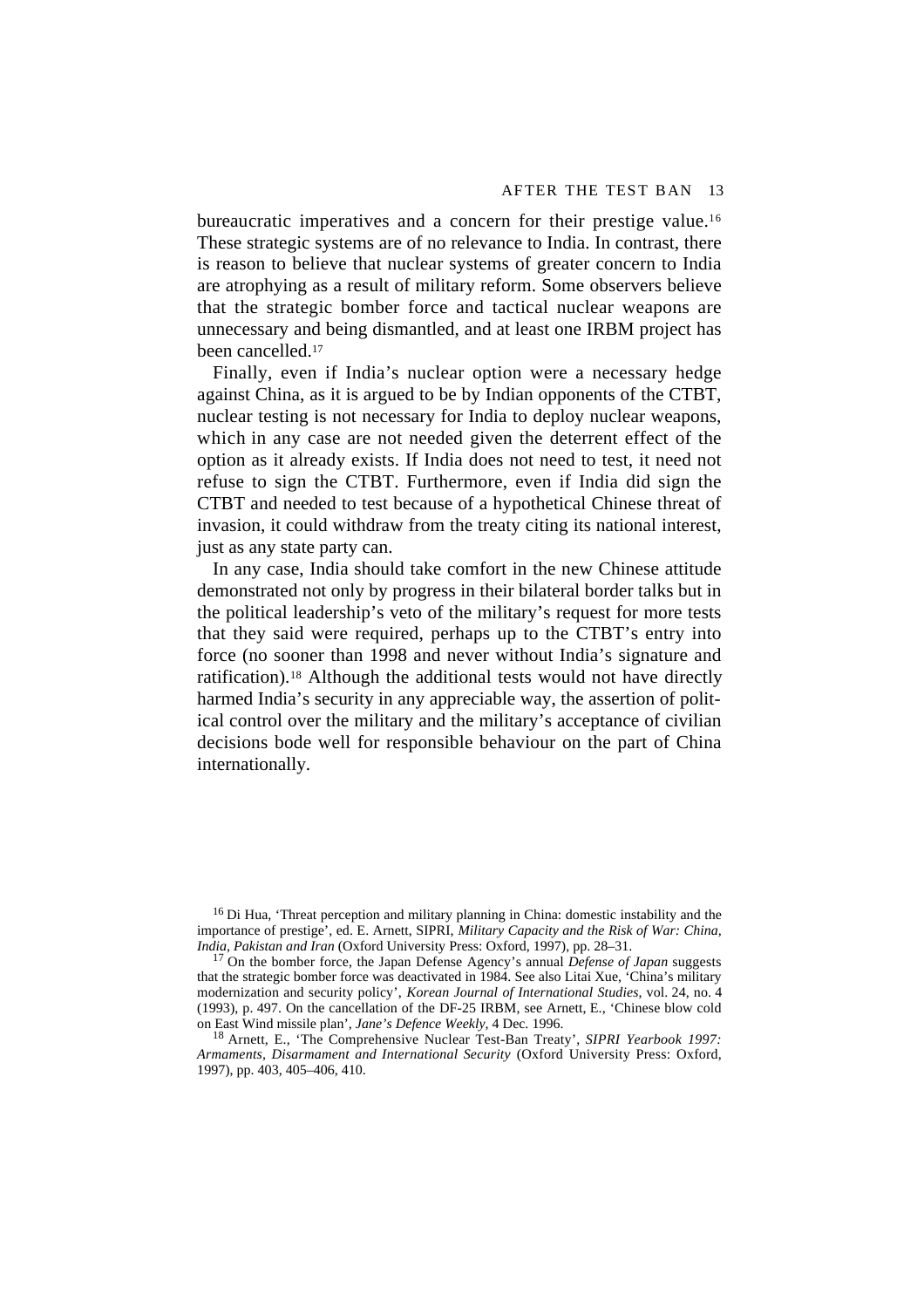## <span id="page-23-0"></span>IV. Pakistan's domestic politics

Pakistan's inability to capitalize on the opportunity to put India on the diplomatic defensive has been as disconcerting as India's volte-face on the CTBT. A decision by Pakistan to sign the CTBT would leave India isolated, since only North Korea has not yet signed among the other 42 states with nuclear reactors that must sign the treaty before it can enter into force. Pakistani policy on the CTBT has been reactive in the extreme, essentially ceding the initiative on the issue to India. When fears arose in the autumn of 1995 that India might conduct a nuclear test, Pakistan immediately threatened to test in response. No technical rationale for a test was put forward. When India refused to sign the CTBT, Pakistan said that it too would refuse.<sup>19</sup>

Samina Ahmed explains the domestic context that gives rise to this thoughtless and counterproductive approach to arms control. It appears that the Pakistani Government has lost control of its policy domestically as well. In seeking to bolster support for the nuclear option and the costly decision not to sign the NPT, Pakistani politicians have created a dynamic in which any concession to international control of nuclear policy can be used as lethal ammunition in the debate that characterizes contemporary politics. In such a context, bold leadership—even when it could on balance serve the national interest—is tantamount to electoral suicide, as acknowledged in a moment of candour by President Farooq Leghari.

It is tempting to imagine a more nuanced debate of the nuclear issue in Pakistan, a society that demonstrates a high calibre of thought in other areas. As Ahmed demonstrates, however, this is unlikely without further political reforms. While the return to civilian government and the recent strengthening of the prime minister's position are important steps in the right direction, structural obstacles exacerbated by acute social problems remain daunting. Most importantly, the civilian government still relies on the military for political stability. Furthermore, independent critics are few and far between. Those who do emerge are hampered by a lack of information,<sup>20</sup> as well as a public that has a high rate of illiteracy and is not responsive to their message.

<sup>19</sup> Perkovich, G., 'Misperception and opportunity in South Asia', *Studies in Conflict and Terrorism*, no. 19 (1996), pp. 417–18.

 $20$  This lack of information makes it impossible to characterize Pakistani nuclear, security and science policies as carefully as has been done for India (section II). The poor reliability of Pakistan's Kanupp reactor, which can be ascribed to its international isolation just as that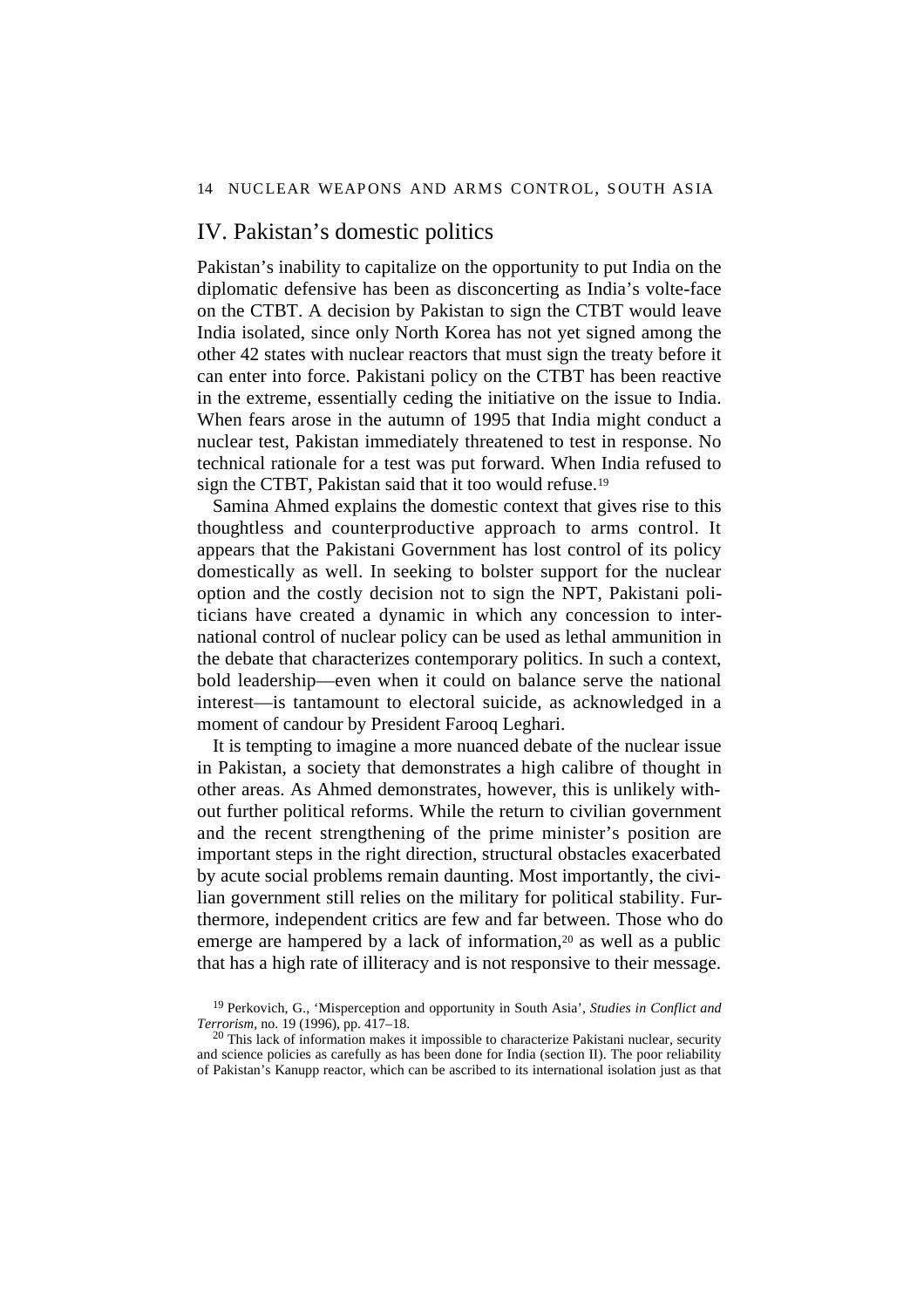<span id="page-24-0"></span>Indeed, the response of the Pakistani public to the nuclear issue is the most fundamental concern, especially if political reform increases the electorate's influence over policy in greater measure than it increases their sympathy with new perspectives. If so, the outlook for a change of approach is not good. Even if literacy and openness improved, it seems most likely that social conditions in Pakistan will continue to make the few apparent successes of the nation—the nuclear programme and the F-16s count high on the list—extremely popular and keep sceptics in an untrusted minority.21 As a result, even a prime minister as strong and conciliatory as Nawaz Sharif in his second term is unlikely to take the step of unilaterally signing the test ban, even though it would be to the net advantage of the country.

# V. Steps towards greater stability

The remaining question, then, is whether there are other steps that can be taken—either through negotiations or unilaterally—to reduce instability in South Asia. There are at least three sources of instability in the current South Asian situation which are generally overlooked in discussions of the region, as discussed in chapter 5. The first is a difference in perception between Indian and Pakistani élites regarding the risk of war. The second is a difference between Indian and Pakistani expectations of how a war would unfold. The third is the incentive which Indian war plans offer Pakistan to deploy ballistic missiles, which are generally agreed to be a threat to stability.

### **The risk of war**

Recent statements and writings of Pakistani officials suggest that they underestimate the risk of war. Indeed, the perception is gaining currency that Pakistan's nuclear option makes war in South Asia very

of its Indian counterparts can, is shown in table 1.4. Pakistan's annual budget for military R&D is only about \$4 million, but the total cost of the nuclear programme is likely to be many times greater. On Pakistan's military R&D policy, see Arnett, E., 'Military research and development', *SIPRI Yearbook 1997* (note 18), p. 216; and Arnett, E., 'Military research and development in southern Asia: limited capabilities despite impressive resources', ed. Arnett (note 16), pp. 259–60.

 $^{21}$  As one critic has put it, Pakistan's nuclear bomb 'dispels the gloom' of its failure to solve its other problems and rise above the lowest ranks of the world's states in most indices of development and human well-being. Hoodbhoy, P., 'Pakistan's nuclear future: capping the nuclear program', eds D. Cortright and S. Ahmed, *Pakistan and the Bomb: Public Opinion and Nuclear Options* (Notre Dame University Press: Notre Dame, forthcoming).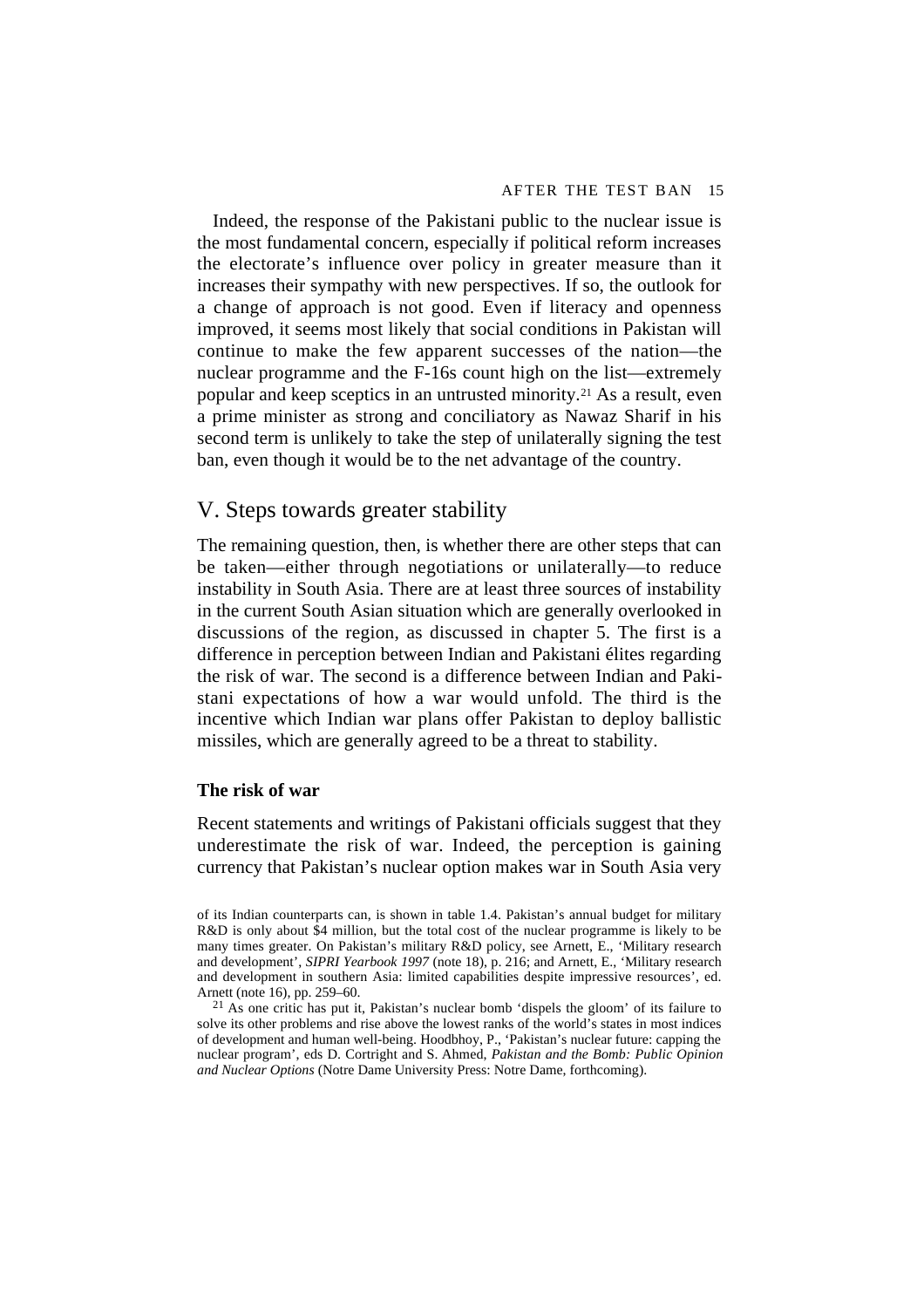unlikely. Some Pakistani officials hope that the nuclear umbrella will prevent an Indian military response to the support of Kashmiri insurgents. This expectation is at odds with both the mainstream academic understanding of nuclear deterrence and what is publicly known about Indian planning for conventional war. The Indian military seems to believe that Pakistan would not dare to use nuclear weapons first for fear of nuclear retaliation, so India will remain free to make use of its conventional superiority. The resulting mismatch of perceptions could easily lead to a scenario in which Pakistan overestimated the level of provocation that India would tolerate, leading to war.

#### **How a war would unfold**

The few statements by Pakistani élites acknowledging that war is still possible suggest that Pakistan would feel compelled to use nuclear weapons early, a policy Deshingkar aptly terms 'nuclear volatility' in chapter 2. This stems in part from their understanding that they can only hope to use nuclear weapons to deter India from limited conventional war if the risks appear very high indeed. Indian planners, however, appreciate that the Pakistani leadership will always have an incentive in a limited war not to invite Indian retaliation (as well as international opprobrium) by using nuclear weapons first.

Indian war plans appear to include immediate air attacks with smart bombs against Pakistani air bases, strategic defences, and command and control facilities—if not nuclear facilities—and their understanding of how a war would take its natural course is quite different. Since Pakistan's nuclear command and control and delivery systems could be worn down by Indian air attacks fairly quickly, there exists the risk that Pakistani leaders would be deciding whether to use nuclear weapons at a time when they lacked information about the actual situation and perhaps feared losing control of the nuclear forces outright. This asymmetry in the expectations of the course of a war and likely thresholds for nuclear use suggests that the danger of nuclear escalation is greater than is generally appreciated.

### **Incentives to deploy ballistic missiles**

Most observers, even those who believe that a stable nuclear balance is possible in South Asia, agree that ballistic missiles can be destabilizing. The most convincing reason given is that ballistic missiles only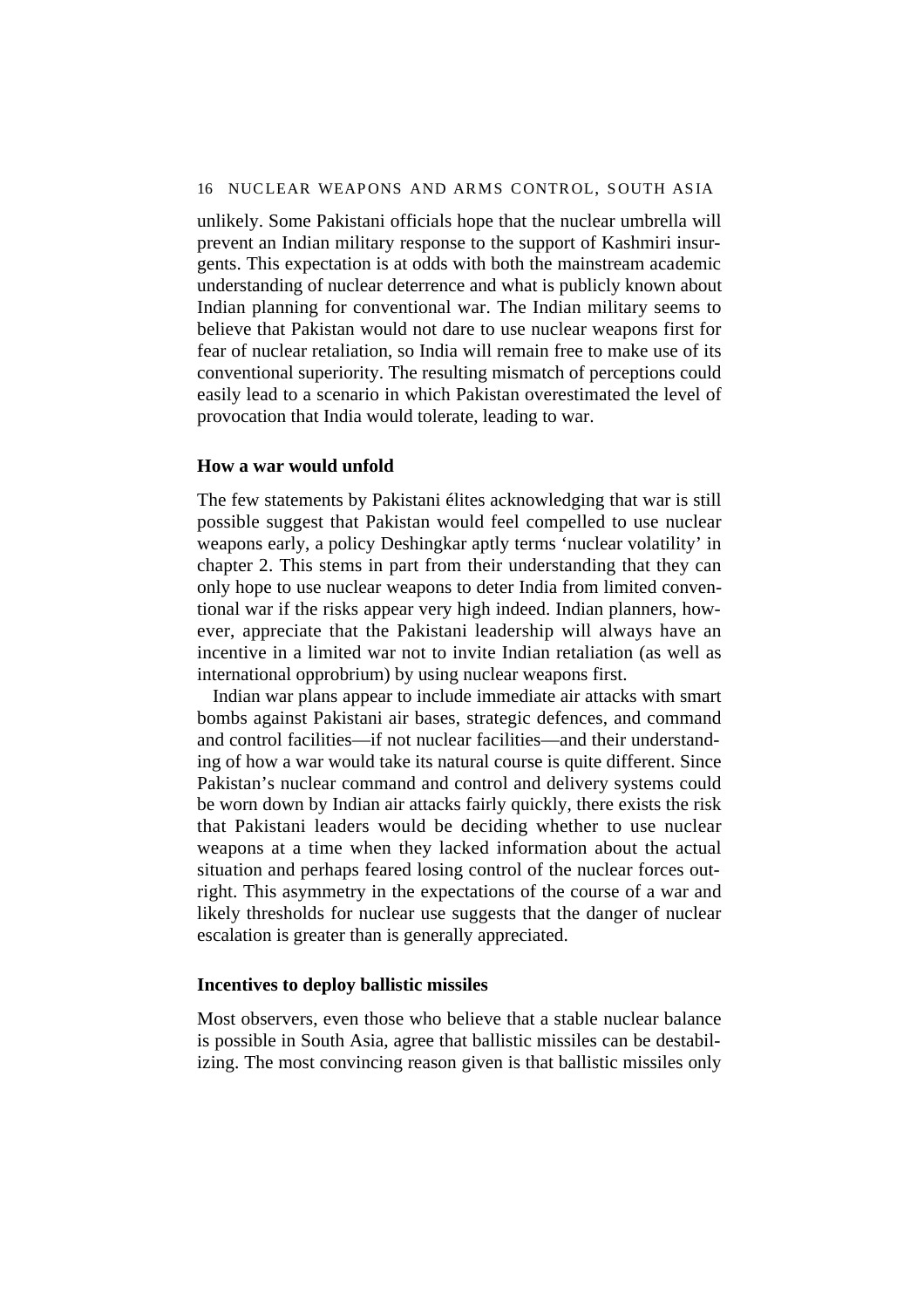<span id="page-26-0"></span>achieve their advantage of relative invulnerability when they are dispersed from their bases. When dispersed, they are likely to be in intermittent communication with the national command authority, suggesting that launch authority might be granted early in a war to avoid the situation in which communications are disrupted and launch thereby becomes impossible. Early devolution of launch authority necessarily entails an increased risk of accidental or unauthorized use.

To date, no nuclear-armed ballistic missiles have been deployed in South Asia. As Indian strike squadrons steadily improve their ability to destroy Pakistani air bases, where the aircraft on which Pakistan relies for nuclear delivery are housed, Pakistani planners have a much greater incentive to deploy nuclear missiles. These incentives will increase further as Indian defences against combat aircraft improve.

# VI. Conclusions

While there remain risks of war and nuclear weapon use in South Asia, there is little interest in serious arms control, at least from the demand side. This is true in part because the purported costs of the nuclear options are not as great as some observers suggest, and what costs there are can be hidden. As a result, there is little complaint from the Indian scientific community about R&D related to the nuclear option crowding out other scientific pursuits. It does not. The cost and risk of the nuclear energy sector are seldom understood to be connected with the DAE's international isolation, a consequence of India's remaining outside the NPT.

States seldom pursue arms control as a goal in itself. Arms control has had its greatest successes when specific risks to mutual security are identified and addressed, as they were by the major bilateral treaties at the end of the cold war era. Unfortunately, the sources of instability in South Asia are more difficult to address through arms control, even if the sides were willing. The first two sources of instability identified in this report depend upon differing perceptions that can only really be harmonized if the occasion for conflict is removed. Bans on aid to insurgents, first use of nuclear weapons, strike aircraft or war itself are not credible tools, although it would be useful for both sides to de-emphasize these means of furthering their interests.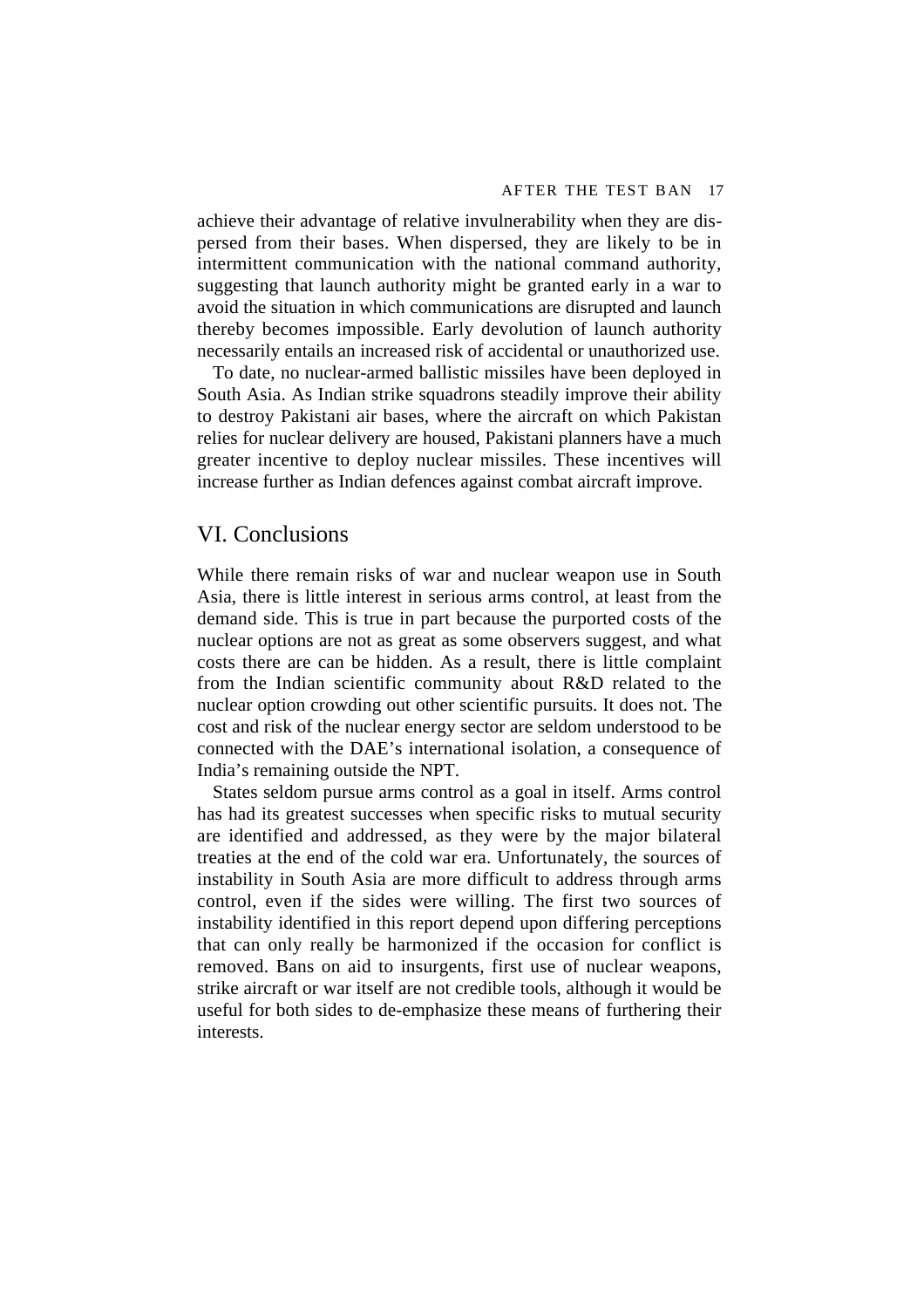Similarly, the US Government's insistence that Pakistan should not deploy survivable ballistic missiles only makes sense if India does not amass the wherewithal to destroy Pakistan's other delivery systems. Yet strike aircraft and smart bombs are the very stuff of the Revolution in Military Affairs that has fascinated military professionals in every major country. Not only is India not atypical in shopping for smart bombs; it has already succeeded in acquiring more than it needs.

In a region where arms control does not appear to offer solutions and in which those solutions probably would not be pursued even if they did exist, the natural alternative is to seek a role for outsiders. The results of this study suggest that those outsiders must consider their role more fully. Most importantly, the goals of selling conventional arms to India and preventing Pakistan from deploying ballistic missiles are contradictory and put the burden of that contradiction solely on Pakistan, which must either accept the growing vulnerability of its air force or suffer the consequences of deploying ballistic missiles. More importantly, the burgeoning Western academic literature that reflects back to Pakistani leaders their dream of a nuclear deterrent that shields even the most provocative measures in support of Kashmiri insurgents is not only analytically weak, but feeds the very misperceptions that make nuclear war more likely.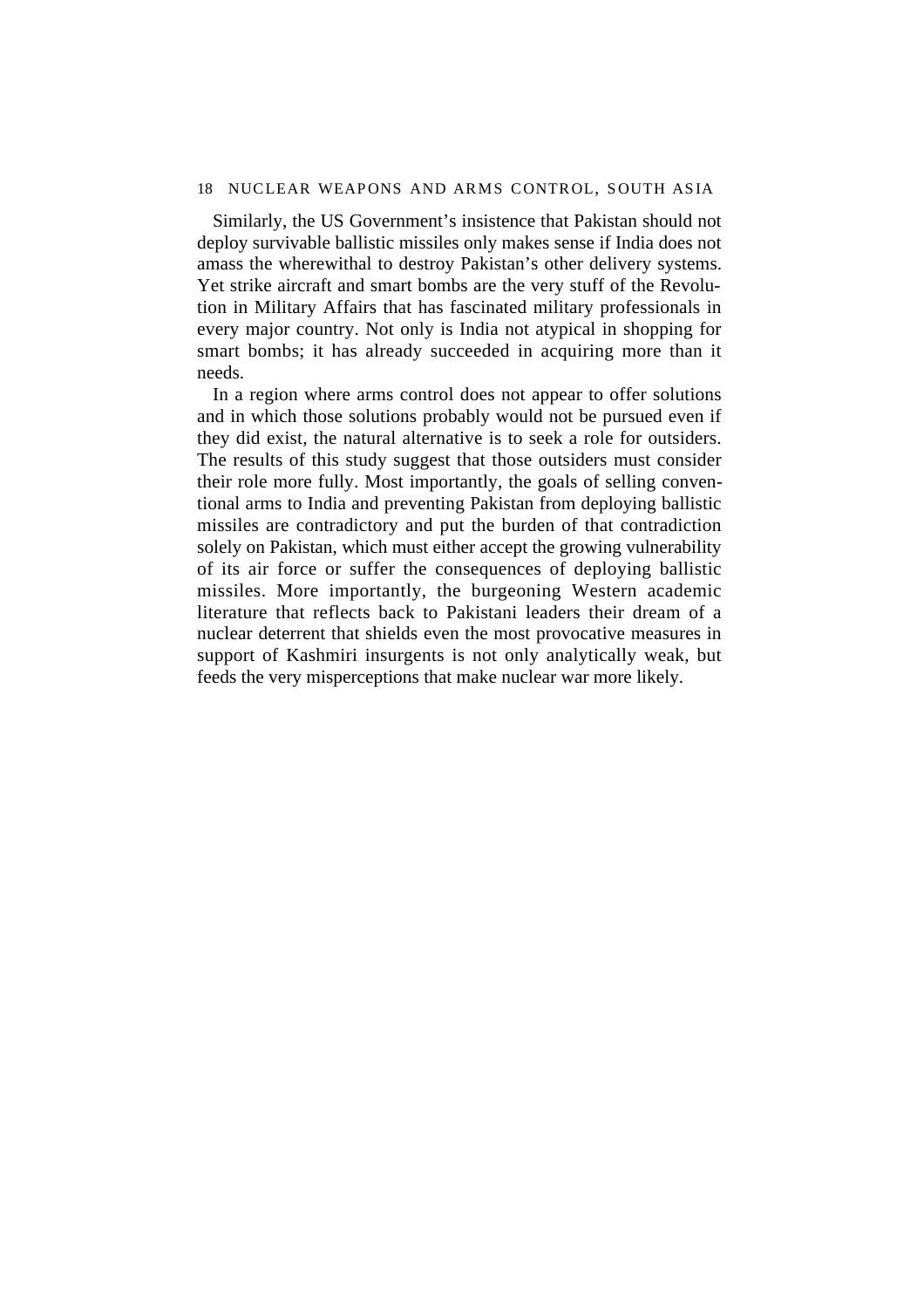# <span id="page-28-0"></span>2. Indian politics and arms control: recent reversals and new reasons for optimism

*Giri Deshingkar*

# I. Introduction

Unless the Indian polity reorganizes itself as a Second Republic with a new constitution, a new electoral system and a newly structured executive, India will continue to be governed by what can best be termed 'coalitions with Indian characteristics'. Such coalitions are usually headed by political parties which have seats in the Lok Sabha (the lower house of the parliament) far short of even a simple majority (272 in a house of 542) but their rule is made possible through support given by political parties from the outside, that is, without joining the ruling coalition. Another peculiarity of coalitions with Indian characteristics is that the ruling group of parties comprises a number of provincial parties whose political agendas are dominated by local, not national, issues.

Such a political structure has produced a division of interests. Only the parties with an all-India reach, however thinly spread, in the ruling coalition or in the opposition have anything to say about larger national and international issues such as defence, economic strategy, foreign policy, nuclear policy and approaches to disarmament. The provincial parties leave such issues to their national partners in the coalition. However, the national parties which support the ruling coalition from the outside as well as those in opposition, because of their positions in the parliament, tend to hold adversarial views on national and international issues. Thus, while the United Front coalition of 14 parties, which lasted for about 10 months after the 1996 general election, would not go beyond keeping the nuclear option open, the Bharatiya Janata Party (BJP) passed a resolution within its party forum saying that it would undertake a weaponization programme if it came to power.<sup>1</sup>

<sup>&</sup>lt;sup>1</sup> BJP National Election Manifesto, 1996, p. 37. The BJP promises to 'reevaluate the nuclear policy and exercise the option of nuclear weapons'.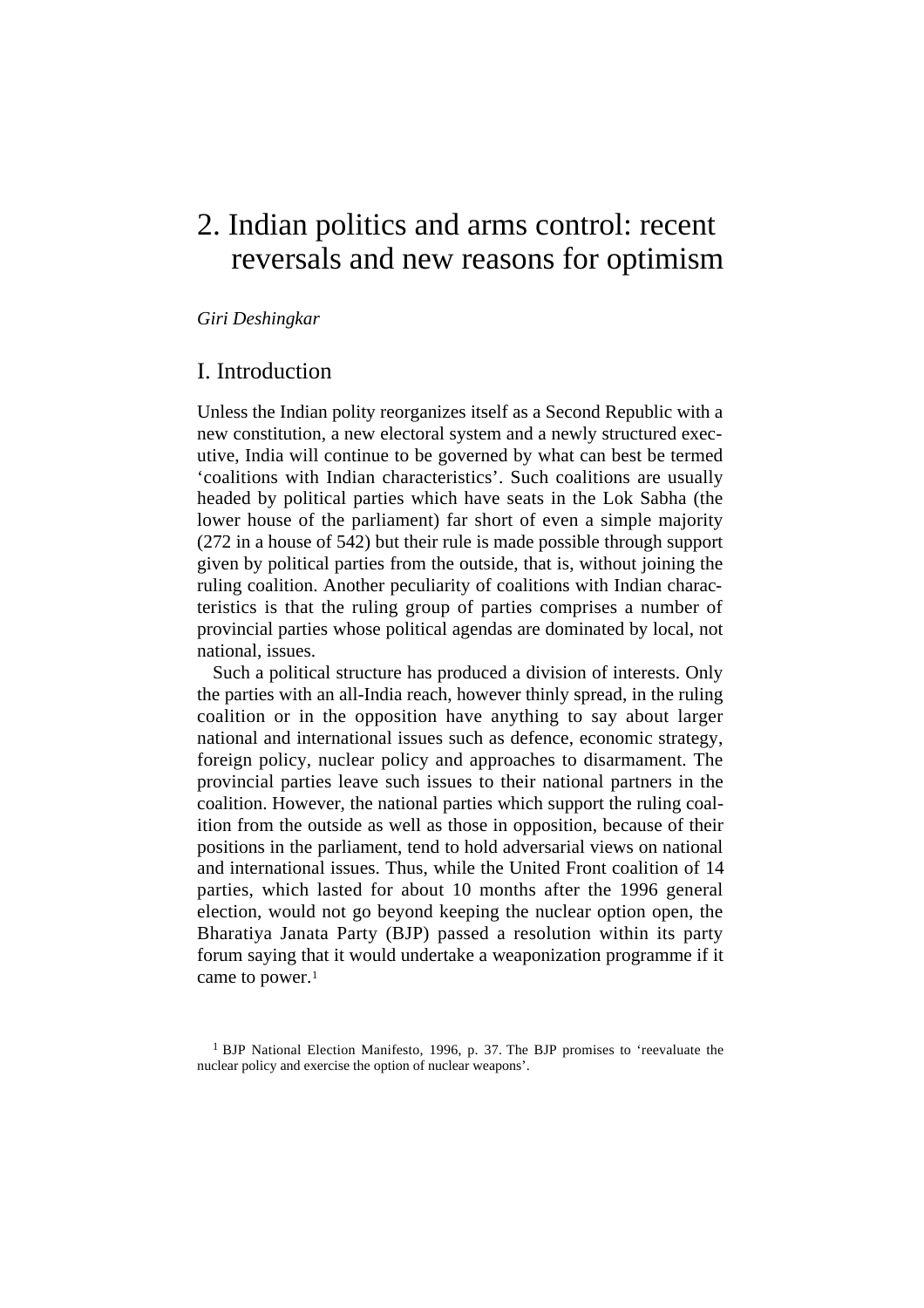#### 20 NUCLEAR WEAPONS AND ARMS CONTROL, SOUTH ASIA

This is not all. The strength or fragility of the ruling coalition and the distance from power of the national parties in the opposition also shape their publicly articulated views. A strong coalition can take strong initiatives in national or international matters but a weak one must guard against being accused of a sell-out. So, paradoxically, not only can a weak coalition not take any initiatives; it must also put up a show of staunchly defending perceived national interests. As for the parties in opposition, they tend to strike bold poses, knowing full well that the chances of their being made accountable for a defiant stand are small; they are too far away from coming to power.

So-called public opinion has a curious role to play in a situation like this. Public opinion in India in any true sense of the term is indifferent to issues of defence, foreign policy or nuclear weapons. Political parties know this and they seldom refer to such issues in their election campaigns. No serious points on these issues are ever debated in the Indian Parliament. However, there are a few pressure groups in the country, minuscule in a country of 950 million people but highly vocal, which describe themselves as representing public opinion. They mount campaigns in the national media and are stridently vocal in seminars held in New Delhi; in fact, they go to and organize such seminars to promote their line of thinking.

Among these lobbies, the 'hawks' enjoy a natural advantage over the 'doves' in as much as the hawks don the mantle of patriotism and shout down the doves as foreign (i.e., Western) agents, recipients of received (i.e., Western) wisdom, ignorant of *realpolitik* and so forth. The hawks have been a permanent fixture of the New Delhi scene but strong governments in the past have largely ignored them, occasionally even used them. Weak coalitions, however, which have been the norm in recent years, cannot ignore them; in fact, they can use a weak government to translate their views into policy.

Even 50 years after India became an independent country, there hardly exists any expertise on matters of defence, foreign relations or nuclear policy outside the government. The national political parties have failed to develop such expertise. High levels of secrecy have made ignorance among the parties, academics, journalists and the people even more profound. In this situation, the hawks can easily arouse insecurities and fears and get away with half-truths, innuendoes and occasionally outright falsehoods.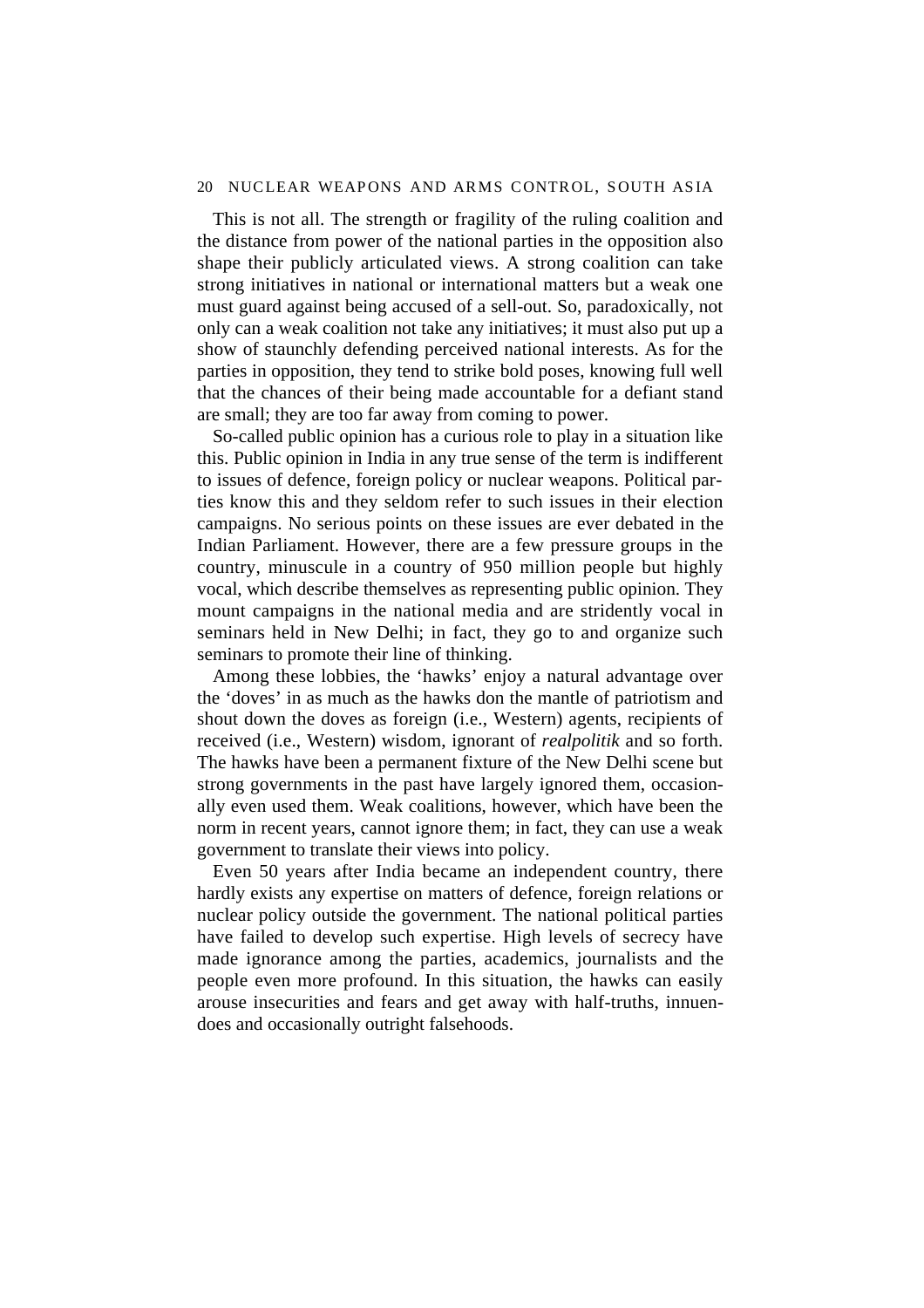<span id="page-30-0"></span>The bureaucracy has some expertise and experience but has a tradition of tendering advice which it thinks the political leaders want. It is, of course, one element in the government which has a sense of policy continuity, but when it comes to a strong government departing from established policy the bureaucracy is always available for the required endorsement and elaboration. Thus, the bureaucracy supported the policy of low defence expenditure and friendship with China during the 1950s and a militant anti-China policy together with high military expenditure in the 1960s and 1970s. It was fully against nuclear weapons until India decided to create a nuclear option which led to India's nuclear test of 1974. The bureaucracy has never been an insurmountable obstacle for a strong political leadership. But today's India has no strong leadership.

# II. The roots of political inertia

Since China exploded its first nuclear device in 1964, hawkish opinion has insisted on acquiring nuclear weapons for India. The demands became more strident as the Chinese nuclear arsenal grew. Against this background, Dr Vikram Sarabhai, head of the Department of Atomic Energy in the 1960s, drew up his ambitious 'Profile' for India's nuclear programme.2 Peaceful nuclear explosions formed a part of that programme.

The Indian elephant moves slowly and often in an uncoordinated manner. After the initial panic generated by China's nuclear weapon programme, things lapsed into a relaxed pace. It seemed that the Indian Government had learned to live with China's rapidly developing programme. China had scrupulously avoided saying anything that could have been construed by India as a nuclear threat. The 'Sarabhai Profile' finally did produce a nuclear device in 1974 but a parallel programme of the Indian Space Research Organization (ISRO) to build carrier rockets lagged far behind.

Meanwhile, in the UN as well as in other forums, India continued to press its original proposal for a test ban, first made in 1954. Before the Chinese nuclear explosion of 1964, India had been an enthusiastic supporter of non-proliferation. Jawaharlal Nehru, then India's Prime Minister, asked his Ministry of External Affairs to seek to be the first

<sup>2</sup> Indian Atomic Energy Commission, *Atomic Energy and Space Research: A Profile 1970–1980* (Government of India: New Delhi, 1970).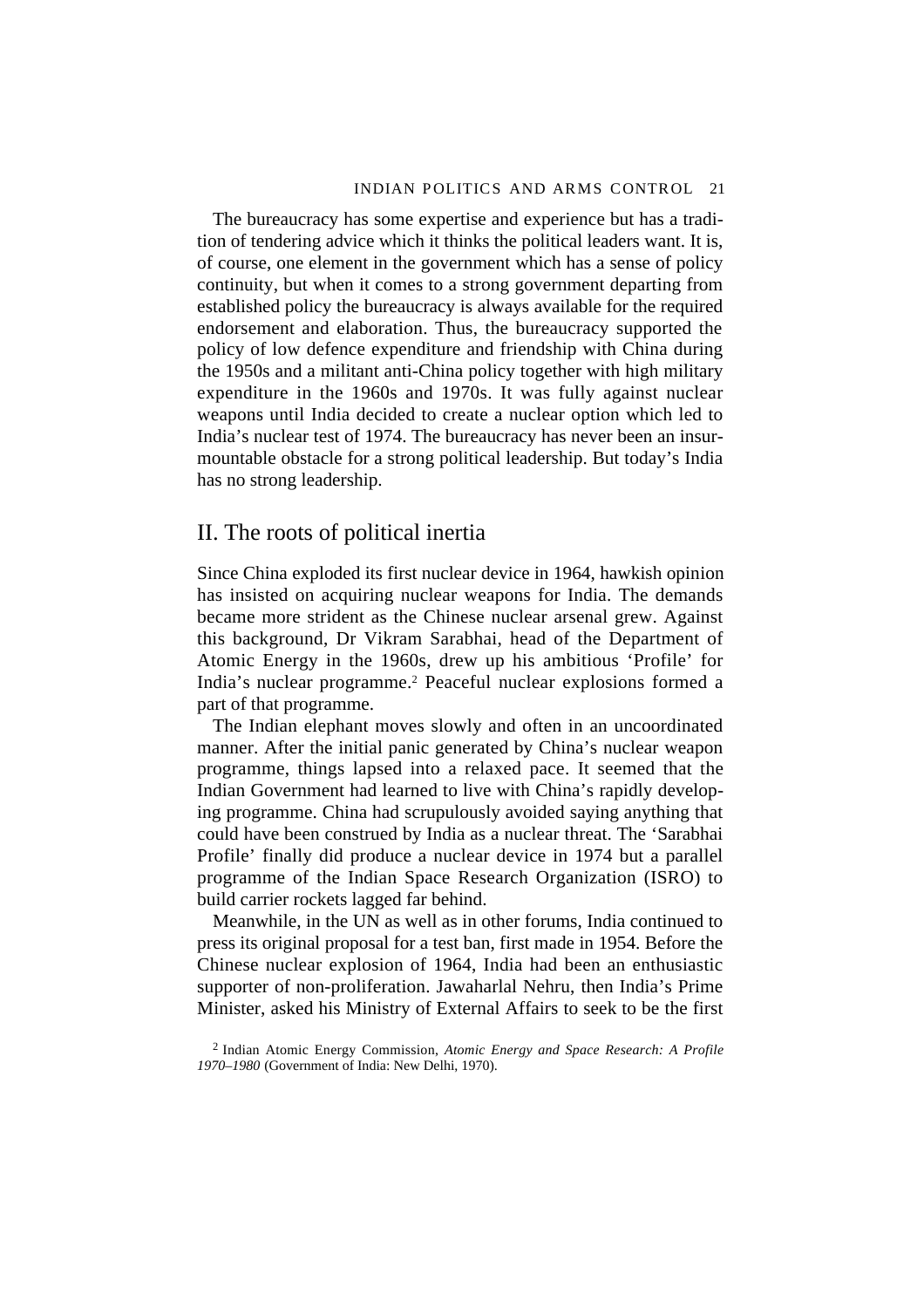#### 22 NUCLEAR WEAPONS AND ARMS CONTROL, SOUTH ASIA

to sign the PTBT. Nehru died before the Chinese explosion and India's nuclear policy changed radically after that. After negotiations for the NPT began, India toyed with the idea of signing the NPT if positive assurances about protecting India against a presumed Chinese nuclear threat were available, but the assurances which were offered by the USA and other Western powers were not found satisfactory.

India's nuclear policy, if not exactly volatile, has been an oscillating one. On one issue, however—that of the comprehensive test ban (CTB)—it was steady. By labelling the explosion of 1974 a peaceful one, India could claim that it was not going against the banning initiative, which it conceived only in terms of tests for the purposes of developing weapons. Continuing with this logic, India could have carried out a series of peaceful explosive tests if the international reaction to the 1974 test had not been extremely adverse. Its visible manifestation was the Canadian cancellation of all nuclear technology assistance to India's nuclear power industry; Canada was the chief provider of technological assistance to India's reactors. The other, less direct, manifestation was the setting up of the Nuclear Suppliers' Group,<sup>3</sup> which made it impossible for India to acquire any, even dualpurpose, technology on the international market. Lastly, the Western countries and Japan exerted enormous pressure on India through private channels. Prime Minister Indira Gandhi reacted angrily to all this but was unable to defy international pressure.

Whatever the frustrations privately suffered by its nuclear establishment, India's public stance continued to occupy the moral high ground on the questions of the test ban and complete nuclear disarmament. In 1988, then Prime Minister Rajiv Gandhi made his proposal which was publicized as a bold initiative on behalf of the non-aligned countries and indeed the developing world as a whole.4 Annual resolutions in the UN General Assembly were also ritually tabled.

<sup>3</sup> Also known as the London Club, the NSG coordinates multilateral export controls and in 1977 agreed the Guidelines for Nuclear Transfers (London Guidelines), revised in 1993. In 1992 the NSG agreed the Guidelines for Transfers of Nuclear-Related Dual-Use Equipment, Material and Related Technology (the Warsaw Guidelines, subsequently revised).

4 Gandhi laid out a 3-stage programme for complete nuclear disarmament and a 'comprehensive global security system' by the year 2010. The CTBT was to be negotiated in the first stage. Gandhi, R., World Free of Nuclear Arms, Address to the Third Special Session on Disarmament of the UN General Assembly in New York, 9 June 1988, reprinted in Gandhi, R., *Statements on Foreign Policy April–June 1988* (Ministry of External Affairs: New Delhi, 1988), pp. 60–92. In Dec. of the same year, Gandhi travelled to Beijing and began the era of reconciliation with China.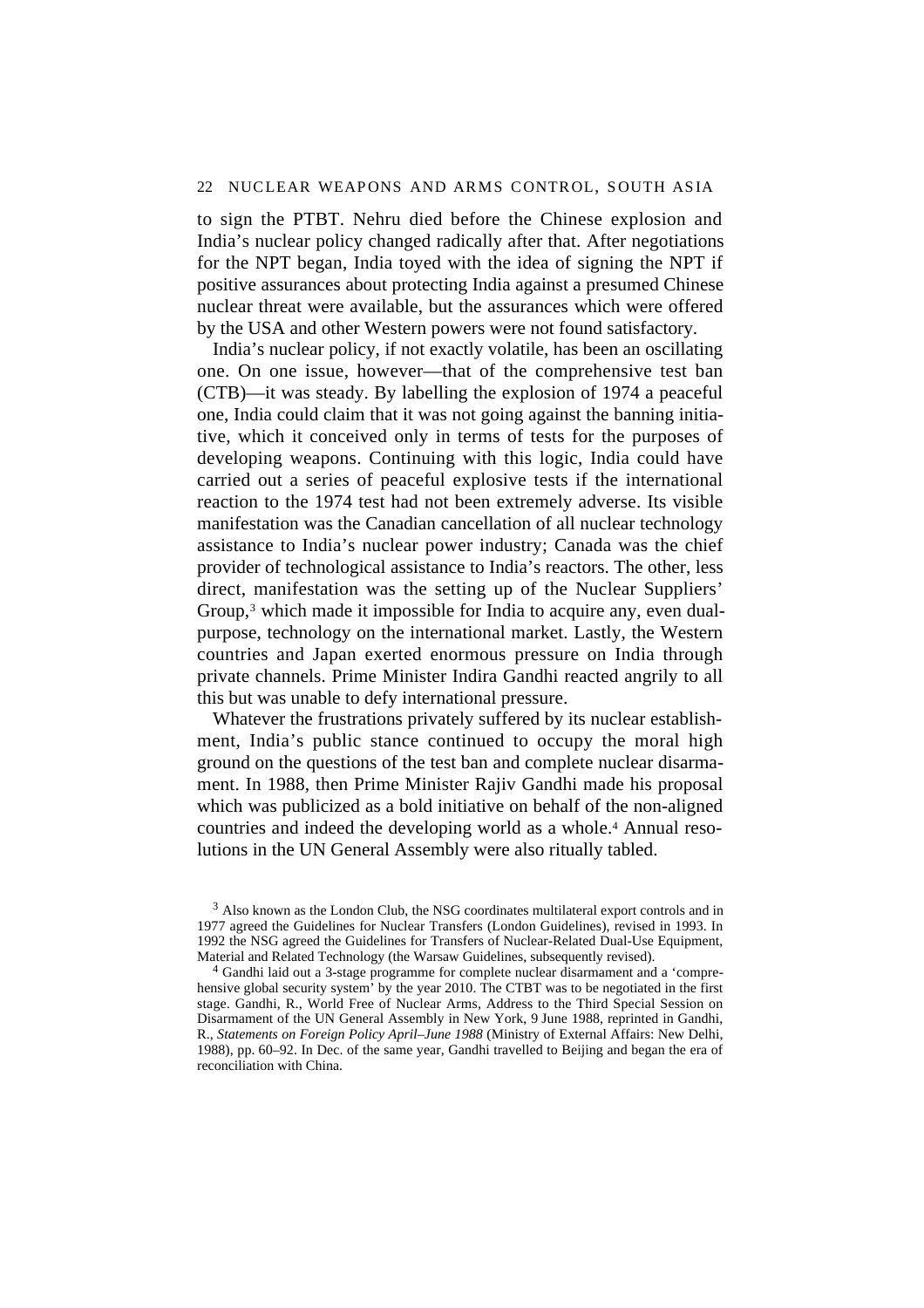<span id="page-32-0"></span>In the 1989 general election the Congress Party, which had held power since 1947 except for two years, was decisively defeated and since no political party had the majority to form the government the era of coalition politics began. The short-lived coalitions under Chandra Shekhar and V. P. Singh were so preoccupied with the struggle for survival that they had no time to think about nuclear issues. In the absence of any new directives from the political leadership the bureaucracy simply carried on with established precedents: that is, pushing for complete nuclear disarmament and for the CTB.

## III. Narasimha Rao's Government and the CTB

P.V. Narasimha Rao's Government after the 1991 election was also a coalition, his Congress Party being the strongest partner but a little short of a majority. But for one or two crises, it remained relatively stable—stable enough for the prime minister to think about long-term policies including nuclear policy. The cold war had ended, the Soviet Union had collapsed and the USA had emerged as the dominant power in a unipolar world. India's foreign policy had to adjust quickly to this emergent reality.

While the bureaucracy had few new ideas to offer, Rao embarked on a series of new initiatives. He started to liberalize the Indian economy and took concrete steps to improve relations with China and with the USA. It was during the first three years of his premiership that he seems to have taken a fresh look at India's defence and nuclear policies. During this time Bill Clinton was elected US President and the USA, too, was rethinking its nuclear policies, clearly moving towards accepting the CTB, to which it had been opposed throughout the 1980s. Given India's consistent advocacy of the CTB, Rao decided to join the USA in co-sponsoring a resolution in the UN General Assembly to negotiate the CTB at the Conference on Disarmament (CD) in Geneva. India co-sponsored the CTB resolution in 1993 and 1994. There is no evidence that the nuclear establishment or the bomb lobby opposed this.

That lobby was taken by complete surprise, indeed shocked, when the USA and Russia both supported a test ban despite disagreements over the treaty's scope. More importantly, to the lobby's great alarm, it seemed that China, too, was moving towards accepting a test ban under certain conditions. The Indian Government realized that it could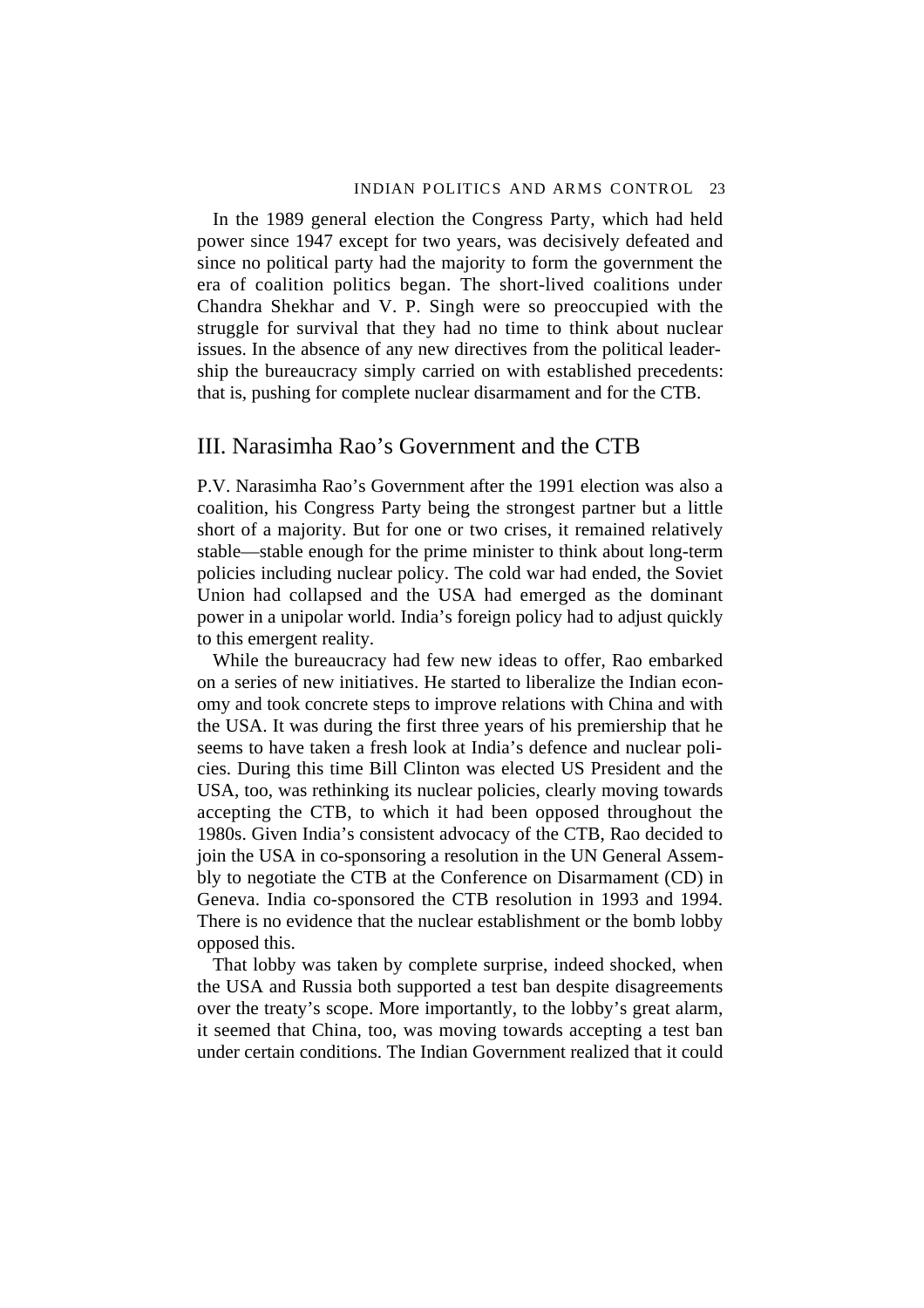forcefully advocate a test ban only so long as there was no possibility of it becoming a reality; it could profess high principles and keep the Indian nuclear option open as a marker of protest against discriminatory global regimes. Once a non-discriminatory test ban appeared achievable, however, India's option threatened simply to disappear, for political reasons more than technical.<sup>5</sup>

The fact that the 20th anniversary of the Pokhran test fell in 1994 added to the urgency of determining what a test ban would mean for India's nuclear programme. Twenty years had passed without a test. India's nuclear laboratories were presumably busy improving the 1974 design, but how were the new designs to be tested? The scientists were clearly of the opinion that testing was absolutely necessary, but no political clearance for carrying out tests could be obtained. Now that a test ban had appeared on the horizon, political clearance for a series of tests before a test ban was concluded became a matter of extreme urgency. It is difficult to know whether the Department of Atomic Energy was, in fact, in a position to carry out a series of tests even if it were directed to do so by the prime minister (who has always had the charge of that department) but given the acute anxiety expressed by retired nuclear scientists (who were obviously speaking for their colleagues still in the department) it seems that the prime minister did not approve of carrying out any tests.

For the 20th anniversary of the Pokhran test, Indian newspaper correspondents went round the country to get the views of both nuclear and space scientists. No scientist was prepared to speak on record; some would not even speak off the record. It was clear, however, that they were bitter and angry at the government. One of them spoke privately of the 'fear psychosis' in the Prime Minister's Office because of US pressure. They were of the unanimous view that India must not 'wilt under any sort of pressure', as one of them put it. 'The country cannot afford to allow a cap on its nuclear and missile development programmes'.6 Only one retired scientist, P. K. Iyengar, who had designed the Pokhran device, said openly: 'To cap efforts in these areas is to restrain experimentation and thus cripple research and development': testing was 'a must' to improve the weapon designs.<sup>7</sup>

<sup>5</sup> Deshingkar, G., 'India', ed. E. Arnett, SIPRI, *Nuclear Weapons After the Comprehensive Test Ban: Implications for Modernization and Proliferation* (Oxford University Press: Oxford, 1996).

<sup>6</sup> 'Don't compromise on N-plans: scientists', *Times of India*, 18 May 1994.

<sup>7</sup> *Times of India* (note 6).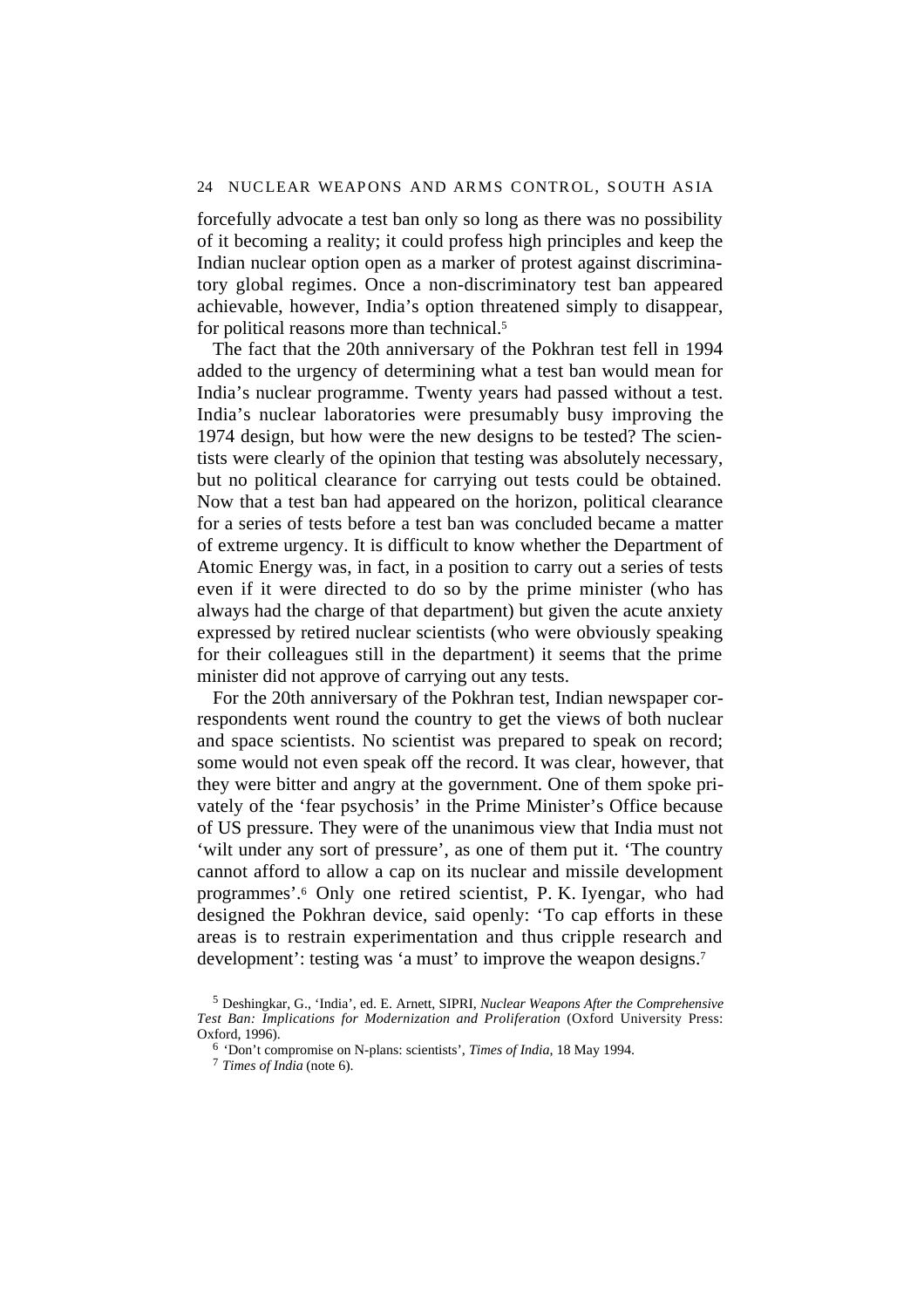The prime minister refused to budge. Earlier, on 13 April 1994, addressing a meeting of the army commanders, Rao had linked India's stand on the NPT or 'similar non-proliferation regimes' to Pakistan's possession of nuclear weapons. The opposition BJP reacted angrily and wrote a letter to Rao accusing him of softening India's opposition to the NPT. In his reply, Rao clarified his position: 'We are not saying that we have set our face against [the NPT] under all circumstances . . . Our stand is to bring [the NPT] in line with what India can accept'.8 Another indication that Rao was in favour of a change in India's nuclear policy was that he had changed the entire team of Ministry of External Affairs officials selected for negotiating with the USA on nuclear issues.<sup>9</sup> This created a great deal of dissatisfaction within the ministry. The fact that India dropped a resolution it had earlier tabled in the UN calling for total nuclear disarmament also added fuel to the fire.10

In this atmosphere, Prime Minister Rao's July 1994 visit to the USA had to be handled very carefully in the Indian media. Much was made of economic cooperation and references to discussion of nuclear matters were kept to a bare minimum. President Clinton was quoted in one report as saying that the USA wanted to know what was 'pivotal' for India's security and promised to work for that.11 What was pivotal, India seems to have clarified, was cooperation between China and Pakistan in defence and nuclear weapon technology. The USA then suggested that it would seek China's cooperation for achieving nonproliferation in South Asia.12 Only bits and pieces of what passed are available in the Indian media. It seems that the USA proposed a fivenation 'regional security dialogue' involving China, India, Pakistan, Russia and the USA. India wanted it expanded to involve Iran, Israel and Kazakhstan as well. As was to be expected nothing came of this, but India specifically rejected a role for China as a 'guarantor' of commitments undertaken by Pakistan on non-proliferation in South Asia.

Rao had noted the opposition from the nuclear and space establishments and the attempts to sabotage the changes he wanted to bring

<sup>8 &#</sup>x27;Rao stands firm on nuclear issue', *Times of India*, 20 May 1994.

<sup>9</sup> Joshi, M., 'The hovering eagle: different US strokes in South Asia', *Times of India,* 19 Apr. 1994.

<sup>10</sup> *Indian Express*, 16 Apr. 1994.

<sup>11</sup> *Times of India*, 19 May 1994.

<sup>12</sup> Noorani, A. G., 'Nuclear view II: the USA's three track approach', *The Statesman*, 22 July 1994.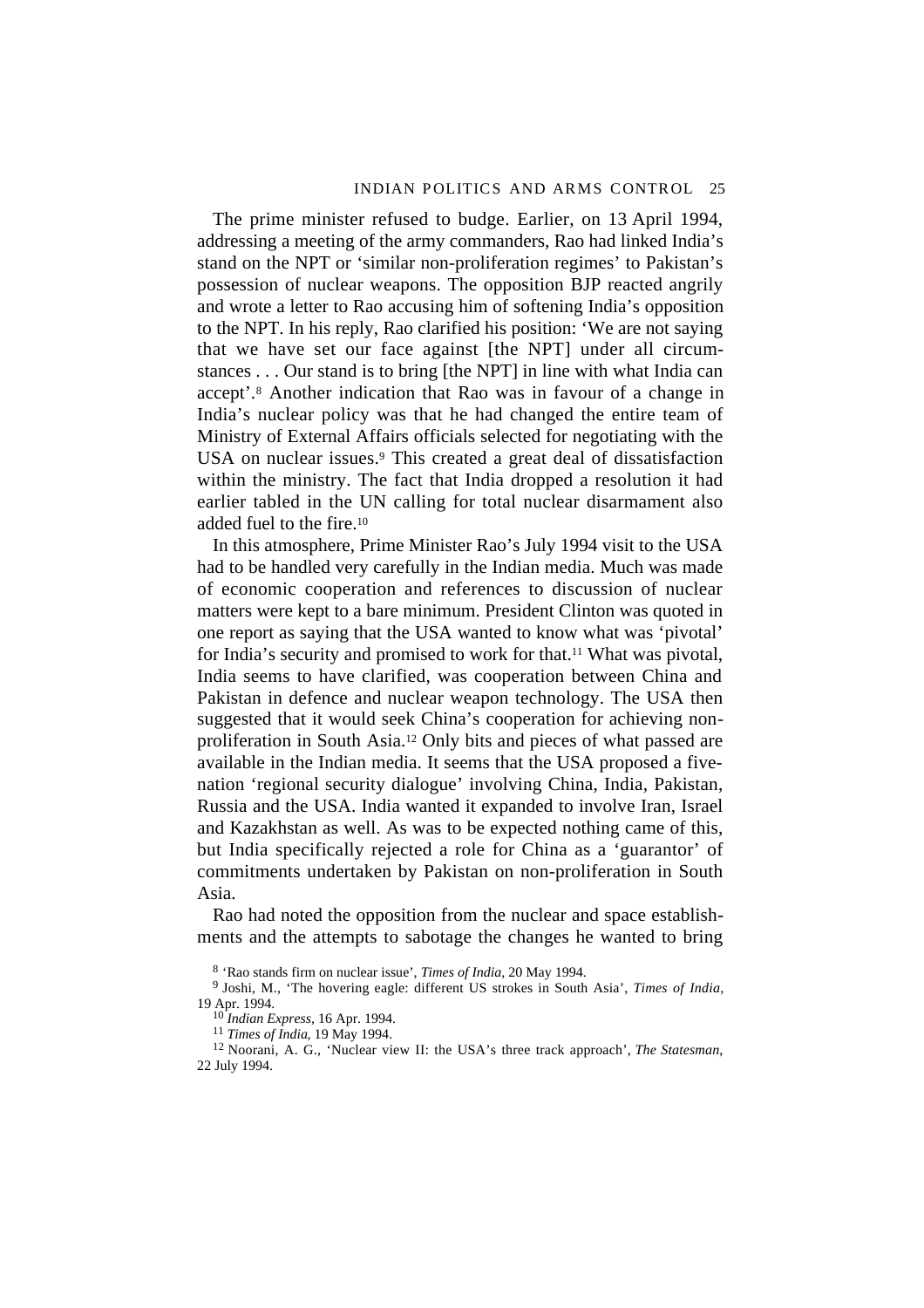about in India's nuclear policy, but he still did not abandon his quest. It was only in January 1995 that he decided not to have India participate in the NPT Review and Extension Conference as a concession to the opposition. Even as late as February 1995, however, India's participation in that conference as an observer remained a distinct possibility. According to J. N. Dixit, who as Indian Foreign Secretary had participated in the India–USA dialogue, India had categorically ruled out signing the NPT but had nevertheless agreed to work for the CTB and the fissile material cut-off treaty (FMCT).<sup>13</sup>

Perhaps because Rao had explicitly committed India to supporting the FMCT,14 the debate in the Indian media during the first half of 1995 was devoted to the desirability of India acceding to it. It was not an informed debate since the commentators had almost no facts about fissile material production or stockpiles in India. Much of it was devoted to the argument that, while the declared nuclear powers had huge stockpiles of fissile materials, India's stock was bound to be small and this would put India in a disadvantageous situation.

There was still little debate on the CTB. The indefinite extension of the NPT changed the atmosphere during the second half of 1995. That an overwhelming number of non-aligned states had agreed to the NPT extension came as a shock to Indian nuclear opinion makers. Their simple explanation for this was US pressure. With the NPT extension, however, opinion makers in India began to oppose all the nonproliferation regimes which India had advocated for decades and which the USA was prepared to accept after rejecting them all along. The self-congratulatory tone—at last the USA has seen the light of Indian wisdom—suddenly changed to that of hostility towards all proposals put forward by the USA, the West as a whole and Russia. The CTBT which was to follow the NPT extension became the next target.

A series of articles now began to appear in the Indian media denouncing the CTBT as a deeply flawed and discriminatory measure designed to stop India on the learning curve and to abolish India's option permanently. The authors of these articles, almost all from New Delhi and almost all in favour of India developing a fullyfledged nuclear arsenal, met in a new round of seminars organized by

<sup>13</sup> Dixit, J. N., 'India won't give in', *Indian Express*, 21 Mar. 1995.

<sup>&</sup>lt;sup>14</sup> McDonald, H., 'Nuclear niceties: NPT holdout offers a fissile-materials ban instead', *Far Eastern Economic Review*, 2 Feb. 1995, p. 16.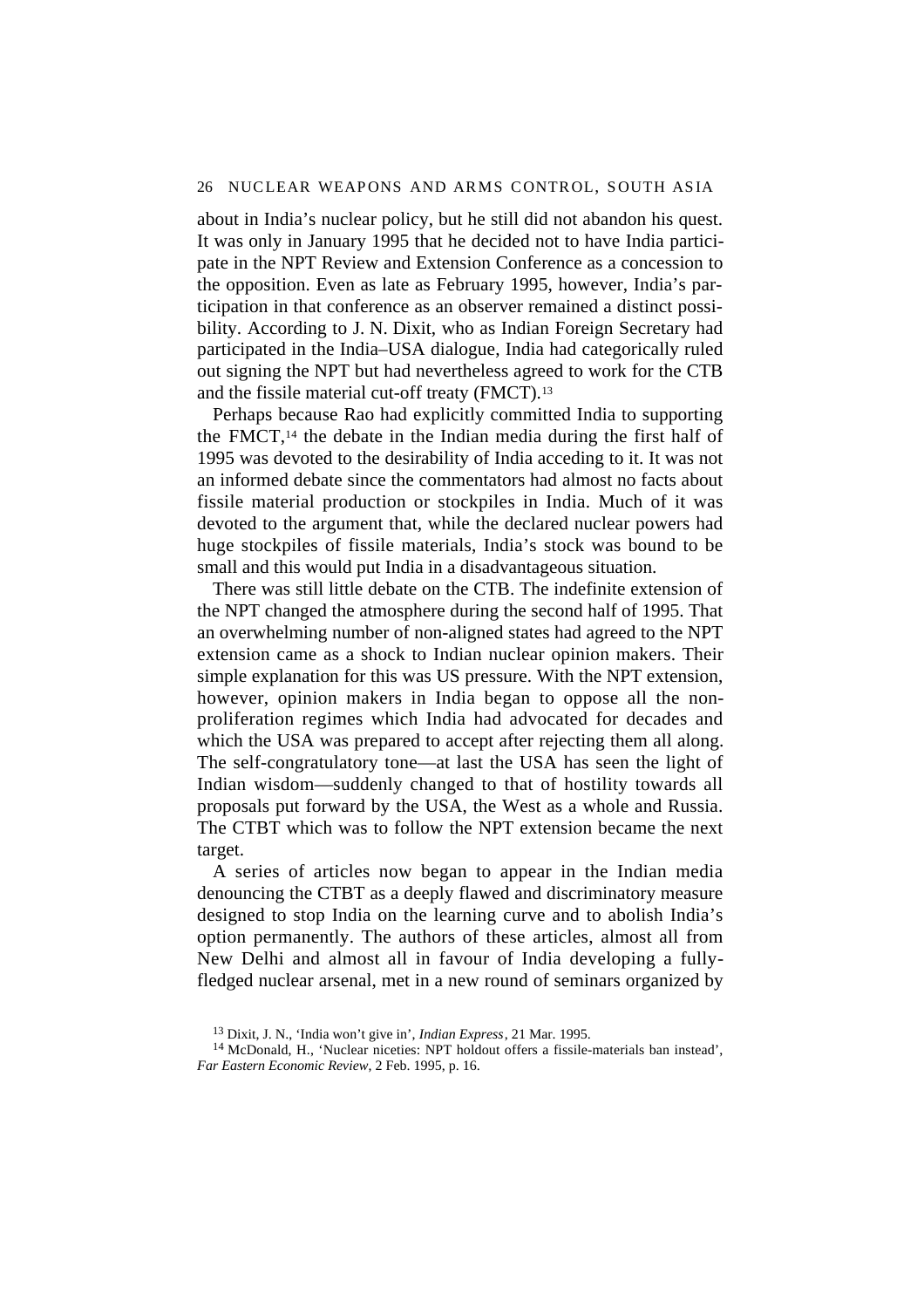well-known think-tanks to reinforce each other's views and to 'educate public opinion'. These created an atmosphere in the capital in which views supporting the test ban were at best regarded as misguided under the influence of Western conventional wisdom or at worst as amounting to treason.<sup>15</sup>

The orchestrated argument ran as follows: the CTBT, as its rolling text then stood, would not at all be 'comprehensive' since it would not shut down the nuclear weapon laboratories and the testing facilities of the nuclear weapon powers. Despite accepting zero yield, these powers, perhaps with the exception of China, would do computer simulations with the codes already obtained from their previous tests in order to come up with new designs specifically meant for use against non-nuclear weapon countries. The sub-critical tests involving fissile materials announced by the USA proved the point. Moreover, the USA had announced the setting up of the National Ignition Facility to keep itself at the cutting edge of nuclear weapon technology. It was also rumoured that the USA would not only share technology with the UK and France but also with China, thus maintaining the oligopoly of the five declared nuclear powers.16 As the most technologically advanced state in the developing world in nuclear matters, India must challenge this oligopoly not only on its own behalf but on behalf of those states which could not stand up to pressures from the USA.

While public opinion was being tutored in this vein, the government remained non-committal. The record of discussions and negotiations in the CD shows that the Indian delegates did not frontally challenge the CTBT as it was shaping up in Geneva. In fact, in April 1995 the Indian delegate to the CD was heard to complain that the negotiations were proceeding at too slow a pace and he wanted the nuclear weapon powers to show the political will to increase the pace.17

Even as late as the end of 1995, India was moving towards joining the CTBT. This was despite the fact that articles attacking the CTBT, including those from the government-supported strategic think-tanks,

<sup>15</sup> For an early example of the commentary during this period, see Subrahmanyam, K., 'Nuclear rivalry: India must keep options open', *Times of India*, 14 Sep. 1995. Subrahmanyam had begun expressing doubts about the CTB in 1994: Subrahmanyam, K., 'CTBT: time for level playing field', *Economic Times*, 29 Aug. 1994. An atypical statement in favour of the CTBT at this time came from a retired Chief of Army Staff: Sundarji, K., 'The CTBT debate: choice before India', *Indian Express*, 4 Dec. 1995, p. 8.

16 Arnett, E., 'Nuclear club gets clubbier', *Bulletin of the Atomic Scientists*, May/June 1996, p. 12.

17 Abraham, T., 'N-powers dragging feet on test ban talks', *The Hindu*, 13 Apr. 1995.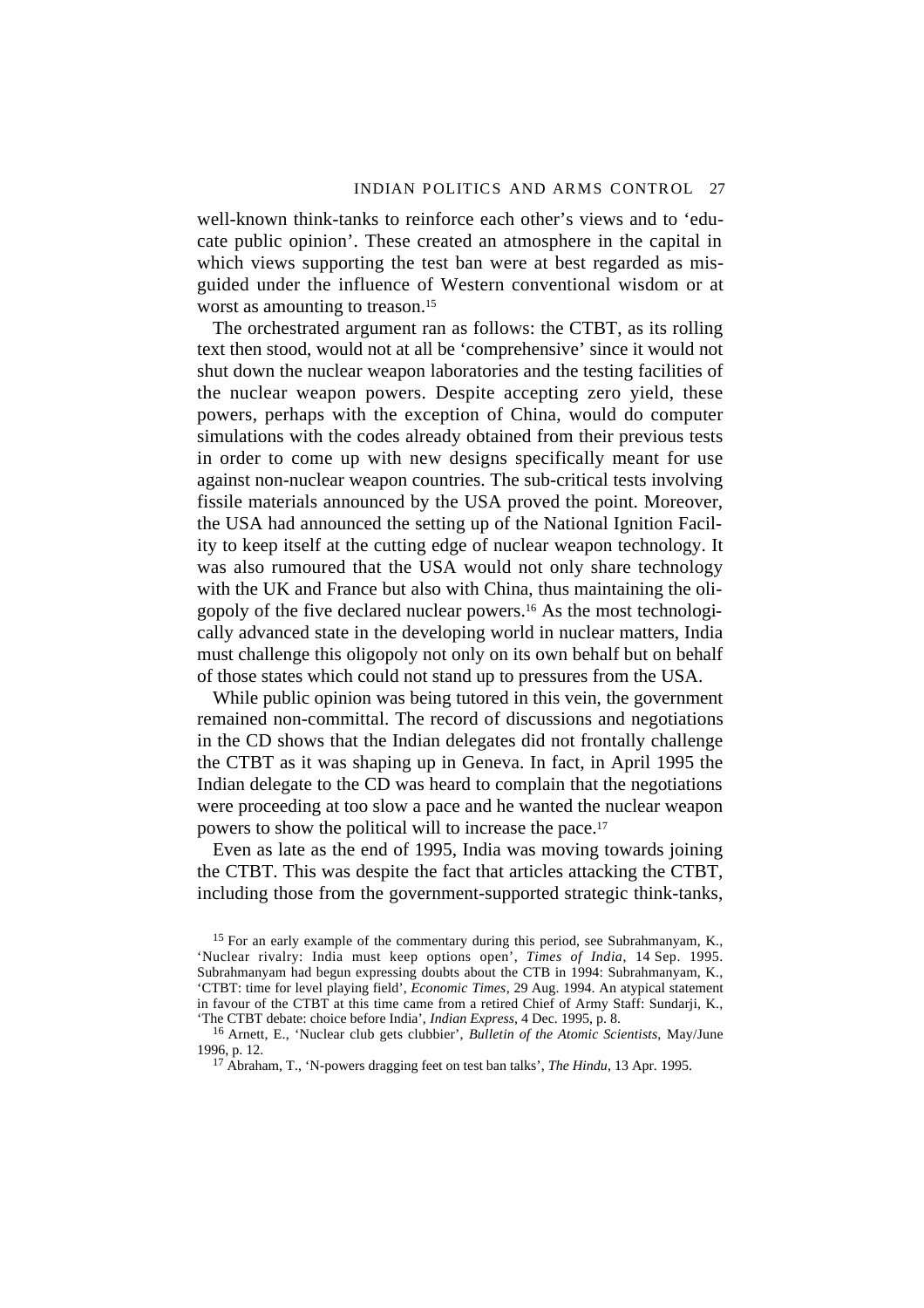had kept up a steady barrage. Government officials were on the defensive. Still, clear directives from the highest government authority had not been sent down. The nuclear and space scientists were advising the government that signing the CTBT would mean the end of the nuclear weapon programme.18 Lone voices advocating that India should sign the CTBT after proposing some amendments were contemptuously silenced by the simple expedient of questioning their patriotism.19

For some time before the general election, it had become clear that Rao's Congress Party faced a rout. Perhaps as a result of so much adverse reaction both within and outside the government, Rao tried to limit his vulnerability and decided not to sponsor any resolution in the UN General Assembly urging the countries in the CD to work for a CTBT.20 It is thought by many observers that he wanted to dilute India's earlier commitment; by allowing the hawks to criticize the existing contents of the CTBT 'rolling text', India would seek to amend the text to make the treaty much more comprehensive.

The many amendments India sought were clearly unacceptable to the nuclear weapon powers.21 For example, India wanted the scope of the treaty to exclude all tests involving fissile material. Similarly, India wanted to link the CTBT to 'genuine nuclear disarmament within a time-bound framework' and for this it wanted the establish-

 $20$  This was the recommendation of Subrahmanyam (note 15).

21 Arnett, E., 'The Comprehensive Nuclear Test-Ban Treaty', *SIPRI Yearbook 1997: Armaments, Disarmament and International Security* (Oxford University Press: Oxford, 1997), p. 404.

<sup>18</sup> Some commentators with ties to the nuclear establishment noted that tests were *not* necessary for the Indian option. Sundarji (note 15) made this observation at the time and again in early 1996: Sundarji, K., 'India's nuclear option: ability to strike back', *Indian Express*, 14 Feb. 1996. Others wrote after the political tide had already turned against the CTBT. Raja Ramanna is quoted in 'No need for further N-tests', *The Statesman*, 28 Oct. 1996. See also Balachandran, G., 'CTBT and Indian security: flawed concepts foreclose options', *Times of India*, 3 Sep. 1996.

<sup>&</sup>lt;sup>19</sup> Typical of the commentary on offer during the period from late 1995 to the 1996 election are: Chellaney, B., 'The nuclear option poses a grave dilemma for India', *Asian Age*, 3 Feb. 1996; Manchandra, R., 'CTBT and India's options', *The Pioneer*, 6 Feb. 1996; Balachandran, G., 'Brave words call for braver action', *Economic Times*, 15 Feb. 1996; Chellaney, B., 'Should India block or stay out of flawed CTB?', *The Pioneer*, 28 Feb. 1996, p. 10; Subrahmanyam, K., 'CTBT negotiations: the case for India's withdrawal', *Times of India*, 7 Mar. 1996, p. 12; Subrahmanyam, K., 'A democratic and balanced debate', *Economic Times*, 21 Mar. 1996; Subrahmanyam, K., 'CTBT issue: merely arms control for the Big Five', *Times of India*, 22 Mar. 1996; and Mudiam, P. R., 'India at nuclear crossroads', *Hindustan Times*, 22 Mar. 1996. The most outspoken critics of India's anti-CTB stance give an account of their persecution in Bidwai, P. and Vanaik, A., 'An open letter to the left', *Economic and Political Weekly*, 18 Jan. 1997, pp. 71–74.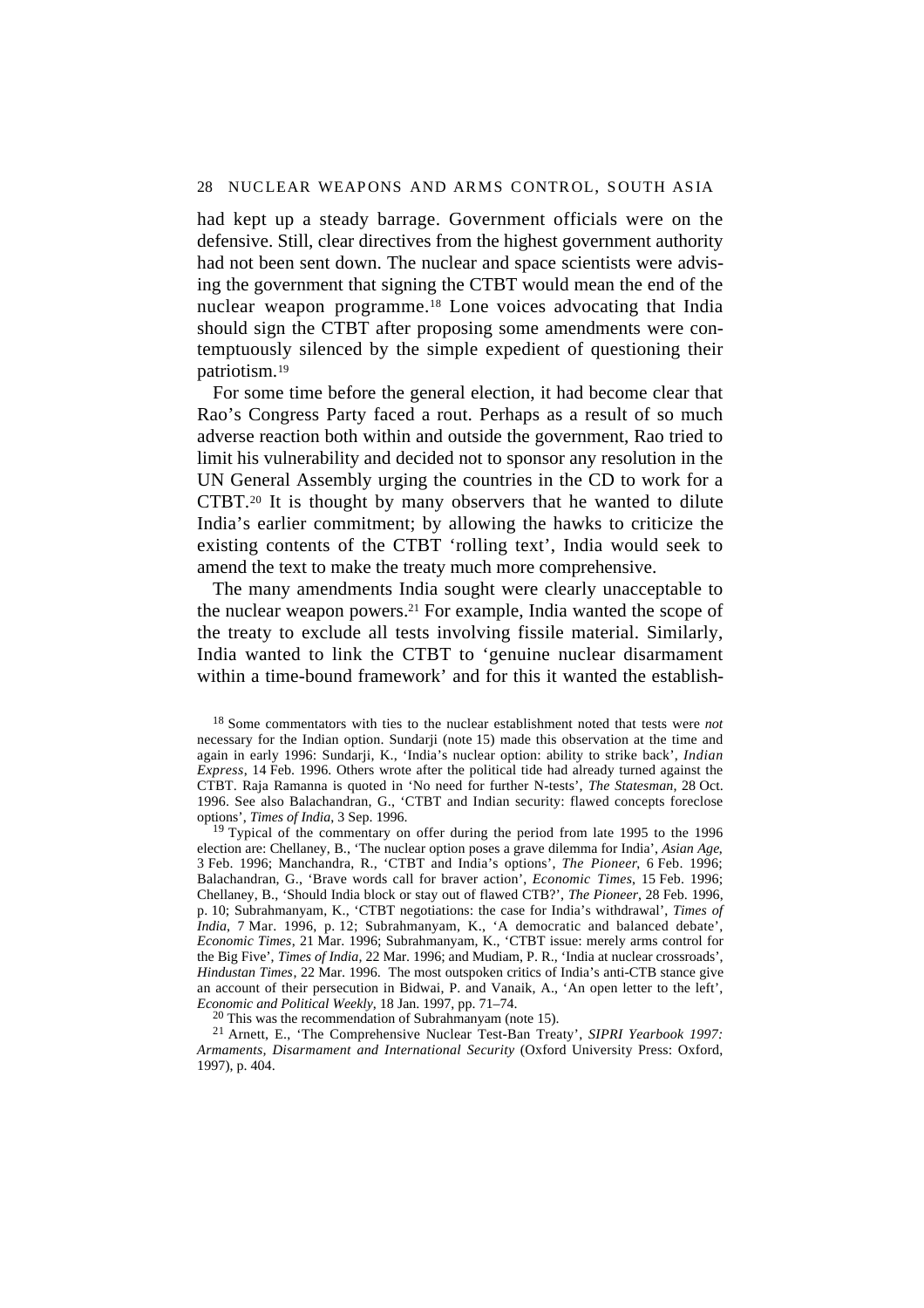ment of an Ad Hoc Committee on Nuclear Disarmament in the CD. Given the way Prime Minister Rao's mind always worked—that is to say, that problems would go away if he did nothing about them—it is entirely possible that he thought India's unacceptable additions to the treaty text would prolong the discussions in the CD well beyond the deadline or, better still, the whole process would collapse. However, while buying time, India did not reject the treaty; it adopted the moral stance of improving it. To add weight to the moral posture, Salman Haider, India's Foreign Secretary, declared in the CD on 21 March 1996: 'We do not believe that the acquisition of nuclear weapons is essential for India's security'.22

# IV. A weak new government

Soon after this, India entered the period of the general election, a period of great political uncertainty. In May 1996, the Rao Government was voted out of power. After an unsuccessful bid by the BJP to form a government (it lasted just 13 days), a United Front coalition of 14 parties with the Congress Party supporting it from the outside formed the government. With this turn of events India's stance on the CTBT changed decisively almost overnight. It seems that a coalition of laboratory scientists, hard-liners in the foreign and defence ministries and hawks from the think-tanks in New Delhi quickly consolidated itself and presented the Prime Minister's Office with a unified view that India needed to stop dithering and reject the CTBT outright despite all pressures. The weak new government, unlike its predecessor, was unable to side-step this bureaucratic-cum-strategic intellectual phalanx. It made a decision which would make it appear strongwilled. On 20 June 1996, Arundhati Ghose, India's chief delegate to the CD, declared in a hard-hitting speech that nuclear weapons were essential for India's security.23 She further said that India had the sovereign right to make a decision about signing the treaty and would reject the entry-into-force clause. Even so, the issue of whether India, while not signing the CTBT, should allow the treaty to be transmitted to the UN General Assembly still remained. When the deadline approached, the position was taken to block the transmittal.

<sup>22</sup> For a summary of his speech, see *Disarmament and Diplomacy*, Mar. 1996, p. 24.

<sup>23 &#</sup>x27;India refuses to sign CTBT: "It is discriminatory"', *The Tribune* (Chandigarh), 21 June 1996.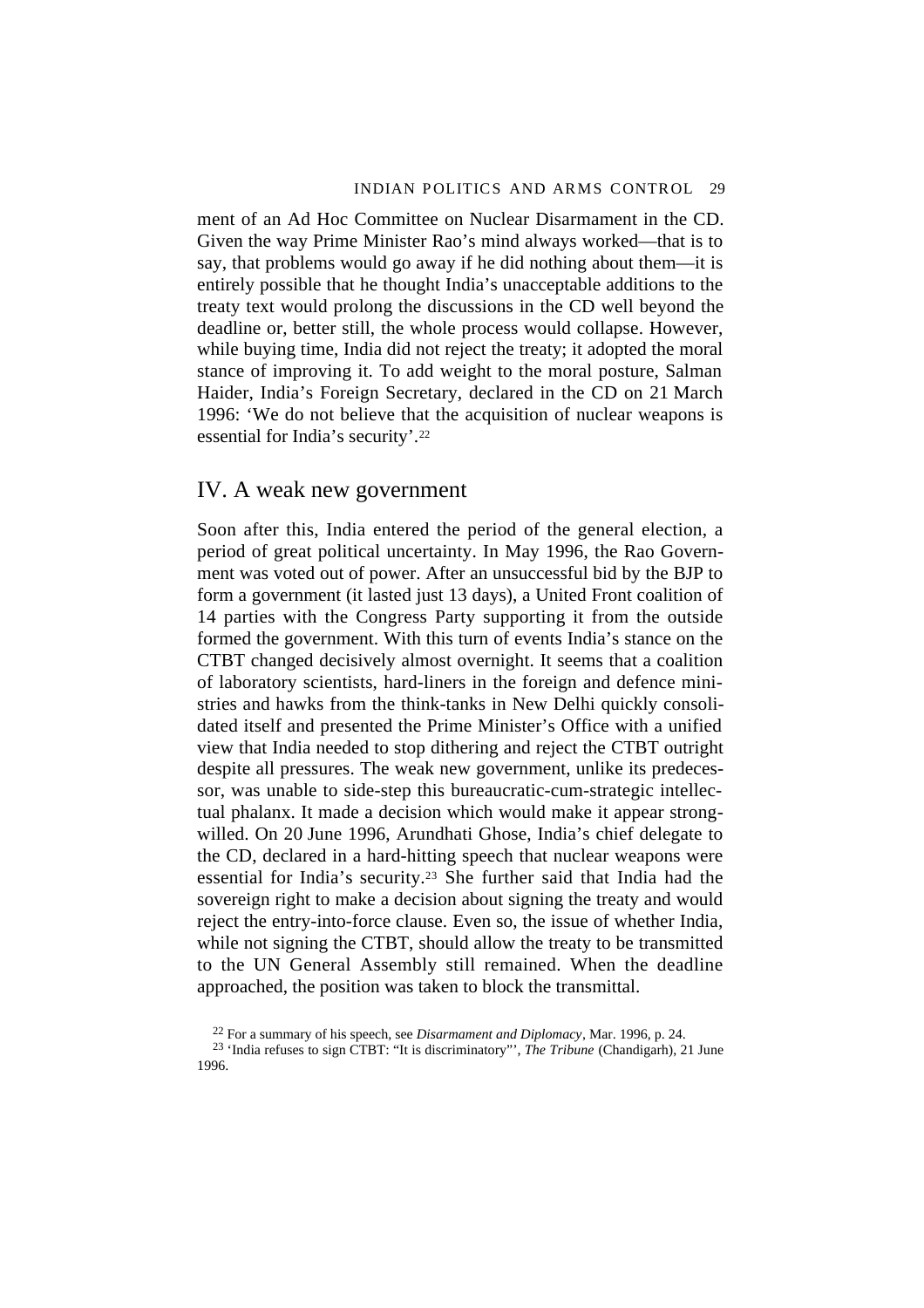A coalition of some determined laboratory scientists and hard-liners within and outside the government (many of them retired officials) had won the day, but that coalition had no unified view about what to do next. Having saved the option, should India go ahead and test? Opinion was divided. While this group was critical of the CTBT text as it finally emerged, no credible alternatives were suggested. The issue of the CTB became more firmly linked to a time-bound plan of complete nuclear disarmament but no concrete proposals as alternatives to the step-by-step US–Russian Strategic Arms Reduction Talks (START) process emerged. The day had been won but the future still remained uncertain.

# V. Prospects for the future

The United Front Government, having rejected the CTBT categorically, has made this the established policy of the country. It would be extremely difficult for any future government to reverse course even if it wanted to do so. With weak coalition governments, a reversal would be impossible. Yet it cannot be called a robust policy worked out in all its details.

Will a future government undertake tests and production of deliverable nuclear weapons? The BJP's resolution states that if the security conditions so require it will deploy nuclear weapons, but it is unlikely to do so if it ever comes to power. This is in part because it is unlikely to emerge from any election with a decisive majority; rather it will be in coalition with several other parties. Furthermore, whereas it is easy for it to appear defiant when not in power, once in power other priorities would take precedence—economic considerations and international repercussions, for example.

What if Pakistan tests a nuclear weapon? Domestic pressure in India then would mount to fever pitch as it did in the wake of the Chinese test of 1964. It is then possible that India would resort to a tit-for-tat test to assuage public opinion but without embarking on a fullyfledged programme of tests.

Now that opposition to the CTBT has been signed and sealed as India's firm stand—'India will not sign it; not now nor later' in the words of Ambassador Ghose—such opinion as supported the treaty in the past has now been effectively blunted. There is a long history in India of critics opposing government decisions in defence matters.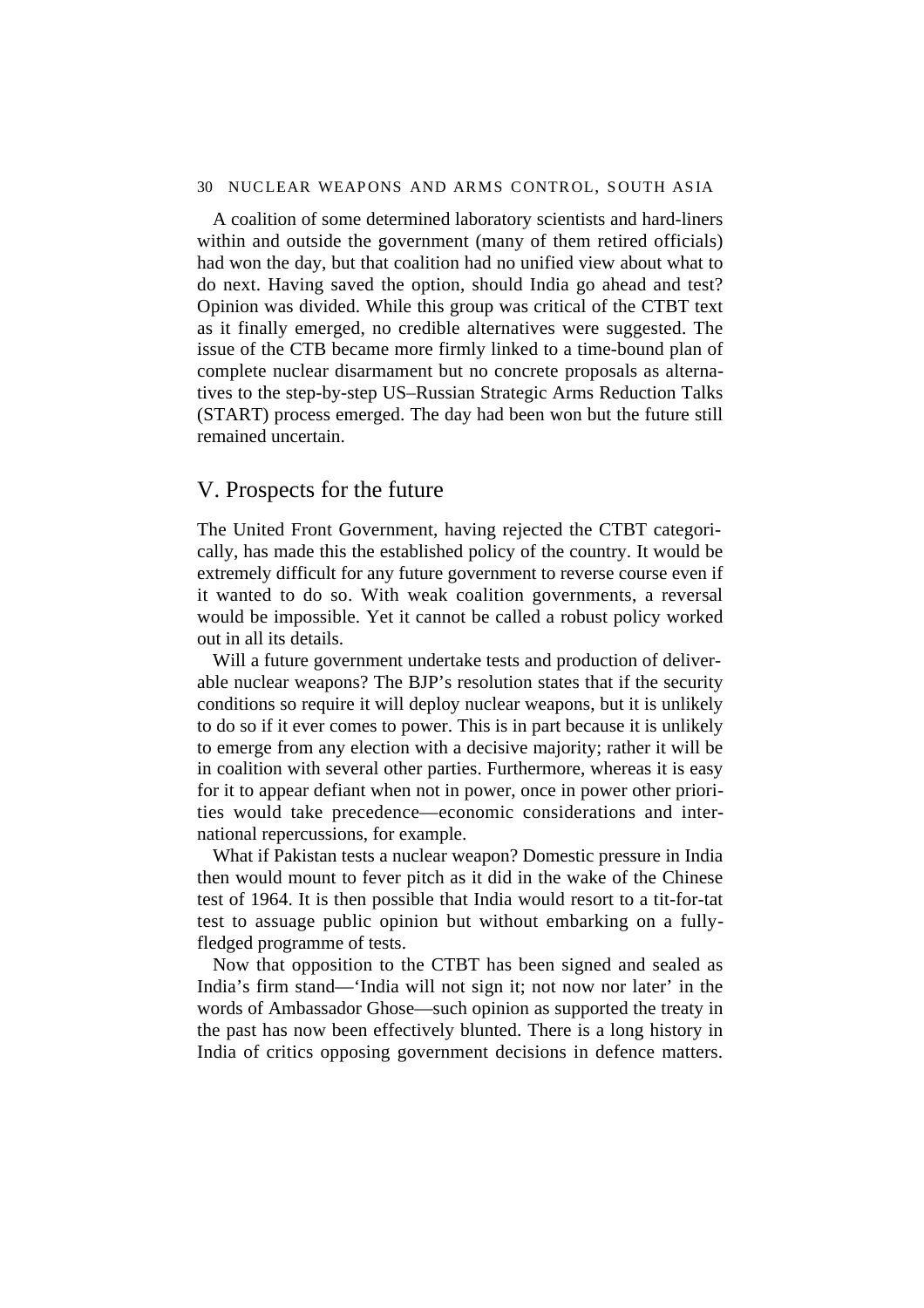Deals to acquire aircraft-carriers, nuclear-powered submarines and deep-penetration strike aircraft, to give only a few examples, have been denounced, often by retired military officials, offering cogent arguments. Such criticism has made no difference whatsoever. The only possibility of India reversing its decision on the CTBT would arise if it became a major issue in a general election in the future. It is very unlikely that this can happen.

The other possibility, even more remote, is that a change of heart on the part of the policy makers will be brought about by intense pressures and isolation which begin to hurt beyond what proud nationalism can bear. There have been occasions in the past when pressures have worked but the issues involved—the export of jute bags and water buffaloes to Viet Nam, for example—did not lend themselves to being exploited by opposition parties. The CTBT has now been elevated as a symbol of India's standing up to the great powers; climbing down has become all the more difficult.

## **The fissile material cut-off**

Just as Rao's positive approach to the CTBT could have overcome the standard objections to the NPT, the FMCT could address many of India's non-proliferation concerns if India decided to participate in the negotiations and sign it. In 1997, however, the same lobby which opposed the CTBT is opposing the FMCT as well. There is no possibility of the Indian nuclear establishment agreeing to bring existing stockpiles under the provisions of the treaty; that would completely remove the long-cherished element of ambiguity and perhaps expose the shortcomings in India's nuclear programme. A useful diversion is to link it with complete nuclear disarmament within a fixed timeframe. The debate over the CTBT has made the fixed time-frame a near-sacred principle.

India has always advocated complete nuclear disarmament and world opinion is on its side, but the insistence on a fixed time-frame is a new element in India's approach. The Rajiv Gandhi plan of 1988 mentioned a tentative date (including conclusion of the CTBT by 1994) but not a fixed time-frame as such. A cynical interpretation of why India has lately made a fixed time-frame the major issue of principle could be that it was the most effective way of opposing the CTBT. The more charitable interpretation, of course, is that India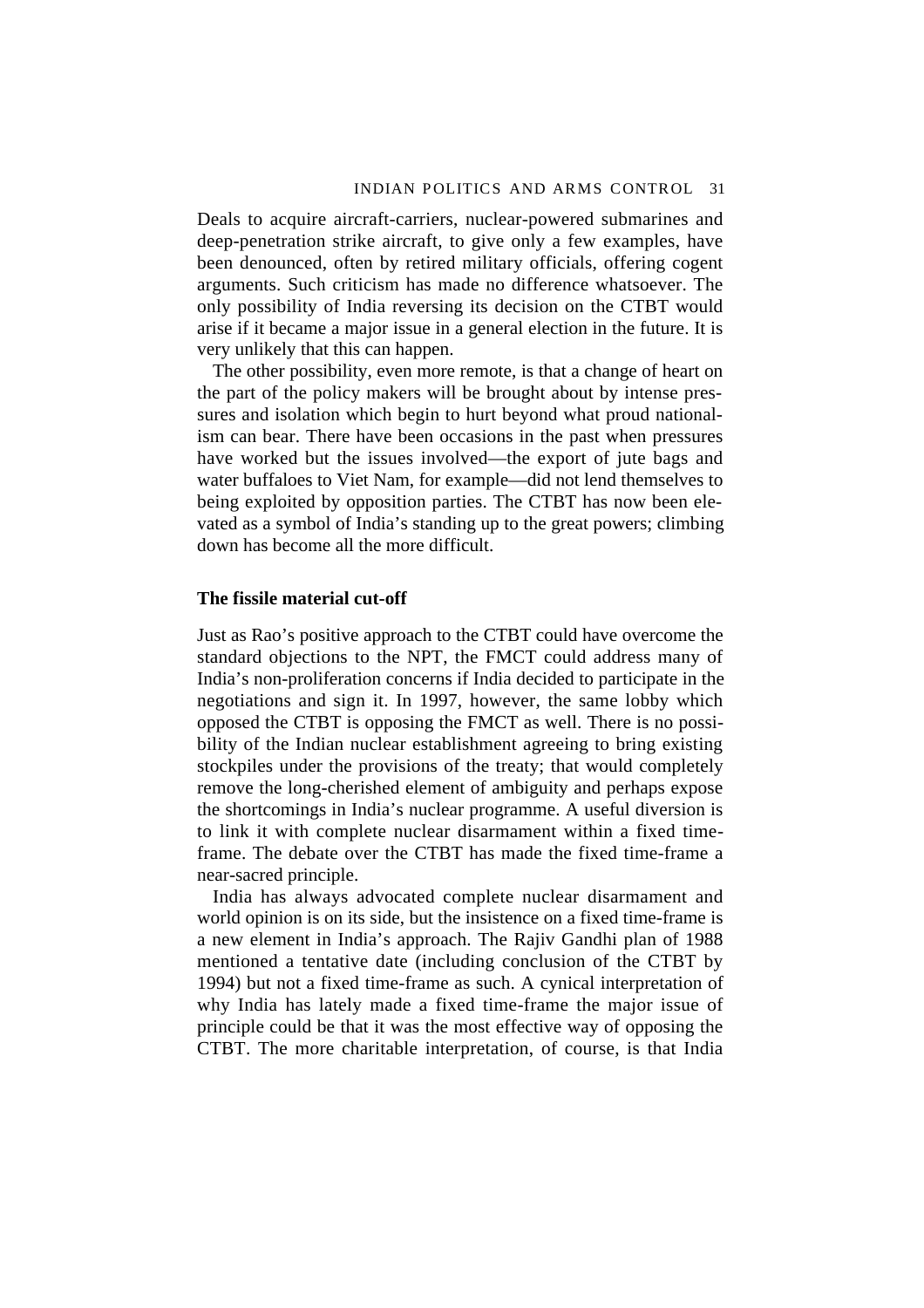truly thinks that without a timetable there is no hope of eliminating nuclear weapons even in the distant future.

Nuclear laboratories across the world, including those in India, cannot imagine a future without nuclear weapons and in the short term, at least, they would oppose a deceleration of their work. Their great fear is that skills won the hard way would be lost. Once the goal was in sight, funding would also taper off. One established route to acquiring prestige for the nation would be closed.

Do India's political leaders want complete nuclear disarmament and that within a fixed time-frame? At present, they express it as an article of faith. The consequences of universal nuclear disarmament for India are far from Indian thinking. When the opinion makers take up the issue seriously, they are likely to point out that with global nuclear disarmament India would be vulnerable to conventional threats. In the case of South Asia, an expensive conventional arms race would arguably follow. Those who use complete nuclear disarmament within a short time-frame as an excuse to avoid the CTBT can be expected to change their tune when it appears achievable, as happened in the case of the CTBT.

# VI. Nuclear weapons, arms control and relations with Pakistan

The link between non-proliferation and conventional disarmament is important for addressing the issues of security for India and Pakistan. In Pakistani thinking, its nuclear capability acts as an equalizer *vis-àvis* India's superior conventional military power. The Pakistani leaders have convinced themselves that India has stopped short of attacking the western half of Kashmir or indeed further dismembering the country because of its nuclear capability.24 If for any reason India were to threaten the existence of Pakistan as a state as presently constituted, they expect to use nuclear weapons against India first. With a doctrine of this kind, which can usefully be termed 'volatility', Pakistan would not be deterred by India's nuclear capability or even overt weaponization.

The keys to Indo-Pakistani mutual security therefore lie in New Delhi and Islamabad. If a security dialogue between the two is to take place at all, India must make it known to Pakistan through all avail-

 $24$  For further discussion, see chapter 5 in this volume.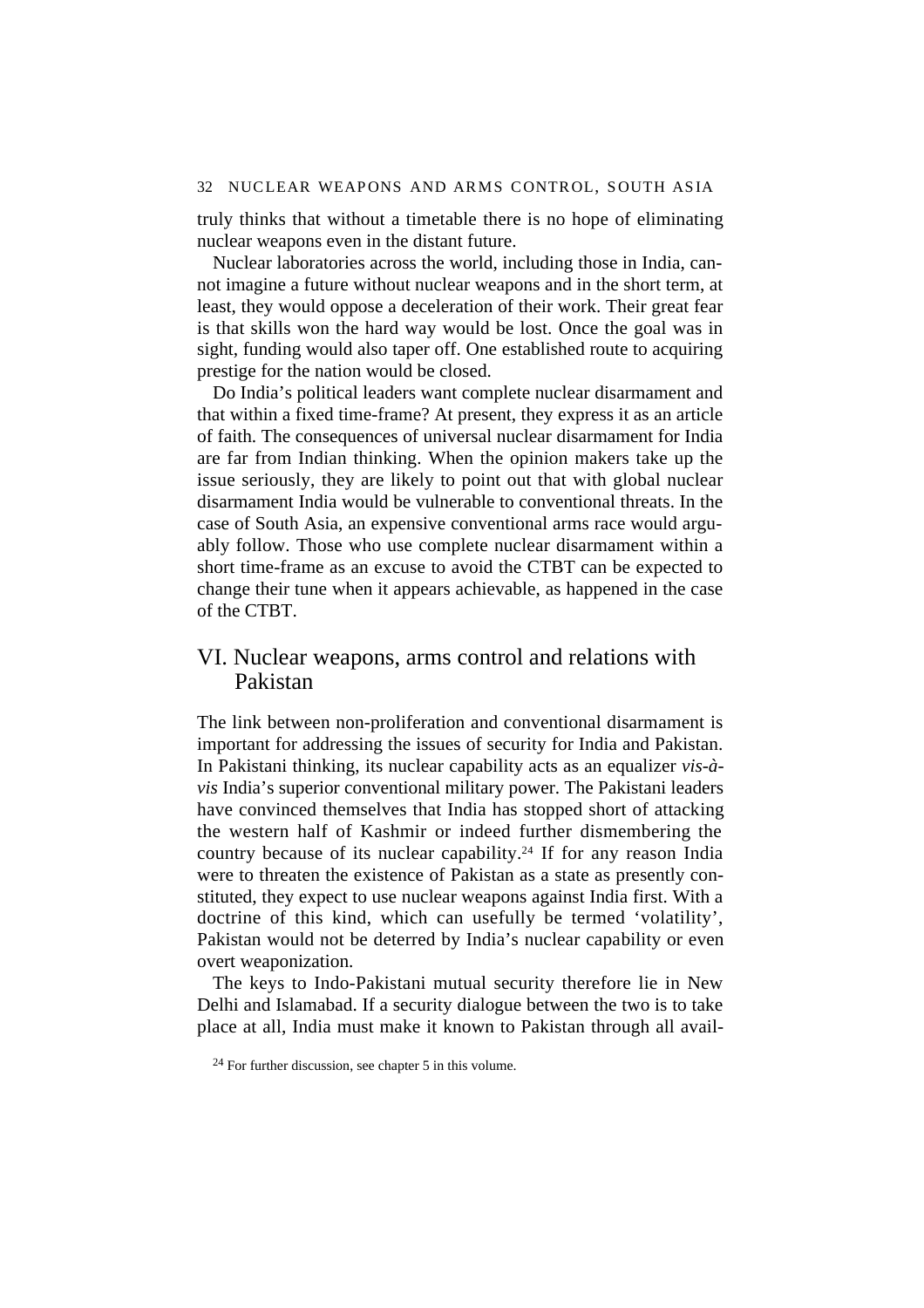able channels that it has no intention of dismembering Pakistan. In fact, it favours a united Pakistan. It must, as it is doing at present under the United Front Government's 'Gujral Doctrine', settle the disputes over the Siachen Glacier, the Sir Creek and the Wular Barrage.25 Then it must rapidly move to start a dialogue over the most important problem of all, Kashmir. The maximalist positions on Kashmir on both sides have been held for so long that they are now practically non-negotiable. Without some evidence of interest in mutual accommodation, dialogue cannot begin.

This is where the Government of Pakistan has painted itself into a tighter corner than has India. In India it is possible to propose that the line of control in Kashmir should become the international border. In Pakistan, such a proposal is not acceptable. Even so, there are signs of a change in public mood. During the 1997 general election in Pakistan former Prime Minister Benazir Bhutto adopted a militantly anti-India platform, but her rival Mohammed Nawaz Sharif did not. Sharif won such a decisive majority that Bhutto must have wondered whether she had gone too far with her stand. The Gujral Doctrine's emphasis on 'non-reciprocity', that is to say, not seeking equal concessions from neighbouring countries and not responding to inflammatory statements from Pakistan, has enabled the two countries to begin working towards confidence-building measures, but the issue of Kashmir must wait its turn.

Once Pakistan feels secure within its borders, a security dialogue can begin. India must help Pakistan to achieve that sense of security, with some return from Pakistan in the form of cutting off the infiltration of men and *matériel* into the Kashmir Valley. India must ensure free and fair elections in Kashmir as well as a clean administration there. Then it would be easier to deal with violations of human rights by Indian troops in the valley. In short, Pakistan's sense of vulnerability *vis-à-vis* India's military superiority must be tackled if Pakistan's volatility in nuclear matters is to be limited.

Will future coalitions in India continue with the process started by the Gujral Doctrine? Only a coalition led by the BJP has the potential to alter the course, but it may not do so. Indo-Pakistani relations were

 $25$  The Gujral Doctrine, named after the United Front Prime Minister and Foreign Minister I. K. Gujral, seeks to improve India's relations with its neighbours, particularly Pakistan. Its features include a unilateral refusal to participate in polemical exchanges, non-reciprocity, a unilateral announcement that its territory will not be used against the interests of its neighbours, tireless dialogue, and cooperation in agreed areas pending solution of larger problems.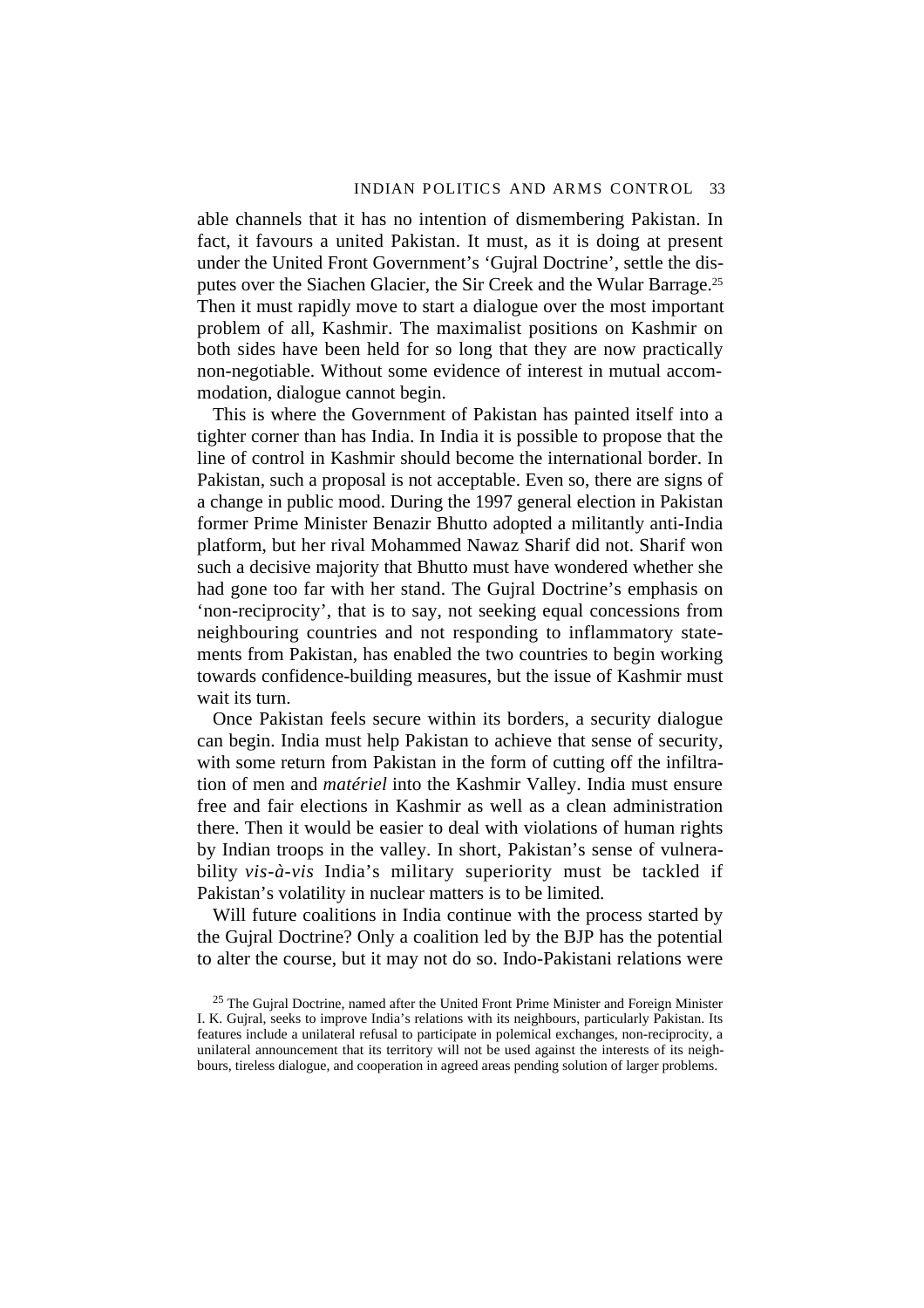at their best when the BJP leader Atal Bihari Vajpayee was Indian Minister of External Affairs in 1977–79. The BJP, when in power, cannot antagonize the 120 million Muslims in India who want good relations between India and Pakistan. It has long held virulent anti-China views but it has now accepted the series of agreements India has signed with China. It is unlikely to put back the clock in the question of relations with Pakistan.

# VII. Conclusions

Coalitions with Indian characteristics are unlikely to depart from the well-established policy of keeping the Indian nuclear option open, but they are equally unlikely to start testing nuclear weapons, despite having rejected the CTBT. They may also reject the FMCT, citing the inevitable flaws in the treaty and linking it to complete nuclear disarmament within a fixed time-frame. Opposition to India's rejection of the CTBT is no longer effective and support for an FMCT is also unlikely to have any impact on government decision making. Weak coalition governments will find it difficult to contain and neutralize the bomb lobby within the bureaucracy and outside the government.

India's advocacy of complete nuclear disarmament is likely to go through the same phases as its support for the CTB. So long as the goal looks distant, the full implications of what the treaty would do to India's nuclear programme are overlooked by the nuclear establishment as well as the strategic community in New Delhi. Once the treaty is imminent, however, criticism of the flaws will build up. India's effort regarding the FMCT is not likely to be any different.

Pakistan's two worst fears are the loss of western Kashmir and further dismemberment. Pakistan seeks to overcome its vulnerability by threatening an early nuclear response. This volatility can be contained by India taking the initiative to reduce Pakistan's sense of vulnerability. The Gujral Doctrine of non-reciprocity offers a beginning in this direction. In all probability, future coalition governments in India will continue the process if only under some other name.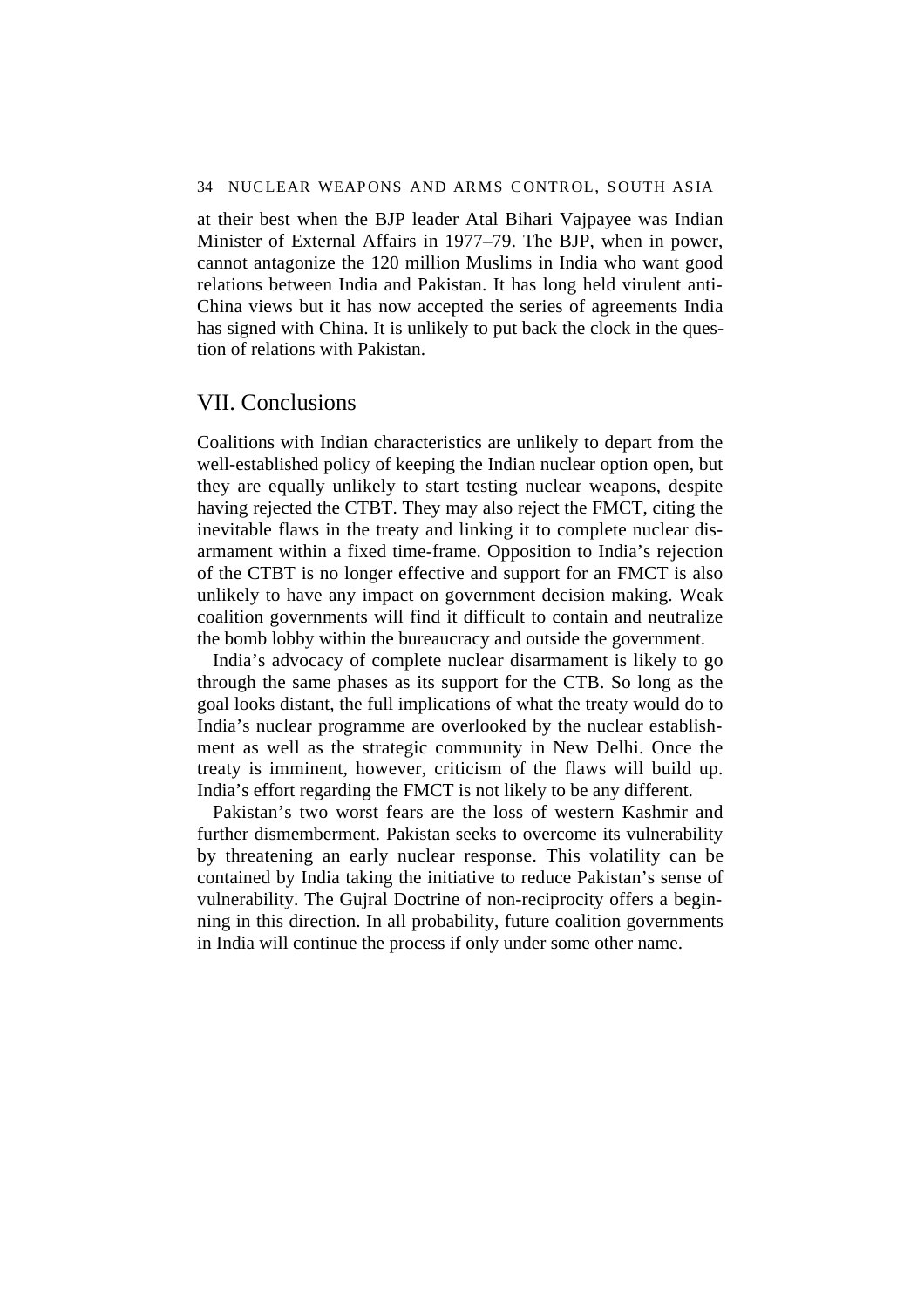# 3. Sino-Indian relations and nuclear arms control

# *Hua Han*

# I. Introduction

China and India both began their nuclear weapon programmes in the 1950s, soon after achieving independence, and both entered a crucial stage in the 1960s. This critical decade began with armed conflict between the two Asian giants in 1962, in which India suffered what it still often refers to as a humiliating defeat. The brief conflict has since cast a long shadow over the course of Sino-Indian relations. When China became a nuclear weapon state in 1964 there was at first 'a feeling of near-panic about the nuclear threat from China'.1

Fear of the Chinese nuclear threat was not an over-riding priority for long. It is possible, however, to infer a logic of cause and effect in the developments of nuclear weapon programmes and policies between Beijing and New Delhi, and some contend that 'India's nuclear and missile capabilities owe much to the dynamics of Sino-Indian rivalry'.2 If this is so, the improvement in their relations since the late 1980s should lead to a dramatic change in their nuclear strategies and bilateral talks on the nuclear issue might be expected to appear on the agenda.

The purpose of this chapter is to review the role of their bilateral relations in the evolution of arms control policies in China and India and its implications for regional and global nuclear arms control arrangements. It analyses three key aspects: (*a*) relations since the late 1940s, which have a bearing on their security perceptions, (*b*) the role of nuclear weapons in the relationship, and (*c*) their approaches to arms control.

2 Mohan Malik, J., *China's Policy towards Nuclear Arms Control: Post-Cold War Era*, La Trobe Politics Working Papers (La Trobe University: Bundoora, 1994), p. 35.

<sup>1</sup> Deshingkar, G., 'India', ed. E. Arnett, SIPRI, *Nuclear Weapons after the Comprehensive Test Ban: Implications for Modernization and Proliferation* (Oxford University Press: Oxford, 1996), p. 43. For Indian media reaction to China's first nuclear test, see Sen Gupta, B., *Nuclear Weapons: Policy Options for India* (Sage Publications: Delhi, 1983), pp. 3–7.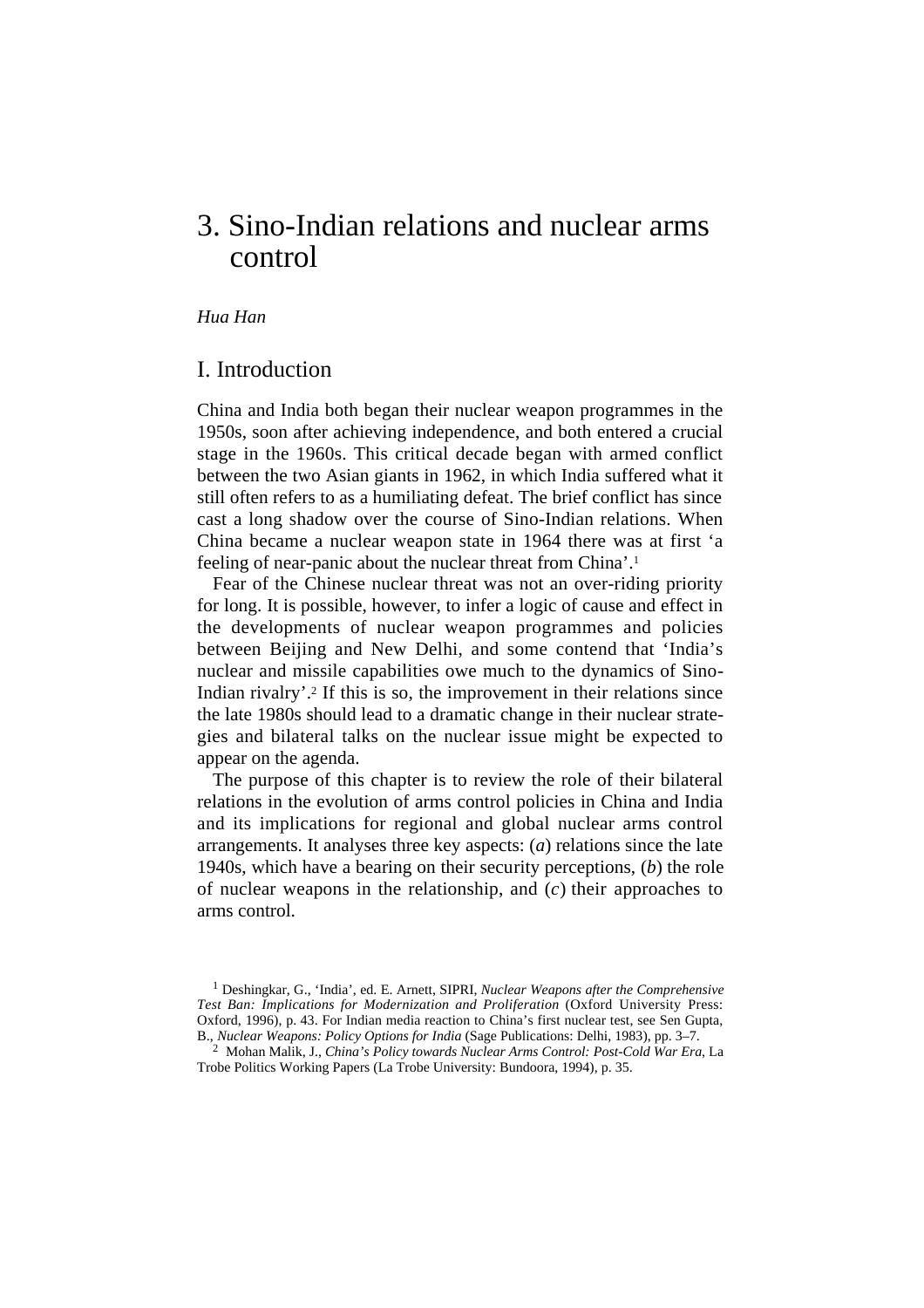

**Figure 3.1.** Map of the Chinese–Indian border areas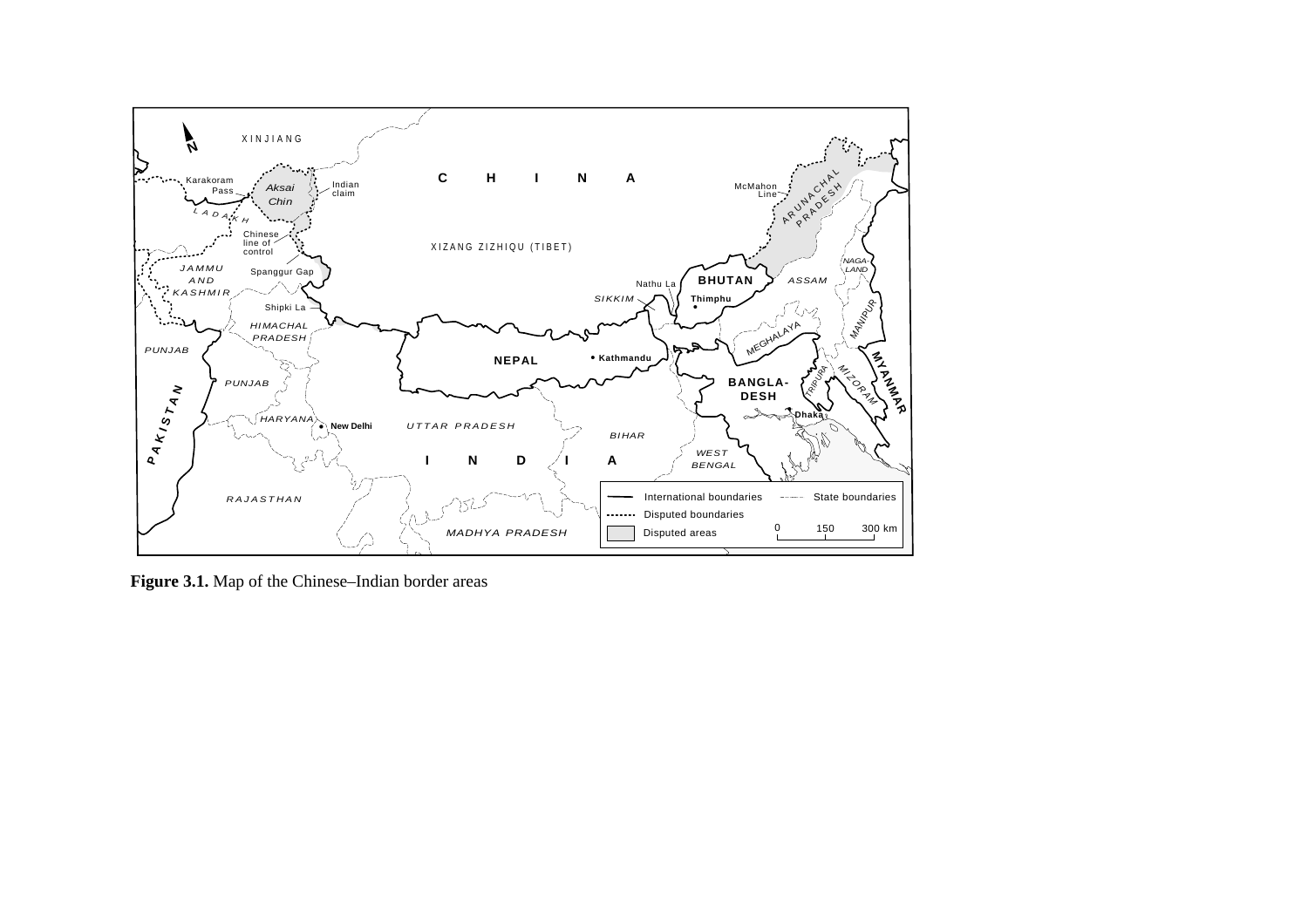While not entirely rejecting the view that the relationship has been important in the nuclear and arms control policies of both countries, the chapter argues that the linkage between the nuclear weapon programmes of China and India is a loose one. The action–reaction model is not particularly useful for explaining the relations between the two. Each side appears generally indifferent to the other's nuclear activities. Nuclear policy and planning are not necessarily determined by the ebb and flow of their bilateral relations. Instead, they have quite independent orbits. On the basis of these arguments, the chapter suggests that, in comparison with the political and economic spheres, where cooperation has increased significantly, China and India share few common interests in their nuclear arms control policies. While China has been actively involved and shown flexibility in a variety of arms control forums, India's stance has become more sceptical. As a result, improvement in Sino-Indian bilateral relations will not necessarily lead to stronger commitments to international arms control.

# II. Sino-Indian relations

India gained independence in 1947 and was the first non-communist country to recognize the People's Republic of China. Through the 1950s the two supported each other in the struggle against power politics at the height of the cold war and decolonization. Chinese Prime Minister Zhou Enlai and Indian Prime Minister Jawaharlal Nehru developed and signed the 1954 treaty enshrining the Five Principles of Peaceful Coexistence, which have since advanced Sino-Indian friendship and been adopted by many countries as guidelines for their relations with other states.

Historical problems were soon to cloud the friendship. In the late 1950s disputes over Tibet and border demarcation came into the open.

The disputes were intensified by the intervention of the USA and USSR, and finally resulted in the 1962 border conflict, which left lasting hostility between China and India that took three decades to recover from.

The Sino-Indian border is among the longest, the most rugged and the least populated in the world. It runs through the highest range of the Himalayas,3 which both links the two civilizations and divides

<sup>3</sup> The high passes across the Himalayas are at an average altitude of over 5000 m.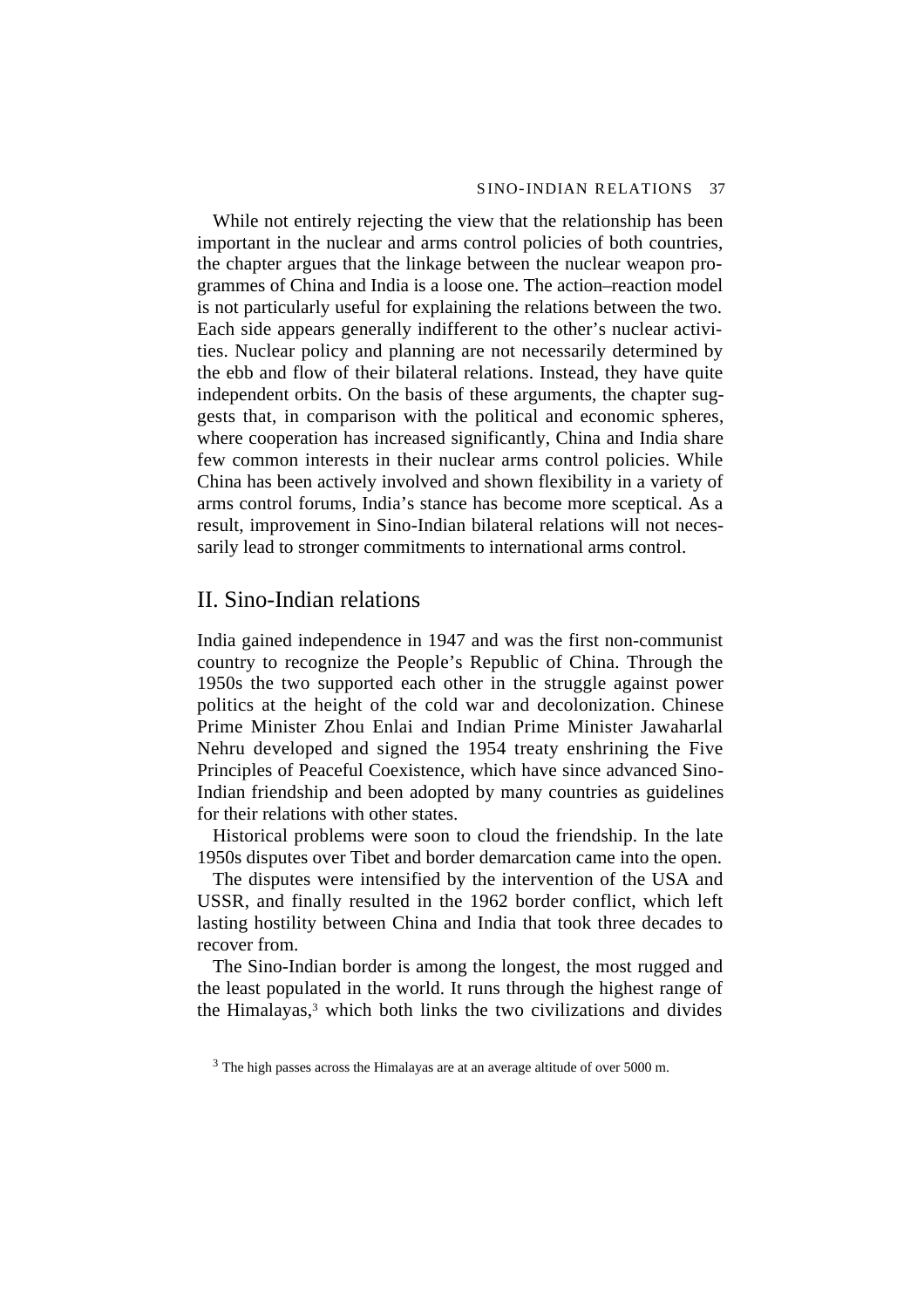them into different geopolitical systems. The border and the status of Tibet have been a source of conflict, although seldom the cause of resort to arms.

There is a traditional line between the two neighbours, but no formal demarcation. The dispute involves three parts which correspond with the east, the west and the middle. The main concerns are in the east and the west. In the east, where most of the 90 000 km2 of land claimed by China but occupied by India lies, India has claimed all territory up to the McMahon Line,4 which is not acknowledged by the Chinese Government because of its colonial origins. The disagreement in the west concerns Aksai Chin, which is not important to India strategically but is seen by China as vital to the security of Tibet because of a road connecting it with Xinjiang. India claims 33 000 km2 in the Aksai Chin region.

For China, Tibet is the core issue in Sino-Indian relations. When the People's Republic of China was founded on 1 October 1949, the Chinese Government proclaimed Tibet an inseparable part of China. Some Indians preferred a Tibet with an independent position. In the early 1950s, however, the Tibet issue did not cause trouble in the cordial Sino-Indian relations. India gave up some of its claims on Tibet in a 1954 agreement with China. Despite minor incidents in the contested areas, major problems did not arise until India expressed sympathy and support for the 1959 rebellion in Tibet and granted permission to the Dalai Lama to set up a 'government in exile' on Indian territory. This was seen as interference in China's internal affairs and damaged Sino-Indian relations.

The territorial dispute was deepened by Nehru's 'forward policy' in the border area. At that time, the main threats to China's security came from the east. The confrontation between China and the United States across the Taiwan Strait and in Indo-China was hot, and the Sino-Soviet split worsened. China did not intend to go to war with India. Even after India built more military posts in territory claimed by China and skirmishes were reported on the frontier, Mao Zedong, chairman of the Chinese Communist Party, tried to maintain an 'armed coexistence' with India. In 1960, Zhou Enlai went to New

<sup>4</sup> The McMahon Line is on the eastern section of the frontier between China and India, running from the eastern end of Bhutan to the great bend in the Brahmaputra River. British and Tibetan negotiators agreed to this boundary at a conference held in Simla, India, in 1914. The line is named after Sir Henry McMahon, the head of the British team. China refuses to accept this line as its boundary with India and claims territory south of it.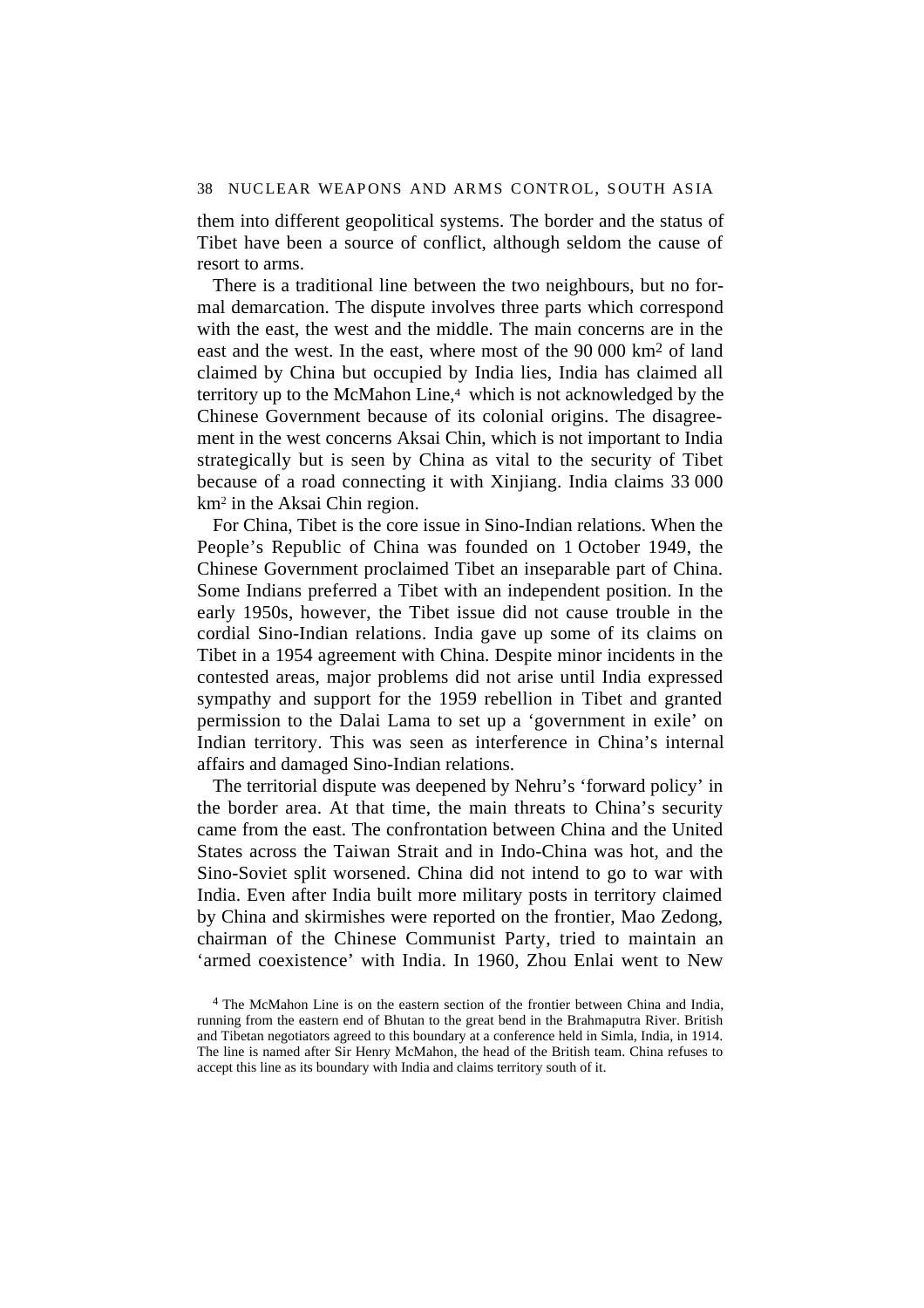Delhi with a package proposal on resolution of the border dispute: China offered to compromise in the east if India compromised in the west. Unfortunately, Zhou came back empty-handed. When armed conflict broke out along the border in October 1962, Chinese observers saw it as the result of Nehru's order for China to leave territory claimed by India. The brief conflict ended with a unilateral Chinese cease-fire after the Indian forces were routed. China pulled out its troops from Arunachal, in the east, and established a demilitarized zone.

The significance of the 1962 border conflict was the greater for the loser, India. India tried to cope with the continued perceived threat from China by approaching first the USA and later the USSR. For its part, China modified its stance on Kashmir from one of encouraging India and Pakistan to resolve the dispute in bilateral talks to one of favouring Pakistan's call for a plebiscite. China also endorsed India's small neighbours' resistance to Indian predominance. In short, since diplomatic relations were established in 1950, Sino-Indian relations have experienced both *Hindi Chini Bhai-Bhai* ('India and China are brothers') and rivalry.

Mao expressed his hope that the war could bring 10 years of peace along the border. In 1997, 35 years have passed without major trouble, but Sino-Indian relations did not return to their previous cordiality. Although both sides tried to open the dialogue, all efforts were in vain. The reopening of embassies in the two capitals in 1976 could not spark the process of normalization. Finally, at the end of the 1970s, the political scenario changed in both countries. Indian Minister of External Affairs Atal Bihari Vajpayee visited Beijing in 1979, the first high-level official visit since the war. In 1982, Huang Hua, China's Foreign Minister, paid a return visit to New Delhi.

The visits resulted in regulated border talks between the two ministries. Despite eight rounds of talks, however, there was no significant progress by 1988. Both sides stuck to their own principles. China's was 'mutual understanding and mutual accommodation', India's was 'mutual adjustment and mutual understanding'. India refused China's suggestion to concentrate on the present and the future while putting aside past difficulties. India preferred linkage: 'no border solution, no better relations'.

India's policy changed in the late 1980s in the wake of Sino-Soviet reconciliation and the 1986–87 border skirmish at Wangdung in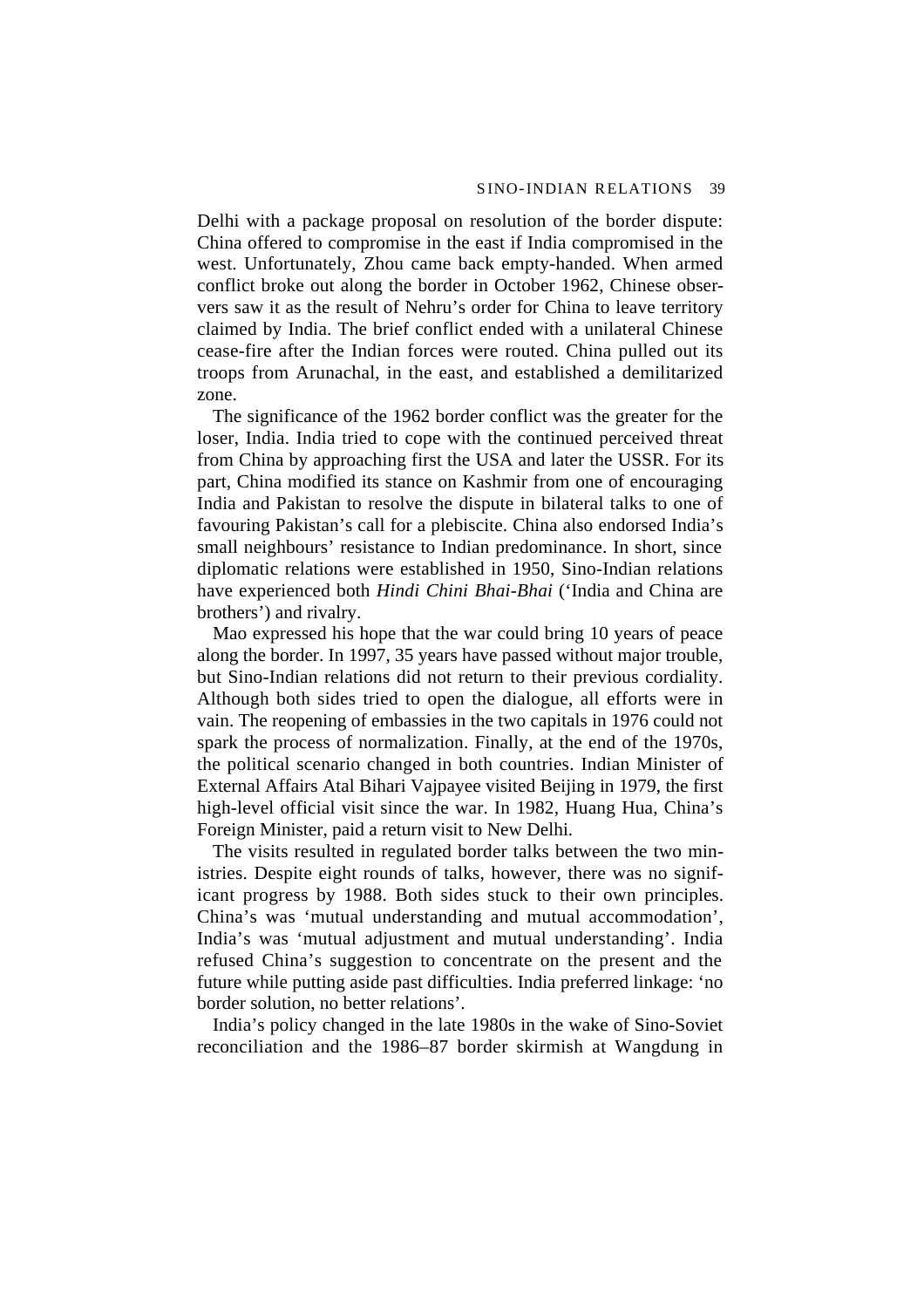Arunachal Pradesh, which took the two countries to the brink of war.5 In December 1988 Indian Prime Minister Rajiv Gandhi paid his historic visit to China—the first such visit in 34 years—and the Joint Working Group (JWG) was set up with the mandate to find a solution to the boundary question. Chinese Prime Minister Li Peng paid a return visit in 1991. Finally, Indian Prime Minister P. V. Narasimha Rao visited Beijing in 1993 and the two countries signed the bilateral Agreement on the Maintenance of Peace and Tranquillity along the Line of Actual Control (LAC), a milestone in their relations.<sup>6</sup> It ensures that until the final solution is worked out the two sides will enjoy 'effectively a peaceful border'.

As a result, an expert group of about 10 members from each side was formed to advise the foreign secretary-level JWG on the resolution of differences on the alignment of the LAC. By the end of 1995 the Chinese and Indian armies had pulled back troops from four posts (two on either side) in the Sumdorong Chu valley (Wangdung area) in the north-east and pulled out three divisions (42 000 men in total) of their troops from the border. When Chinese President Jiang Zemin visited New Delhi at the end of 1996, another agreement on reductions along the border and troop movements was signed.

With the end of the cold war, the leaders of both countries realized that they must take a pragmatic and forward-looking approach to their mutual relations. The demise of the USSR left India without a superpower ally. Détente between China and the USSR and then Russia removed an obstacle to normalization of relations between China and India. Since then a Sino-Indian thaw has been under way. India has given up the doctrine that relations could not be improved unless the border dispute was resolved. While the JWG has sought a 'step by step' solution to the border dispute, the two governments have

5 Garver, J. W., 'China and South Asia', *Annals of the American Academy*, Jan. 1992, p. 68. In Apr. 1987 China reacted to the Indian Army's Exercise Chequerboard, which included the deployment of troops to disputed areas in the north-east, by mobilizing its forces. (India had been stepping up its activities in the north-east since 1985.) No incidents took place, however, and by June 1987 tension was 'conspicuous by its sheer absence', in the words of one Indian journalist, although Chinese troops remained in disputed areas of the Sundorong Chu valley at least until Oct. 1988. Malhotra, I., 'Mixed signals from Beijing', *Times of India*, 2 June 1988; Singh, A. J., 'Rajiv's visit to Beijing: a retrograde step', *Indian Express*, 16 Nov. 1988; and Bhattacharjea, M. S., 'Signals from China II: the hard Wu line', *Hindustan Times*, 7 Oct. 1988.

<sup>6</sup> Agreement between the Government of the Republic of India and the Government of the People's Republic of China on the Maintenance of Peace and Tranquillity along the Line of Actual Control in the China–India Border Areas, 7 Sep. 1993.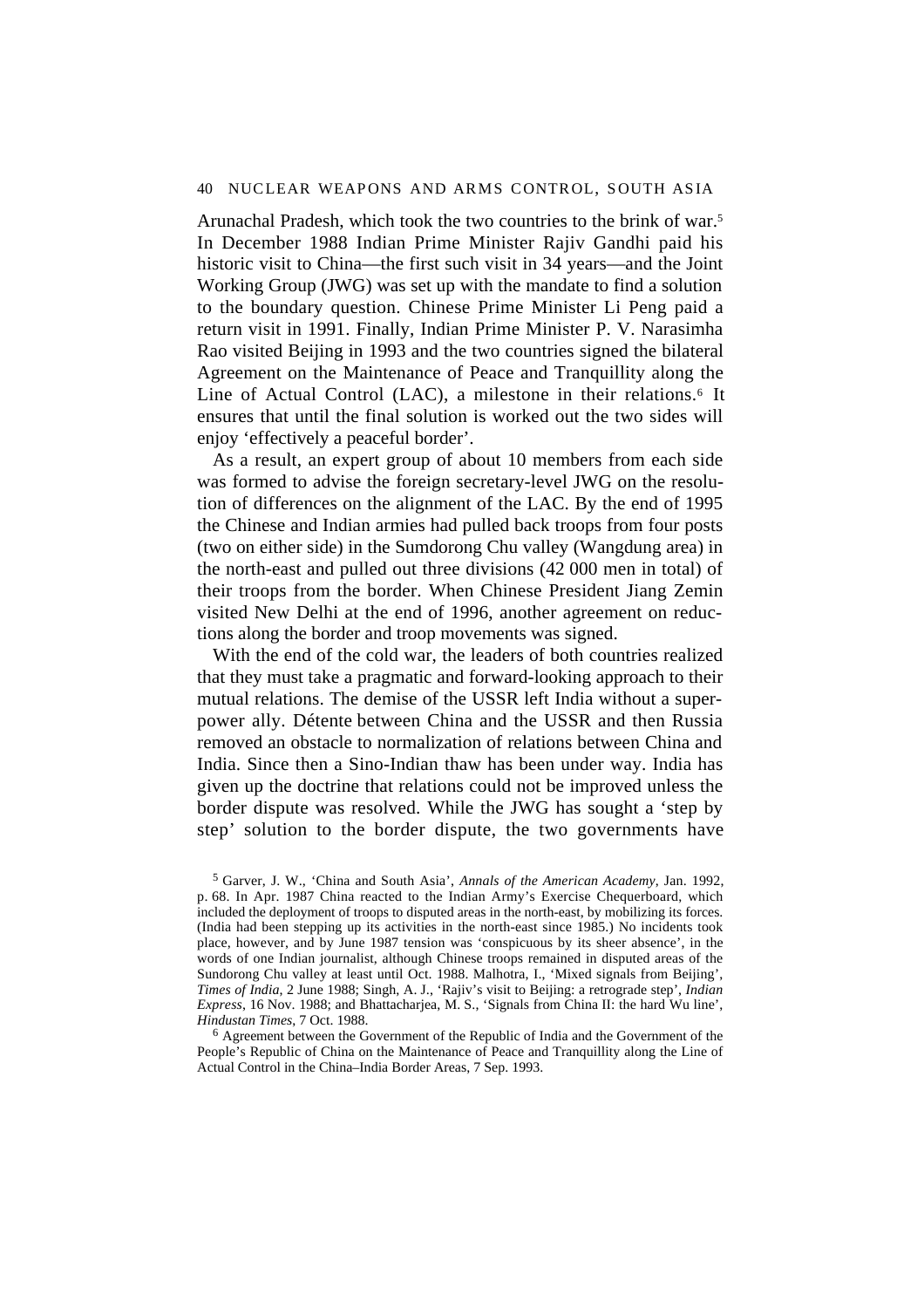improved mutual trust through high-level visits. Economic cooperation has also increased and India is now China's biggest trade partner in South Asia.7 The two sides have also reassured each other on sensitive issues, India declaring that 'Tibet is an autonomous region of China' and China adjusting its stand on Kashmir by calling for direct talks between India and Pakistan.

After the thaw in relations with India, as Deng averred, 'Neither country poses a threat to the other' and there is 'no conflict of interest' between the two countries.8 Indeed, most Chinese have less of an enemy image of India than many Indians have of China.<sup>9</sup> From the Chinese perspective, since Indian leaders have assured their Chinese counterparts that India regards Tibet as an autonomous region of China and the border talks have made headway, the two obstacles which used to prevent the two countries from coming closer together have been partly removed.

As a result of these developments, India has sought sound relations with its biggest neighbour, China. During his 1993 trip to China, Prime Minister Rao told his Chinese counterpart that 'geographic propinquity was the elemental factor in relations between China and India and regardless of ups and downs, they have to live together'.10

## **Do they still prepare for war?**

The processes of normalizing Sino-Indian relations reflect the need in both countries to resolve remaining historical disputes and ideological differences as well as their respective security perceptions and defence cultures.

As a natural outgrowth of the conflict in 1962, China and India both deployed their armed forces. Border clashes were sporadic.11 Since the end of the cold war the broader security environment for both has

7 The volume of trade was over \$1.16 billion in 1995, up from \$890 million in 1994. Although the volume of bilateral trade is tiny considering the size of the two markets, it has been increasing rapidly. Chinese Ministry of Foreign Affairs, *China's Diplomacy 1996* (International Affairs Press: Beijing, 1996).

<sup>8</sup> *Selected Works of Deng Xiaoping* (Renmin Publisher: Beijing, 1993), vol. III, p. 19.

9 Sen Gupta, B., 'Need for fresh look', *Hindustan Times*, 28 Aug. 1993.

10 Klintworth, G., *The Practice of Common Security: China's Borders with Russia and India*, Working Paper 1993/1 (Research School of Pacific Studies, Australian National University: Canberra, 1993); and Reuter, 11 Dec. 1991.

<sup>11</sup> Luo Zudong, 'Strategic patterns of South Asia and Sino-Indian relations', ed. Chen Hefeng, *China and South Asian Relations in the 1990s* (Sichuan People's Printing House: Chengdu, 1995), p. 382.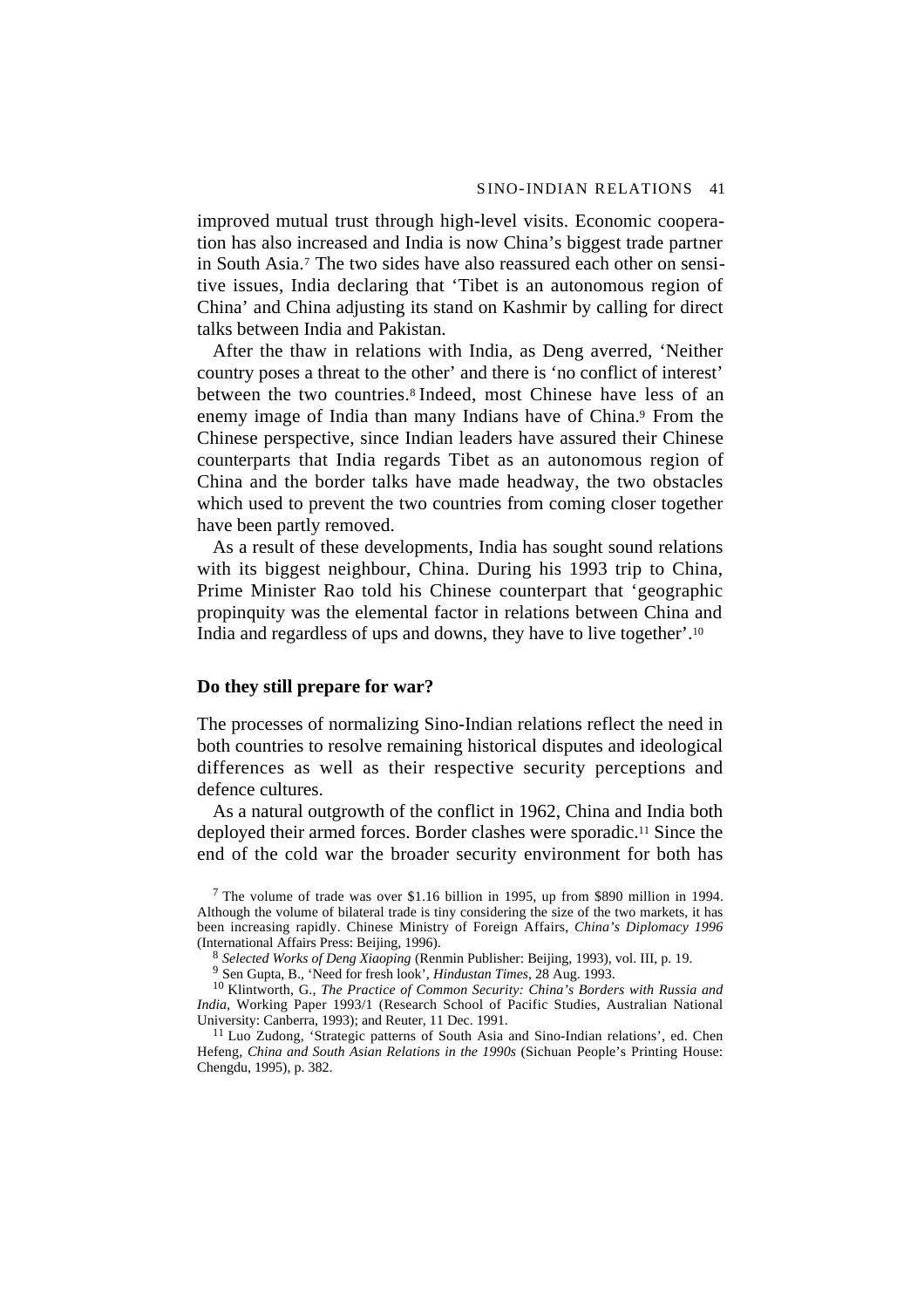improved. At the same time, both have realized that the overall capability of any state, not its military strength alone, determines its status in the international system. As a former Chinese ambassador to India put it, both 'want to divert their resources from military to economic development'.12

## *Chinese military planning and reform*

For China, the Sino-Indian border was the second priority for military planning after the Sino-Soviet border and China 'appropriately increased its military strength'.13 Efforts to defend the Sino-Indian border emphasized rapid deployment with airlift and the transport system. It is important, however, to distinguish China's military capability along the border with India from its deployments in Tibet. Some military activity and road construction in Tibet are oriented exclusively to security and development in this autonomous region.

After this build-up, paramount leader Deng Xiaoping initiated economic modernization in the late 1970s and made the strategic assertion in the mid-1980s that world war could be avoided for quite a long time. China's strategic doctrine and defence policy have since been in a process of transformation. With the Sino-Soviet reconciliation, China now enjoys a peaceful environment without any clear threat from other countries for the first time since the opium wars of the 19th century. China has shown its eagerness for peaceful coexistence with other countries, although it still faces security challenges. Military planning priorities have shifted from preparing for large-scale war to planning for limited wars of low or medium intensity on China's border, and China is unlikely to employ its military power unless its vital security interests are threatened.

Compared with other parts of its long border and coastline, the borders China shares with South Asian countries have been relatively peaceful. There have been no border skirmishes for nine years. As a consequence of the thaw in relations with India and as progress has been made in the JWG, China has withdrawn its forces from the border with India. In 1994 China had 40 000 troops along the Sino-Indian border compared to India's 240 000, giving India a 6:1 advan-

<sup>12</sup> Cheng Ruisheng is quoted in 'India, China to discuss troops reduction', *Times of India*, 3 Jan. 1994.

<sup>13</sup> Luo (note 12), p. 382.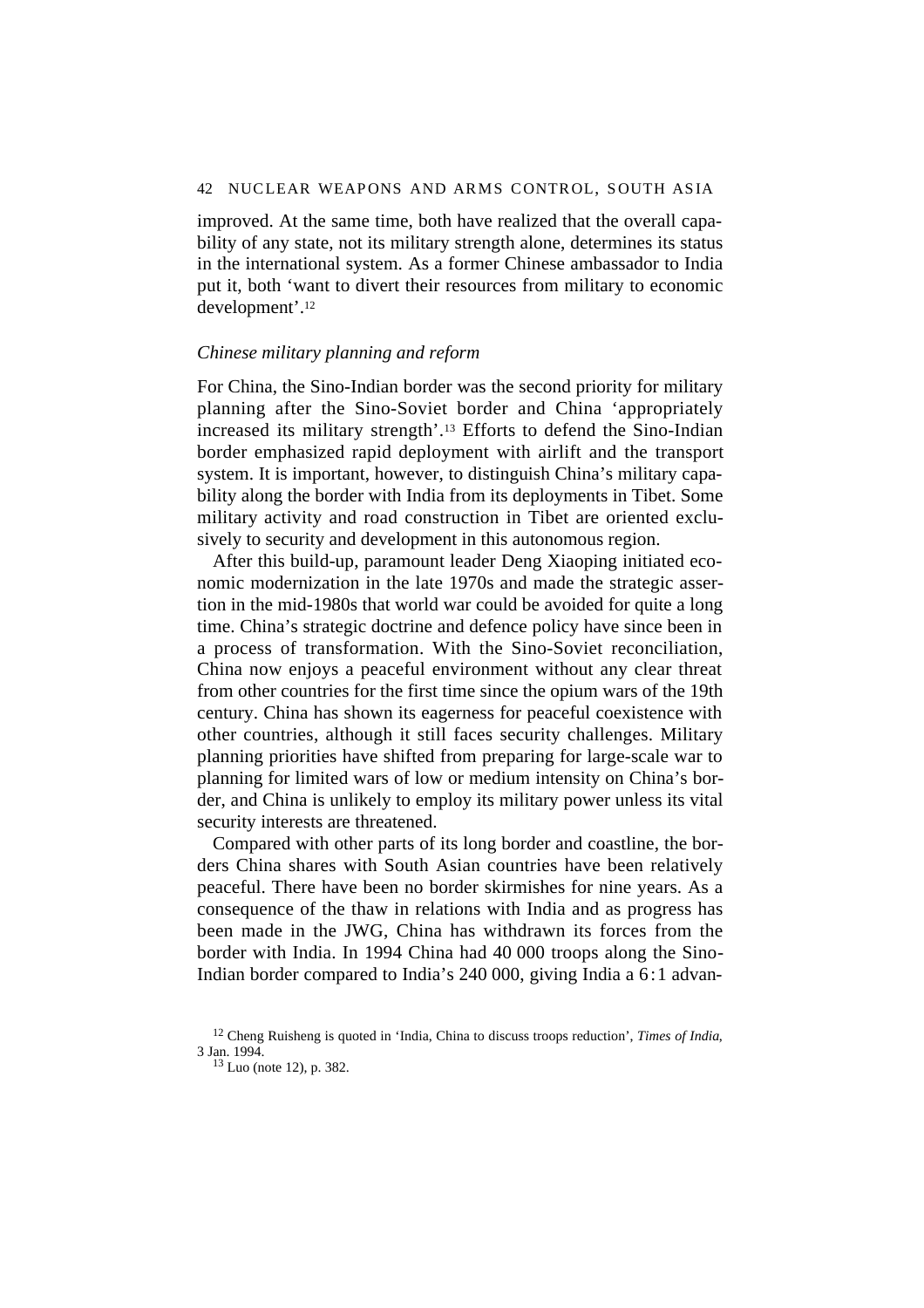tage.14 Even if all the troops that Western intelligence organizations estimate are in Tibet—ranging from 100 000 to 200 000—are taken into account, the figure on the Chinese side is still lower.15 These forces and combat aircraft must be kept away from the LAC under the 1996 agreement.

Nevertheless, some Indian observers suspect that the military exchange between China and Pakistan and the military cooperation and road construction between China and Myanmar are part of a Chinese attempt to encircle India and project China's influence into the Indian Ocean. Chinese observers note that Pakistan has not been a factor in China's development of its relations with India. China has also vowed that Chinese arms supplies to Pakistan will not disturb the South Asian military balance.<sup>16</sup>

China's expenditure on military R&D, including nuclear R&D, has been reduced since the beginning of the reforms.17 Military expenditure has been rising in real terms since 1990, but China has declared that the increases are designed for the most part to raise the living standards of personnel.18 In any case, China's pledge of no-first-use of nuclear weapons is applicable to India.

# *Indian military planning*

India's defeat in the 1962 war brought a new dimension to its military planning. From then on, India benefited from Soviet aid and significantly augmented its military muscle. '[The Indian military grew from] a relatively small one with only several hundred thousand regular troops equipped with World War II [era equipment] before the 1962 border war to [the] fourth strongest force in the world with 1.2 million regular troops armed with a new generation of weapons

<sup>&</sup>lt;sup>14</sup> Chen Qimao, Chairman of the Academic Council of the Shanghai Institute for International Studies, quoted in Noorani, A. G., 'A China scare? India's response to Beijing's power', *The Statesman*, 14 Jan. 1994.

<sup>15</sup> Mohan Malik, J., 'Sino-Indian relations and India's Eastern strategy', ed. S. Gordon, *India Looks East: An Emerging Power and its Asia–Pacific Neighbours* (Strategic and Defence Studies Centre, Asutralian National University: Canberra, 1995), p. 123.

<sup>16</sup> Cheng (note 13). See also Dixit, J. N., 'Sino-Indian talks: a positive turn', *Indian Express*, 29 Aug. 1995.

<sup>17</sup> Arnett, E., 'Military technology and international security: the case of China', *SIPRI Yearbook 1995: Armaments, Disarmament and International Security* (Oxford University Press: Oxford, 1995), pp. 373.

<sup>18 &#</sup>x27;White Paper on arms control and disarmament', *China Daily*, 17 Nov. 1996.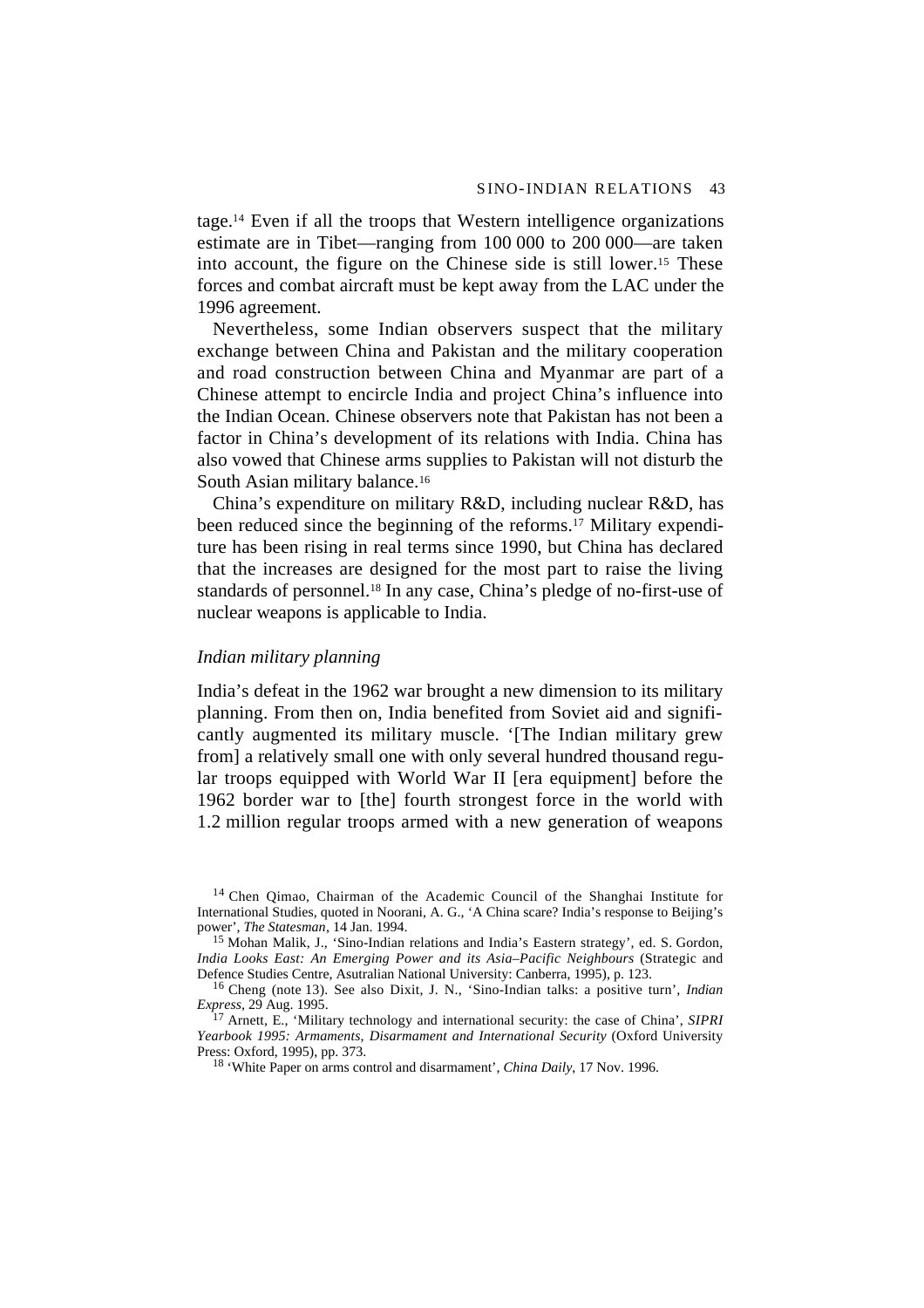and equipment  $[by the 1970s] \dots$  One third of  $[this]$  force was deployed along the Sino-Indian border.'19

Between six and eight of India's 10 new mountain divisions were directed at China. The divisions in the eastern part were deployed in Nagaland, Mizoram and Manipur, and two corps were responsible for Kashmir, including Ladakh in the western part. In the 1980s, with an increase in military expenditure, its border arms were further modernized. Some Indians, however, argue that the lack of a network of roads to tactical points and shortage of aircraft are still a problem.

The normalization with China, especially the border agreement, has provided an opportunity for India to introduce a degree of flexibility in military planning. While the 'Chinese threat' is still mentioned in the media from time to time, there has been no mention of any nuclear threat from China for the past several years in the Ministry of Defence's annual reports.20 Moreover, India does not want to face two battle fronts, which would be a huge burden economically and militarily. India has chosen to maintain its nuclear option policy and has not weaponized its nuclear capability. The dissolution of the USSR, the reduction of military expenditure and pressures from the international arms control community have all made their marks.

The two countries have also been working on confidence-building measures. Chinese warships visited Bombay in 1994 for the first time in nearly 40 years. In 1995 the two countries held a joint military exercise along the border in the Himalayan region of Ladakh. Three border trade posts have been opened, including one at Nathu La in Sikkim. Additional confidence-building measures are under discussion, for example, expanding the range and increasing the frequency of military visits to each other's military establishments beyond the meetings now being held at the Spanggur Gap in Ladakh and at Bumla in Arunachal Pradesh. Three more locations have been agreed upon for such meetings: Nathu La, Shipki La in Himachal Pradesh and Lipulekh in Uttar Pradesh. The groups are also to prepare a draft protocol to be signed by China and India on advance notification of military exercises and for prevention of air intrusions. China and India have renounced the use of force to settle their border disputes, and the possibility of war has practically disappeared.

 $19$  Luo (note 12), p. 82.

<sup>20</sup> Indian Ministry of Defence, *Annual Report* (Thomson: New Delhi, various years); and Chari, P. R., 'Chinese threat?', *Economic Times* (New Delhi), 4 Nov. 1993. Chari drafted several of the introductory chapters to the annual report.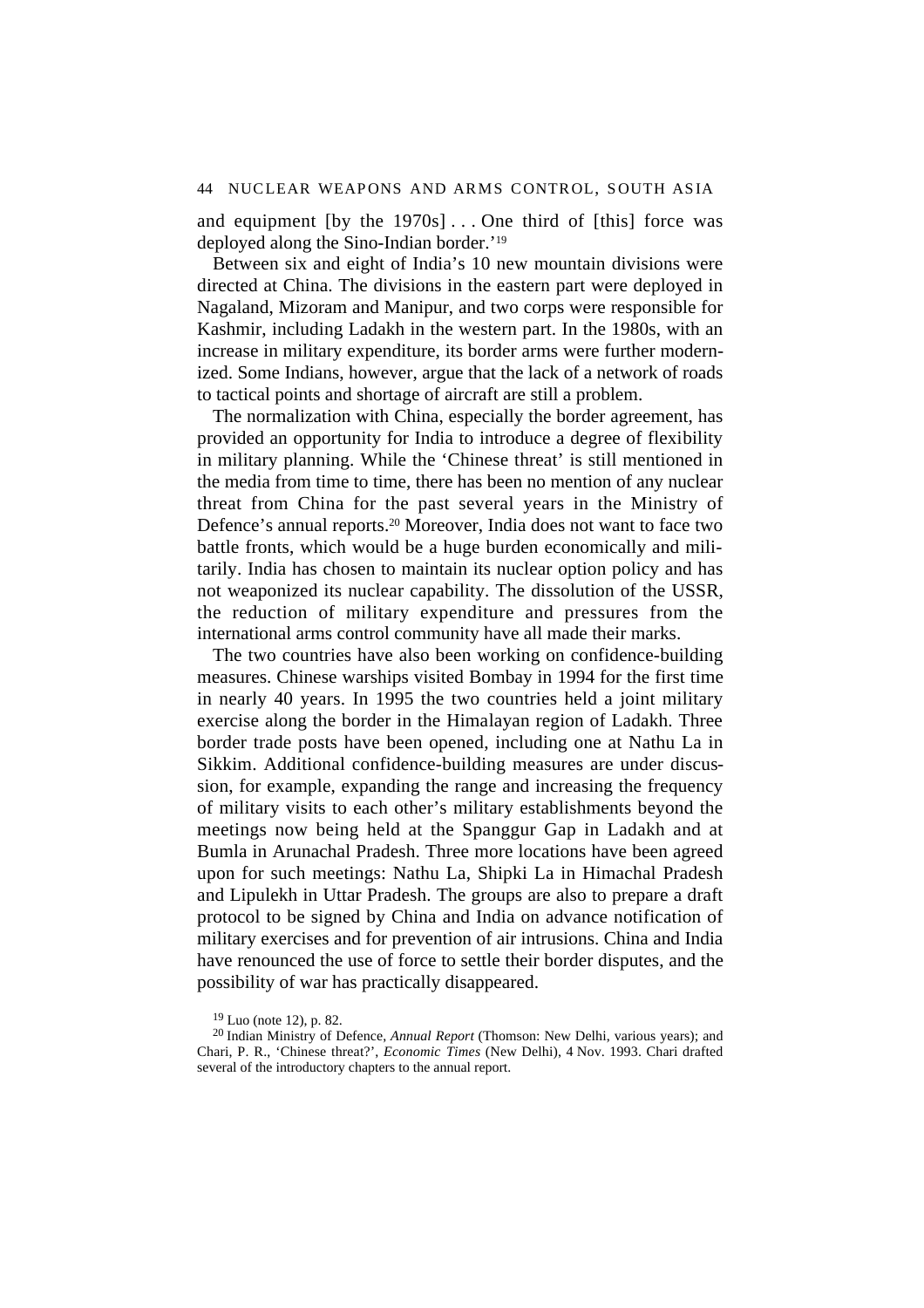# III. The role of nuclear weapons

So far, the improvement of Sino-Indian relations has not explicitly addressed the nuclear issue. The issue has special characteristics in the Sino-Indian context. China is a nuclear weapon state, while India has demonstrated its nuclear capability but refuses to produce nuclear weapons. Since China has undertaken not to use or threaten to use nuclear weapons first, there is not necessarily any more for them to talk about.

Increasing international efforts on nuclear arms control have coincided with the improvement of Sino-Indian relations, but both sides have good reason not to raise any issue which might be unnecessarily divisive. The nuclear issue is sensitive for both states, even if that sensitivity has little to do with their relationship to one another, and even if the topic were on the bilateral agenda there would not be much space in which to manoeuvre. In any case, the nuclear issue is not central to Sino-Indian relations. Neither country has accorded the issue a high priority in their meetings.<sup>21</sup>

On both sides changes in their security situations have made domestic politics a more important factor in the nuclear weapon programmes. Since the nuclear issue is not yet a topic of public debate in China, its role in domestic politics remains largely one of state élites expressing the strength of the government and the skills of its scientists.22 In India, domestic politics has an important influence over nuclear decision making, as demonstrated by the polarization of the debate over the test ban in late 1995 and 1996.23 In the 1996 general election all parties, despite their differences on other issues, closed ranks on the nuclear issue. It is becoming harder for the Indian Government to participate in any nuclear arms control initiative, if it ever wanted to.

Have nuclear weapons ever been significant in Sino-Indian relations? China appears relatively unconcerned about India's nuclear enterprise. It has never seen India alone as a nuclear threat, although

<sup>21</sup> Chakravarti, S., 'Rao's China visit to improve ties', *Times of India*, 31 Aug. 1993.

<sup>22</sup> Di Hua, 'Threat perception and military planning in China: domestic instability and the importance of prestige', ed. E. Arnett, SIPRI, *Military Capacity and the Risk of War: China, India, Pakistan and Iran* (Oxford University Press: Oxford, 1997), pp. 31–32.

<sup>23</sup> See chapter 2 in this volume; and Arnett, E., 'India's nuclear brownout', *Bulletin of the Atomic Scientists*, Nov.–Dec. 1996.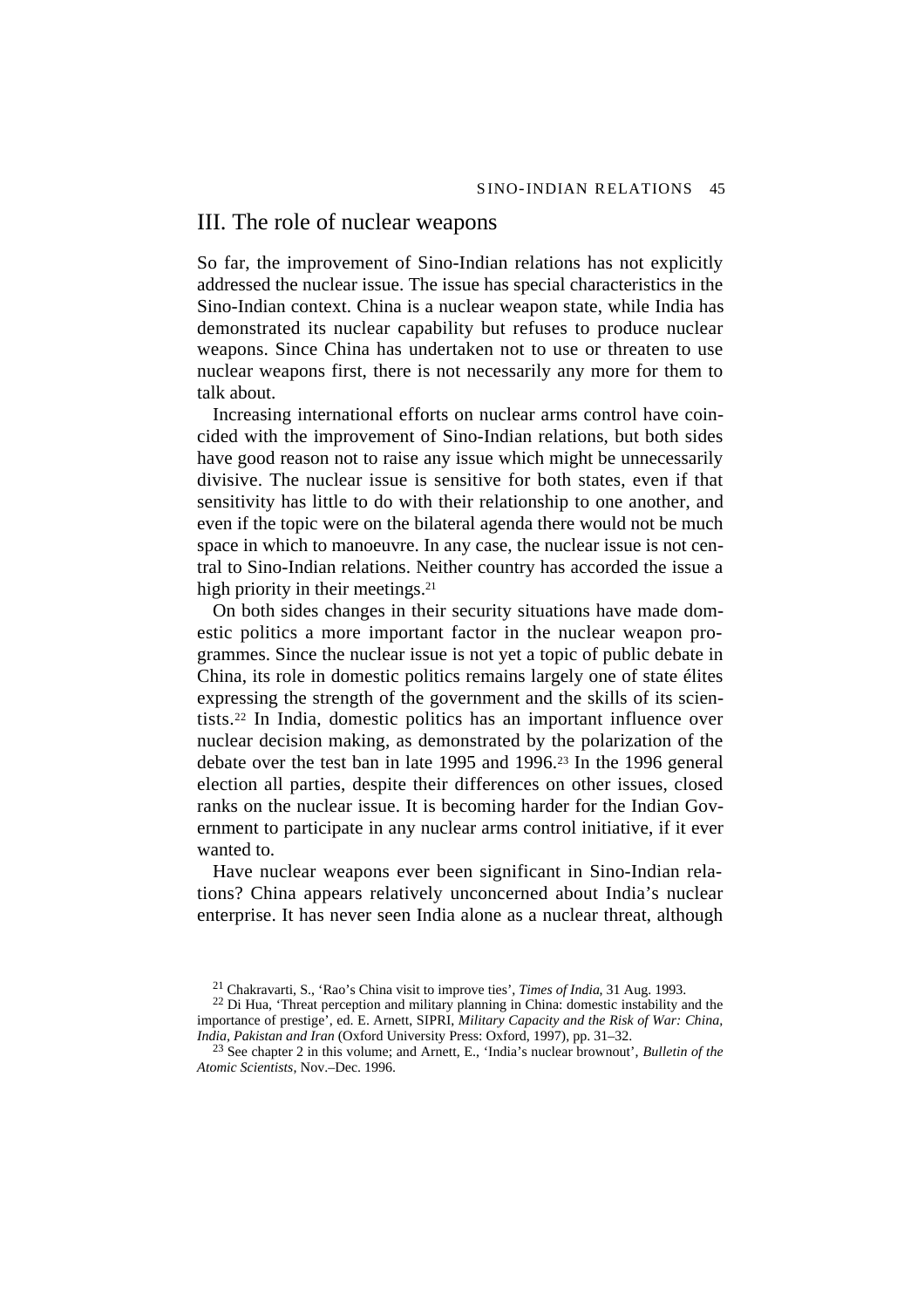in the 1960s and 1970s it worried about India as a component of Indo-US or Indo-Soviet collusion to encircle China.

China started its nuclear weapon programme in the 1950s mainly to break the nuclear monopoly of the imperialist powers and to acquire a nuclear deterrent to nuclear blackmail from the USA and the USSR. During the Korean War and the 1958 Taiwan Strait crisis, the USA threatened to use nuclear weapons against China. Later, China began to consider the Soviet Union as the main nuclear threat. China has missiles that can strike India, but has never developed a missile specifically to target at India. In the era of military reform, China is still working on three new strategic nuclear missiles. The range of these missile is 8000–12 000 km.24 They are obviously not developed with India in mind.

In the era of economic reform and since Deng's assertion that major war could be avoided, and especially given the increasing demand for nuclear energy, China's nuclear programme has paid more attention to the energy industry. As a result of the previous strategy of 'primacy of the military objective', while the nuclear weapon programme achieved remarkable progress, China's civilian nuclear industry remained underdeveloped. This strategy has now been replaced by 'military–civilian integration'.25 Although China has not stopped the qualitative upgrading of its small nuclear arsenal, the speed of development is slowing down. Of the 45 nuclear tests China conducted in 32 years before halting them in 1996, only 20 took place during the 18 years since economic reform began in 1978.

On balance, however, China would rather not have another nuclear weapon state on its border. The effect on the security environment of nuclear proliferation has not escaped military attention altogether in China.26 This concern was reflected in China's insistence that India and 43 other countries ratify the CTBT before it can enter into force.<sup>27</sup> Nevertheless, the Chinese ambassador to India, Pei Yuanying, has remarked, 'Unlike the Americans, we will not pressurize India to sign

 $24$  Lewis, J. W. and Di Hua, 'China's ballistic missile programs: technology, strategies and goals', *International Security*, autumn 1992, pp. 35–37.

<sup>25</sup> Chong-Pin Lin, *China's Nuclear Industry under Economic Reform* (Chinese Council of Advanced Policy Studies: Taipei, 1995), p. 1.

<sup>26</sup> *Jie Fang Jun Bao* [PLA Daily], 20 Mar. 1987, 24 Apr. 1987 and 29 July 1988.

 $27$  The others that insisted on this provision were Pakistan, Russia and the UK. Arnett, E., 'The Comprehensive Nuclear Test-Ban Treaty', *SIPRI Yearbook 1997: Armaments, Disarmament and International Security* (Oxford University Press: Oxford, 1997), p. 405.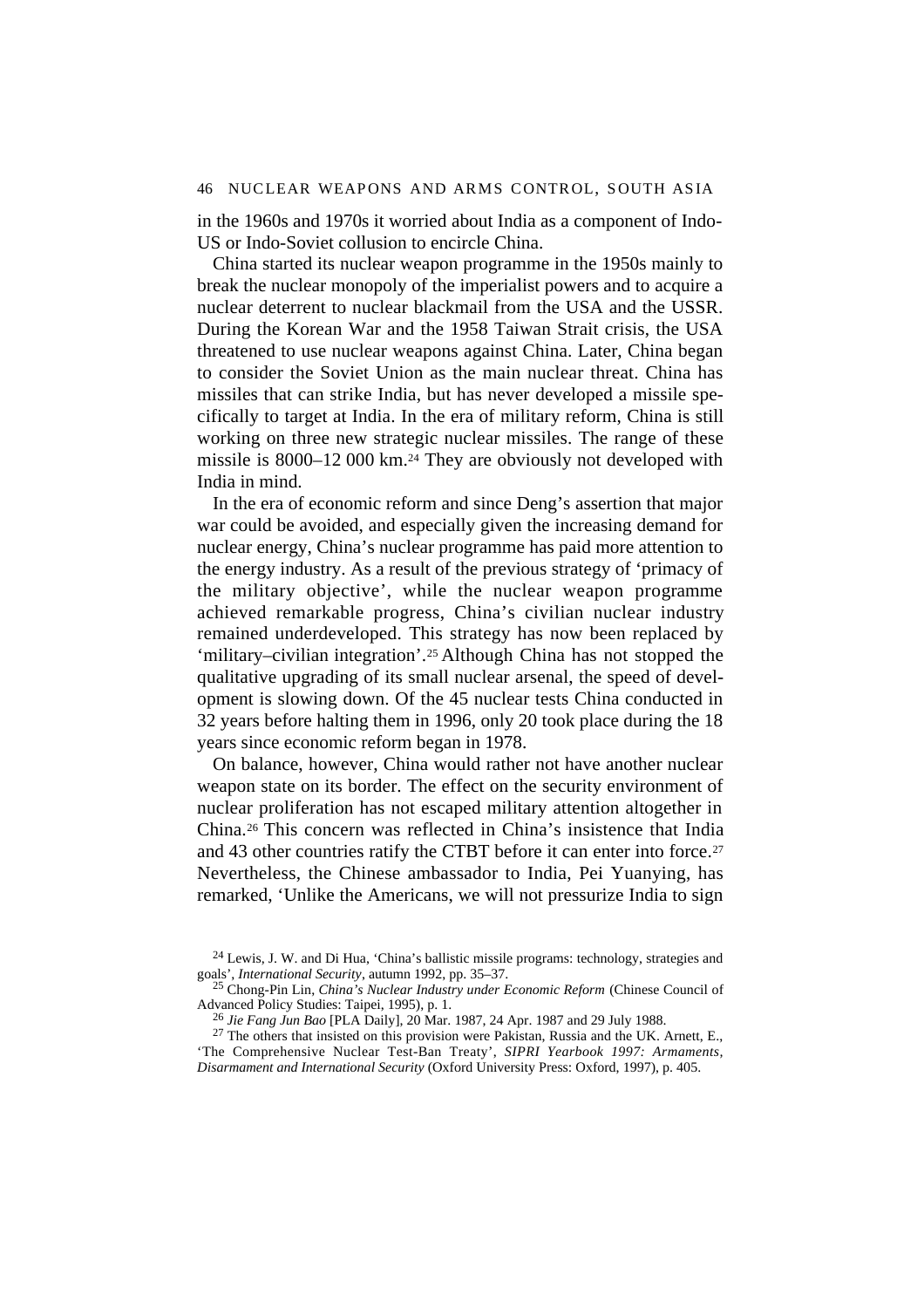[the NPT] or the CTBT. We respected India's independence in the matter'.28

There are at least three reasons why China is indifferent to nuclear developments in India. First, even if relations soured, conventional weapons better serve the cause of security given the limited nature of the disagreements between China and India. In any case, China perceives the probability of war with India to be small. Finally, it might be inferred (as one Indian observer has noted) that China continues to enjoy an advantage in nuclear capability over India, both in warheads and in delivery systems.29 On this view, as long as the heartland of China is beyond the range of Indian nuclear delivery systems and a large part of India is within range of Chinese aircraft carrying nuclear weapons, deterrence will allow China to rest easy.

India has shown more concern about China's nuclear build-up. Some Indian observers are quick to point out that the whole of India is within the range of Chinese missiles. Some Indians further suspect that China has based nuclear weapons in Tibet and dumped nuclear waste on the plateau.<sup>30</sup> A final concern is Sino-Pakistani missile cooperation, which poses a threat to Indian security and the balance of power in South Asia.

A closer look at the history of the relationship suggests that India never really took the supposed nuclear threat from China seriously. China's first nuclear explosion in 1964 was soon forgotten, and India waited a full decade before carrying out its own test, which could have been achieved much sooner.<sup>31</sup> Even after the Pokhran explosion in 1974, for 20 years India has not tried to race to catch up and has been content with its 'option' policy. The policy is based on the claim that it has the capability to manufacture nuclear weapons but would deploy them only in dire circumstances. This is consistent with an 'existential' philosophy of nuclear deterrence.32 Although there are those who would have India weaponize its nuclear capability in order to cope with those of its neighbours, particularly Pakistan, this has not

 $32$  Hagerty, D. T., 'The power of suggestion: opaque proliferation, existential deterrence, and the South Asian nuclear arms competition', *Security Studies*, spring/summer 1993.

<sup>28</sup> Nanda, P., 'China respects India's N-policy ambassador', *Times of India*, 23 Dec. 1995. 29 Sundarji, K., 'India's nuclear weapons policy', eds J. Gjelstad and O. Njølstad, *Nuclear*

*Rivalry and International Order* (Sage Publications: London, 1996), p. 174.

<sup>30 &#</sup>x27;China dumping N-waste in Tibet', *Financial Times*, 20 Apr. 1993.

<sup>31</sup> Deshingkar (note 1).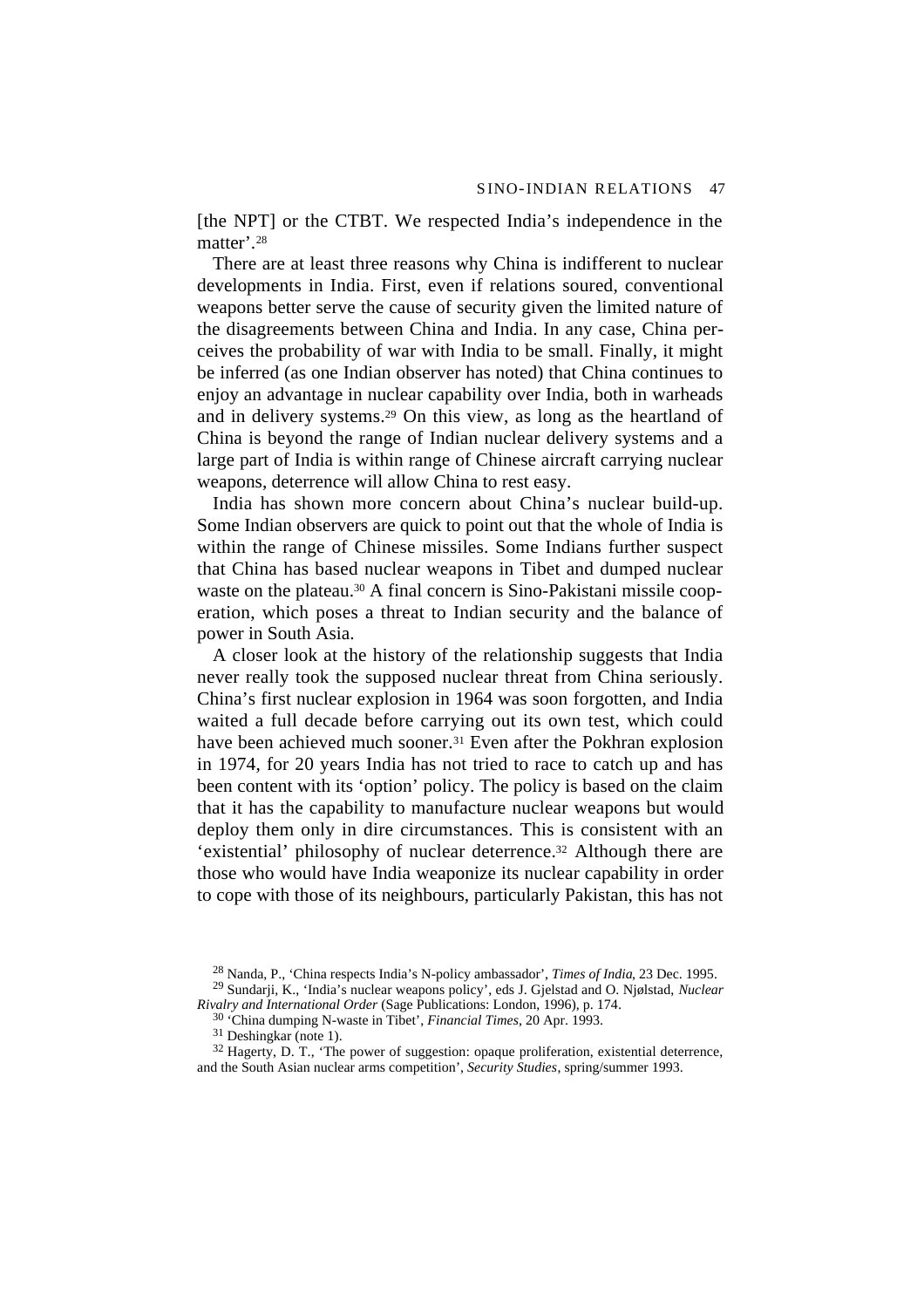happened.<sup>33</sup> During these 20 years there has not been a single Chinese attempt at the nuclear blackmail of India. The historical experience of living with the Chinese bomb has helped to reduce the fear of Chinese nuclear might, although those concerns have not entirely disappeared, at least at the level of public rhetoric.

In recent years India has worked more assiduously on missiles, stimulated mainly by the nuclear weapon programme in Pakistan. India is clearly concerned more with Pakistan than with China, although the nuclear weapon programme has always been justified with reference to China's. India has emphasized short-range missiles, which can cover the main cities in Pakistan. The Agni intermediaterange missile could reach some Chinese cities in the south-west part of China, but has progressed slowly and been put aside.

More notably, China and India have begun to cooperate on civil nuclear technology. On 5 January 1995, India's Department of Atomic Energy announced that a supply of enriched uranium had arrived that day from China at its nuclear fuel complex in Hyderabad. The uranium will be mixed with domestically produced plutonium oxide and used to fuel the Tarapur nuclear power plant near Bombay.34

There is a contradiction in Indian statements respecting the Chinese nuclear capability. The supposed Chinese nuclear threat has not been mentioned in the Ministry of Defence annual report between 1985/86 and the controversy over the CTBT in 1996. The Indian Ministry of External Affairs links its arms control policy with China's programme, and the Ministry of Defence has again begun to cite the China threat. Does the linkage mean that India is simply using China as an excuse? At the very least, that linkage has helped to ease international pressure on some of India's less popular policies, since a concern with China is seen by many observers as legitimate.

# IV. Approaches to arms control

China and India have idiosyncratic approaches to the nuclear arms control regime rooted in their defence policy cultures. This section

<sup>33</sup> van Leeuwen, M., 'After the cold war: prospects for nuclear arms control in South Asia', ed. M. van Leeuwen, *The Future of the International Nuclear Non-Proliferation Regime* (Martinus Nijhoff: Dordrecht, 1995), p. 57.

<sup>34</sup> McDonald, H., 'Nuclear pay-off: China to supply enriched uranium to India', *Far Eastern Economic Review*, 19 Jan. 1995, p. 22.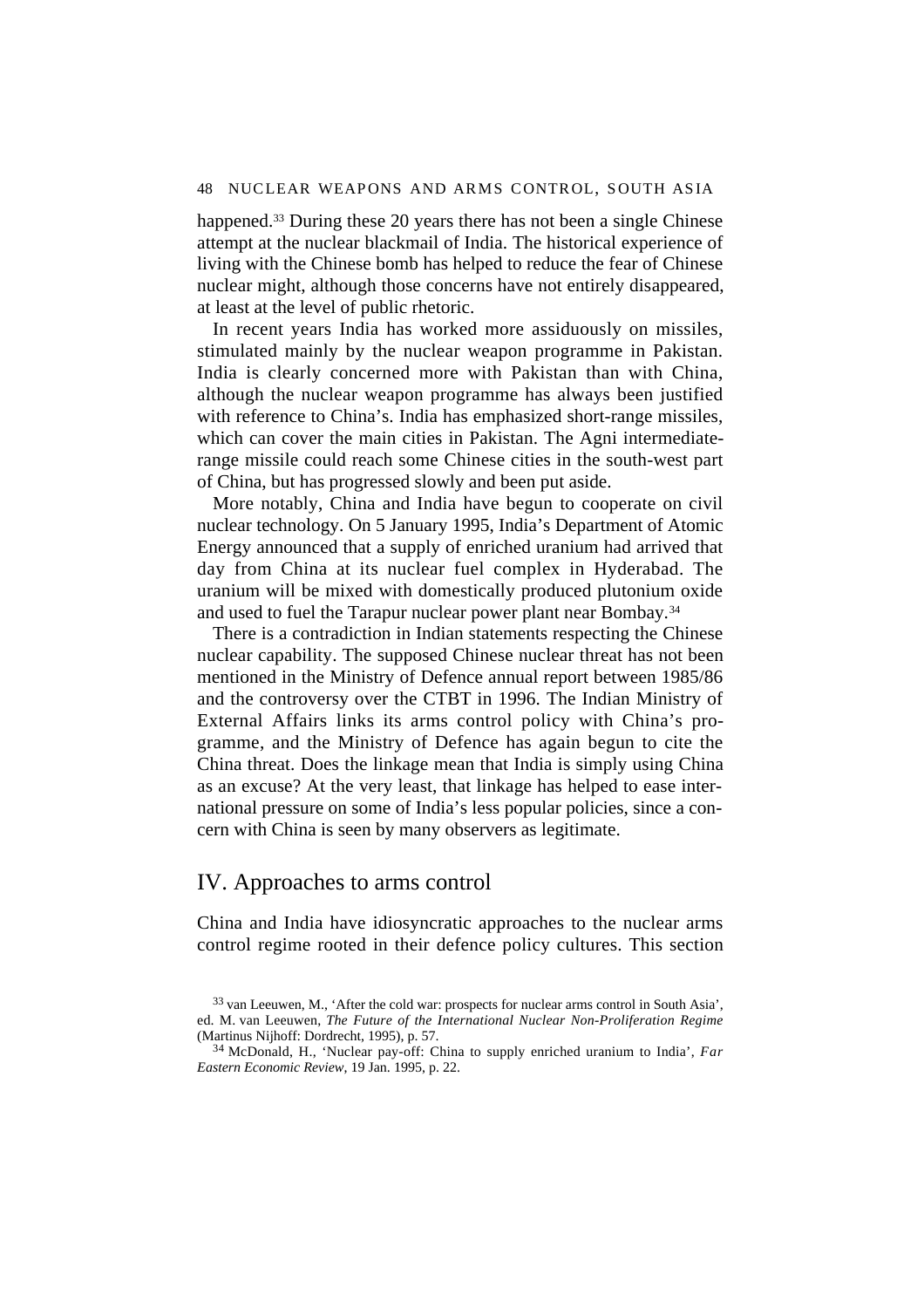reviews the similarities and differences in their approaches, beginning with an examination of their aims and means and then assessing where there is potential for competition and cooperation.

## **Aims and means**

In the 1960s and 1970s China criticized arms control and disarmament on the grounds that they formed a regime controlled by the superpowers. It claimed that the primary goal was to prevent other countries from getting nuclear weapons so that the superpowers could maintain their nuclear monopoly. Since then China's nuclear arms control policy has been in a process of change, although the overall principles and goals have remained the same. In the words of Foreign Minister Li Huaqiu, the change is 'from idealism to realism; from a completely Chinese way of doing things towards gradual application of international practices and ways of doing things; and from criticism to joint cooperation'.35

China has been actively involved in different arms control forums. By participating in the negotiations rather than condemning them, it is able to prevent the creation of obligations that would threaten its security interests, deal with problems that cannot otherwise be solved, and show its willingness to accept responsibility befitting its international role. In multilateral forums China has made important contributions. After belatedly signing the NPT and taking an ambiguous position in favour of 'smooth extension', it agreed to the indefinite extension of the treaty. It showed flexibility in the CTBT talks, giving up its earlier positions on permitted activities, peaceful nuclear explosions, verification and on-site inspections. China was among the first signatories in September 1996.

China's new approach to arms control policy encompasses both long-range goals and short-term pragmatism. The long-range goal is the total elimination of nuclear weapons, but China accepts that the realization of this goal will require a protracted process, during which it can accept interim arrangements. As a participant in these arrangements, China established its practical aims. First among these is reducing the number of nuclear weapons held by the nuclear weapon states, including itself, a process in which the superpowers should take

<sup>35</sup> Liu Huaqiu, 'Evaluation and analysis of China's nuclear arms control policy', *Conmilit* (Beijing), Nov. 1995.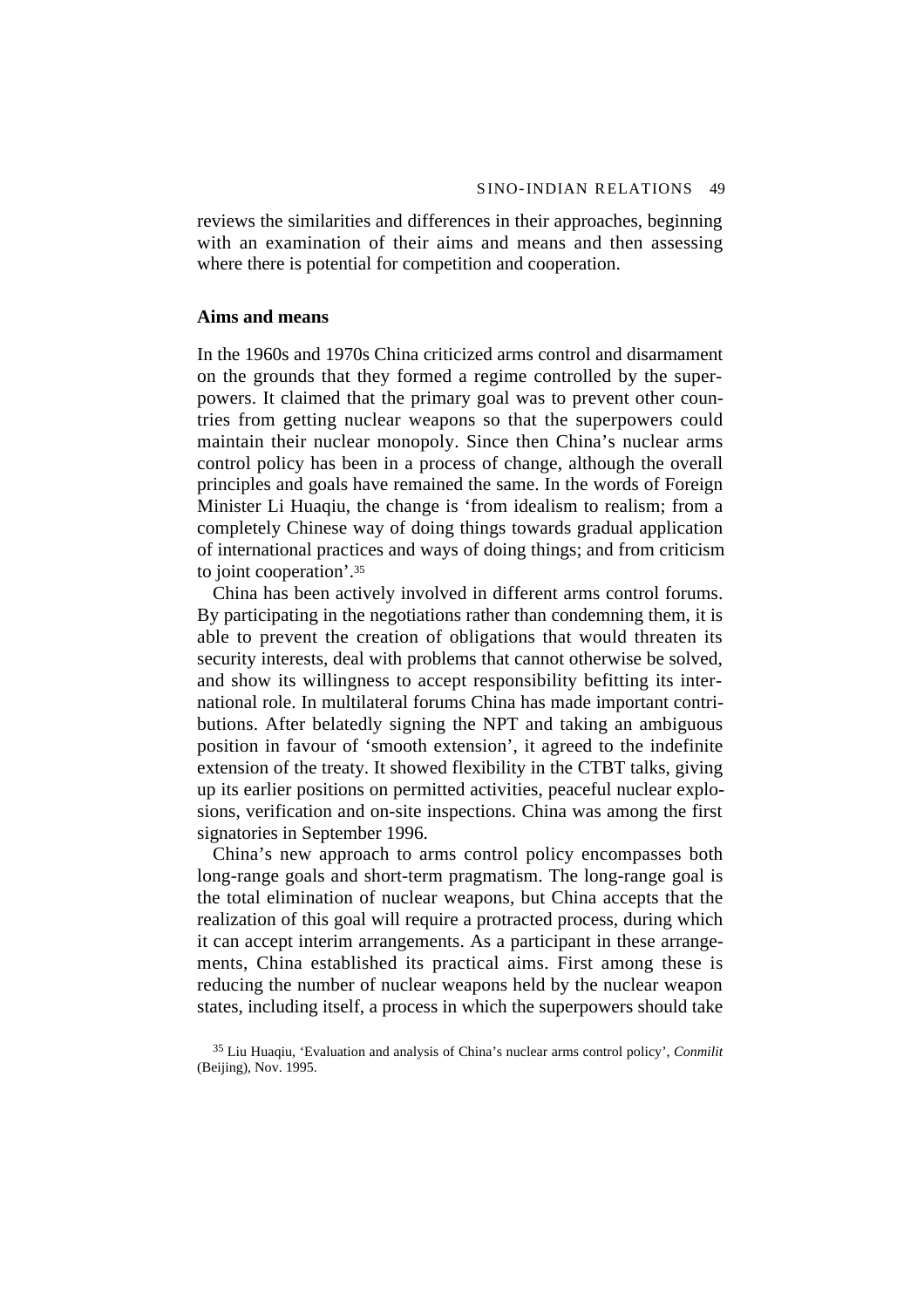the lead. Since Russia and the USA still have the largest nuclear arsenals in the world, they are expected to reduce their weapons first. Specifically, Russia and the USA should reduce their arsenals to a level comparable with the holdings of the other nuclear weapon states.

China also seeks to prevent nuclear proliferation, especially in neighbouring countries, and to remove the threat of nuclear blackmail. In particular, China has consistently called for the nuclear weapon states to reach an agreement under which they would not use or threaten to use nuclear weapons first against each other and would not use or threaten to use their nuclear weapons against non-nuclear weapon states at all.

In contrast, India has been active in arms control and disarmament since Independence. It was the first country to propose a test ban treaty and a cut-off on the production of materials for nuclear weapons. It signed the PTBT soon after it was concluded in 1963. In the mid-1960s, however, its retreat from its earlier enthusiasm for arms control began. It criticized the discriminatory nature of the NPT and refused to sign it.

Since the end of the cold war, India has had to adjust to the new world order, especially in its relationship with Russia. Thus far, however, there has not been a radical modification of India's nuclear policy. India remains one of the few countries outside the international non-proliferation regime. If anything, India's opposition to arms control as practised in existing forums has strengthened, and some observers seem to be encouraging India to test and deploy nuclear weapons simply to flout the emergent nuclear order. Even so, like China, India continues to hold fast to the ideal of eliminating nuclear weapons completely.

If China and India share some goals, there might be as many similarities as differences in their approaches. With their relations improving, the similarities could lead to greater cooperation.

To summarize the similarities, both resist Western hegemony and its embodiment in nuclear weapons. For almost two decades China also criticized the NPT as discriminatory, and it has been subject to US sanctions. Both countries are concerned that inspection regimes will cause problems for their sovereignty and security. Finally, both support the elimination of nuclear weapons as a final goal and a no-firstuse pledge by the nuclear weapon and nuclear weapon-capable powers.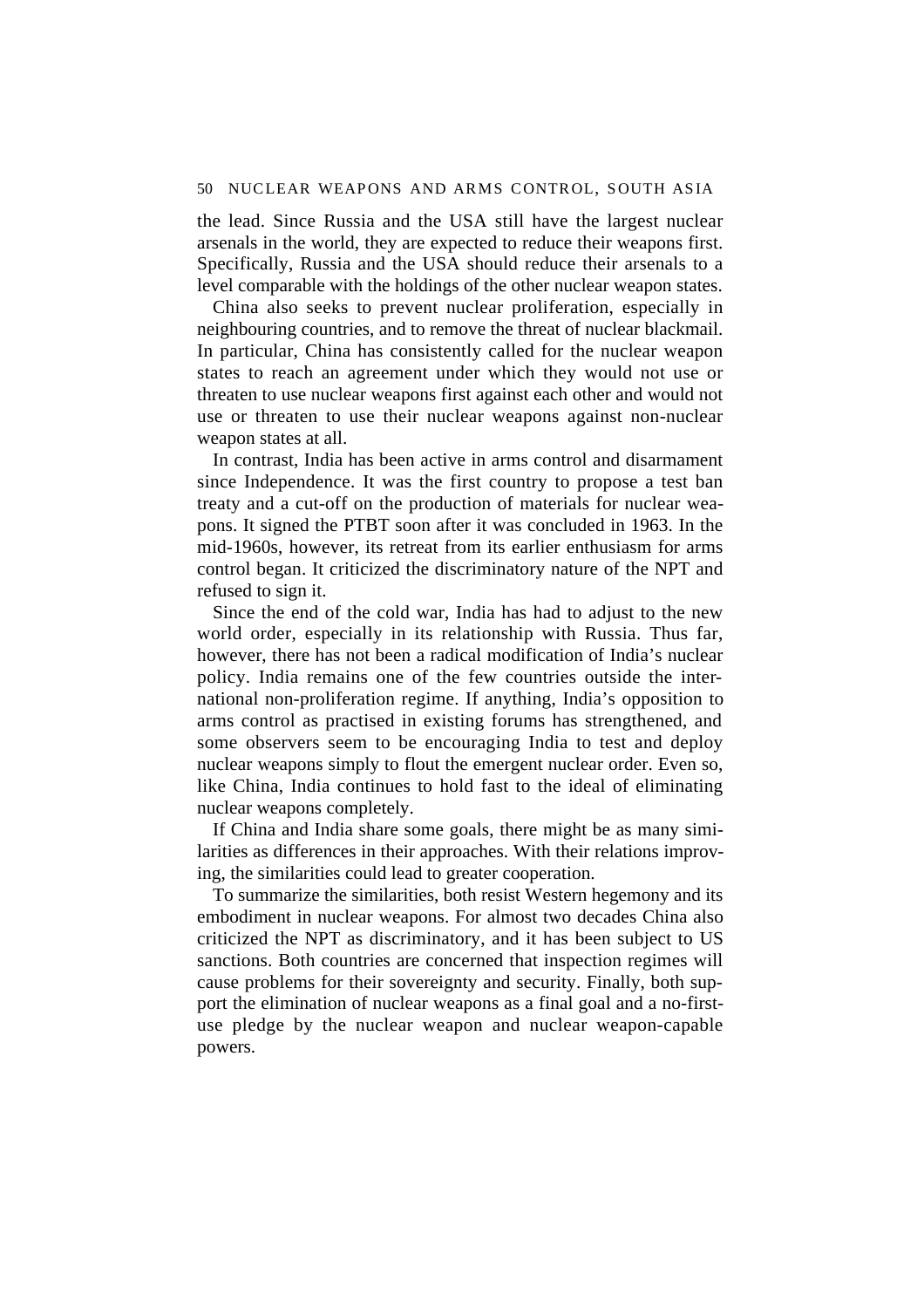Nevertheless, there remain differences. China has shown its flexibility and taken a practical approach to nuclear arms control, while India emphasizes principle and long-term goals. China has actively participated in the arms control regimes while India is still reluctant to get involved. China now accepts that arms control can serve its security interests, while India apparently sees arms control as a threat to its security.<sup>36</sup> China prefers gradual disarmament, while India insists on disarmament within a specific time-frame.

# **Competition or cooperation?**

The existence of similarities despite important differences suggests scope for developing a common approach where their interests are shared. China—as a permanent member of the UN Security Council and an unambiguous nuclear weapon state—is in a better position to take up these challenges, but India can also play a role.

Criticizing contemporary power politics is a staple topic during meetings between their leaders. During his 1994 trip to New Delhi, Li Peng said that if China and India support each other politically they could be a great force in the world arena. The same year, when US Defense Secretary William Perry said that prevention of the nuclear arms race in South Asia was an issue on which China and the USA could cooperate, China did not take up the offer, preferring to respect India's independent policy.

Nevertheless, China's new flexibility has done more to complicate Indian policy than to simplify it. India is more isolated as a result of China's tactical abandonment of some shared principles. This isolation can only increase if India continues to avoid the non-proliferation regime—and even more so if it exercises its nuclear option and weaponizes.

# V. Implications for the future of nuclear arms control

For the foreseeable future, nuclear arms control will not be an important topic in the improving relations between China and India. So far,

<sup>36</sup> For example, when he was Indian Minister of External Affairs, I. K. Gujral said that security considerations weighed more heavily than the objective of disarmament as far as India's stand on the CTBT was concerned. Bhargava, G. S., 'Posturing on CTBT', *Times of India*, 24 Aug. 1996.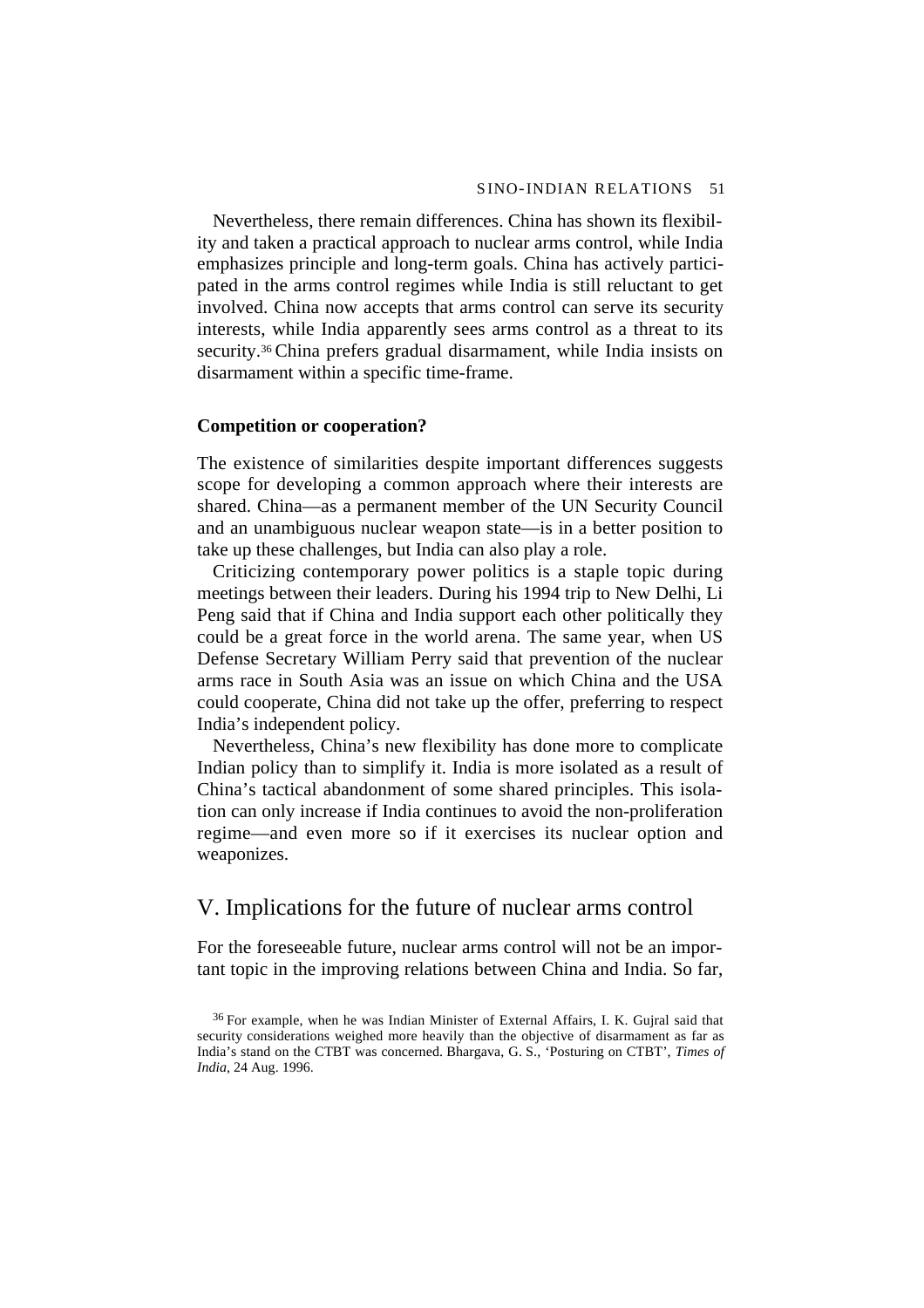there are few indications that either Beijing or New Delhi seeks to discuss the nuclear issue.37

At the regional level, China has clearly supported Sri Lanka's proposal to make the Indian Ocean a Zone of Peace but has been reluctant to enter a regional dialogue on nuclear non-proliferation. Recently it has shown a more positive attitude and may get involved if a basis for discussion is accepted by the other parties.<sup>38</sup> Given recent progress in Sino-Indian relations, China may be more cautious about its role in Pakistan's nuclear programme, perhaps pressing for inspections by the IAEA.

Finally, at the global level, India is only likely to play a more positive role if it can be convinced that nuclear arms control reinforces its security interests and accepts that it need not weaponize its nuclear capability. China, as India's largest neighbour and a nuclear weapon state, can contribute on both scores. Still, India's choice between the alternatives of nuclear arms control and nuclear armament will not ultimately be the result of a threat from China, or even of relations with Pakistan, but of considerations of international power and influence. An arrangement beyond Sino-Indian bilateral relations is necessary to the Indian role in the post-cold war nuclear order.

 $37$  India has never raised the issue, despite the rhetoric sometimes offered for domestic consumption. Deshingkar (note 1).

38 Author's personal communications with Chinese officials, Feb. 1996.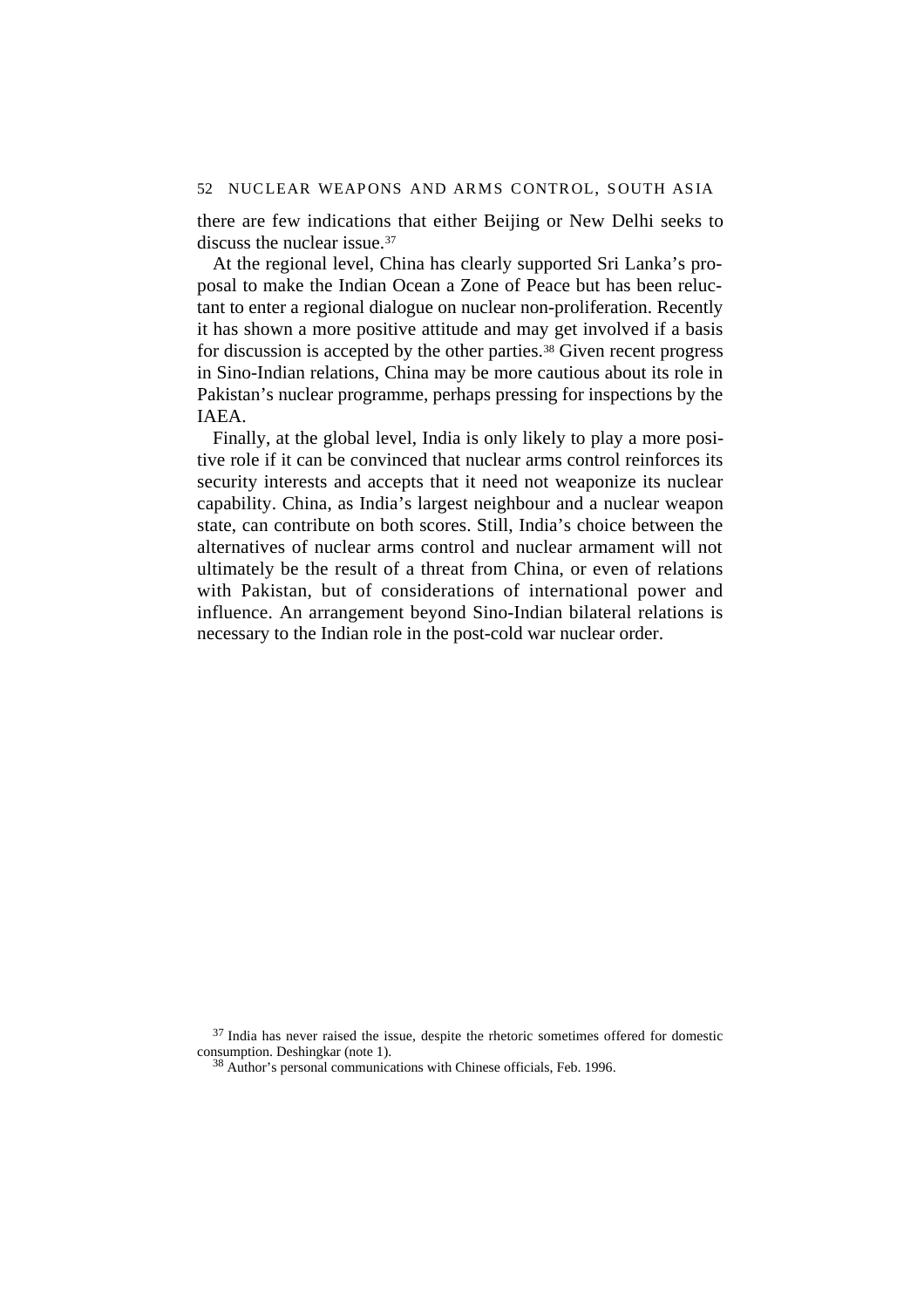# 4. Public opinion, democratic governance and the making of Pakistani nuclear policy

*Samina Ahmed*

# I. Introduction

Since the indefinite extension of the Non-Proliferation Treaty (NPT) in 1995 and the opening for signature of the Comprehensive Nuclear Test-Ban Treaty (CTBT) by the UN General Assembly in September 1996, international attention is increasingly focused on the potential dangers posed by South Asian nuclear proliferation as Pakistan—like India—refuses to participate in the global process of nuclear arms control. While the presence of two hostile nuclear-capable states is sufficient ground for apprehension, South Asian officials appear unconcerned about the problem of instability. Nor, indeed, are such apprehensions voiced in the mainstream debates on the nuclear issue in Pakistan or India.

As international pressure mounts on Pakistan to reconsider its nuclear weapon programme, its decision-making authorities continue to reject such demands, justifying their nuclear policy on the grounds of its reactive nature and its supposed deterrent value which, they claim, is based on the need to counter actual or potential threats from India. Similar justifications are used to gain domestic support for Pakistan's nuclear energy programme.

Opinion polls suggest that the majority of the population accepts Pakistan's policy of nuclear ambiguity, that is, the capability to assemble a nuclear device without either acquiring or renouncing nuclear weapons.1 Domestic discourse on the nuclear question echoes policy and thereby reinforces the pro-nuclear bias of that policy.

 $<sup>1</sup>$  In one of the most comprehensive polls of élite opinion on nuclear issues to date, 61% of</sup> respondents supported the policy of ambiguity, while another 32% advocated the overt acquisition of nuclear weapons. Ahmed, S. and Cortright, D., *A Study of Pakistan's Nuclear Choices* (Saleem Majeed Marketing: Lahore, 1996). There was overwhelming support for the policy of deliberate ambiguity in an earlier poll held by a prestigious Pakistani monthly publication. Hussain, Z., 'Whodunnit? The inside story of who really capped Pakistan's nuclear programme', *Newsline* (Karachi), Apr. 1994, p. 35.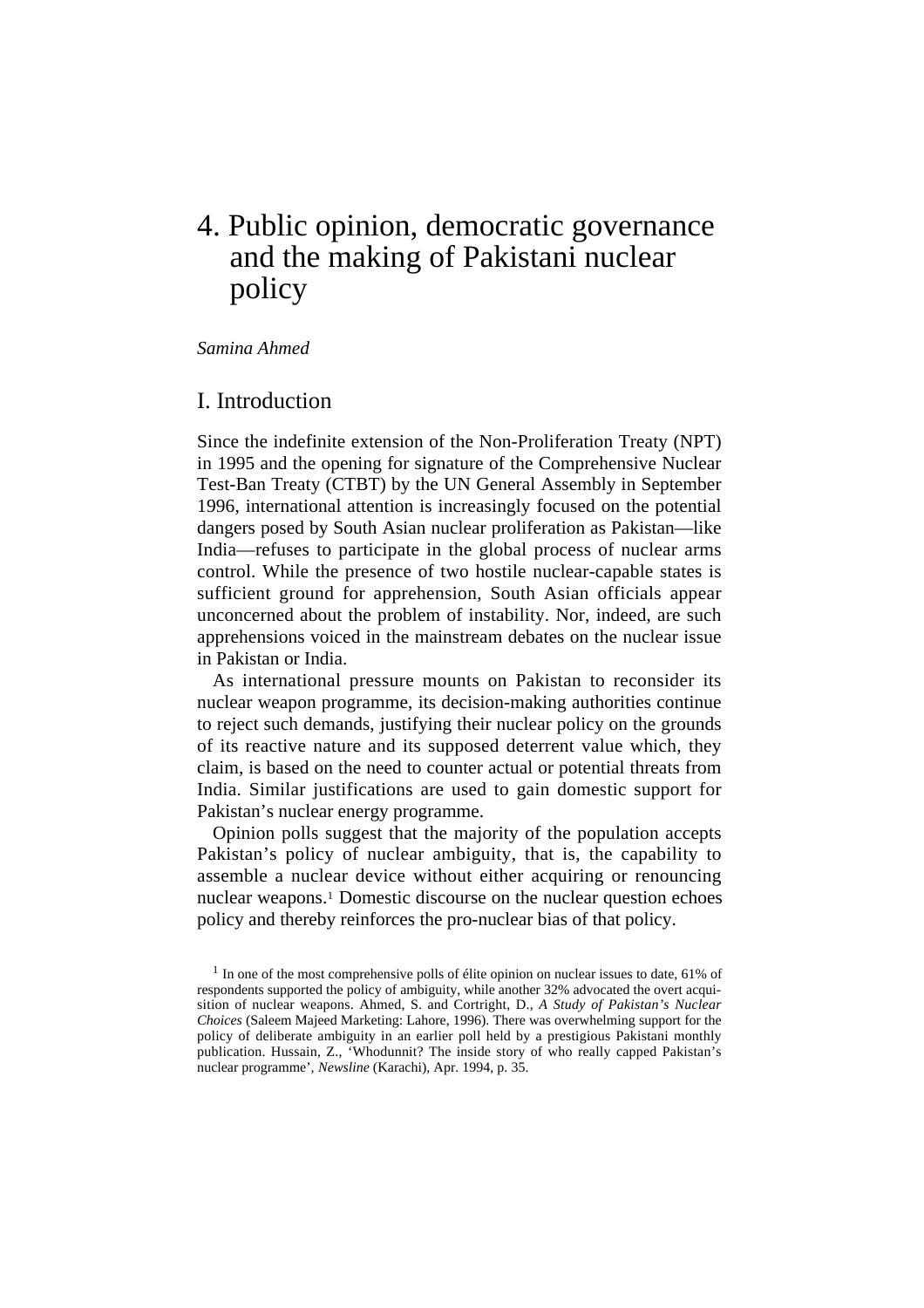This close fit between official policy and public perceptions on the nuclear issue reflects the success of Pakistani decision makers in guiding public opinion and influencing public perceptions on securityrelated issues. In order to comprehend how and why public opinion in Pakistan tends to follow policy in the nuclear domain unquestioningly, it is important to understand the context within which security and defence policies are formulated, implemented and propagated.

# II. Nuclear policy in public discourse

Discourse on security issues in Pakistan is determined by the lack of transparency in the formulation of policy and the absence of an informed public debate. The lack of debate is the result of deliberate state policy and a by-product of the political system. For most of Pakistan's history, political power has been exercised by the military through the civil bureaucracy. Not only has the military attempted to maintain complete control over policy in areas of particular sensitivity, it has also endeavoured to ensure that its interests and perceptions are not challenged by political rivals. Although successive military regimes have failed in their attempts to gain domestic legitimacy for authoritarian rule, they have succeeded in attaining popular acceptance of their security policies, particularly in the nuclear realm.

Pakistan's decision-making authorities have been assisted in their quest for acceptance of their perceptions and policies by a number of factors. In the external sphere, the uneasy relationship between India and Pakistan and the disparities in size and resources between the two mutually antagonistic states have enabled Pakistan's state managers to acquire domestic support for measures to manage the perceived threat. Not only do most Pakistanis accept the need to buttress the country's conventional strength *vis-à-vis* India; official efforts to depict the nuclear capability as an effective deterrent against the Indian threat also seem to have won popular acceptance.<sup>2</sup>

For a state with a troubled history and fragile political foundations, the acquisition of nuclear capability has also served a useful domestic purpose. Not only is the country's threshold status projected as a symbol of Pakistan's sovereignty and prestige; external pressures on Pakistan to renounce its nuclear capability have been used to rally a

<sup>2</sup> Askari, M. H., 'Pakistan's nuclear options', *Dawn* (Karachi), 8 Jan. 1997.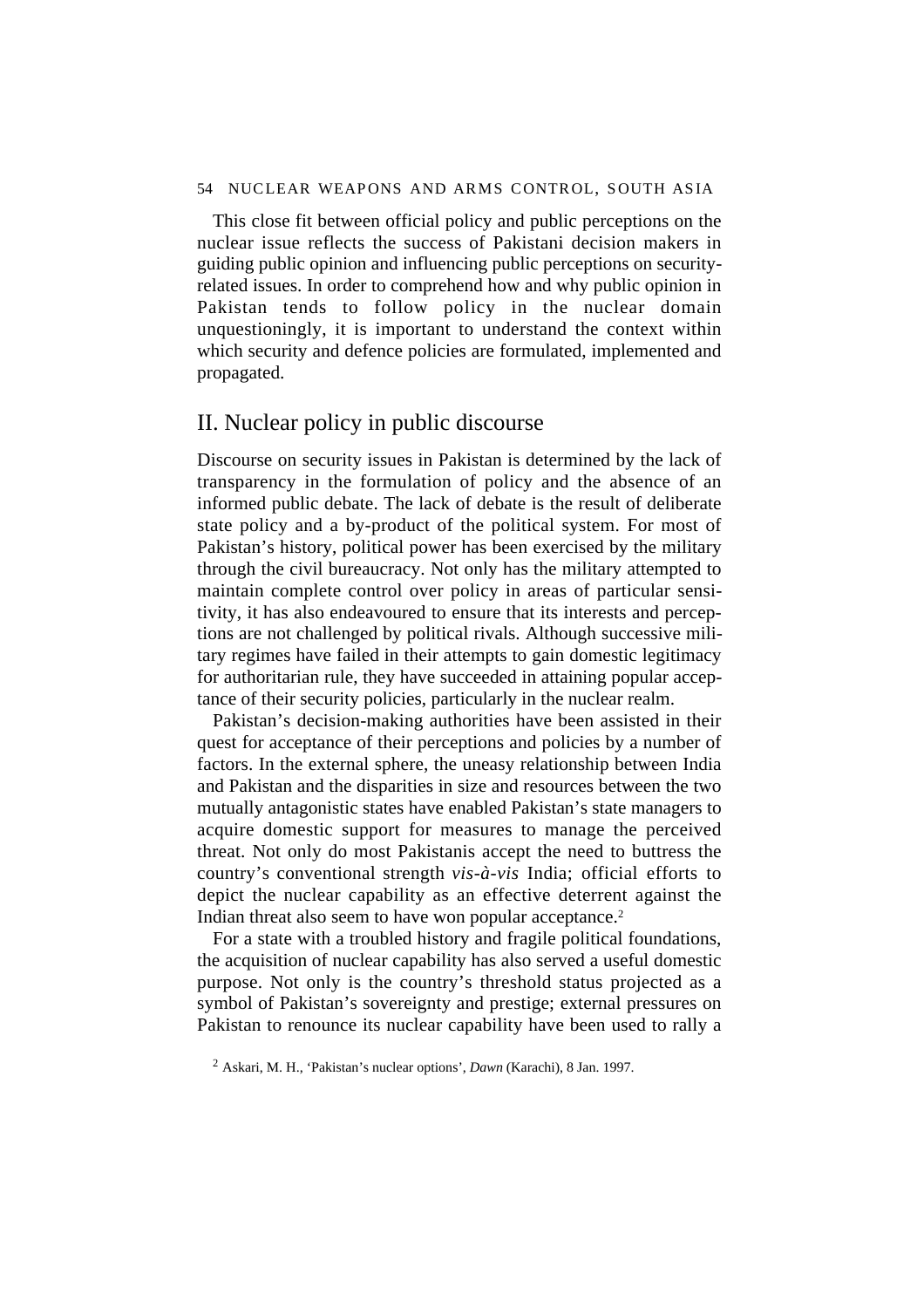deeply divided people behind state authority. In the internal context, moreover, the external threat is a particularly useful tool in gaining political legitimacy and diverting domestic discontent from unrepresentative rule and authoritarian practices.<sup>3</sup> Thus internal threats to the political, economic and social status quo are often depicted as inspired and assisted externally—that is, by India. In a similar fashion, internal questioning of the direction of external security is officially equated with sedition or even treason.

A majority of the population, however, tends to accept official security concepts voluntarily since its access to information is limited, as is its exposure to alternative views. Thus, in the nuclear sphere, official definitions of deterrence have won popular acceptance and support, even though there is little understanding either of the concept itself or of its potential economic, political and strategic risks and costs.

Official endeavours to restrict and control the parameters of debate are assisted by the unrepresentative nature of the decision-making process itself. All aspects of policy in the nuclear field remain the military's sole prerogative. While some input is provided by the civil service, its main role is to ensure that the internal and external developments do not interfere with the military's policy objectives. Thus, in the external sphere, officials assist in the acquisition of technology and in the mitigation of international pressure. Internally, official control of the broadcast media in a country with a largely illiterate population has played a major role in the popular acceptance of policy. The security debate is, therefore, restricted to official rhetoric and its echoes.4

# **Public opinion**

Most Pakistanis in any case have no role in the making of policy. They are illiterate, poverty-stricken and subjected to systemic economic, social and political constraints. Pakistan's small educated élite has the means to influence public opinion and hence official policy.

<sup>3</sup> Harrison, S. S., 'South Asia and the United States: a chance for a fresh start', *Current History*, vol. 91, no. 563 (Mar. 1992), p. 97.

<sup>4</sup> According to the Kroc survey, only 1% of respondents believed that information on nuclear issues was easily available. 50% of respondents agreed that information on nuclear issues was 'difficult' to get and another 20% said such information was 'almost impossible to get'. Ahmed and Cortright (note 1), p. 11. See also Askari (note 2).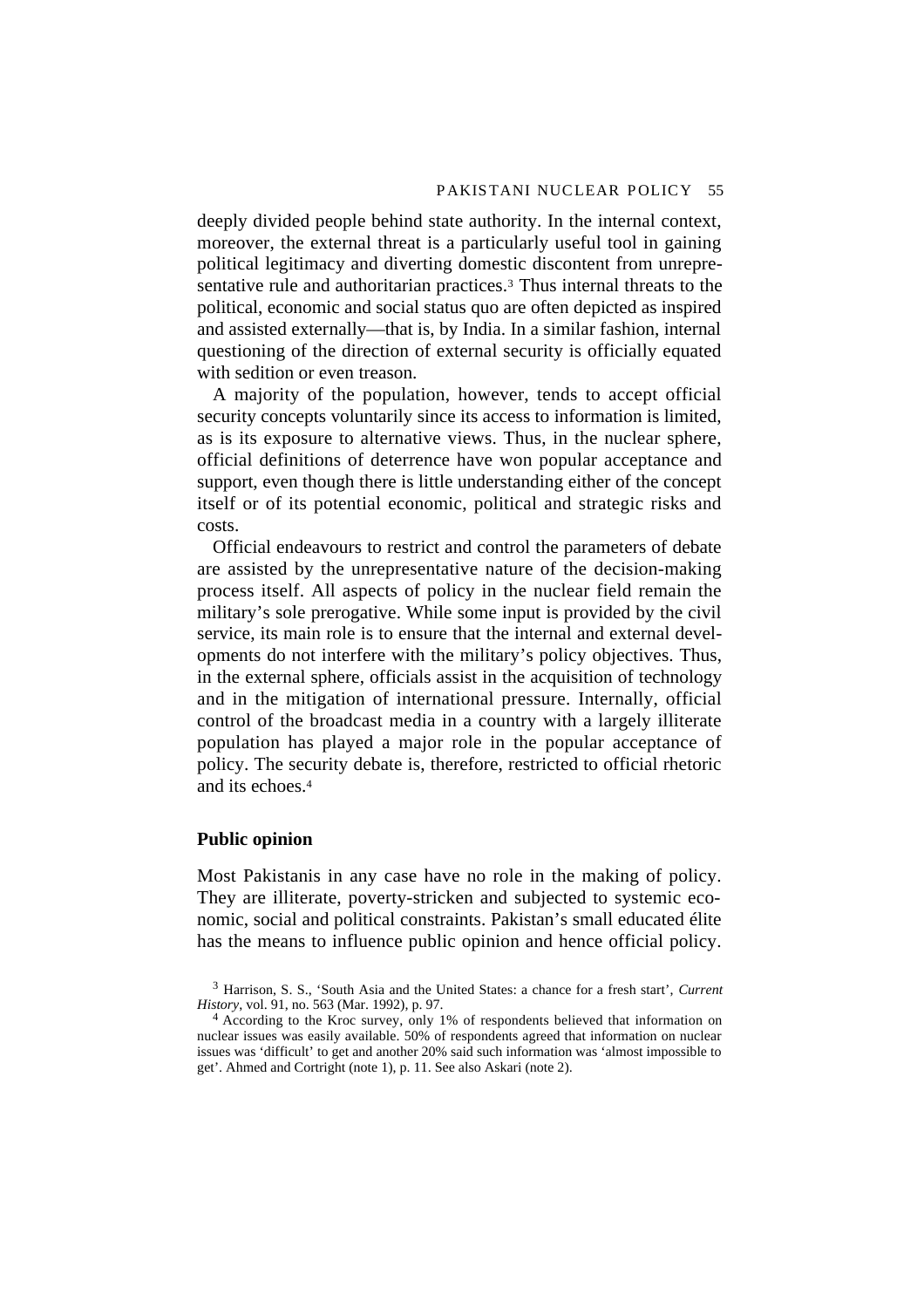Its acceptance of official policy and rhetoric on the nuclear question is essential for policy makers. This segment of public opinion is systematically targeted with a sophisticated but dependent academic debate and manipulation of the independent print media.

So far as academic discourse is concerned, the debate is easy to manipulate since most institutions of higher education in Pakistan function under the direct control of the civil service. Academics, for all practical purposes, are government functionaries.<sup>5</sup> Career incentives and the fear of punitive action make it easy to limit academic dissent. Since all important think-tanks, particularly in the fields of defence and security, are also financed by the government and under governmental control, official rhetoric becomes the academic discourse.

The nuclear debate in the print media plays a more important role in influencing the perceptions of Pakistan's educated élite. Although the independent print media have resisted state control, independence of thought is seldom demonstrated *vis-à-vis* security issues. The absence of a vigorous debate on nuclear policy can be attributed, in part, to the plethora of retired civil and military bureaucrats who dominate the media's security discourse.6 Most media personnel, however, uncritically accept official postures and justifications on nuclear policy since they have little independent knowledge of the subject.

## **Civil–military relations**

Neither the restricted nature of the domestic debate nor the unrepresentative character of the policy-making process was changed much by the transformation of the political system in 1988, when power was transferred to civilian hands after 11 years of direct military rule. Security policy remains the military's responsibility, and elected civilian leaders continue to play a limited role in either the formulation or the direction of Pakistan's nuclear policy.7

 $7$  According to a knowledgeable Pakistani source, no elected head of government has even been allowed to visit the Kahuta nuclear laboratory. Perkovich, G., 'A nuclear third way in South Asia', *Foreign Policy*, no. 91 (summer 1993), p. 90.

<sup>5</sup> All public-sector educational institutions in Pakistan function under provincial or central ministries of education and under government-controlled bodies, such as the University Grants Commission.

<sup>&</sup>lt;sup>6</sup> The most prolific writers on the nuclear programme include retired Vice-Chief of Army Staff, Gen. K. M. Arif; former head of Inter-Services Intelligence Lt.-Gen. Hameed Gul; and former foreign secretaries Abdul Sattar and Agha Shahi.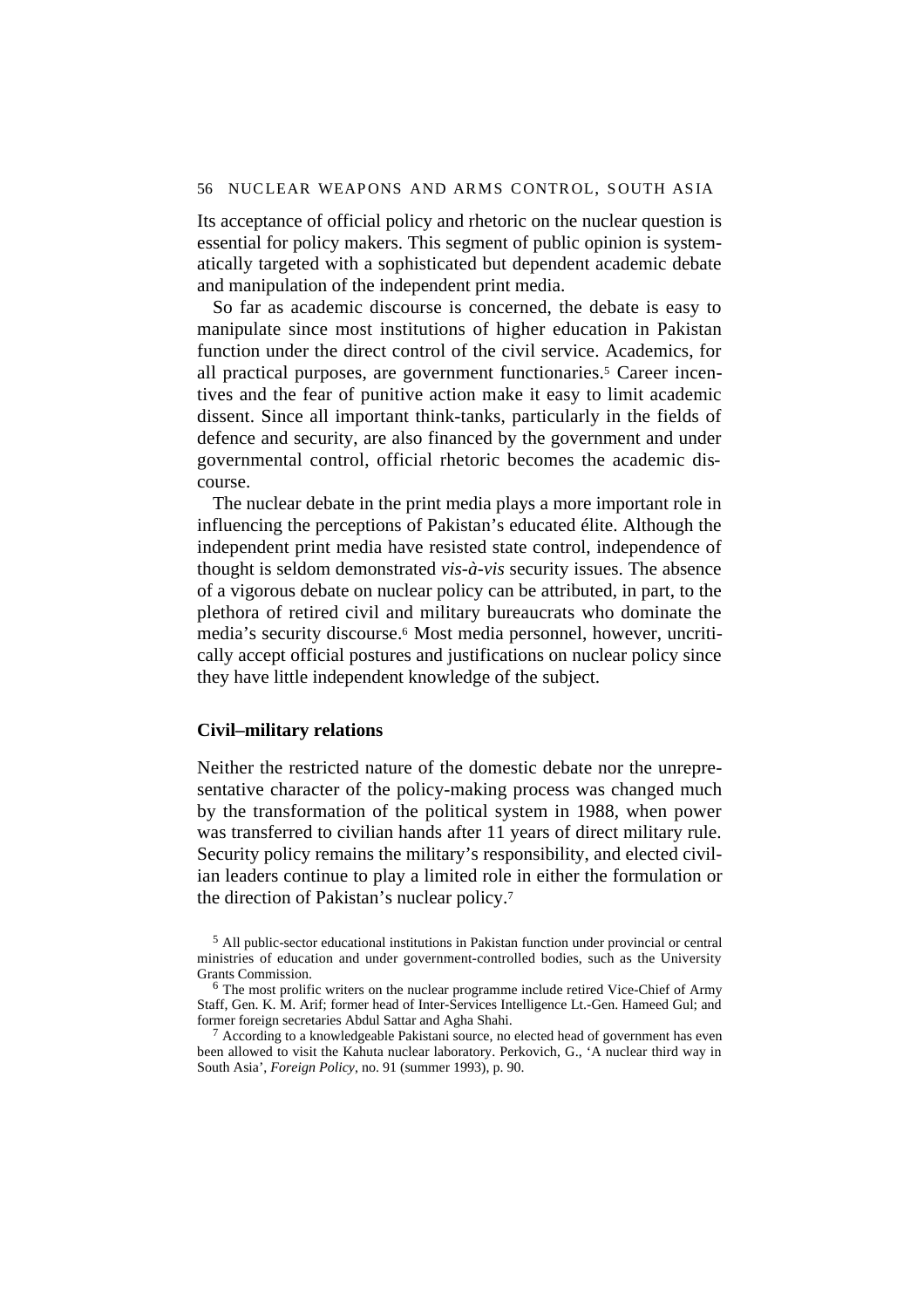This continuity in the policy-making processes is the result of the political order which was devised in 1988, when the military high command decided, reluctantly, to turn formal power over to civilian hands. The transfer only took place after the elected political leadership accepted the military's continued guidance in sensitive areas of policy making, including defence and foreign affairs.8 The military has retained its political predominance since, continuing to play an interventionist role and dismissing and forming governments at will, both at the centre and in the provinces.<sup>9</sup>

Since no elected government has been allowed to complete its term of office, the two main political parties, the Pakistan People's Party (PPP) and the Pakistan Muslim League (Nawaz) (PML-N), believe that the military's continued support and approval are an essential precondition for attaining or retaining power. Hence elected governments as well as the political opposition not only tacitly accept the military's dictates on security issues, but even use their political platforms to further the military's perceptions, priorities and policies.

All major political actors, including the Islamist parties, use nationalistic rhetoric to bolster their support and to attack the legitimacy of their opponents. This use of rhetoric further reinforces domestic support for official nuclear policy, which is strongly associated with Pakistani sovereignty and prestige.10 At the same time, the political risks entailed in questioning support for the nuclear weapon programme contribute to the one-sided nature of the debate.

8 Lodhi, M., *Pakistan's Encounter with Democracy* (Vanguard: Lahore, 1994), p. 298. See also Rashid, A., 'Keeping the generals happy', *Far Eastern Economic Review*, 8 Dec. 1988.

<sup>9</sup> Since 1988, 3 elected governments have been dismissed before completing their terms of office. These include the PPP Government of Benazir Bhutto in 1990; the Islami Jamhoori Ittehad Government of Nawaz Sharif in 1993; and the government of Benazir Bhutto once again in Nov. 1996. Provincial administrations, especially in Sindh, have also been dissolved and formed at will by the military.

 $10$  Thus, for example, the Pakistan Muslim League, heading the opposition alliance against the PPP, as well as religious parties such as the Jamaat-i-Islami and the Jamaat-i-Ulema-i-Pakistan accused the PPP of selling out Pakistan's nuclear programme and called for the adoption of an open nuclear policy without any ambiguity as a deterrent to India's 'hegemonic designs'. Now in opposition, former Prime Minister Benazir Bhutto's bid to regain domestic support includes claims that her government saved Pakistan's nuclear programme from being rolled back. 'Benazir says her govt saved n-programme', *Dawn*, 26 Jan. 1997.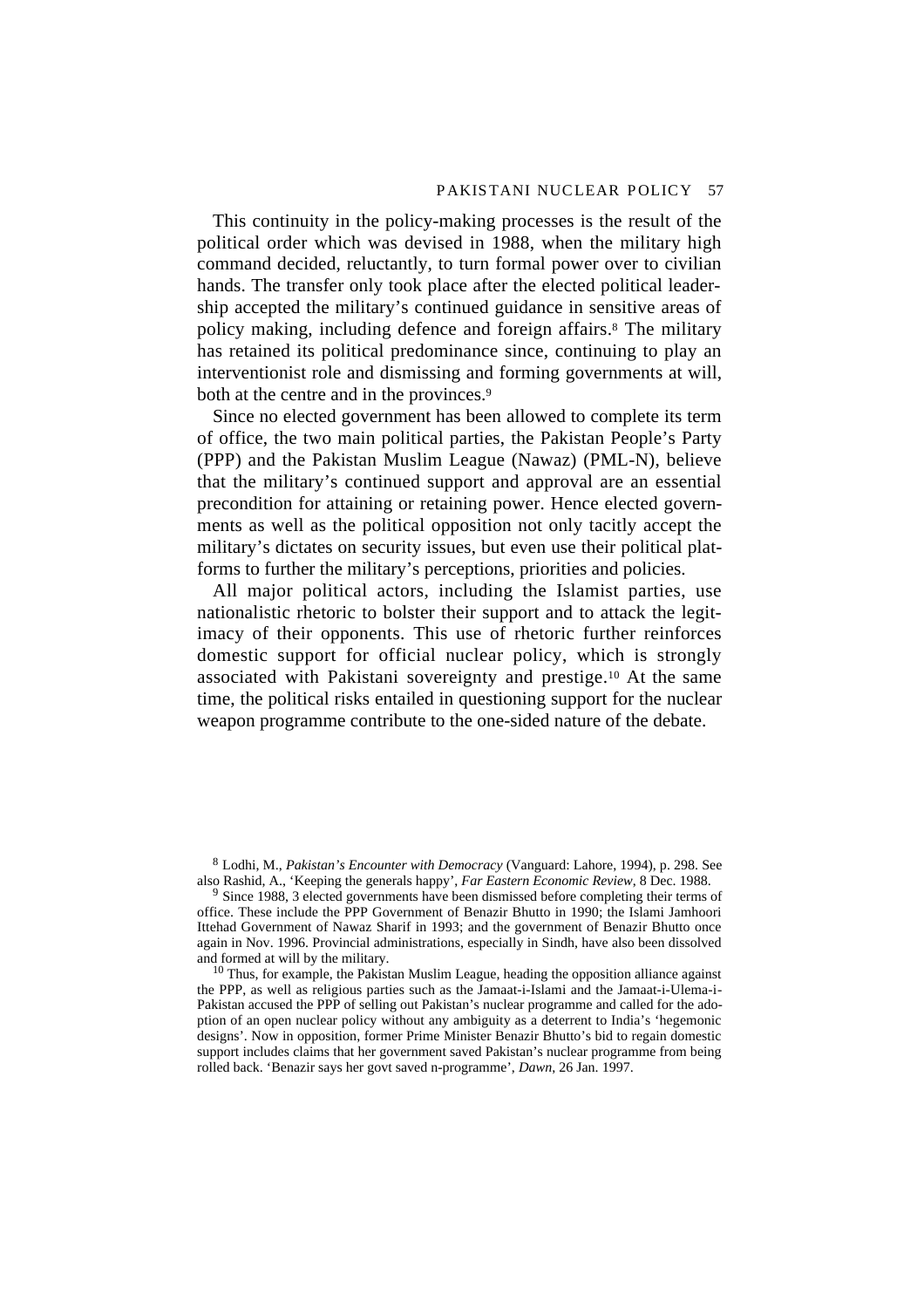# III. The nuclear issue and regime legitimacy

The nexus between public opinion and the nuclear programme has been strengthened over time. Care has been taken to introduce changes in the directions of Pakistan's nuclear policy in such a manner as to retain public acceptance and approval. The history of the programme, which dates back to the 1960s, illustrates the domestic determinants of security policy in Pakistan.

## **From Partition to the first military government**

A combination of hostility towards India and the need to address domestic challenges contributed to the inception of the nuclear weapon programme in the 1960s. This particular mix of internal and external factors has, in fact, existed since Pakistan's creation as an independent state. As early as 1948, Pakistani policy makers opted for anti-Indian rhetoric and the threat or use of force to advance their dual goals of regime legitimacy and external security.

By 1958, when the military took direct control of the state after a decade of indirect control in alliance with the civil bureaucracy, the role of the military as guarantor of national security had begun to bear political fruit. Although the military's political legitimacy was questioned and rejected, Pakistani decision makers proved more successful in manipulating anti-Indian sentiment, the by-product of a bitter partition and of the continued existence of territorial disputes. As a result there was general acceptance among most sections of the population of a security policy based on two assumptions: an unremitting Indian threat and a reliance on military (as opposed to diplomatic) means to counter it.

This approach suited the domestic political interests of the nowdominant armed forces. Pakistan's participation in Western security alliances, justified by the putative Indian threat, was generally accepted by the public, while the military became the beneficiary of Western economic and military assistance. Nor did the public question the emphasis on military expenditure at the cost of development.

With respect to nuclear policy, Pakistan's first reactor started up in 1965, but the weapon option was not yet an important activity. India's nuclear ambitions were condemned, but key officials disclosed their intention to counter a potential Indian nuclear threat with a similar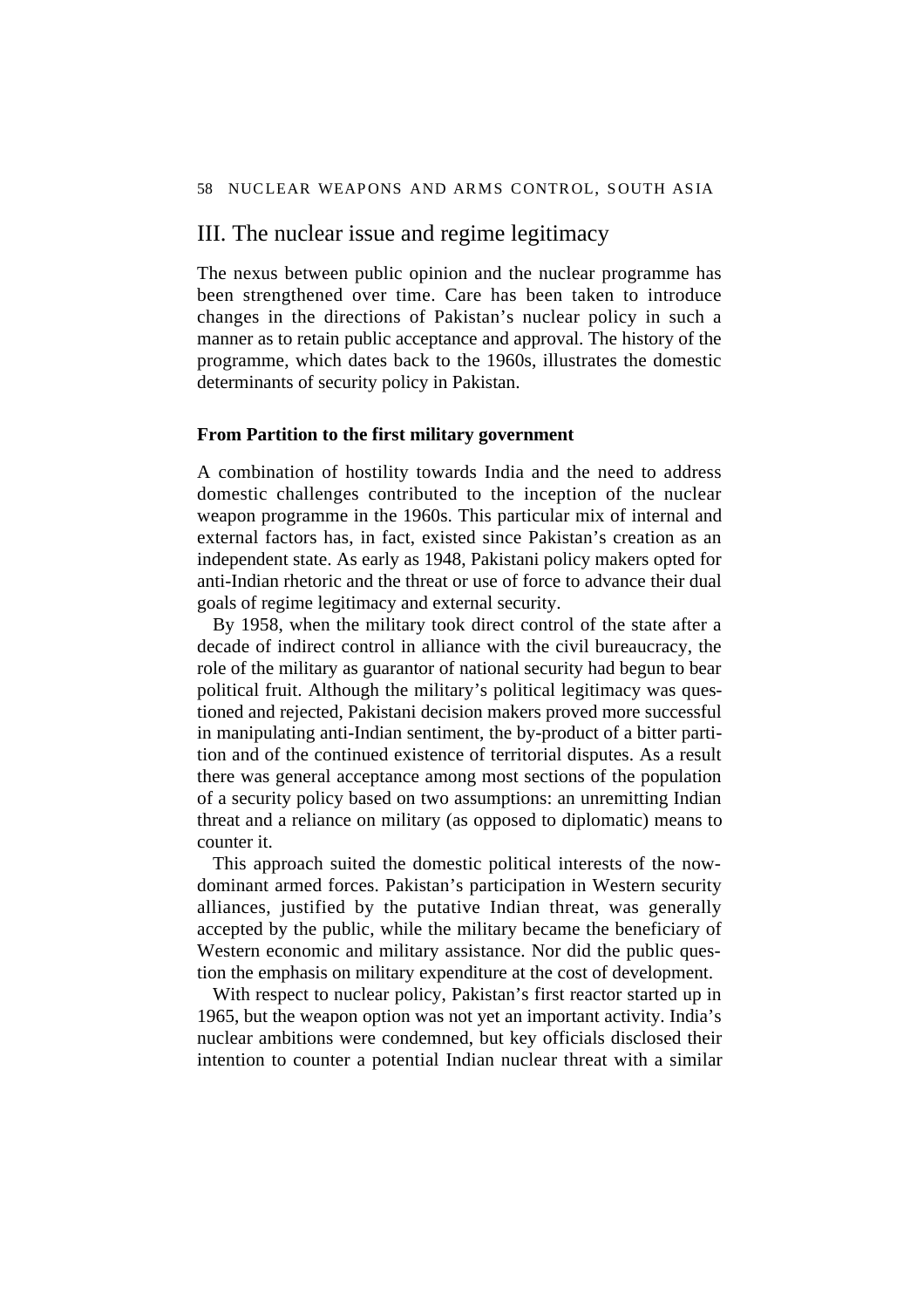capability. Thus, General Ayub Khan's politically ambitious Foreign Minister, Zulfikar Ali Bhutto, could declare in January 1965 that if India developed an atomic bomb Pakistan would also have to because there was no conventional alternative.11

In the wake of the Indo-Pakistani War of 1965, Pakistani policy makers faced new and more serious domestic challenges. The miscalculations of the military regime, combined with heightened public expectations, led to widespread opposition to authoritarian rule. In the regime's attempts to divert domestic attention away from an unpopular cease-fire in the West wing of the country and disillusionment with the prospects of a stable and secure East Pakistan, anti-Indian propaganda reached new heights in the officially controlled print media.

Despite the intention to develop a nuclear option, the military's main priority was the resumption of security links with the USA and access to US arms, disrupted during the 1965 war. The 1970s were to lead to a change in nuclear policy as decision makers faced new interlinked internal and external challenges.

# **The civilian government after the 1971 war**

Following its defeat in the 1971 Indo-Pakistani War and the independence of Bangladesh, the Pakistani military opted for a strategic withdrawal from politics, handing over power to civilian hands. Under President, later Prime Minister, Zulfikar Ali Bhutto, the new government faced the onerous tasks of restoring domestic legitimacy and providing a new sense of identity to the truncated state. At the same time, conscious of the military's resentment at their loss of power and prestige, the civilian leadership had to ensure that the interests and goals of the armed forces were given priority in policy making.

In the domestic realm, the PPP Government relied on the tried and tested approach of using the external threat to foster internal unity, exploiting anti-Indian sentiment and suspicions, which also served to legitimize a gradual military build-up in both the conventional and the

<sup>&</sup>lt;sup>11</sup> Bhutto paraphrased his famous statement of Jan. 1965—'even if we have to eat grass or leaves or to remain hungry'—in Dec. 1966: 'If India acquires nuclear status, Pakistan will have to follow suit even if it entails eating grass'. Bhutto, Z. A., 'Pakistan and nuclearproliferation: Larkana, December 29, 1966', eds H. Jalal and K. Hasan, *Awakening the People: A Collection of Articles, Statements and Speeches by Zulfiqar Ali Bhutto 1966–69* (Pakistan Publications: Rawalpindi, 1970), p. 21.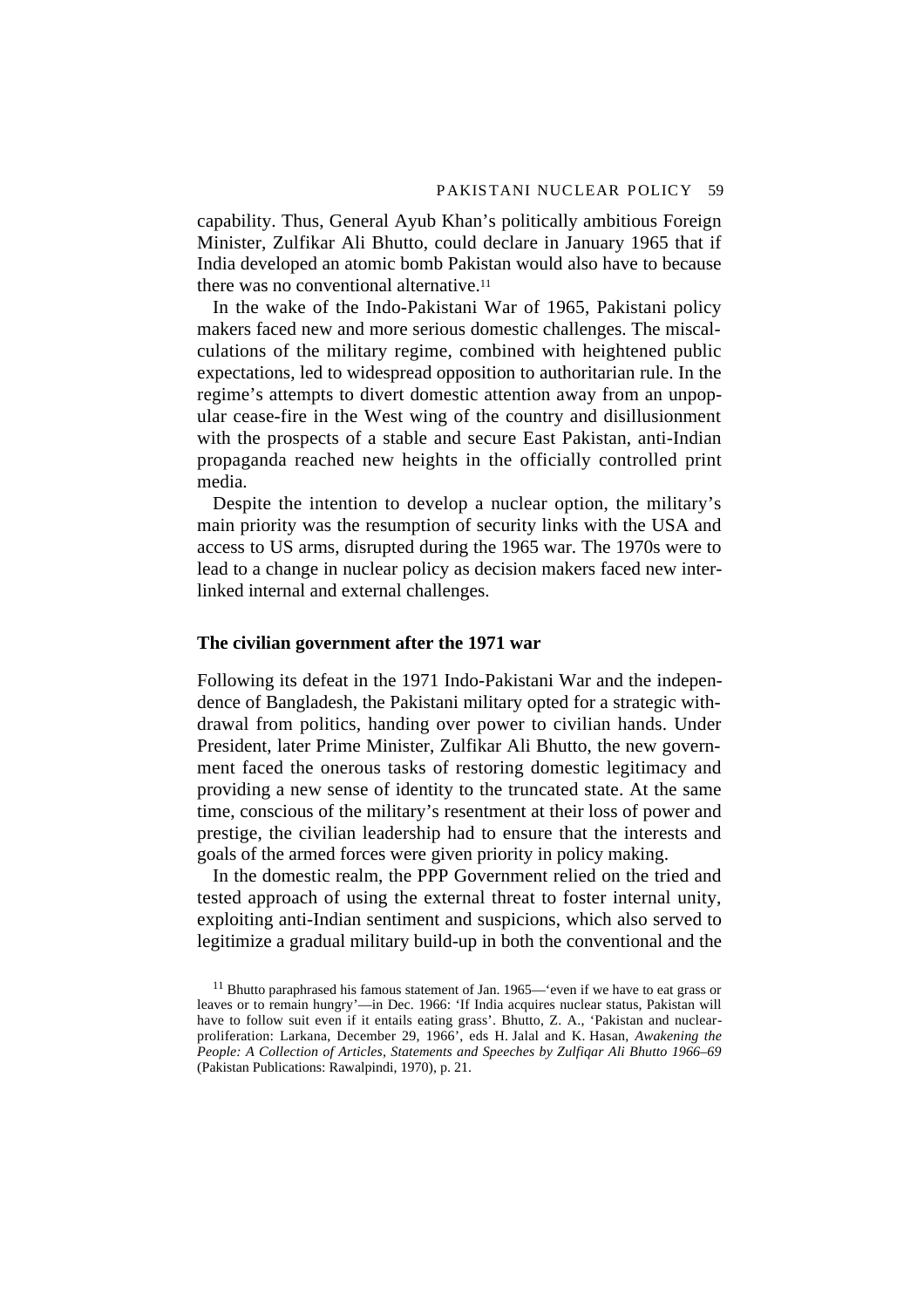nuclear realms. The nuclear aspect became more important following the Indian nuclear test in 1974. The Bhutto Government embarked in earnest on an ambitious nuclear programme aimed at providing Pakistan with an equivalent nuclear standing, and nuclear policy was justified on the ground of the Indian threat to receptive internal audiences.

Although the programme clearly had a weapon orientation, the Pakistani authorities insisted that it was peaceful in nature as they attempted to acquire the necessary technology and hardware from external sources, including a French nuclear reprocessing plant.12 Pakistan also attempted simultaneously to justify its nuclear programme and discredit its Indian adversary by proposing a nuclear weapon-free zone for South Asia, an offer which was promptly rejected by India. Although official offers of regional disarmament and their rejection by India reinforced Pakistani public perceptions of the Indian threat, they did little to reassure the USA of Pakistan's peaceful nuclear intentions.

# **The return to military rule after the 1977 coup**

The nuclear programme became even more of a symbol of Pakistan's national prestige and sovereignty when the French rescinded the nuclear reprocessing deal under US pressure. Following the military coup which brought General Zia ul-Haq to power in 1977 and led to Bhutto's execution, nuclear policy still proved to be a successful tool in providing a degree of legitimacy to an unpopular military regime, since it projected itself as the guardian of Pakistan's national security and sovereignty.13

Although domestic legitimacy continued to elude the Zia regime throughout its 11 years, there were no significant internal divisions on the issue of the nuclear weapon programme. While the successful use of the government-controlled broadcast media and the co-optation of the academic community helped in creating a domestic consensus on the issue, the regime's role in Afghanistan during the second cold war helped it to acquire external legitimacy and substantial economic and military support.

<sup>&</sup>lt;sup>12</sup> Prime Minister Bhutto declared, for example, 'We are a peaceful nation  $\dots$  we will not go for the bomb'. *Pakistan Times*, 3 Mar. 1976.

<sup>13</sup> Spector, L. S. and Smith, J. R., *The Spread of Nuclear Weapons 1989–1990: Nuclear Ambitions* (Westview Press: Boulder, Colo., 1990), p. 95.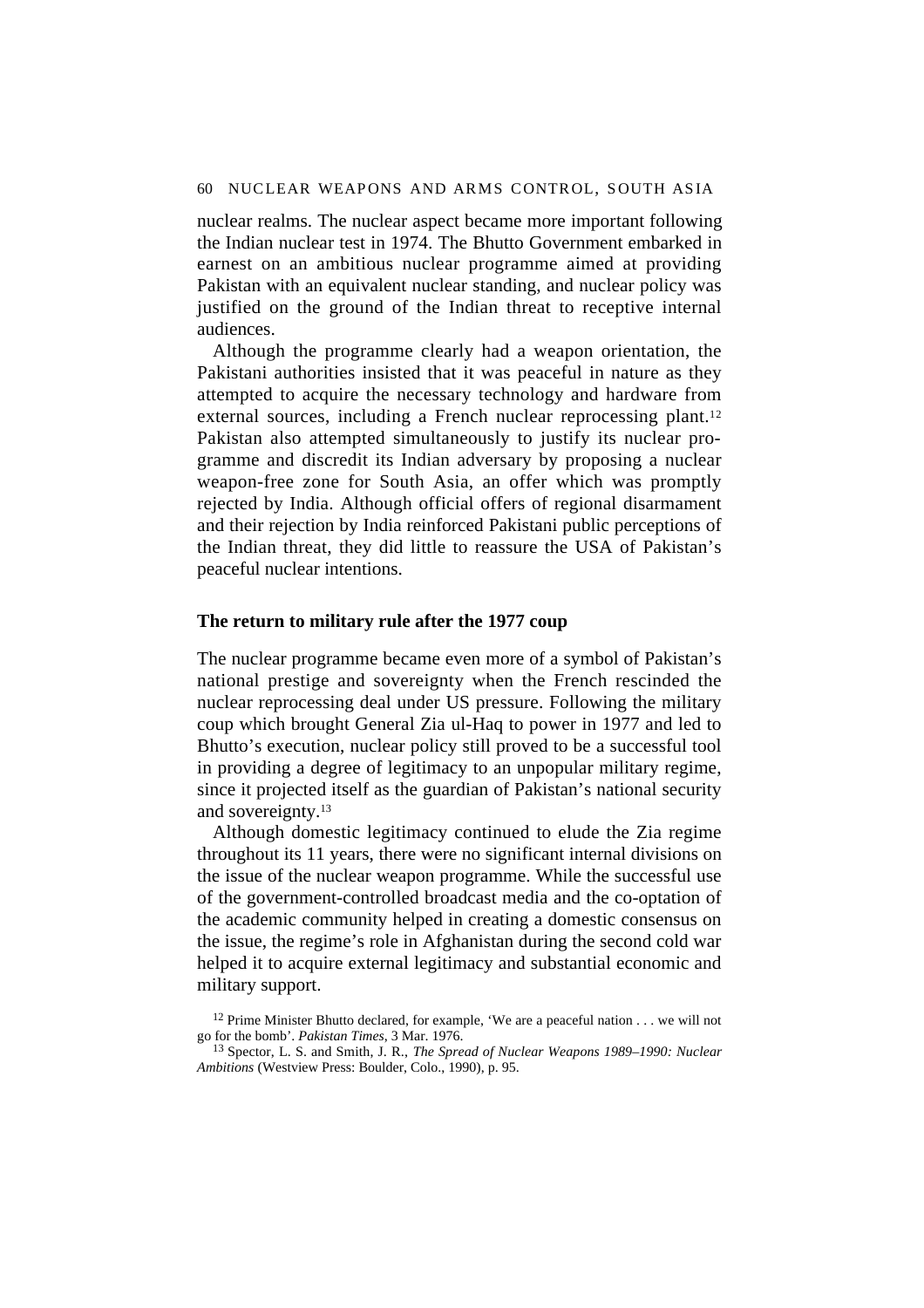Deliberate US inattention helped Pakistani decision makers in their clandestine quest to acquire an independent ability to produce fissile material, which was achieved by the mid-1980s. When Under-Secretary of State James Buckley was questioned by the Senate Government Affairs Committee on Pakistan's nuclear programme, he said that he had been 'assured by Pakistani ministers and by the President himself that it was not the intention of the Pakistani government to develop nuclear weapons', stating even more categorically on another occasion, 'I fully accept the statement of President Zia that Pakistan has no intention of manufacturing nuclear weapons or acquiring nuclear weapons'. A State Department memorandum in 1983, however, disclosed that Pakistan had shifted from 'procurement of weapon components themselves to procurement of machinery necessary for their manufacture'.14 Certain of Western economic and military assistance, the military regime continued to expand and consolidate Pakistan's nuclear capabilities.

Nor were any attempts made to resolve tensions with India, exacerbated by the tendency, on both sides, to exploit internal tensions.15 As relations continued to decline, war was narrowly averted in 1985 and 1987.16 These crises were, however, used in the internal Pakistani context to justify the directions of both security and domestic policies, including the forcible repression of dissent in the province of Sindh.17

In a deteriorating regional climate, Pakistan's achievements in the nuclear field were also used to buttress the legitimacy of the military regime. Although ambiguity remained Pakistan's nuclear policy, high-profile figures within the nuclear establishment revealed that Pakistan had acquired the ability to produce weapon-grade uranium, joining the select club of nuclear-capable countries. Abdul Qadeer Khan, head of Pakistan's uranium enrichment programme, admitted that Pakistan had a nuclear capability in an interview with a visiting

14 Burrows, W. E. and Windrem, R., *Critical Mass: The Dangerous Race for Superweapons in a Fragmenting World* (Simon and Schuster: New York, 1994), p. 71; and Albright, D., 'India and Pakistan's nuclear arms race: out of the closet but not in the street', *Arms Control Today,* vol. 23, no. 5 (June 1993), pp. 15–16.

<sup>15</sup> The Indian Government believed that Pakistan was extending support to Sikh and Kashmiri insurgents, while Zia accused India of encouraging Sindhi dissidents.

<sup>16</sup> In 1987 an outbreak of conventional war was narrowly averted after Pakistan at first reacted aggressively to the Indian border exercise, 'Brasstacks', and then moved quickly to defuse tensions by diplomatic exchanges at the highest level.

<sup>17</sup> For example, then Prime Minister Mohammed Khan Junejo claimed that India was arming 'anti-government subversives' who would then 'manage their entry into Pakistan for subversive activities, especially in Sindh'. *Dawn*, 18 Nov. 1986.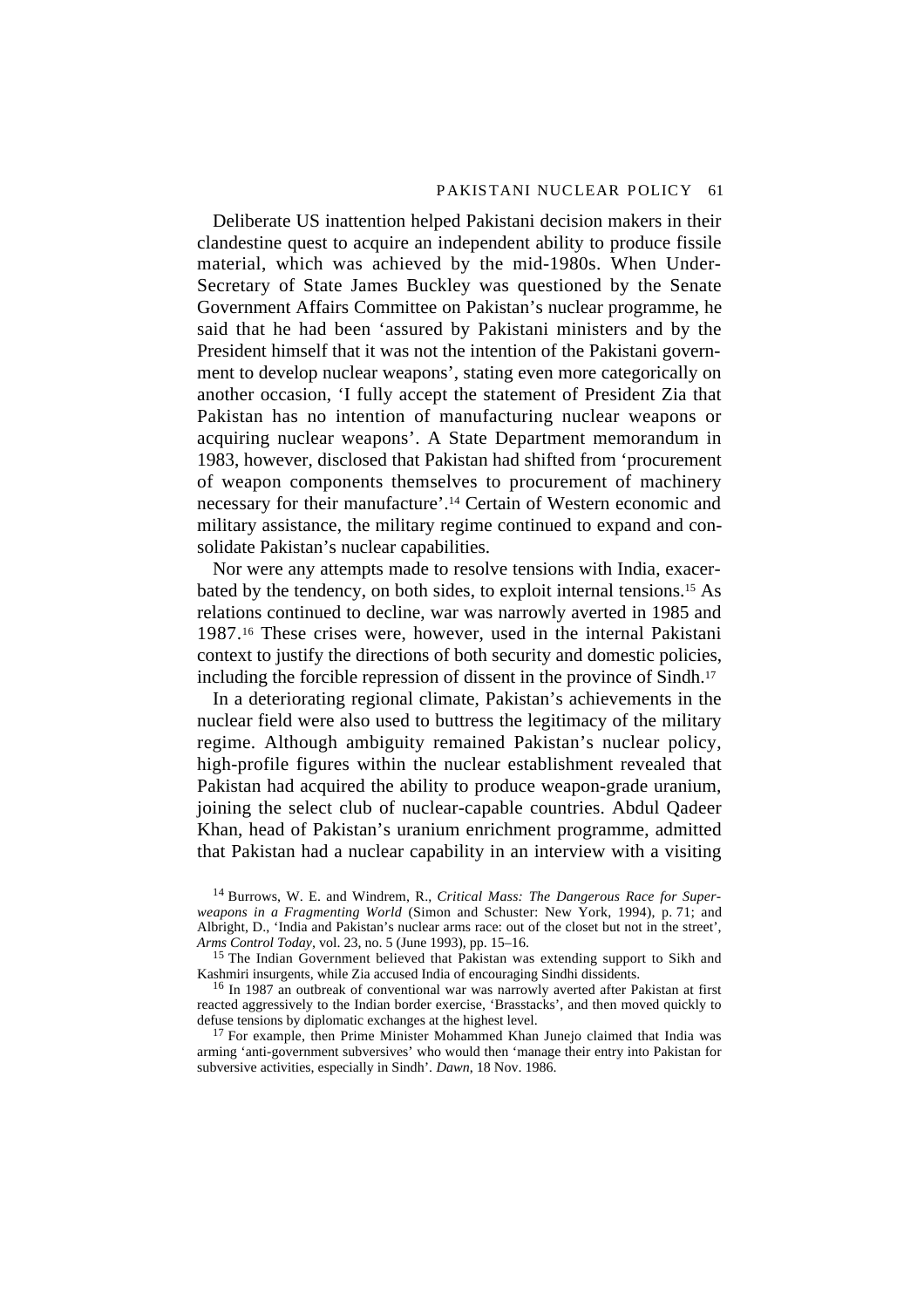Indian journalist, Kuldip Nayar, in March 1987, an interview which could only have been held with the military regime's approval and connivance.18

Thus the nuclear programme was presented to domestic audiences not only as the ultimate means of ensuring Pakistani security against aggressive Indian intentions, but also as a symbol of national prestige and sovereignty. Zia stated, for instance, 'We are among the five countries in the world who know and practice this technology', that is, the production of reactor-grade enriched uranium; while Khan, in an interview with a widely read Urdu-language daily, *Nawa-i-Waqt,* declared that 'Pakistan had broken the western countries' monopoly on the enrichment of uranium'.19

Conscious, however, of the need to divert international attention from the rapid progress of the nuclear weapon programme, Pakistani policy makers offered proposal after proposal for regional nuclear disarmament to an unresponsive Indian establishment. India's rejection of Pakistan's diplomatic offensive was then used to undermine Indian credibility in international forums and to strengthen the domestic consensus in favour of Pakistan's nuclear capability.20

# IV. The current nuclear debate

The directions of Pakistan's nuclear policy have remained largely unchanged following Zia's death in mid-1988 and the transfer of power from military to civilian hands. The role of the political leadership in formulating Pakistan's nuclear policy remains limited and elected leaders have not attempted to change security discourse.

<sup>&</sup>lt;sup>18</sup> The substance of the interview was then reproduced in segments of the Pakistani press. Ganguly, S., 'Emergent security issues in South Asia', *Director's Series on Proliferation* (Lawrence Livermore National Laboratory: Livermore, Calif., 1995), p. 26.

<sup>19</sup> Ali, A., *Pakistan's Nuclear Dilemma: Energy and Security Dimensions* (Economist Research Unit, *Pakistan and Gulf Economist*: Karachi, 1984), p. 64. See also Salik, N. A., 'Pakistan's nuclear programme: technological dimension', eds P. R. Chari, P. I. Cheema and Iftekharuzzaman, *Nuclear Non-Proliferation in India and Pakistan: South Asian Perspectives* (Manohar: New Delhi, 1996), p. 90.

<sup>20</sup> The Pakistani proposals included: (*a*) pledges to renounce nuclear weapons (1978); (*b*) an agreement with India for mutual inspection of their nuclear facilities and simultaneous agreement to sign the NPT with India (1979); (*c*) common Pakistani and Indian acceptance of full-scope IAEA safeguards (1979); (*d*) a bilateral nuclear test ban (1987); and (*e*) the creation of a regional disarmament zone with Indian assent. Khan, S. A., 'Pakistan', ed. E. Arnett, SIPRI, *Nuclear Weapons after the Comprehensive Test Ban: Implications for Modernization and Proliferation* (Oxford University Press: Oxford, 1996), p. 79.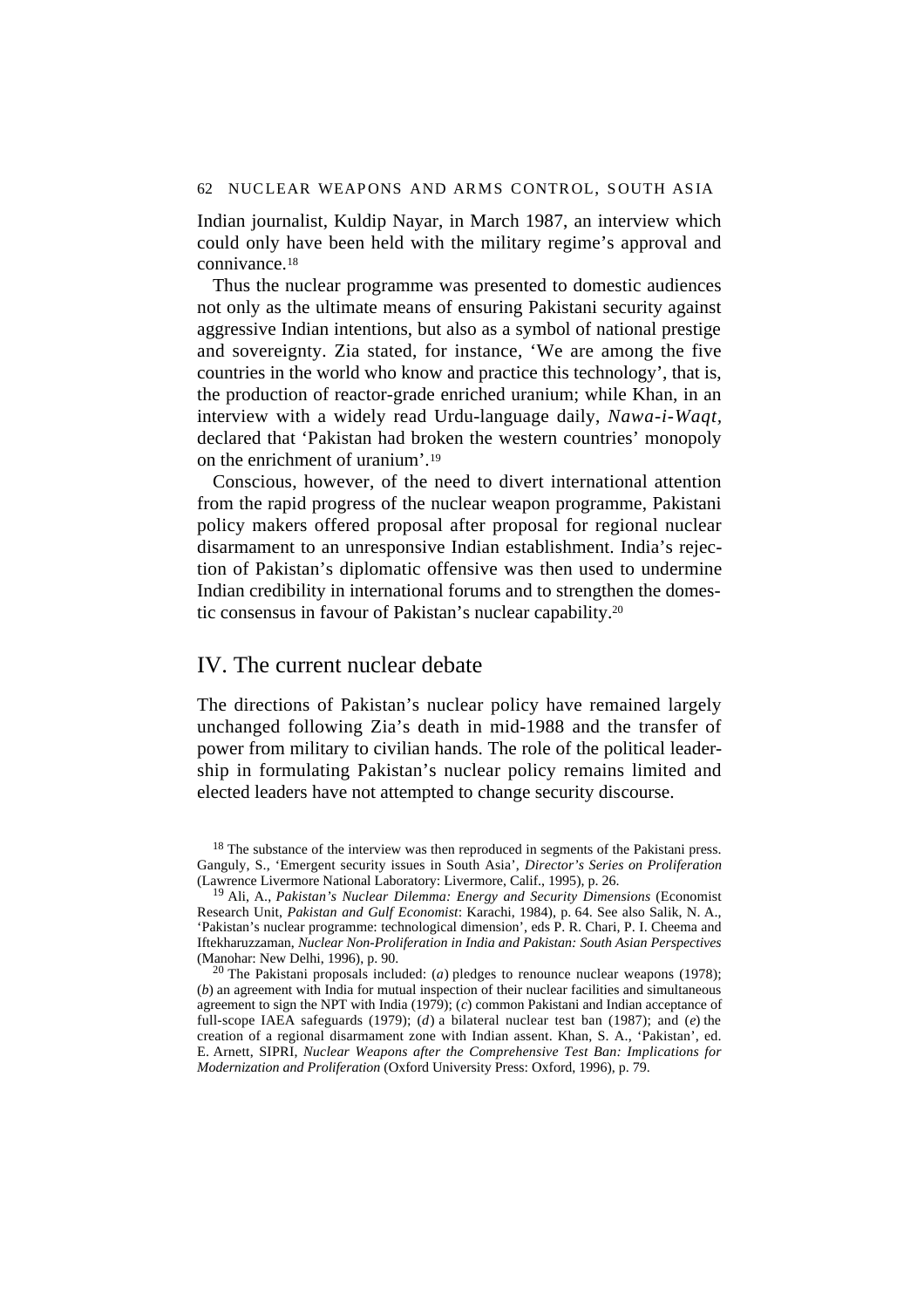Since successive governments have been dismissed in militarysupported or -directed constitutional coups since 1988, elected governments have taken care to ensure that the military's perceptions and priorities continue to receive domestic acceptance, particularly in the nuclear realm. Faced, however, with a less sympathetic international environment after the end of the cold war, the dissolution of the Soviet Union and a resumption of US pressure for an abandonment of Pakistan's nuclear programme,<sup>21</sup> there has been a shift in official rhetoric and tactics in both external and internal forums.

Pakistani officials admit that Pakistan has achieved the capability to produce fissile material and to manufacture nuclear weapons.22 In an unsuccessful bid first to prevent and then to remove the US embargo on economic assistance and the supply of conventional arms, Pakistani officials claim to have unilaterally capped production of weapon-grade uranium.23 The official admission that the Pakistani nuclear programme is weapon-oriented is, however, accompanied by reiterations of the programme's ambiguous and defensive nature. It is claimed that Pakistan would be willing to adopt international nonproliferation norms but only in the event of a simultaneous Indian accession to the international non-proliferation regime.24 It is also claimed that Pakistan has no intention of developing or maintaining a nuclear arsenal since its nuclear capability is in itself an effective deterrent against a potential Indian threat.

Much of Pakistan's new official rhetoric has been aimed, albeit with mixed results, at convincing external audiences of the need for a more sympathetic response to Pakistan's security imperatives without

<sup>21</sup> The objective of the Clinton Administration's declaratory policy is 'first to cap, then over time reduce, and finally eliminate the possession of weapons of mass destruction and their means of delivery'. US Department of State, Report To Congress: Progress Toward Regional Nonproliferation in South Asia, Released by the Bureau of South Asian Affairs, 7 May 1993.

 $^{22}$  In the first official disclosure of Pakistan's nuclear weapons capability during a visit to the USA in Feb. 1992, the Pakistani Foreign Secretary, Shaharyar Khan, stated that Pakistan possessed 'all the elements which, if put together, would become a [nuclear] device'. Smith, R. J., 'Pakistan can build one nuclear device, foreign official says', *Washington Post*, 7 Feb. 1992.

23 According to the caretaker Prime Minister, Moin Qureshi, Pakistan had 'halted' its nuclear programme. Quester, G. H., 'Nuclear Pakistan and nuclear India', *Military Technology*, vol. 17, no. 10 (Oct. 1993), p. 67.

 $^{24}$  According to then Prime Minister Benazir Bhutto, 'Pakistan cannot take unilateral measures in the nuclear field but will work regionally and multilaterally on proliferation issues'. *Dawn*, 1 Apr. 1996.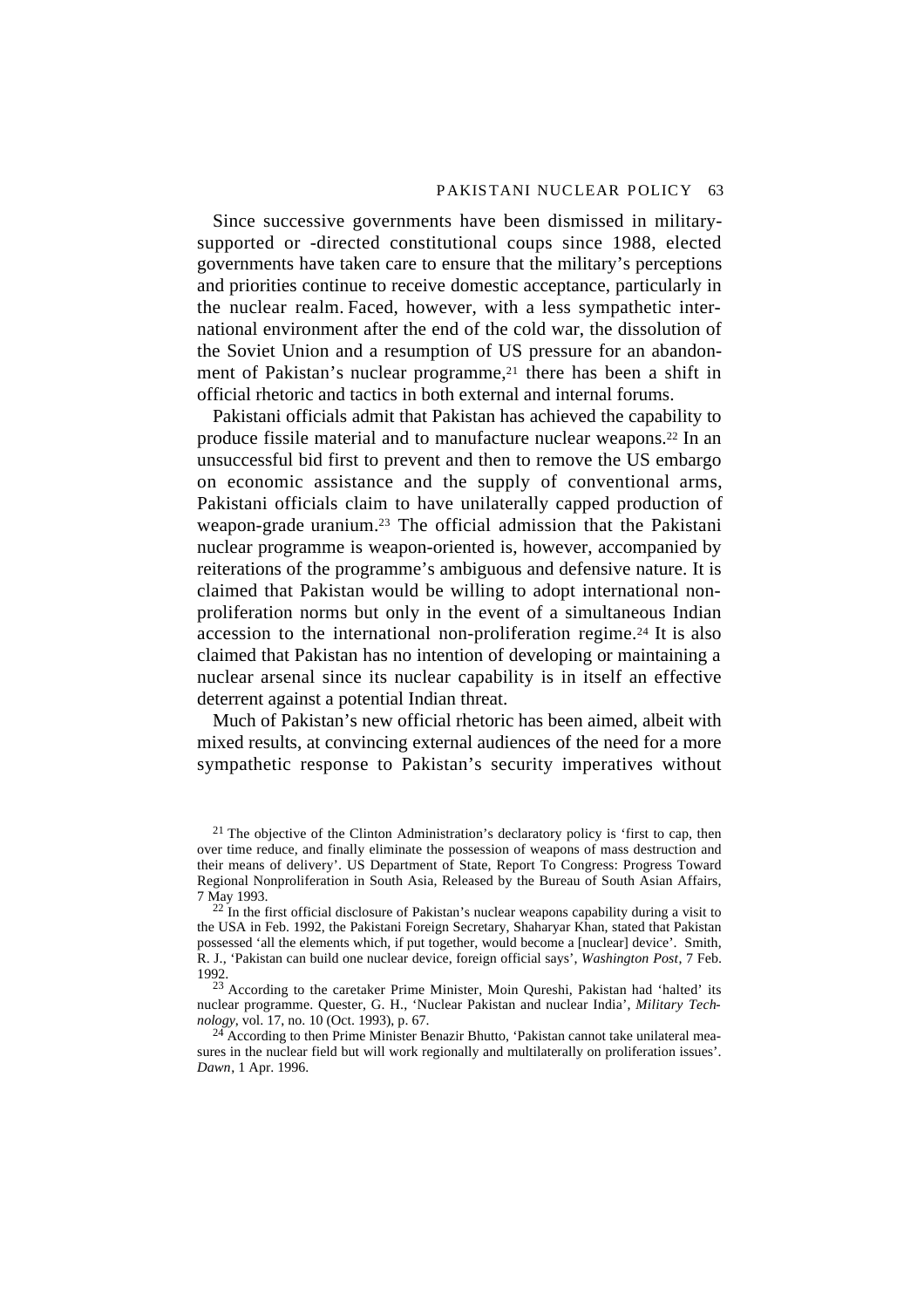endangering the nuclear weapon programme itself.25 Thus, in the debate leading up to the NPT extension in 1995, and again at the Conference on Disarmament negotations on the CTBT, Pakistani negotiators proclaimed their support for nuclear disarmament, but made their acceptance of the international non-proliferation regime contingent on Indian accession to both treaties.26

In bilateral discussions with US officials, Pakistan has called for its nuclear policy to be judged in the context of the state of Indo-Pakistani relations, including the existence of such sources of tension and insecurity as the long-standing territorial dispute over Kashmir. Perceptions of insecurity stemming from Indo-Pakistani asymmetry in conventional arms have also been emphasized, implying that onesided international sanctions could force Pakistan into an even greater reliance on its nuclear weapon capability.

This multi-pronged attempt to gain international acceptance of that capability has borne some fruit. To Pakistan's gratification, there has been a perceptible shift in US policy towards South Asian proliferation, demonstrated, for example, by the Brown Amendment.<sup>27</sup> There are also signs of a change in US non-proliferation goals from a rollback of South Asian nuclear proliferation to the more limited goal of capping the two nuclear weapon programmes. This change in emphasis implies a tacit US acceptance of the nuclear status of the two South Asian hold-outs.28

 $25$  During a visit to the USA, for example, Oureshi stressed that Pakistan 'cannot commit political suicide' by accepting unilateral restrictions on its nuclear programme. '"No unilateral ban on n-plan; verification now main issue"—says Moin Qureshi', *Defence Journal*, vol. 20, nos. 3–4 (1994), p. 60.

<sup>26</sup> While Pakistan's permanent representative to the UN in Geneva, Munir Akram, declared his country's inability to sign the NPT at the renewal conference, he added that Pakistan favoured 'the extension of the Treaty because we acknowledge that a breakdown in the NPT consensus would have negative implications for international stability'. Mahmood, T., 'Nuclear non-proliferation treaty (NPT): Pakistan and India', *Pakistan Horizon,* vol. 48, no. 3 (July 1995), p. 98. A nearly identical stand was taken on the CTBT.

 $27$  Passed in 1996, the Brown Amendment to the Foreign Operations, Export Financing, and Related Programs Appropriations Act of 1996 will allow Pakistan to receive some military equipment previously covered by the 1985 Pressler Amendment's embargo, despite the continuing inability of the US Government to certify that Pakistan does not have a nuclear weapon. The Brown Amendment will not allow Pakistan to receive any of the complete F-16 aircraft for which it has paid.

28 Hawes, J., *Nuclear Proliferation: Down to the Hard Cases*, Project on Rethinking Arms Control, Paper no. 6 (University of Maryland: College Park, Md., June 1993), pp. 10–11. See also Gordon, S., 'South Asia's nuclear genie is out: now what?', *Pacific Research*, vol. 7, no. 2 (May 1994), p. 3.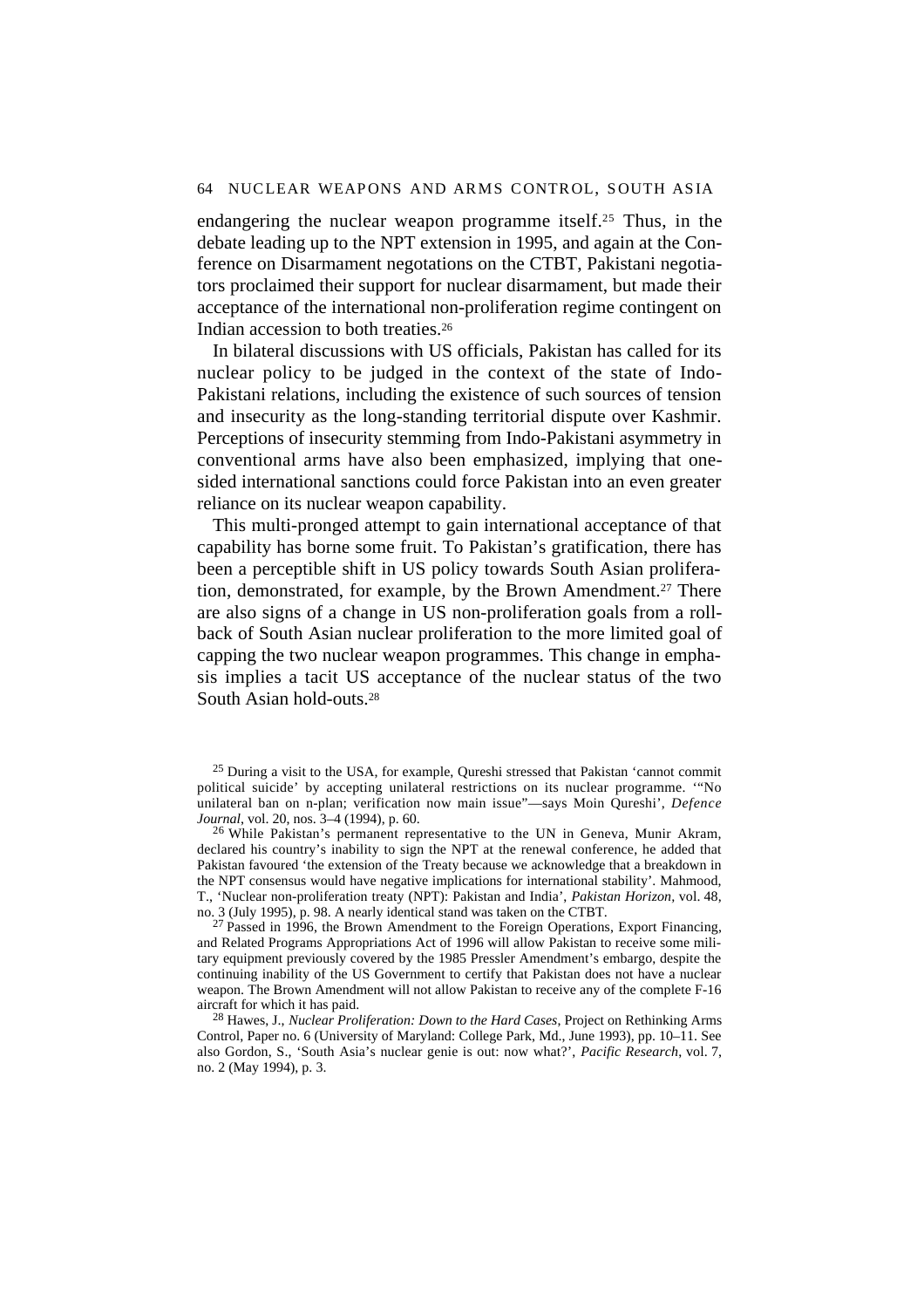The lack of an international consensus, particularly among the five permanent members of the UN Security Council, on the means of resolving the South Asian nuclear impasse is in itself aiding Pakistani policy makers in their task of protecting and advancing their nuclear weapon capability. Playing on the absence of consensus on both positive and negative incentives to deter South Asian proliferation, Pakistan is continuing to pursue its weapon programme while formally adhering to its official policy of ambiguity.

The failure of influential external players to check Pakistani nuclear proliferation is presented to domestic audiences—not inaccurately as a success of Pakistani diplomacy. Resistance to international pressure is also used to reinforce domestic support for the nuclear programme as the cornerstone of Pakistani security and sovereignty. Following the opening for signature of the CTBT, for example, a Pakistani official expressed satisfaction that, while India stood diplomatically isolated, 'We have protected our interests and Pakistan is not being targeted today by anybody'.29

Pakistani officials are aided in their task of strengthening the domestic consensus by heightened perceptions of threat from India, in the midst of accusations and counter-accusations of interference in Kashmir and Sindh. In this context, nuclear capability is perceived by most Pakistanis as the mainstay of Pakistani security and a means of retribution in the event of a future Indian attack, disregarding such factors as the existence of conventional and nuclear asymmetries.30

At the same time, an atmosphere of acute political polarization and instability in Pakistan has made the nuclear issue a more important tool of internal politics. Ruling governments hope as never before to gain domestic support by emphasizing their commitment to the nuclear programme and their determination to resist external pressures to change its direction. Their political opponents have accused them of selling out the nuclear programme in a bid to gain external support and thereby retain power.

 $^{29}$  President Farooq Leghari, on the other hand, claiming that Pakistan was being subjected to tremendous pressure on the nuclear issue, declared, 'We would not succumb to any threat or intimidation on the issue of the country's security'. *Dawn,* 11 Sep. 1996; and 14 Sep. 1996.

 $30$  In the Kroc survey, for example, 98% of Pakistan's educated élite expressed the belief that Pakistan should launch a nuclear strike against India in retaliation against any Indian attack across the international border; while 77% were of the opinion that Pakistan should use nuclear weapons in the event of Indian military intervention across the line of control in Kashmir. Ahmed and Cortright (note 1). See also chapter 5 in this volume.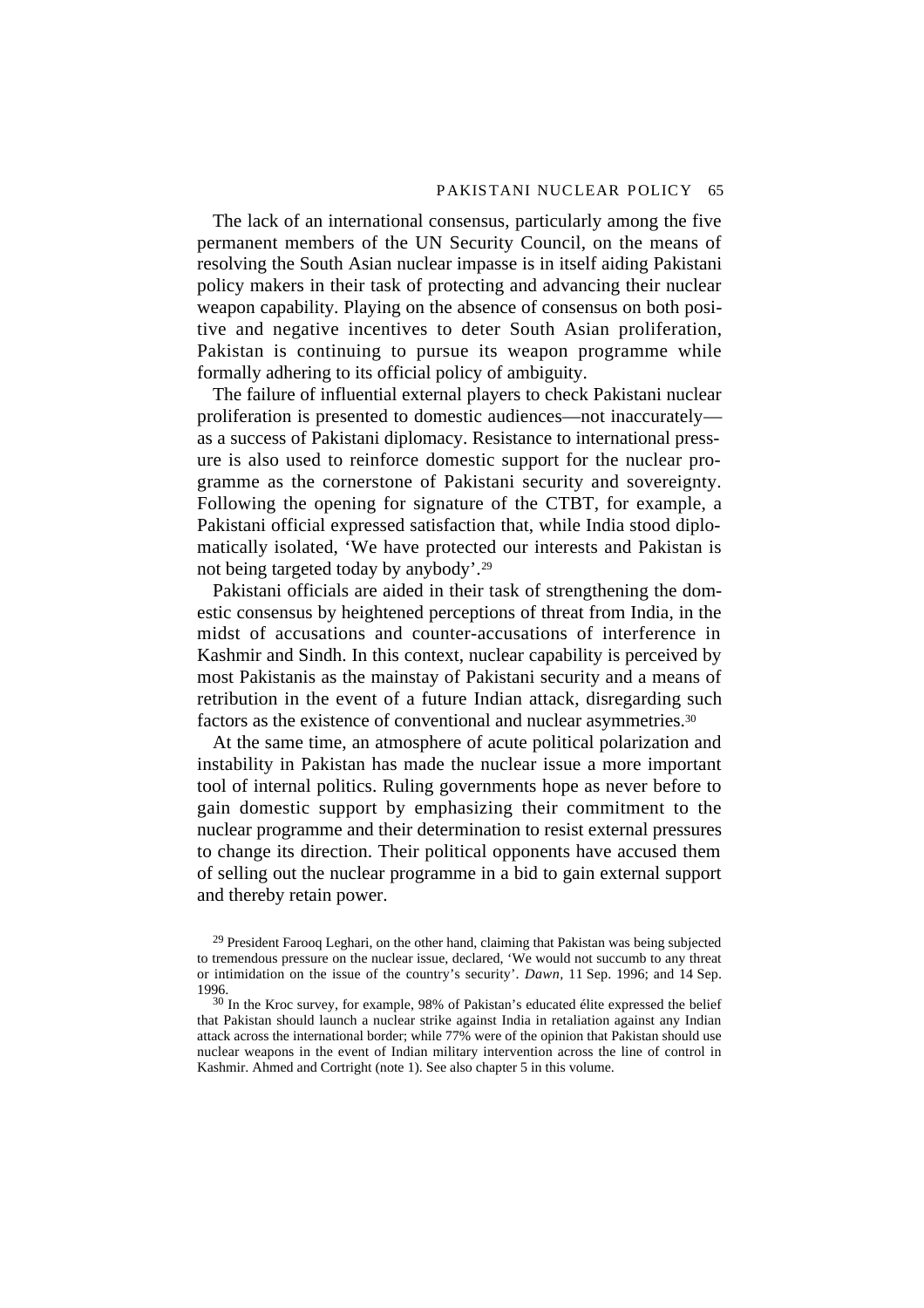#### 66 NUCLEAR WEAPONS AND ARMS CONTROL, SOUTH ASIA

In August 1994, Mohammed Nawaz Sharif, then leader of the opposition, claimed that Pakistan actually possessed nuclear weapons and would use them in the event of an Indian attack, hoping to gain public support and to embarrass the government of Benazir Bhutto and the PPP in its dealings with the USA.31 On several occasions subsequently Sharif accused the Bhutto Government of compromising Pakistan's nuclear programme, warning that the nation would not accept any attempt to undermine its nuclear capability. The government, for its part, maintained that it had succeeded in safeguarding vital national interests by rejecting external pressure. The passage of the Brown Amendment was presented as an example of the PPP's success in neutralizing external opposition to Pakistan's nuclear ambitions.32

The internal debate on the CTBT provides a particularly illustrative example of the linkage between Pakistani domestic politics and nuclear policy. The issue came to the fore at a time when the opposition had heightened its efforts to destabilize the government. The Pakistani stand on the CTBT, therefore, became the focus of domestic politics and has remained an issue of internal politics even after the removal of Prime Minister Bhutto.

Vulnerable to the attacks of a determined opposition, the Bhutto Government attempted, at public forums and in official pronouncements, to convince domestic audiences of its ability and resolve to withstand external attempts to undermine the country's nuclear capability. In an address to the National Defence College, against the backdrop of international pressure on Pakistan to sign the CTBT, Bhutto stated categorically, 'We cannot disarm unilaterally, nor can we shut down our nuclear programme without a regional nuclear regime'.33 Since the government also faced the task of rejecting the CTBT in such a manner as to prevent an adverse external reaction, it

31 Smith, C., 'Nuclear dangers in South Asia', *Centre for Defence Studies Bulletin of Arms Control,* no. 16 (Nov. 1994), p. 17.

<sup>32</sup> Addressing Formation Commanders of the Pakistan Armed Forces, Bhutto stressed that the passage of the Brown Amendment had not only 'led to a new opening in relations with the US' but was also 'a moral vindication of Pakistan'. She claimed that the amendment signified US acceptance of Pakistan's stand that 'Kashmir is a primary source of tension in South Asia and that a collective approach is needed in South Asia for the solution of contentious issues as well as towards non-proliferation'. *Dawn,* 1 Apr. 1996.

<sup>33</sup> Denying opposition charges of a sell-out on the CTBT, her Foreign Secretary, Sardar Aseff Ahmad Ali, declared that 'Pakistan's position on the nuclear issue is clear and consistent . . . We are not prepared to undertake any unilateral obligation or commitment . . . in this regard'. *The Muslim*, 4 Aug. 1996.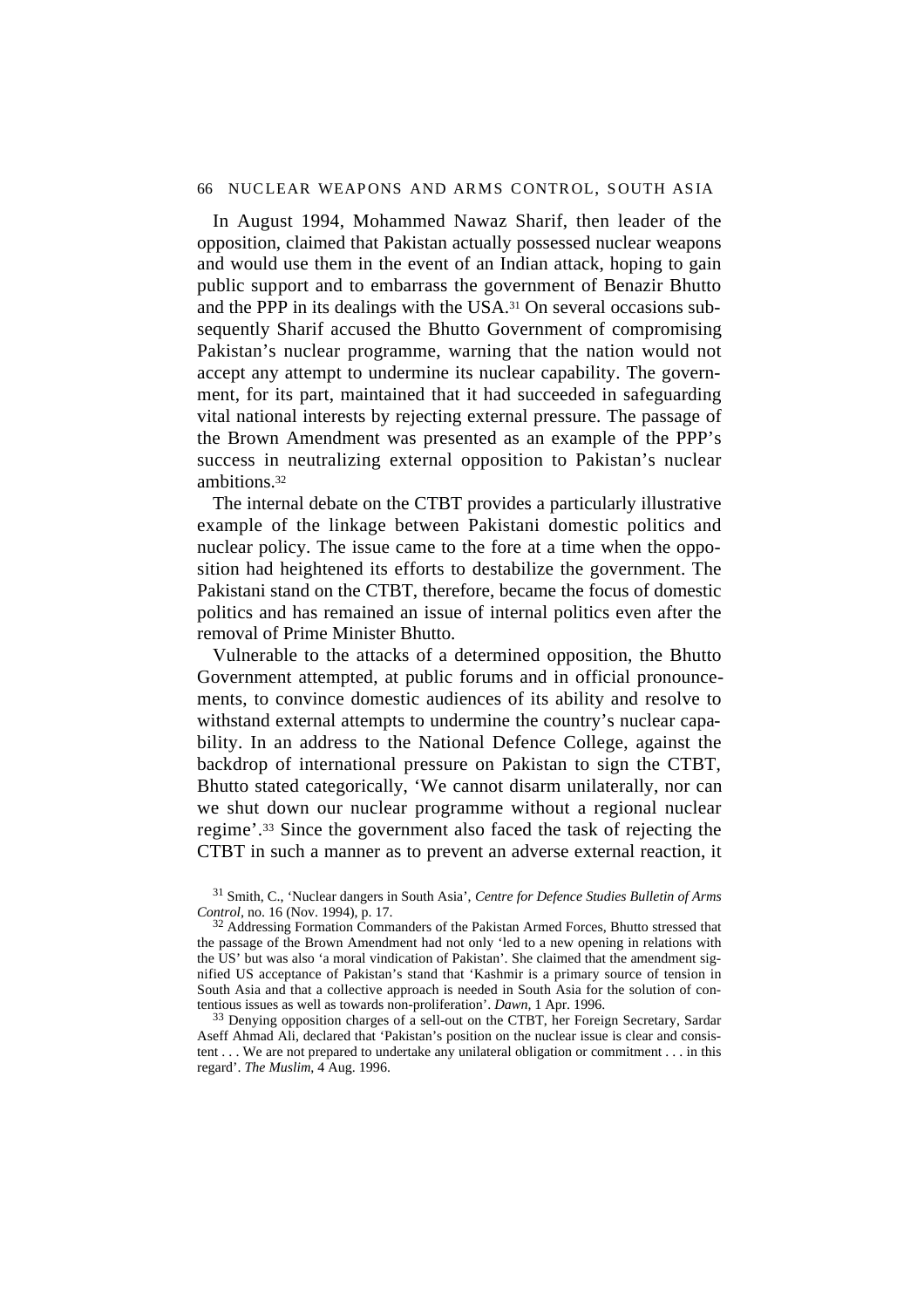extended conditional support to the treaty in international forums but made Pakistani acceptance contingent on Indian accession to the treaty.34 Its political opponents, led by Nawaz Sharif's Muslim League, chose to depict these diplomatic manoeuvres as compromises which would prove detrimental to Pakistan's nuclear interests, attempting to undermine the government's internal credibility.35

Not only was the government publicly accused of a sell-out by opposition parties such as the Islamist Jamaat-i-Islami, but since the CTBT was agreed in the UN General Assembly the domestic debate on nuclear policy in Pakistan has become even more acrimonious.36 Following the Bhutto Government's dismissal, all major parties are vying with each other to prove their uncompromising support for the nuclear weapon programme in their bid to woo domestic support, undermine their opposition and, above all, prove their worth to the powerful military establishment.

As pro-nuclear sentiments dominate the domestic debate, nuclear hard-liners have been given an opportunity to exert pressure for a replacement of the official policy of ambiguity by overt weaponization. Through the print media an elaborate campaign has been launched by pro-nuclear retired civil and military bureaucrats to influence élite perceptions in favour of the weaponization option.37

This hardening of nuclear postures is also visible in the rhetoric of mainstream political figures. Before the 1997 election Nawaz Sharif, for example, called for a delinking of Pakistan's nuclear programme

<sup>34</sup> Pakistan's permanent representative to the Conference on Disarmament, Munir Akram, told the UN General Assembly session on the CTBT that Pakistan would support the resolution since it was in agreement with the objectives of the treaty, but would not sign the CTBT due to its concerns about the policies of its 'nuclear militant' neighbour. *Dawn*, 11 Sep. 1996.

<sup>35</sup> Accusing the Bhutto Government of giving in to US pressure on the CTBT, Muslim League Information Secretary Mushahid Hussain warned that 'Any unilateral accession to the CTBT without India agreeing to do so will mean that Pakistan has bartered away its nuclear option just because a weak and spineless leadership is at the helm of affairs, which cannot even protect the vital national interests'. *Dawn,* 23 July 1996.

 $36$  Rightist religious parties have adopted an even more uncompromising stance on the nuclear programme than mainstream political parties. During the CTBT debate, for example, the Milli Yekjehti Council (National Alliance for Religious Harmony) adopted a resolution which not only opposed the treaty but called on the government to test a nuclear device. *Dawn*, 5 May 1996.

 $37$  Former Foreign Minister Agha Shahi, for example, argues against Pakistani accession to the CTBT since signing the treaty would supposedly foreclose Pakistan's options of holding a future test, while former Vice-Chief of Army Staff Gen. Khalid Mahmood Arif expresses the view that 'Pakistan should have a nuclear weapon. And if we have to, we should demonstrate it at the right time'. *Nawa-i-Waqt* (Lahore), 6 Dec. 1996; and Hussain, Z., 'The bomb controversy', *Newsline* (Karachi), Nov. 1991, p. 34.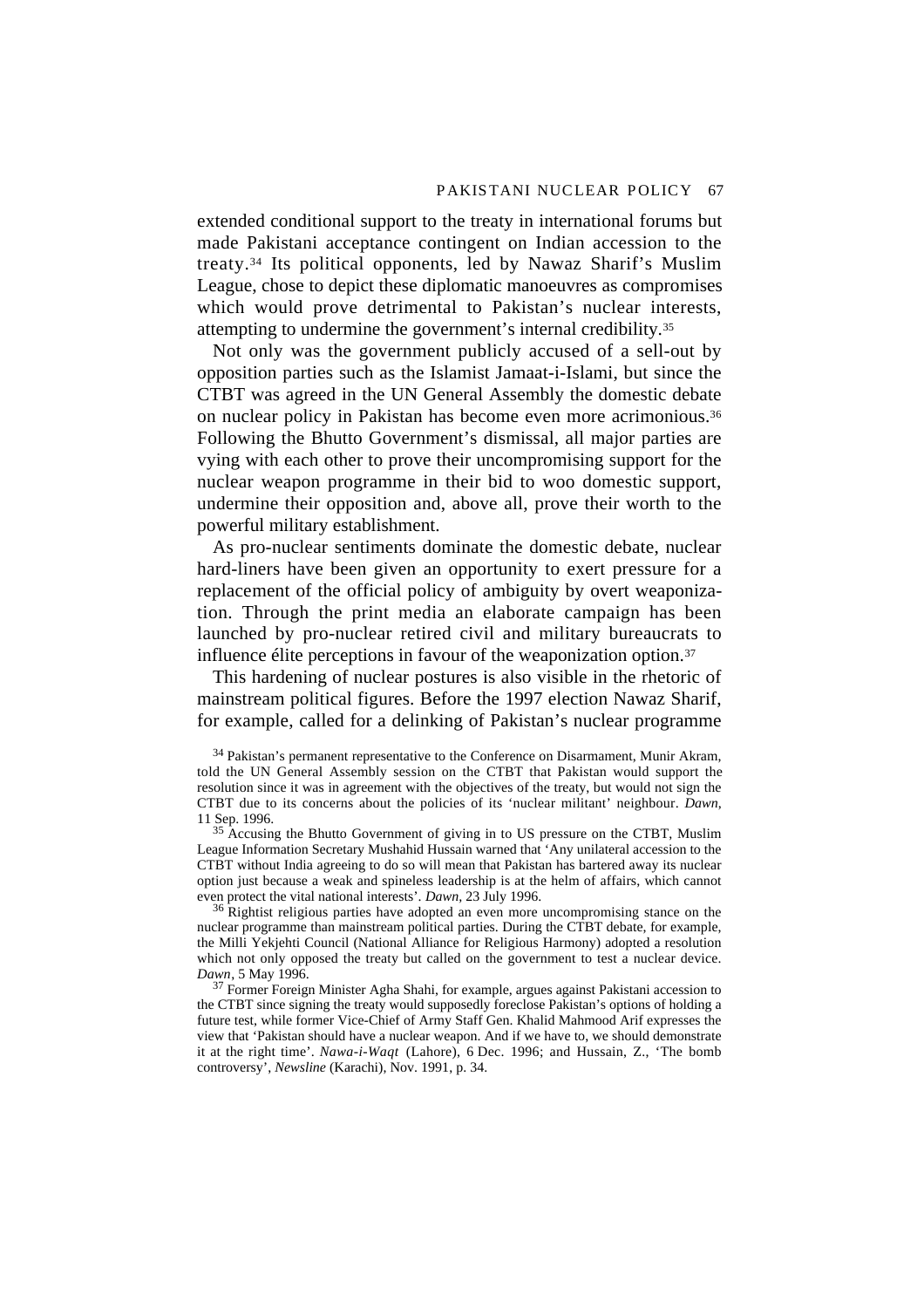#### 68 NUCLEAR WEAPONS AND ARMS CONTROL, SOUTH ASIA

from India's. According to Sharif, in view of the conventional disparity between Pakistan and India and the existence of unresolved disputes such as Kashmir, Pakistan could not afford to give up its nuclear weapon programme even if India decided, in the future, to opt for nuclear disarmament, signing the NPT and the CTBT.38

Since coming to power, Prime Minister Sharif has adopted a more conciliatory stance. He has responded positively to Indian Prime Minister I. K Gujral's peace overtures, motivated by the desire to expand economic ties with India and to reassure major external actors, such as China and the USA, but there has been no substantive change in the government's rhetoric on the nuclear programme. The PML-N Government continues to support the nuclear programme, justifying it on the grounds of the purported Indian threat. Foreign Minister Gowher Ayub has called for a halt to the crippling arms race between India and Pakistan, but also accuses India of advancing its programme of developing weapons of mass destruction with the intention of threatening Pakistan.39

Public opinion in Pakistan is even more inclined towards a pronuclear posture since government rhetoric continues to present India as a hostile state. A future shift in policy or public perception in favour of nuclear disarmament will require change in both Pakistan's internal politics and the external environment. Externally, the perceived source of the need to rely on deterrence will have to be re-evaluated and actors from outside the region must support political reforms in Pakistan. Internally, structural impediments to the fair consideration of alternative policies will have to be overcome.

## V. The external dimension: US encouragement of the nuclear status quo or of political reforms?

In the external context, the main factors which could lead to a change in Pakistani domestic perceptions on nuclear policy include a reduction of tensions between Pakistan and India and changed official perceptions on both states of the benefits of retaining nuclear weapon

<sup>38</sup> According to Sharif, 'Till Pakistan's security concerns are resolved, Kashmir dispute is settled and no-war pact with India is signed, Pakistan should not ink the CTBT'. *The Muslim*, 6 Aug. 1996.

 $39$  According to Ayub, 'After freezing its Northwest Frontier Agencies (NEFA) dispute on the McMahon Line and normalization of its relations with China, [the] Indian programme to strengthen its armed forces is clearly aimed at Pakistan'. *The Nation*, 27 Feb. 1997.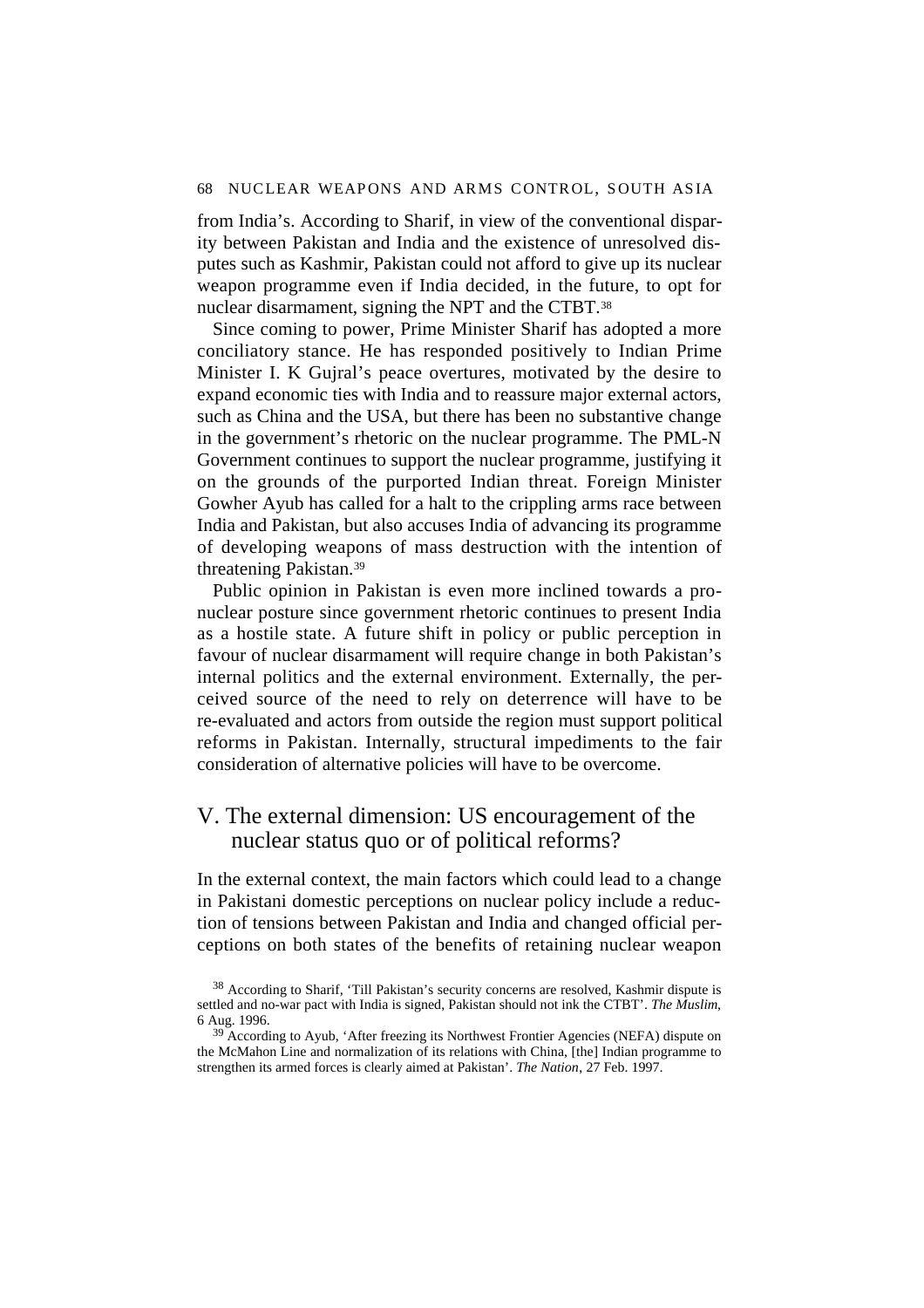options.40 A sea change in the relationship with India is, however, unlikely to occur in the immediate future since neither side appears willing to reach a mutually acceptable settlement of long-standing differences because of domestic constraints, including vested interests in sustaining bilateral tensions.

Since policy makers in both Pakistan and India also refuse to acknowledge and accept that the role of military power as a factor of prestige and power in interstate relations is declining, their nuclear policies are likely to remain intact. Regional tensions will, therefore, continue to contribute to the retention of nuclear weapon capabilities in South Asia and will, in turn, sustain Pakistani and Indian dependence on their perceived ability to confront each other militarily.

Extra-regional factors could also play a role in changing nuclear policies in South Asia should an international consensus emerge on reversing the current drift towards nuclear competition in South Asia. At present, however, there is little evidence of such a resolve. Important international players are more inclined to forge their response to horizontal nuclear proliferation in line with competing—at times conflicting—national interests. The United States, the most important external actor in the South Asian context, has not demonstrated the ability to create an international consensus or found persuasive measures to change Pakistani and Indian behaviour.

On the contrary, Western analysts and policy makers are contributing to South Asian perceptions of the utility of nuclear deterrence by accepting Pakistani and Indian security-related justifications of their nuclear weapon programmes, for example, recommending that non-proliferation goals should focus on the containment of such proliferation rather than the abolition of nuclear weapons in South Asia.<sup>41</sup> The dangers posed by nuclear competition in a region of extreme volatility are therefore being underplayed, as are the complex domestic imperatives responsible for promoting nuclear proliferation in South Asia.

In the Pakistani context, for instance, there is sufficient historical evidence of the propensity of Pakistan's decision makers to use the

 $40$  According to the Kroc public opinion poll, over 70% of Pakistan's educated élite favoured a renunciation of the nuclear weapon programme if an agreement was reached with India to resolve the Kashmir dispute.

<sup>&</sup>lt;sup>41</sup> On the change in US emphasis from rollback to capping, see Gordon, S., 'Capping South Asia's nuclear weapons programs: a window of opportunity', *Asian Survey*, vol. 24, no. 7 (July 1994), pp. 662–64.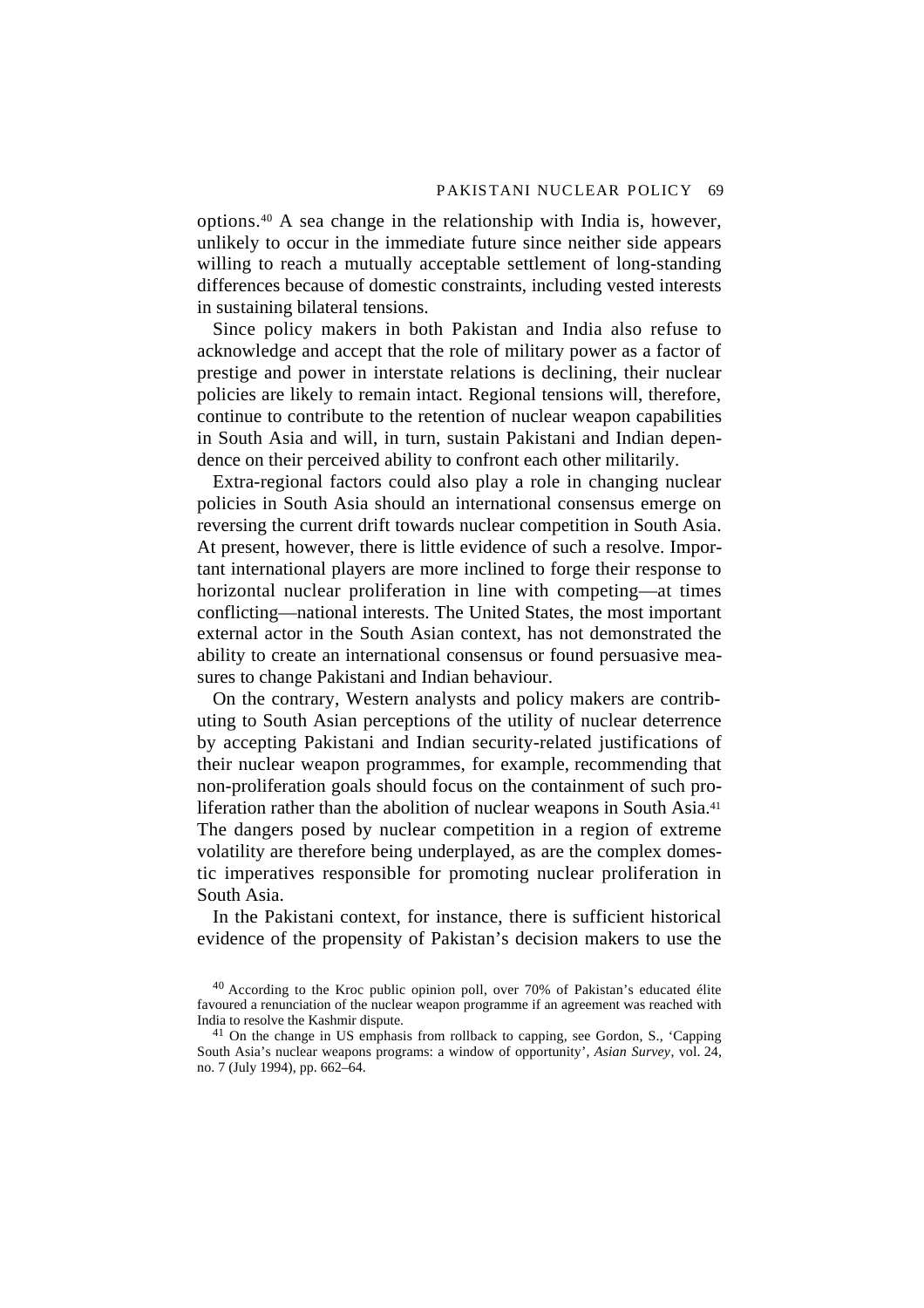external threat for purposes of regime legitimacy. So long as regime legitimacy remains internally disputed, they will be inclined to use security policy to advance their internal goals. Hostile postures towards India will remain in place and continue to serve as the primary justification for Pakistan's nuclear option. Nor are Pakistani policy makers likely to rethink their long-standing policy of relying on military as opposed to diplomatic means to further perceived national interests so long as external relations, particularly security policy, remain the domain of the armed forces. Since the military's interest resides in the country's conventional and nuclear forces, it is unlikely to rethink its approach to regional relationships, including its hard-line approach on nuclear policy.

The USA's failure to address this linkage between domestic imperatives and defence policy has adversely affected the US goal of curbing and reversing Pakistan's nuclear programme. On several occasions US policy makers have conducted direct negotiations with the Pakistani military high command, underestimating the extent to which their behaviour undermines democratic governance and reinforces Pakistani public perceptions of a tacit US acceptance and approval of authoritarian dictates. While the US emphasis on direct engagement with Pakistani military authorities was understandable—indeed, inevitable—during the years of martial law, there has been little change in tactics after the restoration of democracy.

In 1989, soon after the first elected government was formed, there were communications between US President Ronald Reagan and President-elect George Bush, Prime Minister Bhutto and the Chief of Army Staff, Mirza Aslam Beg. Then US Ambassador Robert Oakley admits that the Pakistani Parliament and media were deliberately kept in the dark. As a result they could not play their required role in a democratic polity.42

The talks resulted in a decision being taken in 1989, with the consent of President Ghulam Ishaq Khan, Prime Minister Bhutto and General Beg, to cap the nuclear programme. Unlike the military high command, and in spite of a public stance supporting the retention of the nuclear programme, Prime Minister Bhutto proved far more amenable than her predecessors. A year later the agreement was abrogated by the Army Chief without the elected prime minister's knowl-

<sup>&</sup>lt;sup>42</sup> Interview with Robert Oakley cited in Sheikh, S., 'Secret Pak-US accord on capping N-programme', *The News* (Islamabad), 25 Feb. 1996.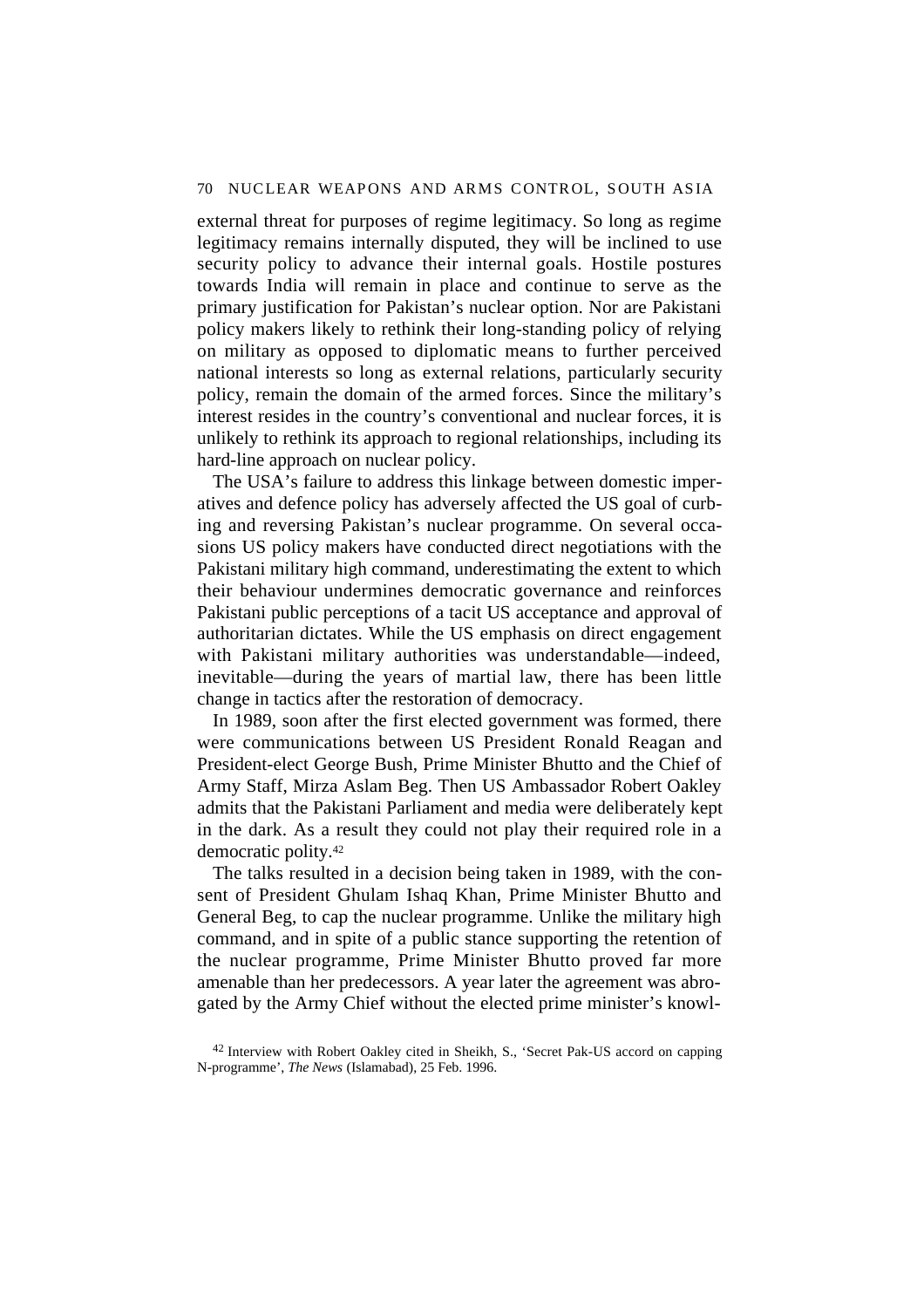edge.43 After the PPP Government was dismissed by the military and another round of elections in 1990, the victorious Muslim League publicly adopted a hard-line posture on defence and security issues in general, and towards relations with India in particular. Yet even Nawaz Sharif, conscious of the need to reduce tensions with the USA, was willing to modify the nuclear programme. Although it was capped, Sharif was pressured by Beg not to proceed further and to adopt a more moderate stance on the nuclear issue.<sup>44</sup>

The flexibility of two elected governments suggests that they might be more likely in future to review nuclear policy should the internal balance of power shift in their favour. This willingness on the part of the political leadership to compromise can be attributed to their need to meet the other demands of their constituents which require a diversion of public expenditure from defence to development.45 Yet to this day the US Administration continues to negotiate with the Pakistani military high command in the belief that this dialogue will one day bear fruit.46

US officials appear to believe that all components of the Pakistani Government are equally in favour of nuclear proliferation.47 They do not seem to recognize that strengthened democratic institutions would promote transparency in policy making in all spheres of activity, including the nuclear issue. As the domestic debate opens, more responsive actors, inclined to question the present directions of defence and security policies, would also participate in the nuclear debate.

<sup>43</sup> Smith, C., 'The topography of conflict: internal and external security issues in South Asia in 1993', *Brassey's Defence Yearbook 1993* (Brassey's: London, 1993), pp. 300–301.

45 In her first term, for example, Bhutto initially attempted to reduce Indo-Pakistani tensions so that there could be a mutual reduction of military expenditure. Under pressure from the military, however, this policy was soon reversed and government rhetoric changed drastically. Sharif, in his second term, is also attempting to improve relations with India, emphasizing the need to reduce military spending and redirect government expenditure to other pressing needs.

46 During her visit to Pakistan in Jan. 1997, Assistant Secretary of State Robin Raphel held talks with Chief of Army Staff Jehangir Karamat and left without meeting interim Prime Minister Mehraj Khalid.

<sup>47</sup> During his visit to Pakistan to discuss the CTBT, Thomas Graham, President Clinton's Special Envoy on arms control, disarmament and non-proliferation, followed the longestablished US practice of holding talks with Foreign Ministry officials followed by extensive meetings at the GHQ with senior army officials. Graham concluded that 'the country's troika—the President, the Prime Minister and the Army Chief—have apparently spoken with one voice on the issue, making it impossible to gain concessions from one or other members of the troika'. Rashid, A., 'Pakistan never to sign CTBT unilaterally', *The Nation,* 11 Mar. 1996.

<sup>44</sup> In June 1991, Sharif admitted that he was unable to adopt a flexible posture due to certain internal constraints. Hussain (note 37), p. 28.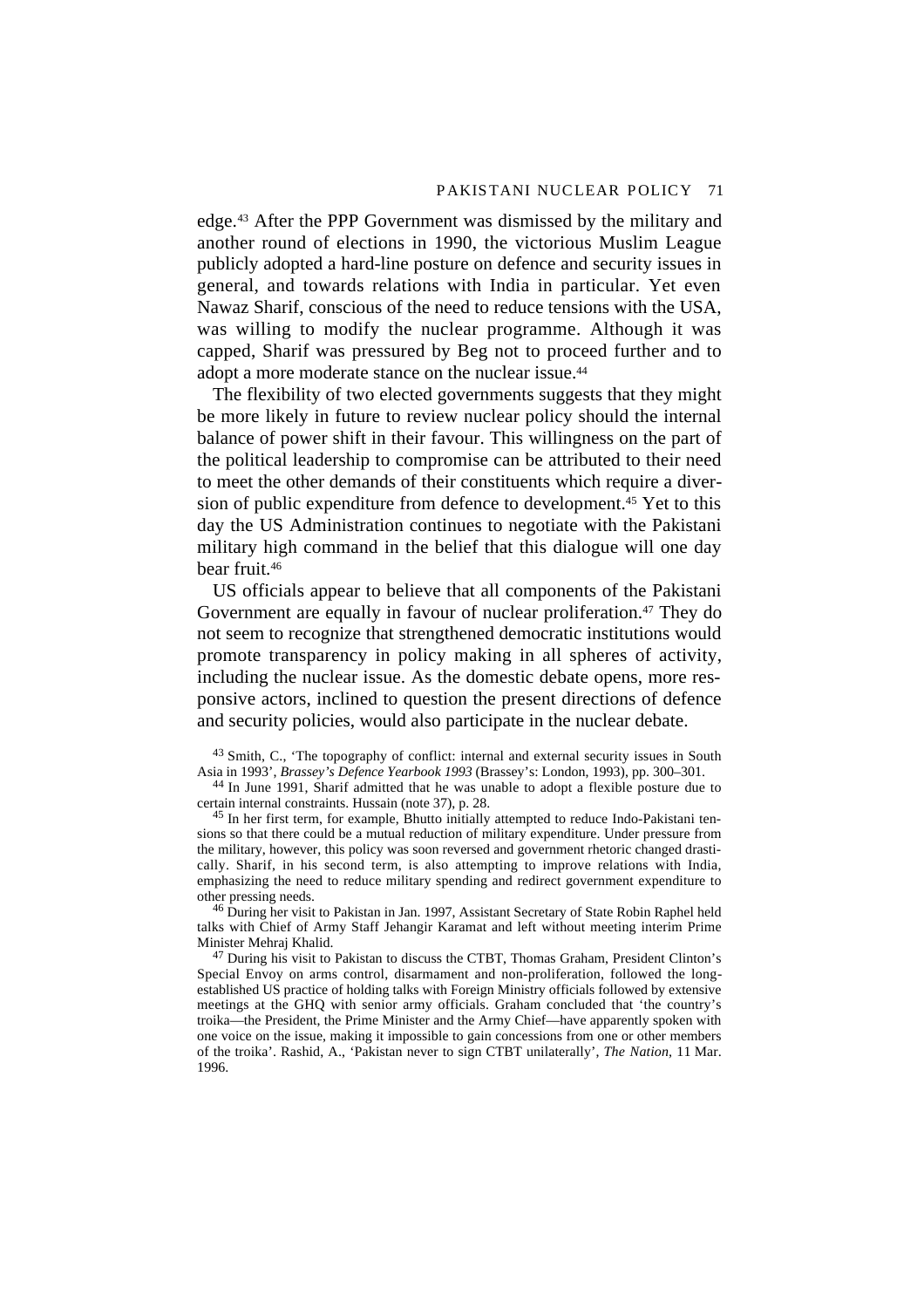## VI. The internal dimension: democracy and the nuclear debate

Despite the fragile nature of Pakistan's democratic system and the propensity of mainstream political leaders and parties to reinforce the present directions of nuclear policy, there is already evidence of a gradual, albeit limited, opening of the debate over nuclear policy, including a questioning of postures which have heretofore been depicted as integral to Pakistan's national interest. The 1997 election witnessed a first—a political party, the Baluchistan-based Pakistan National Party (Bizenjo), categorically rejected nuclear, chemical and biological weapons in its election manifesto.<sup>48</sup>

While the nuclear debate in the print media is still predominantly the preserve of the pro-nuclear lobby, some analysts have started questioning the nuclear programme. The reactive nature of Pakistan's nuclear policy and the need for Indian and Pakistani reciprocal denuclearization is generally accepted even by critics of Pakistan's nuclear programme. According to Pervez Hoodbhoy, a prominent critic of Pakistan's nuclear policy, 'Pakistan's nuclearization continues to be driven by the need to match the relentless pace of India's militarization . . . unilateral disarmament by Pakistan is . . . both impractical and unwise at a stage where India shows no signs that it would reciprocate the action'.49

At the same time, however, critics reject the myth of the deterrent value of nuclear weapons. Hoodbhoy believes there is no guarantee that 'even in the event of a nuclear deterrent, conventional war will not take place'.50 Another prominent nuclear critic, M. B. Naqvi, states: 'How effective is the Pakistani nuclear deterrent? . . . On both political and military grounds, it is unsound to rely on a deterrent that might fail to deter'.51

Such critical views are still in a minority and have had little impact on élite perceptions or policy. Yet the very presence of nongovernment participants in the debate over nuclear issues is significant. The opening, however limited, of the nuclear debate is itself

<sup>48</sup> *Dawn,* 7 Dec. 1996.

<sup>49</sup> Hoodbhoy, P., 'Pakistan's nuclear choices', *The News* (Islamabad), 22 Mar. 1993.

<sup>50</sup> Hoodbhoy, P., 'Nuclear deterrence—an article of faith', *The News* (Islamabad), 17 Mar. 1993.

<sup>51</sup> Naqvi, M. B., 'The issue is deeper than the CTBT', *Dawn*, 31 Aug. 1996.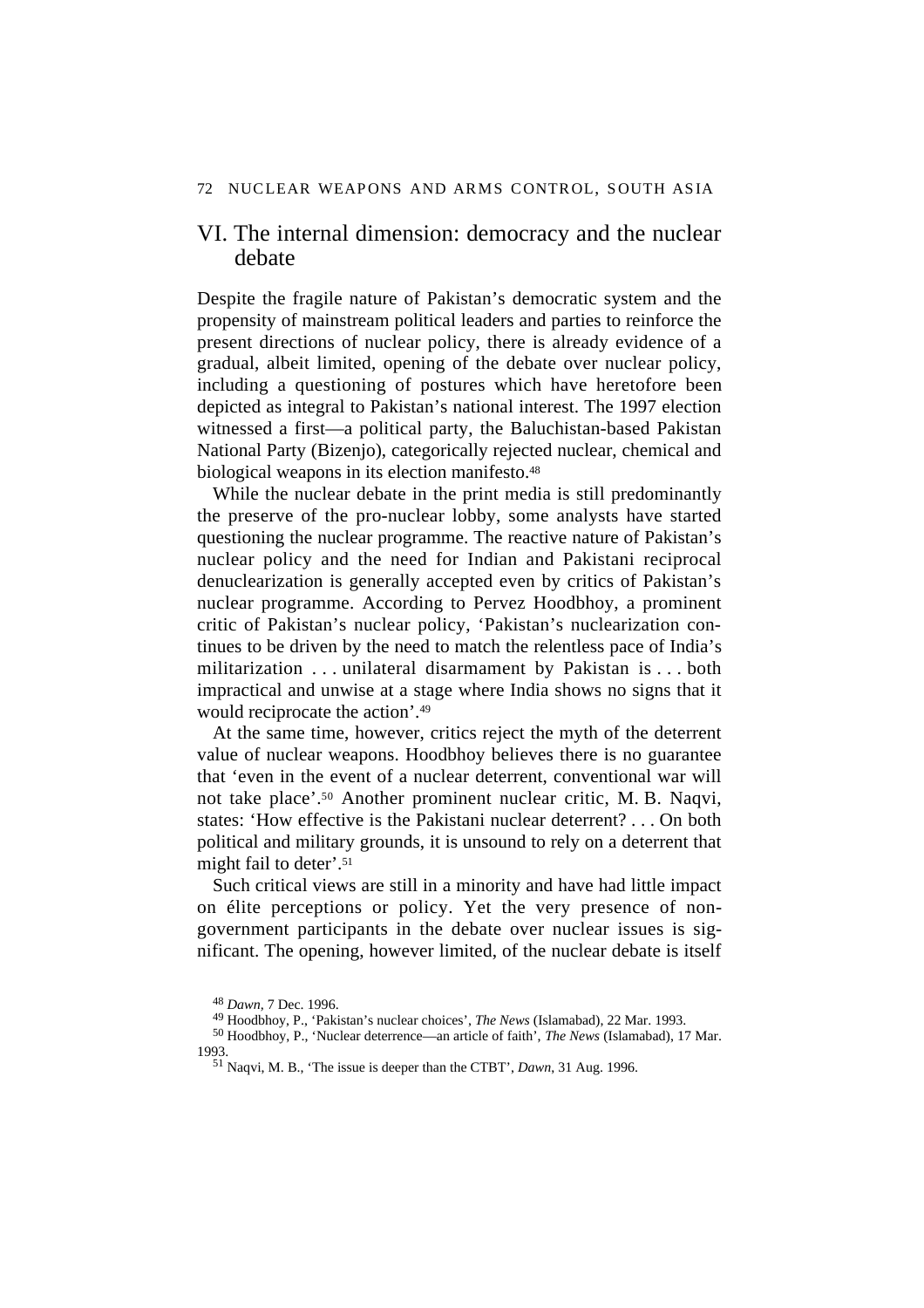the by-product of the transition from authoritarian rule to democratic governance.

It is clear that any meaningful change in Pakistani security policy will require a transformation of the domestic balance of political power. Until recently Pakistan's weak and vulnerable civilian leadership lacked the means to challenge the political status quo and appeared willing to accept without question the political predominance of the military as well as its goals and priorities in the fields of defence and security.

Following the February 1997 election, Prime Minister Sharif has demonstrated a new resolve to assert his authority over competing power centres, including the military. The passage of the 13th Amendment to the Pakistani Constitution on 1 April 1997 removed the President's arbitrary powers of dismissal, a device which had been used by the military to remove three elected governments. Soon after, the Chief of Naval Staff, Admiral Mansurul Haq, was forced to resign by the prime minister following media charges of corruption.<sup>52</sup>

The prime minister has also declared redundant the Council for Defence and National Security, a supervisory body set up by the shadow military government of Prime Minister Mehraj Khalid in January 1997 and given the task of overseeing governmental policy on internal politics and foreign policy.53

Although the prime minister's internal standing has been strengthened *vis-à-vis* the military high command, especially since his moves to curb the military's political role have received domestic support, there are limitations on his room to manoeuvre. The military high command has already made public its displeasure at the government's attempts to exert its authority over the military and to restructure and redirect foreign policy. The Chief of Army Staff, Jehangir Karamat, has issued implicit warnings to the government and the media that the military will not tolerate public accusations of corruption in the armed forces, claiming that Pakistan's national security would be undermined. On more than one occasion, the army chief has contradicted

<sup>52</sup> *Dawn*, 27 Apr. 1997.

<sup>53</sup> The CDNS was composed of the President, the Prime Minister, key cabinet members, the Chairman of the Joint Chiefs of Staff Committee and the 3 service chiefs. According to Sharif, the CDNS has lost its 'utility'. Qayum, K., 'CDNS will go, says Nawaz', *The Nation*, 30 Apr. 1997.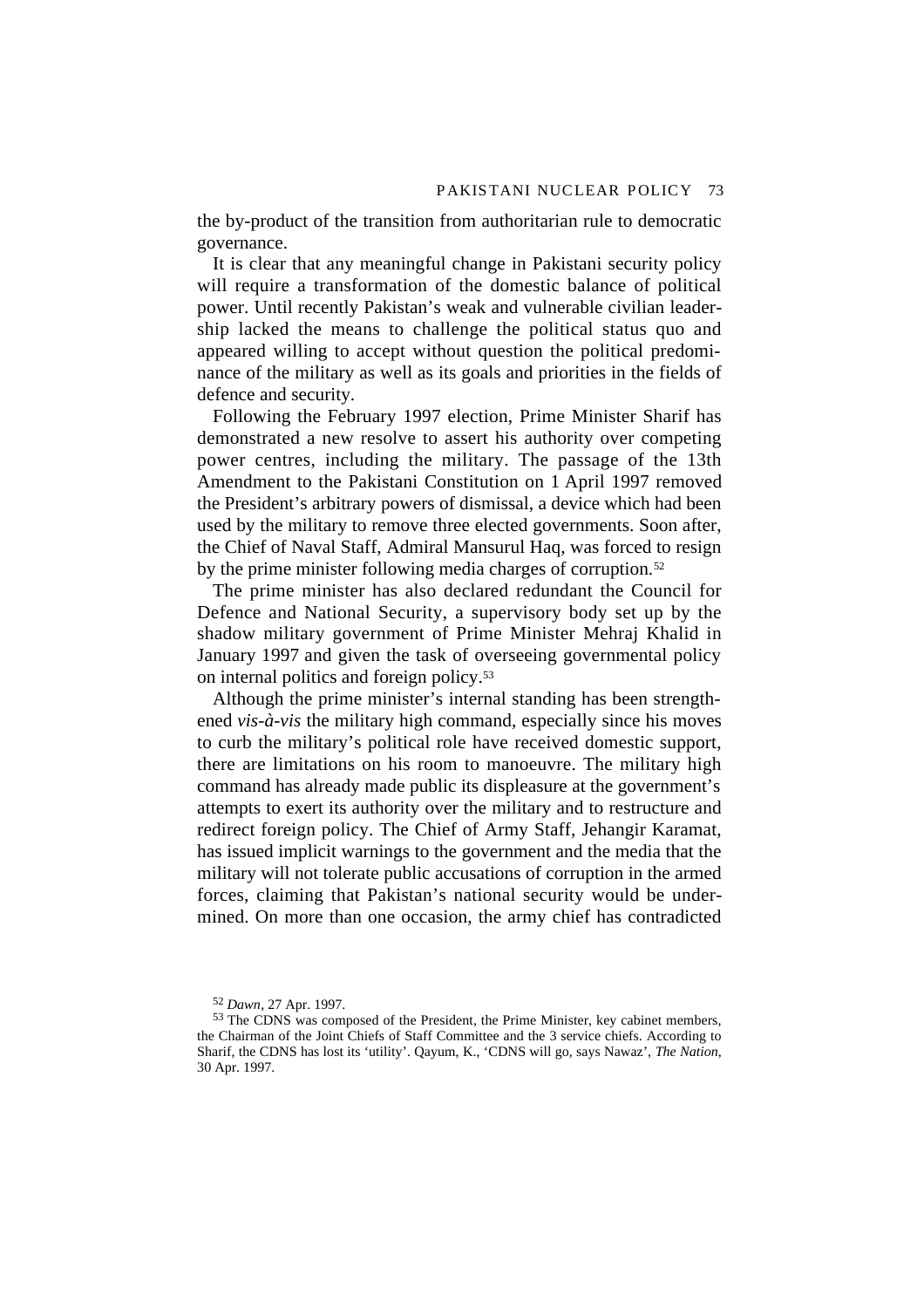74 NUCLEAR WEAPONS AND ARMS CONTROL, SOUTH ASIA

the elected government's policy statements on ways to resolve differences with India.54

The very fact that the government has condoned such attacks on its authority is indicative of its awareness that in the event of a showdown the military still has sufficient power to remove it by direct or indirect means. Sharif will, therefore, continue to accept the military's guidance in the formulation of defence and nuclear policy in the hope of retaining its approval. The opposition, on the other hand, is equally likely to adopt nuclear postures intended to undermine the government's political credibility and to present itself as an acceptable alternative from the perspective of the military high command. The nuclear rhetoric of the military and the political leadership will do doubt continue to reinforce domestic support for the nuclear programme.

Nuclear arms control is unlikely to gain a significant domestic constituency in Pakistan until the necessary conditions exist, including the opening of the domestic debate and greater transparency in policy making. These preconditions will, in turn, remain dependent on the future course of Pakistani politics. A strengthening of democratic norms will create the necessary environment for openness and transparency. An erosion of democratic institutions, on the other hand, will discourage any critical analysis or debate of the nuclear programme.

<sup>&</sup>lt;sup>54</sup> Under pressure from the military high command, the government was forced to review its decision to demilitarize the Siachen Glacier simultaneously with India. Sharif through a spokesman had declared his willingness to settle the dispute, but back-pedalled following Karamat's public opposition to withdrawing troops. Akhtar, H., 'Islamabad ready to settle issue of Siachen', *Dawn*, 2 Mar. 1997; 'No troops' withdrawal from Siachen: COAS', *The News* (Islamabad), 26 Mar. 1997; and 'Pakistan ready to discuss n-issue with India', *The Nation*, 26 Mar. 1997.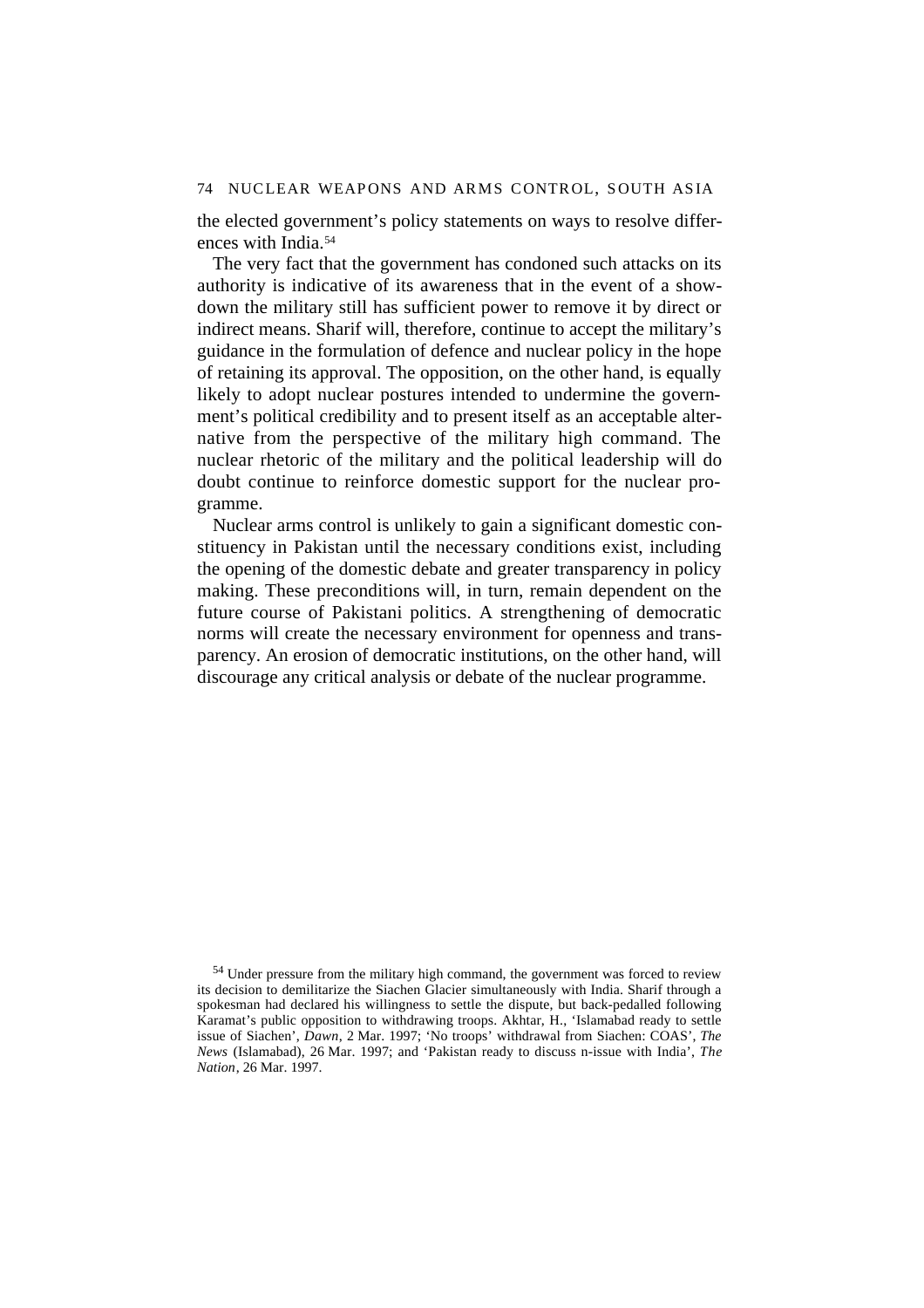# 5. Conventional arms transfers and nuclear stability in South Asia

#### *Eric Arnett*

## I. Introduction

The lack of progress on arms control in South Asia and growing interest in the region as a market for conventional weapons have recently combined to create new risks for stability. There are at least three sources of instability in the current South Asian situation which are often overlooked in discussions of the region. The first is a difference in perception between Indian and Pakistani élites regarding the risk of war. The second is a difference between Indian and Pakistani expectations of how a war would unfold. The third is the incentive which Indian war plans offer for Pakistan to deploy ballistic missiles, which are generally agreed to be a threat to stability.

This chapter explores the contribution of arms transfers to India's effort to amass an offensive counter-air strike capability that would have an inherent counterforce potential against Pakistani nuclear delivery systems. The chapter concludes that the effect on stability of Indian conventional counterforce attacks has been underestimated. Furthermore, the related goal of inhibiting the proliferation of ballistic missiles is undermined by any transfer that reduces Pakistan's confidence that its air force can survive a campaign of conventional attacks on its air bases.

These conclusions are based on an analysis that strongly suggests that: (*a*) conventional war for limited objectives is still possible in South Asia; (*b*) such a war would probably include Indian counterforce attacks on Pakistani nuclear-related sites; (*c*) Indian conventional counterforce attacks could be quite successful during any conventional war lasting more than a few days; (*d*) current patterns in Indian military procurement are likely to improve both its conventional counterforce capability and its strategic air defences; and (*e*) the erosion of Pakistan's confidence in its defences against Indian conventional counterforce attack creates an almost overwhelming imperative for a force of mobile ballistic missiles, perhaps with a larger number of nuclear warheads than is now thought to be available.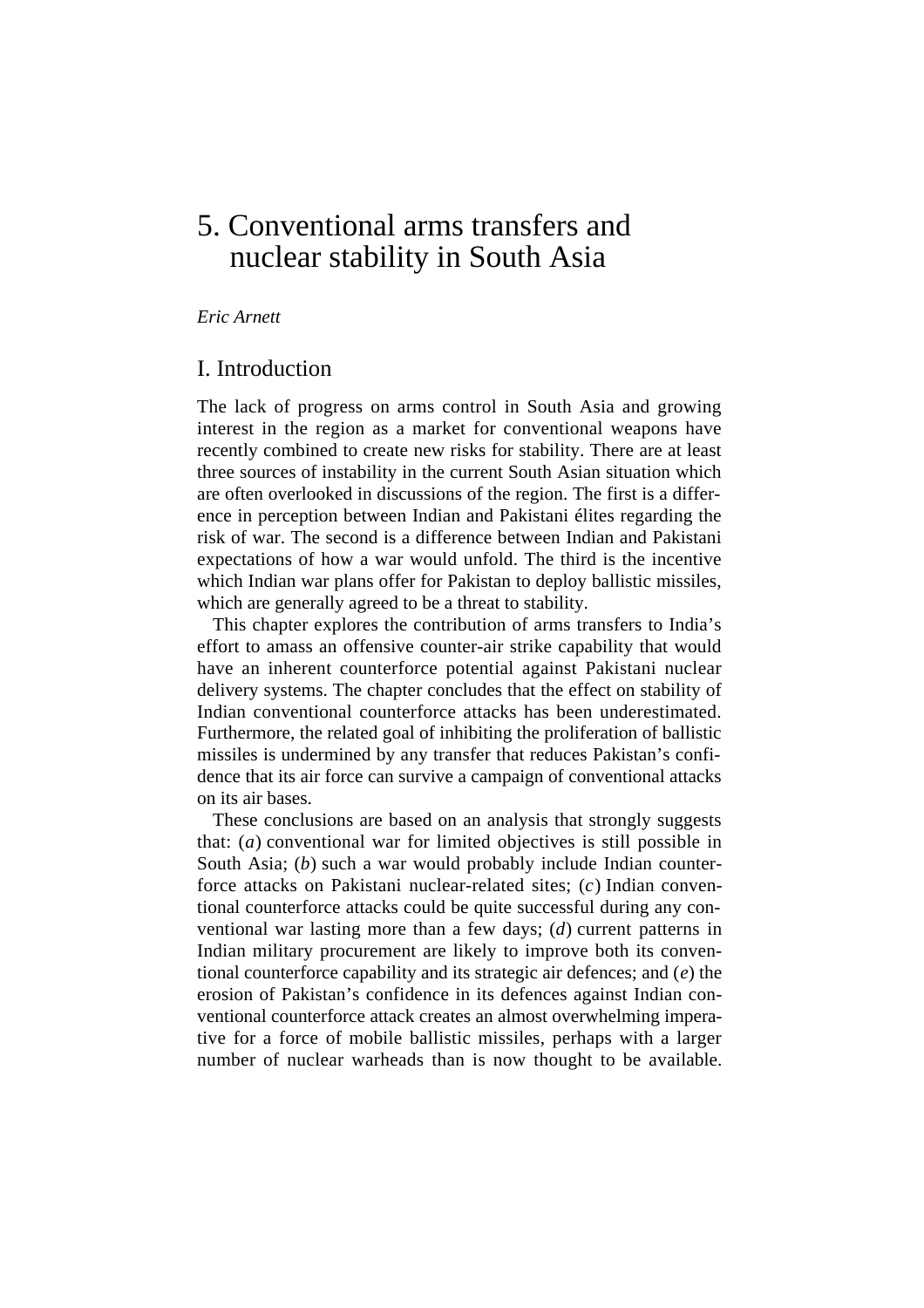Although mobile ballistic missiles are stabilizing in one sense, since they are less vulnerable than air bases when dispersed, they are seen even by some who believe nuclear weapons are stabilizing as necessarily entailing a risky devolution of launch authority. Furthermore, if more warheads were judged necessary, Pakistan would have to resume production of highly enriched uranium and perhaps conduct one or more nuclear tests, further undermining regional and global arms control goals.

The chapter first discusses the strong emphasis in the Indian Air Force (IAF) on offensive counter-air—that is, conventional attacks on Pakistani air bases—as well as the cooperation of arms suppliers in this effort and Pakistani perceptions of Indian capability. Having laid this groundwork, it describes the implications for Indian and Pakistani perceptions of the risks of war and nuclear escalation.

## II. How a war would unfold: IAF offensive counter-air capability

India's primary military modernization effort of the past 25 years has been to amass a strike capability that could be expected to involve attacks on Pakistan's nuclear delivery systems, especially its air bases. Under the conditions discussed below, these attacks could be quite effective. Even if attacks against suspected storage facilities for nuclear weapons or their components were not attempted or were unsuccessful because of poor intelligence, Pakistan would have no means by which to deliver a nuclear weapon unless a force of ballistic missiles had also been activated and dispersed.

Since the Indian offensive counter-air campaign would unfold in the context of a conventional war, it would not have to achieve the prompt 100 per cent effectiveness often held out as the standard for counterforce attacks against nuclear forces. It would simply erode the Pakistani delivery capability over a period of days or weeks. Even if Indian pilots were less effective at destroying hardened aircraft shelters than were unopposed Coalition forces against Iraq in the 1991 Persian Gulf War, superior numbers are in their favour. Once the hardened shelters were destroyed, the remaining Pakistani aircraft would be left in the open where they are much more vulnerable to attack.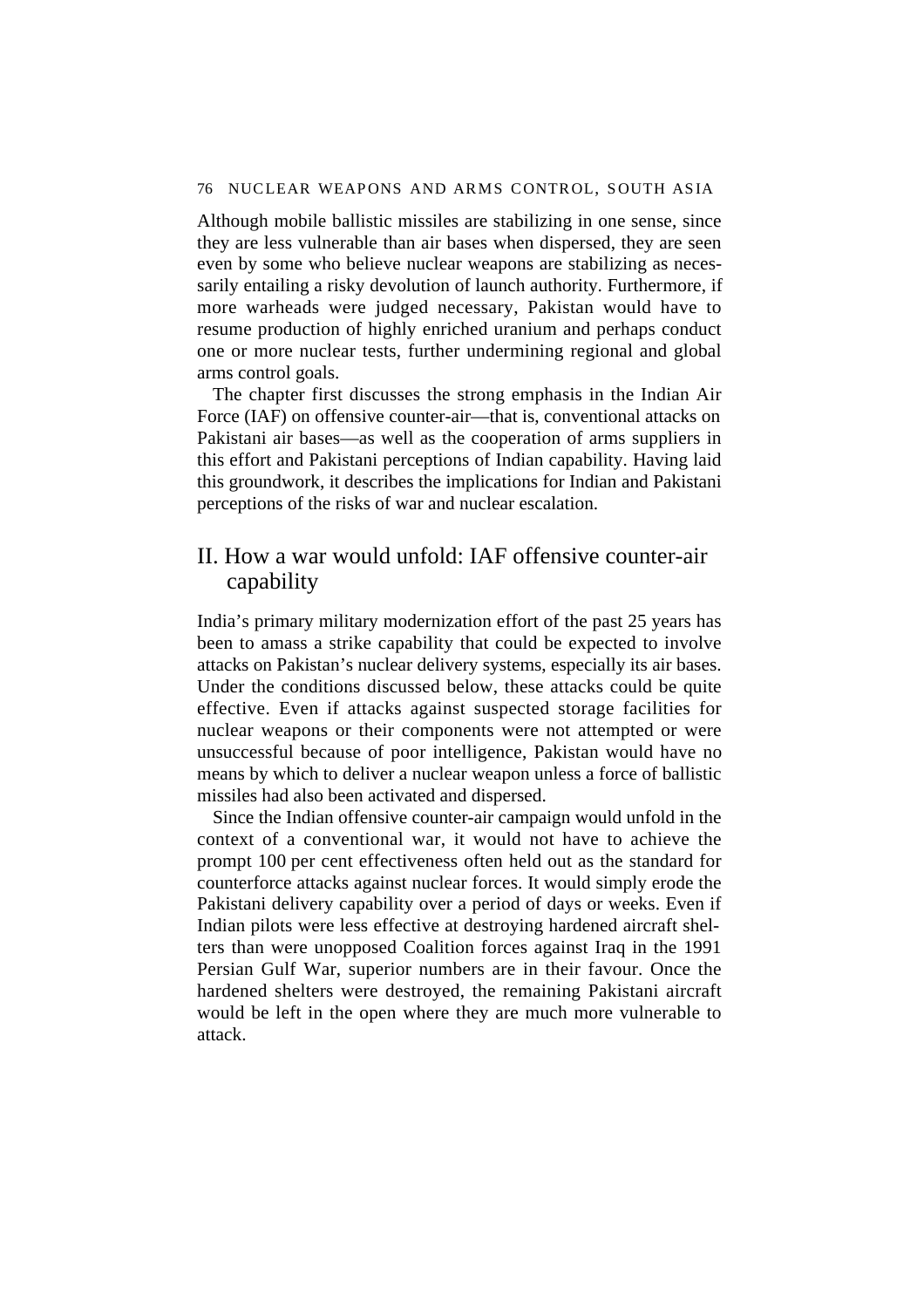India's fleet of strike aircraft is its highest military priority. In a tightly constrained procurement budget, strike aircraft and associated weapons and equipment are being consistently improved, crowding out other procurement programmes and even obliging the government to provide additional special funds. The primary objective for these forces is the destruction of Pakistani air bases. In the 1965 and 1971 wars, the offensive counter-air campaigns were largely unsuccessful (although the IAF achieved air superiority anyway), but since 1971 IAF strike capabilities have improved dramatically. By the 1980s Pakistani officials were already expressing alarm about India's strike capabilities. Despite official concern that India and Pakistan nearly went to war in 1990—and risked nuclear war—the United States and other arms exporters have since supplied India with important additional increments of counter-air capability.

#### **Offensive counter-air attacks in 1965 and 1971**

As in most wars of the air age, the first phase of the Indo-Pakistani wars of 1965 and 1971 featured an exchange of offensive counter-air attacks. Pakistan lacks strategic depth and many of the approaches to Pakistani air bases are screened from observation by the terrain, so that its air bases are unusually vulnerable to attack. This is especially true of Sargodha, Pakistan's most valuable air base and presumed nuclear base, and the IAF's highest-priority target at the outbreak of war.1 Pakistan also has a much smaller air force and infrastructure than India.

The vulnerability of Sargodha—roughly 300 km from the IAF bases at Adampur and Halwara, which are home to three of India's 22 strike squadrons—was vividly demonstrated in the 1965 war.2 Despite ample strategic warning and an expectant Pakistani combat air patrol above, a dawn attack on Sargodha achieved complete tactical surprise. Six IAF Mystère fighter-bombers were undetected during a low approach and attacked the base before a single aircraft on the ground

 $<sup>1</sup>$  Sargodha is always the first air base to be modernized and hosts Squadrons No. 9 and 11,</sup> which fly the F-16, Pakistan's highest-status aircraft and the object of considerable public fascination. *The Story of the Pakistan Air Force: A Saga of Courage and Honour* (Shaheen Foundation: Islamabad, 1988), p. 534. It is also suspected of being the storage location for an undetermined number of short-range ballistic missiles.

<sup>2</sup> The defence of Sargodha is likened in an official history to the Battle of Britain. *Story of the Pakistan Air Force* (note 1), p. 379. In 1965, Pakistan operated only 3 main air bases (Sargodha, Karachi and Peshawar) and 5 dispersal bases.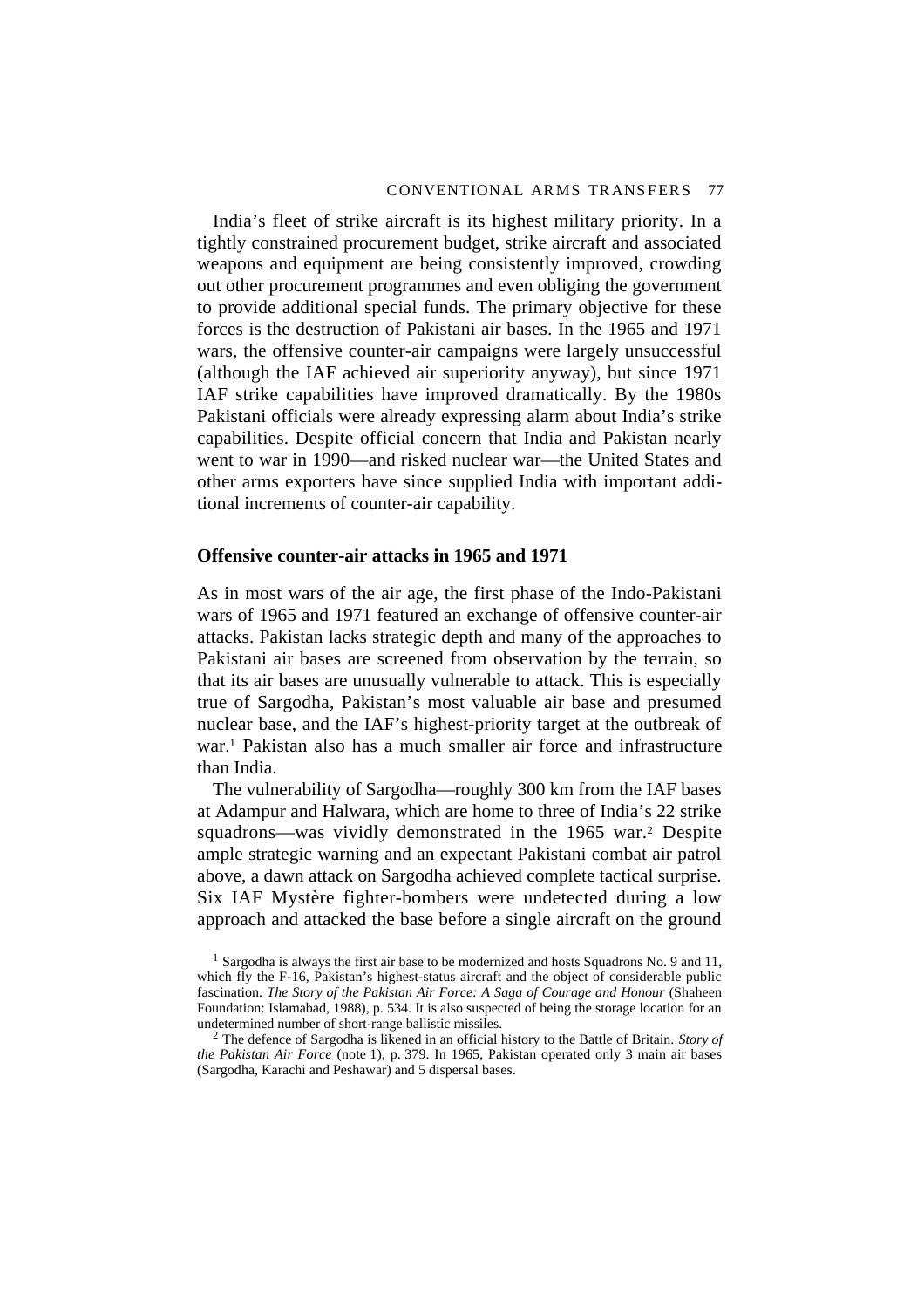could be scrambled.3 Only the poor accuracy of the attack prevented disaster for the Pakistan Air Force (PAF).4 As a result of the weaknesses in Indian offensive counter-air capabilities, total Pakistani losses in 1965 amounted to only 15 of 476 fighters (3 per cent) and 4 of 60 bombers (7 per cent) despite continuous bombing. In comparison, India lost 34 aircraft in the air and 20 on the ground, a total of 10 per cent of IAF combat aircraft.5

In the 1971 war, the IAF again bombed Pakistani air bases around the clock, as the PAF expected but for which it was still unprepared. In addition, the IAF was able to disable key ground-based radars early in the war and exploit the resultant holes in Pakistan's early warning coverage. Sargodha was bombed only at night and was virtually undamaged. Other bases were bombed more heavily in what the PAF official history dubs the Battle of the Airfields. Only six PAF fighters and one bomber were destroyed on the ground, $6$  but India was again able to establish air superiority. As a result, the PAF lost a total of about 75 aircraft to India's 45 lost.7

Despite the passage of more than 25 years, this history underlines the importance of offensive counter-air capabilities in Indian military planning—even when adequate technology was not available—and as a preoccupation of Pakistani planners. Events since 1971 suggest that, if anything, the IAF has increased its emphasis on offensive counterair and may now have the capability to prosecute it much more effectively.

<sup>3</sup> Scrambling was as much a method of passive defence as an effort to destroy or ward off attackers. Aircraft on the ground were thought to be quite vulnerable at the outset of the war, but airborne aircraft could flee or participate in active defence.

<sup>4</sup> The PAF expected worse, including round-the-clock bombing of Sargodha from the first minutes of the war. Preparations turned out to be inadequate because of poor radar warning (rectified in 1975 with the arrival of the Mirage-IIIRP equipped with look-down radars) and the failure of measures to intercept bombers at night. *Story of the Pakistan Air Force* (note 1), pp. 102, 432–33.

<sup>5</sup> *Story of the Pakistan Air Force* (note 1), p. 429. These are PAF estimates based on information in the Indian press. Other sources have given higher estimates of Indian losses.

<sup>6</sup> *Story of the Pakistan Air Force* (note 1), p. 470.

7 Jackson, R., *South Asian Crisis* (Praeger: New York, 1975), pp. 116, 121–22; and Ganguly, S., *The Origins of War in South Asia: Indo-Pakistani Conflicts since 1947* (Westview: Boulder, Colo., 1986), p. 100. Jackson ascribes the PAF's poor performance to a sort of conventional self-deterrence: the PAF leadership feared losing its fighters since they would be difficult to replace and therefore kept them out of action in much the same way as Iraq did 20 years later. This would obviously weaken PAF air defences in a future war with India and reserving some aircraft (probably Mirage-Vs) for the nuclear role would further weaken the defence.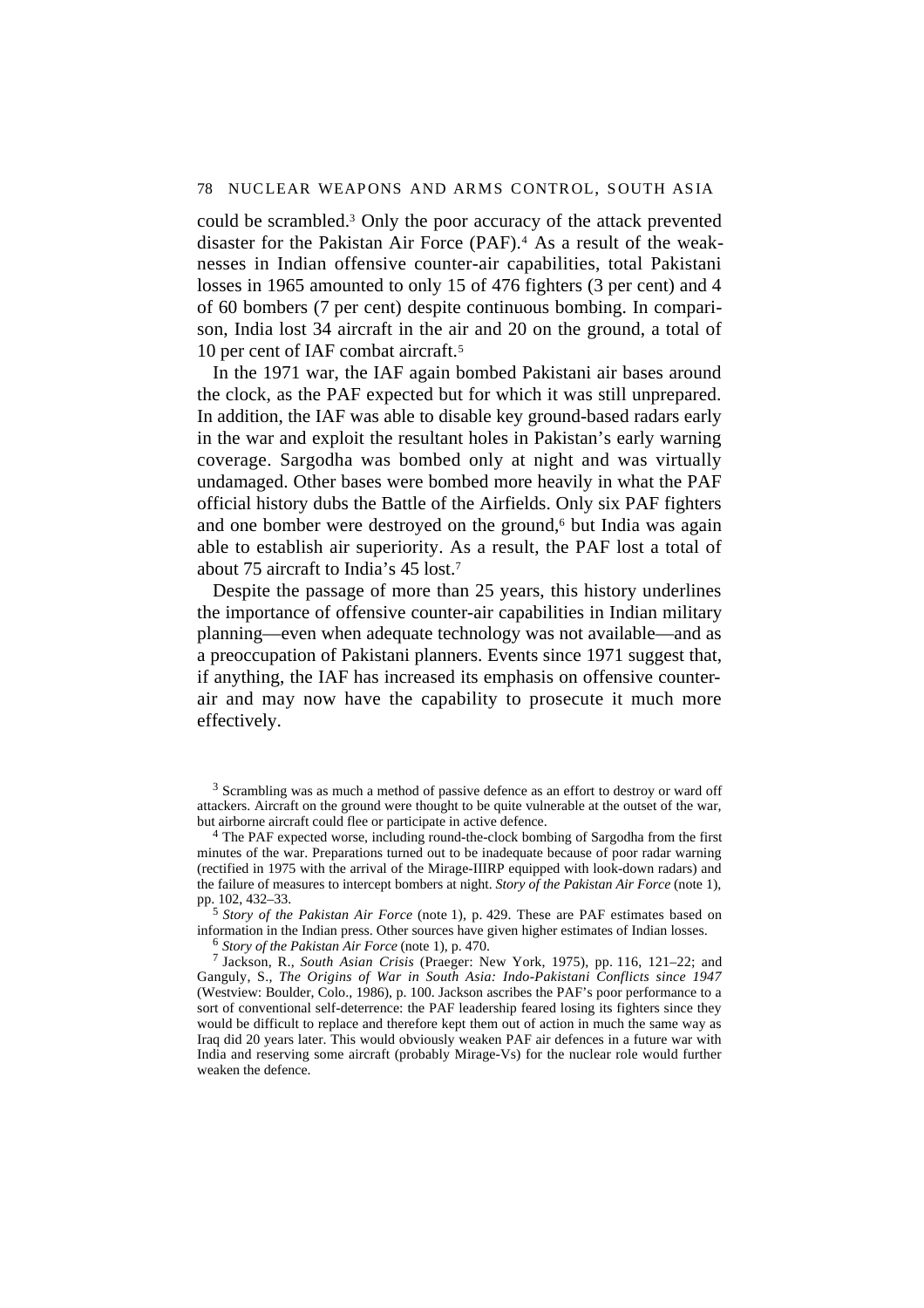#### **India's current conventional counterforce capability**

Since 1971, the lion's share of India's admittedly modest military modernization budget has gone to strike aircraft. The most important recent increment of capability—several hundred smart bombs capable of destroying hard targets—has been added since the 1990 crisis, altering the military situation significantly.

In the past 25 years according to public estimates the IAF has received more than 700 MiG-21, MiG-23, MiG-27, Mirage 2000 and Jaguar aircraft used primarily for air-to-ground missions, almost 400 of which are still in service. The dedicated strike fleet is said to number at least 240 and perhaps 380.8 All of these with the possible exception of some of the MiG-21s are capable of operating at night and delivering cratering and area-denial bombs against runways.<sup>9</sup> In 1996 India concluded a \$1.8 billion deal with Russia for 40 Su-30 attack aircraft, after which a special additional appropriation had to be made to the Ministry of Defence.10 The IAF's 25 Prithvi short-range ballistic missiles will also probably be detailed to counter-air missions.<sup>11</sup>

Most important, in the early 1990s, as IAF interest in the technologies demonstrated in the Persian Gulf War waxed, India closed at least three deals for laser-guided bombs.12 In 1992 the IAF saw to it

8 The most advanced strike aircraft are the IAF's 88 Jaguars and 35 Mirage 2000s. The difference in estimates is due to the IAF's high accident rate and some confusion over whether the Mirage 2000 squadrons are oriented towards strike. In Feb. 1997, however, a Mirage 2000 was equipped with a 1000-kg smart bomb. In addition, as many as 140 MiG-21s and 60 MiG-23s may still be operational in the strike/ground-attack role, although only some 26% of the IAF's 'operational' MiG-27s are thought to be airworthy. Ved, M., 'Brilliant hits, some misses at IAF exercise', *Times of India*, 19 Feb. 1997, p. 8; International Institute for Strategic Studies, *The Military Balance 1996/97* (Oxford University Press: Oxford, 1996), pp. 160–61; Hawkins, M., 'The Indian Air Force', *Asia–Pacific Defence Reporter*, Feb.–Mar. 1997, p. 30; 'India postpones MiG-27 upgradation', *The Hindu*, 11 June 1997; and *World Defence Almanac 1996–97*, cited in Khan, M. A., 'The Indian Air Force: structure, equipment and programmes', *Military Technology*, Dec. 1996, p. 14.

9 'IAF conducts first-ever night exercises in Asia', *The Telegraph* (Calcutta), 21 May 1992. The article notes that laser-guided bombs were not yet being used in major offensive counter-air exercises in early 1992.

10 'Govt increases defence outlay by Rs 1200 cr', *Hindustan Times*, 7 Dec. 1996.

 $11$  A retired IAF Jaguar squadron leader concludes that counter-air is the only reasonable role for the Prithvi, which can be armed with sub-munitions to damage aircraft on the ground, suppress air base air defences, and delay runway repair. Even if he is wrong, his observation demonstrates the IAF's fixation on counter-air capability. Joshi, J. P., 'Employment of Prithvi missiles', *Journal of the United Services Institution of India*, Oct.–Dec. 1996.

<sup>12</sup> The IAF had no laser-guided bombs in late 1991. Madhok, V. K., 'The trap awaiting India', *Indian Express*, 13 Sep. 1991.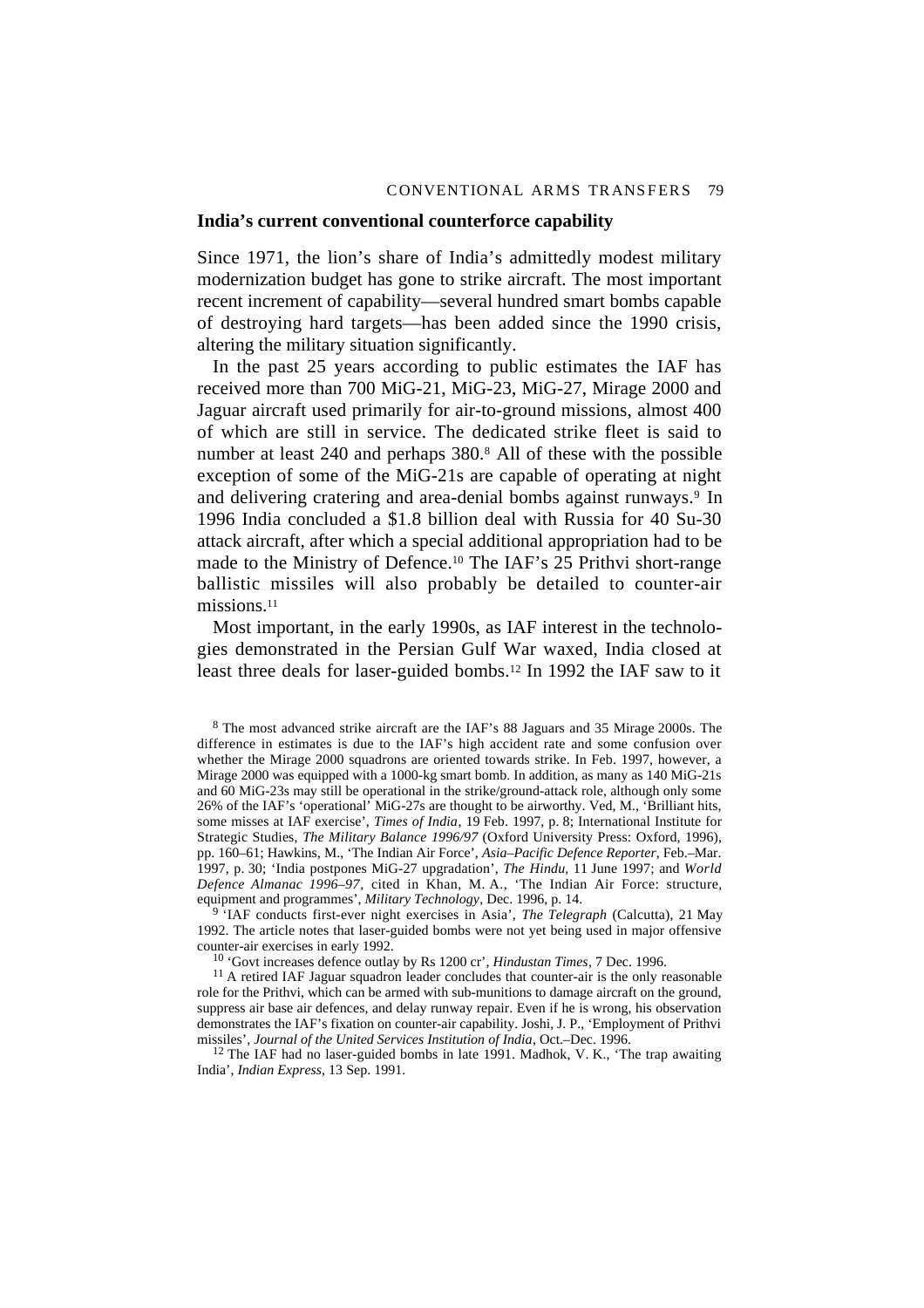that Russian 500-kg, 750-kg and 1000-kg laser-guided bombs were included in the first package of exports to India from the newly independent and desperate Russian arms industry.13 Then, in 1994, India received 315 Texas Instruments Paveway II laser-guidance kits for British 2000-lb (900-kg) bombs.<sup>14</sup> US personnel upgraded the Mirages to handle the Paveway and Israeli technicians provided additional expertise.15 Laser-guided bombs in the 900–1000-kg range are most useful for destroying aircraft shelters, but can also be used against bridges, artillery and armour.16 At about the same time the IAF bought an unknown number of French 400-kg laser-guided bombs.17 It is also thought to be operating the Russian AS-12, which exists in laser-guided and anti-radar variants,<sup>18</sup> and at least one other type of anti-radar missile. In March 1997, complete laser-guided bombs were delivered from the USA for the first time and mated to IAF Jaguars.19

During the same period the IAF's air defence forces and the other armed services have experienced relative neglect, particularly in the past 10 years.20 The IAF has repeatedly decided against upgrading its

<sup>13</sup> The Russian KAB series laser-guided bomb was developed from captured Paveways and is available with a penetrating warhead. The KAB series was made available for export in 1991 or 1992, and India may have been the first customer. Raupach, I., 'Russian air-tosurface guided weapons', *Military Technology*, May 1995, p. 12; and Khan (note 8), pp. 9, 14. The KAB series bombs were probably included in a series of deals totalling \$300 million closed in 1992. Kanth, D. R., 'Rs 900-cr defence purchases from Russia in hard currency', *Economic Times*, 9 Oct. 1992.

<sup>14</sup> Fulghum, D. A., 'India seeks aerospace niche: Indian Air Force faces tough choices', *Aviation Week & Space Technology*, 25 July 1994, p. 42; and Bedi, R., 'The Eagle has landed', *Indian Express*, 1 Nov. 1996. Only 4 other recipients outside the Organisation for Economic Co-operation and Development (OECD) are publicly known to have the Paveway: Israel, Saudi Arabia, Taiwan and Thailand.

15 Aneja, A., 'US tech soon for laser guided bombs', *The Hindu*, 28 Aug. 1994.

16 US Department of Defense, *Conduct of the Persian Gulf War: Final Report to Congress*, Appendix T (Department of Defense: Washington, DC, 1992), p. T-182; Defense Systems and Electronics Group, *Paveway II Laser Guided Bombs* (Texas Instruments: Dallas, Tex., 1995); and Clancy, T. *et al.*, *Fighter Wing* (Berkeley Books: New York, 1995), pp. 147–57. The Paveway also comes in 500- and 1000-lb versions. A 900- or 1000-kg smart bomb requires a penetrating warhead for use against hardened targets, a modification not beyond the ability of Indian personnel.

17 Baranwal, J. (ed.), *SP's Military Yearbook 1995* (Guide Publications: New Delhi, 1995), p. 133.

18 Smith, C., SIPRI, *India's* Ad Hoc *Arsenal: Direction or Drift in Defence Policy?* (Oxford University Press: Oxford, 1994), p. 231.

<sup>19</sup> The deal was the subject of a 2-year negotiation. The type, number and weight are not publicly known. Kumar, D., 'IAF acquires advanced US bombs for Jaguars', *Times of India*, 19 May 1997.

20 Gupta, S., Sidhu, W. P. S. and Sandhu, K., 'A middle-aged military machine', *India Today*, 30 Apr. 1993, p. 76.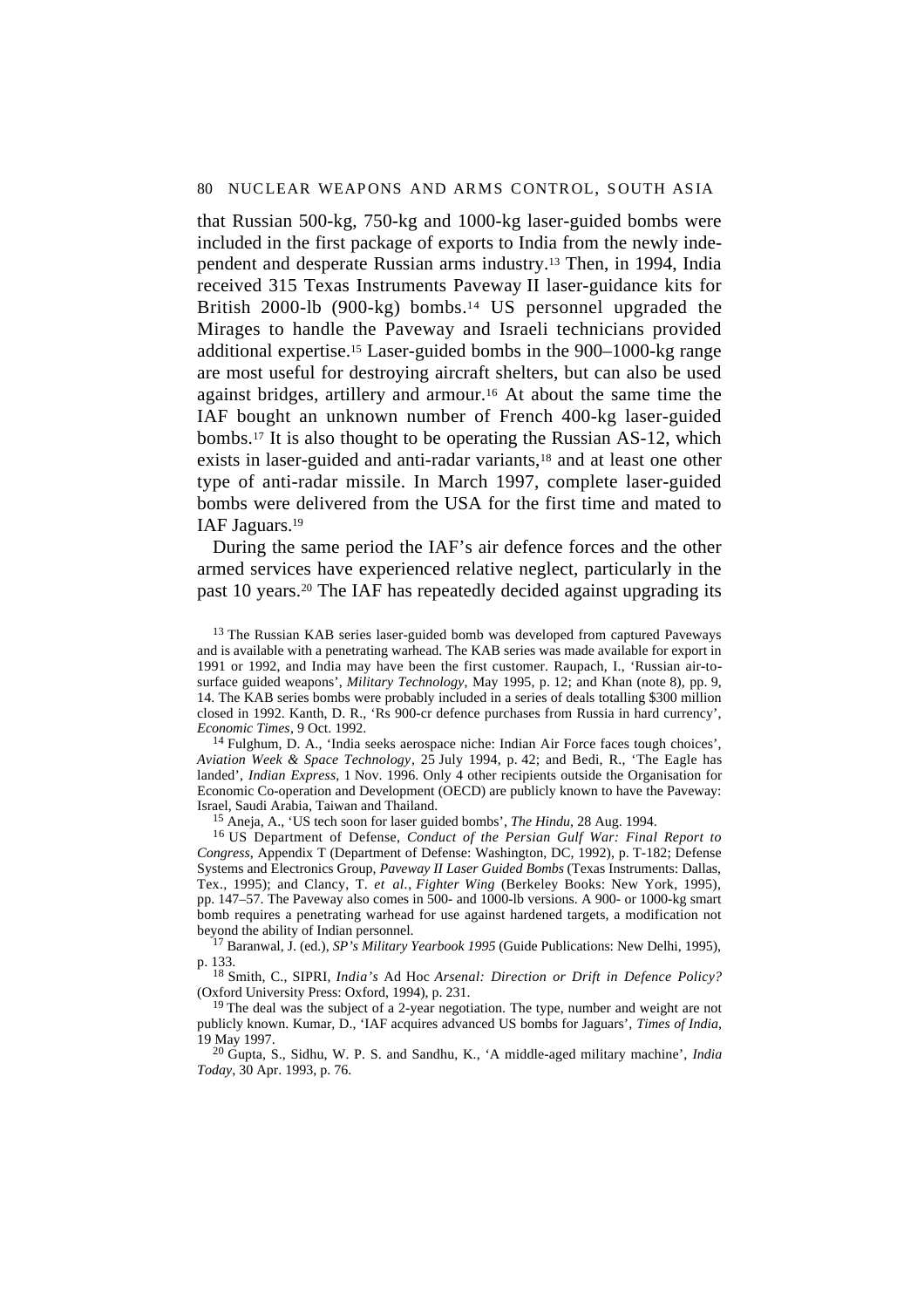MiG-21 air-defence interceptors (as opposed to its MiG-21 strike aircraft) and has underfunded maintenance of its MiG-29s.21 Development of a new, indigenous interceptor has been hobbled by poor funding, among other problems.22 Construction of warships has slowed to a trickle, the submarine yards are idle, and modernization of the tank force has been postponed. The Ministry of Defence spent a total of only \$15 million on the controversial Agni intermediate-range ballistic missile and \$250 million on the Integrated Guided Missile Development Plan (IGMDP) between 1983 and 1994.23

The IAF is developing—whether intentionally or simply as a matter of applying state-of-the-art technology to the offensive counter-air mission—a potent conventional counterforce capability. How effective might it be? Since 1971, Pakistan's active and passive air base air defence has been strengthened considerably, but it is not clear that it has kept pace with India's counter-air build-up. The improvements in passive defence include more dispersal bases and hardened shelters at Sargodha and elsewhere.<sup>24</sup> The improvements in active defences comprise primarily the addition of interceptors (Mirage-III and -V and F-16, as well as obsolescent Chinese fighters), surface-to-air missiles (SAMs—the Crotale) and radars. These provide Pakistan with muchimproved tactical warning and air defence.

Despite the IAF's efforts and the resources with which it has been provided, a prolonged offensive counter-air campaign probably would not completely destroy Pakistan's nuclear potential if a war were fought in the near future. India's lack of adequate air superiority forces and its weak air defences ensure that the opposition to IAF

21 Only 40–45 were flying in 1994. 'Poor reliability of MiG-29s hurts Air Force readiness', *Aviation Week & Space Technology*, 25 July 1994, p. 49.

<sup>22</sup> During the first 12 years of the project only about \$700 million was funded for the project. Since then it has been budgeted an average of \$100 million annually, but planned allocations have not always been granted by the government. These figures account only for the marginal costs of the fighter project, since Indian budgets do not cover the fixed costs of running the relevant organizations. Lok Sabha, Committee on Defence, *Defence Research and Development: Major Projects* (Lok Sabha Secretariat: New Delhi, 1995), p. 6; Silberberg, D., 'One on one: V. S. Arunachalam', *Defence News*, 24 Feb. 1992, p. 86; and Bedi, R., 'The *Jane's* interview: Air Chief Marshall Swaroop Krishna Kaul', *Jane's Defence Weekly*, 6 Nov. 1993, p. 56.

 $23$  Lok Sabha (note 22), p. 6.

<sup>24</sup> A total of 26 facilities in Pakistan were capable of handling jets in 1988. Of these, 17 were PAF air bases. In 1971, there were 8 main bases and 7 dispersal bases in West Pakistan. *Story of the Pakistan Air Force* (note 1), pp. 10, 438, 515–42. The shelters were a significant impediment to the IAF's counter-air planning before the delivery of the smart bombs. Joshi (note 11).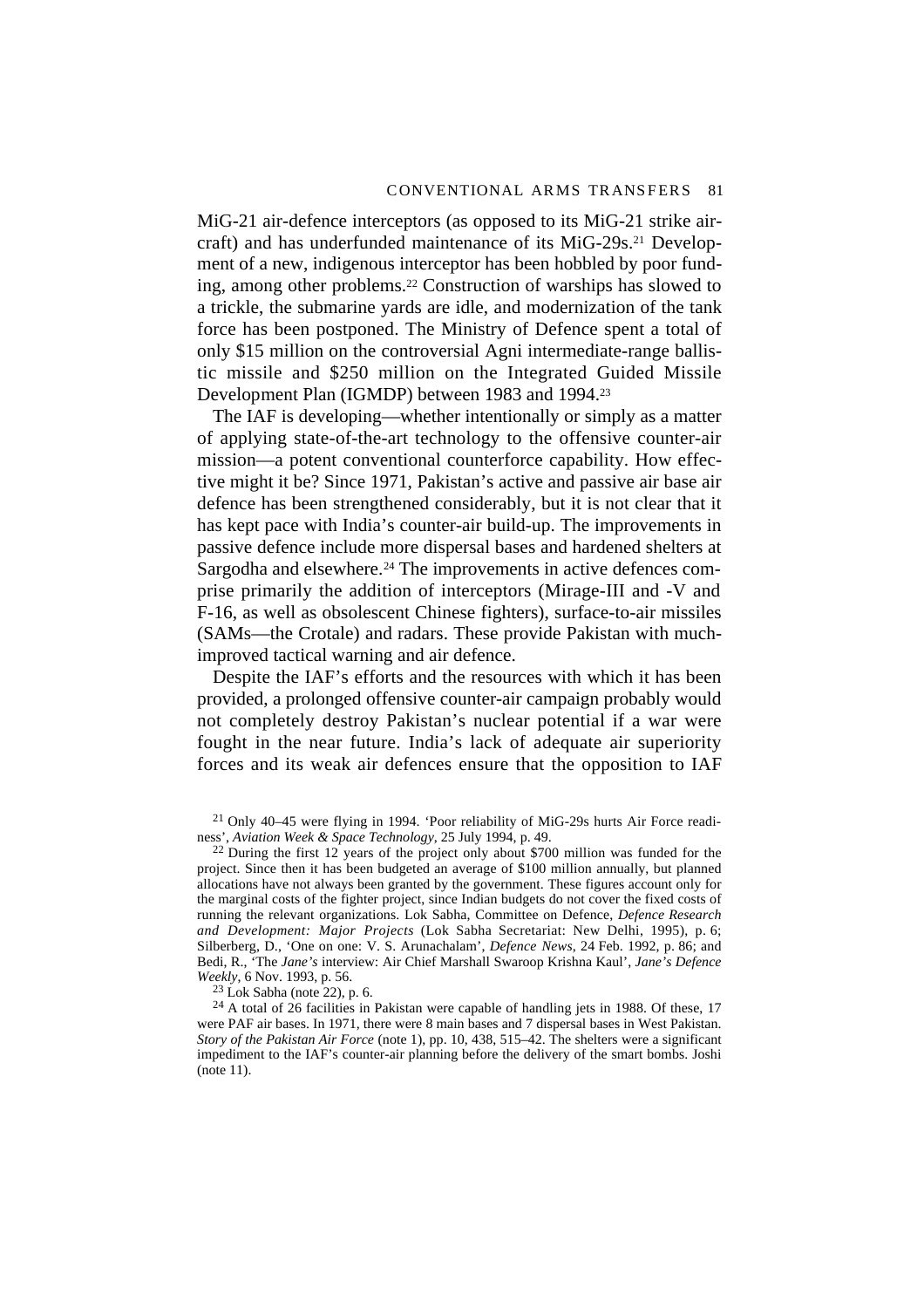attacks would remain potent and the effectiveness of such attacks would be limited. Guided-weapon strikes are much less likely to succeed if the weapons are released at low altitude or while the delivering aircraft is itself under attack.25 While India's conventional counterforce capability exists, is being strengthened and probably could be used to some effect without provoking nuclear escalation, it cannot be expected to provide a high probability of success in depriving Pakistan of its nuclear capability altogether without a complementary investment in strategic air defence.

#### **India's strategic air defences**

India operates more than 300 fighter aircraft armed with advanced French and Russian air-to-air missiles. The majority of the aircraft are obsolete MiG-21s and MiG-23s many of which will probably not be upgraded. The most advanced aircraft are 65 MiG-29s that are not serviced adequately and 88 Jaguar and 35 Mirage 2000 multi-role aircraft that are seen as equally if not more valuable in the strike role, but could be swung into the strategic defence role once the offensive counter-air effort had achieved a degree of success. India's SAMs are of older Soviet design.26

Given this state of affairs, it might be tempting to see a strict limit to India's abilities to launch and sustain a successful counterforce campaign and defeat counterstrikes. It is true that India is far from a 'defence-dominant' posture with respect to Pakistani nuclear forces. India is making an effort to bolster its strategic air defences, however, and the net effect of these efforts and its conventional counterforce capability is likely to have a significant bearing on the psychological aspects that are at the core of deterrence. This is especially true because of the extent of foreign participation in Indian programmes.

<sup>25</sup> The Paveway III can execute a pop-up manoeuvre that makes it more effective when released at a low level, but India is only known to have received the Paveway II, which must be released from a small 'basket' at an altitude of 6000 m. Aneja (note 15); Clancy (note 16), p. 151; and Texas Instruments, *Paveway III Laser Guided Bombs* (Texas Instruments: Dallas, 1994). The Russian bombs are probably not more capable than the Paveway II. The primary reason for the high success rate (over 50%) of the US-led Coalition in using laser-guided weapons against Iraq was the absence of any threat from air-defence interceptors. Coalition aircraft could fly high and guide their weapons to target without fear of harassment. Matra claims that its 400-kg bomb can also be released at low altitudes. *SP's Military Yearbook* (note 17), p. 133.

<sup>26</sup> *The Military Balance 1996/97* (note 8), p. 160–61. IISS estimates are not necessarily accurate and do not reflect readiness rates.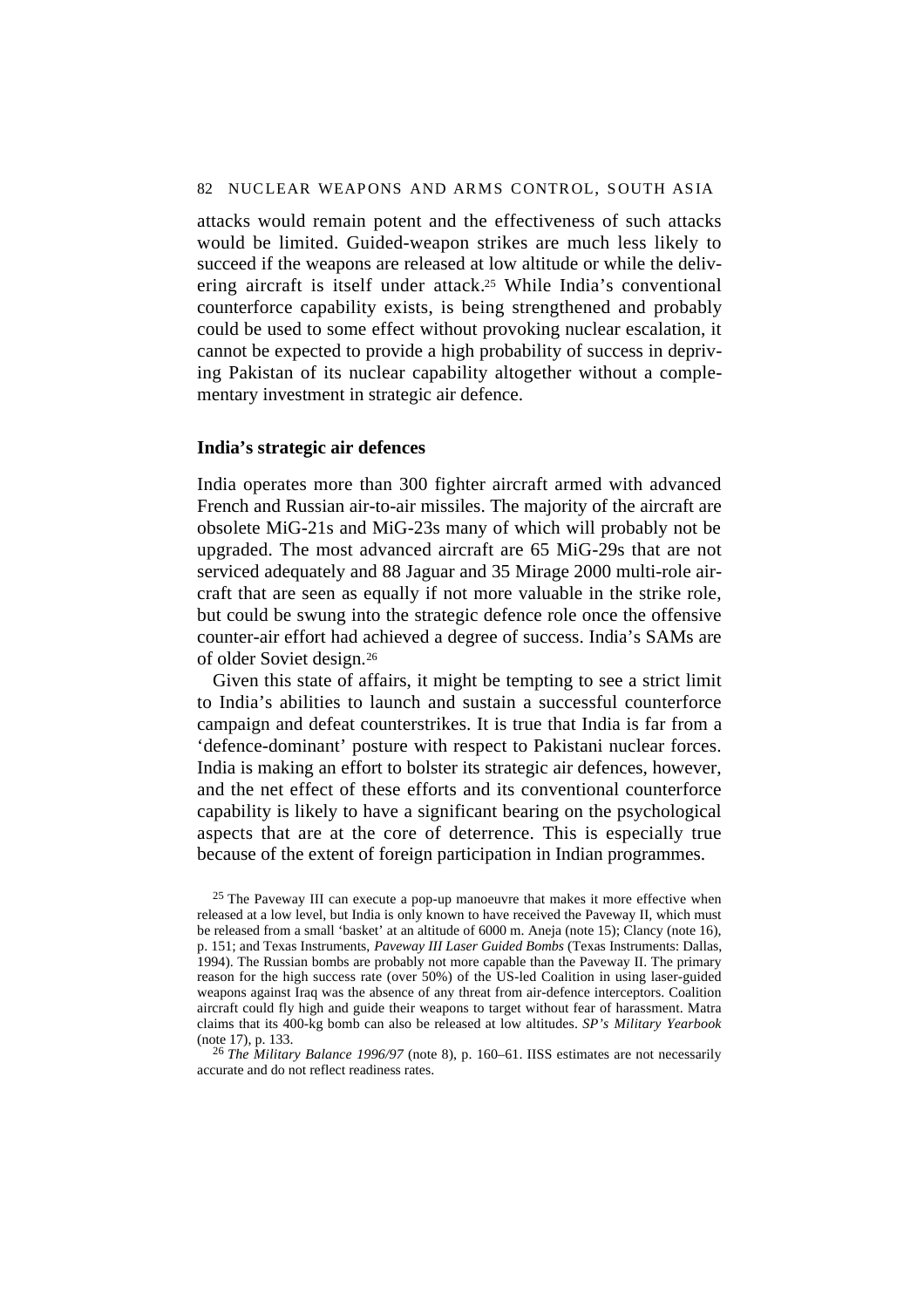At the heart of India's current strategic defence effort are indigenous designs for a relatively modern fighter, the Light Combat Aircraft (LCA), and a family of anti-aircraft missiles: the Trishul short-range SAM, the Akash medium-range SAM, and the Astra air-to-air missile. India has also developed a family of air-defence radars, Indra, and is hoping to deploy an airborne warning and control (AWAC) system.<sup>27</sup> Finally, India has resumed imports of the MiG-29.28

The LCA is to replace the MiG-21 early in the next century and contains British, French, Italian, Swedish and US technology. The other projects also probably involve Western or Russian technology, although the foreign content is difficult to judge and it is not clear that any of them will be concluded successfully. What matters, however, is the demonstration of interest—in India and the supplier states—in bolstering India's air defences.

The most important increment in Indian capability would be the force multiplier effect afforded by an effective AWAC system.29 AWAC technology would enable the IAF to gain air superiority, prosecute the offensive counter-air campaign more effectively as a result, and defeat aerial counter-attacks. Because AWAC technology is difficult to assess from outside, especially without advanced signals intelligence, deployment of an Indian AWAC system would force Pakistani planners to make conservative judgements about Indian strategic defences. The result is likely to be a loss of confidence in aircraft as a survivable delivery system in a prolonged war.

#### **Two problems of conventional counterforce**

The primary difficulty that conventional counterforce capabilities present to stability is their potential for escalation, which has two aspects.

 $27$  The budget for developing these and other indigenous projects is intended to reach roughly \$1 billion by the turn of the century, but has been underfunded. Government of India, Ministry of Defence, *Annual Report 1995/96* (Thomson: New Delhi, 1996), pp. 9–10; and Arnett, E., 'Military research and development', *SIPRI Yearbook 1997: Armaments, Disarmament and International Security* (Oxford University Press: Oxford, 1997), pp. 222–23.

 $28$  The 10 delivered in 1996 were the first deliveries since 1989, and may only replace those lost in crashes. Anthony, I. *et al.*, 'The trade in major conventional weapons', *SIPRI*

<sup>29</sup> India was reportedly furnished with the less-than effective Tu-126 AWAC aircraft during the 1971 Indo-Pakistani War. Gunston, B. and Sweetman, B., *Soviet Air Power* (Salamander Books: London, 1978), p. 177. Russian AWAC programmes apparently are still troubled. International Institute for Strategic Studies, *Strategic Survey 1995/96* (Oxford University Press: Oxford, 1996), p. 25.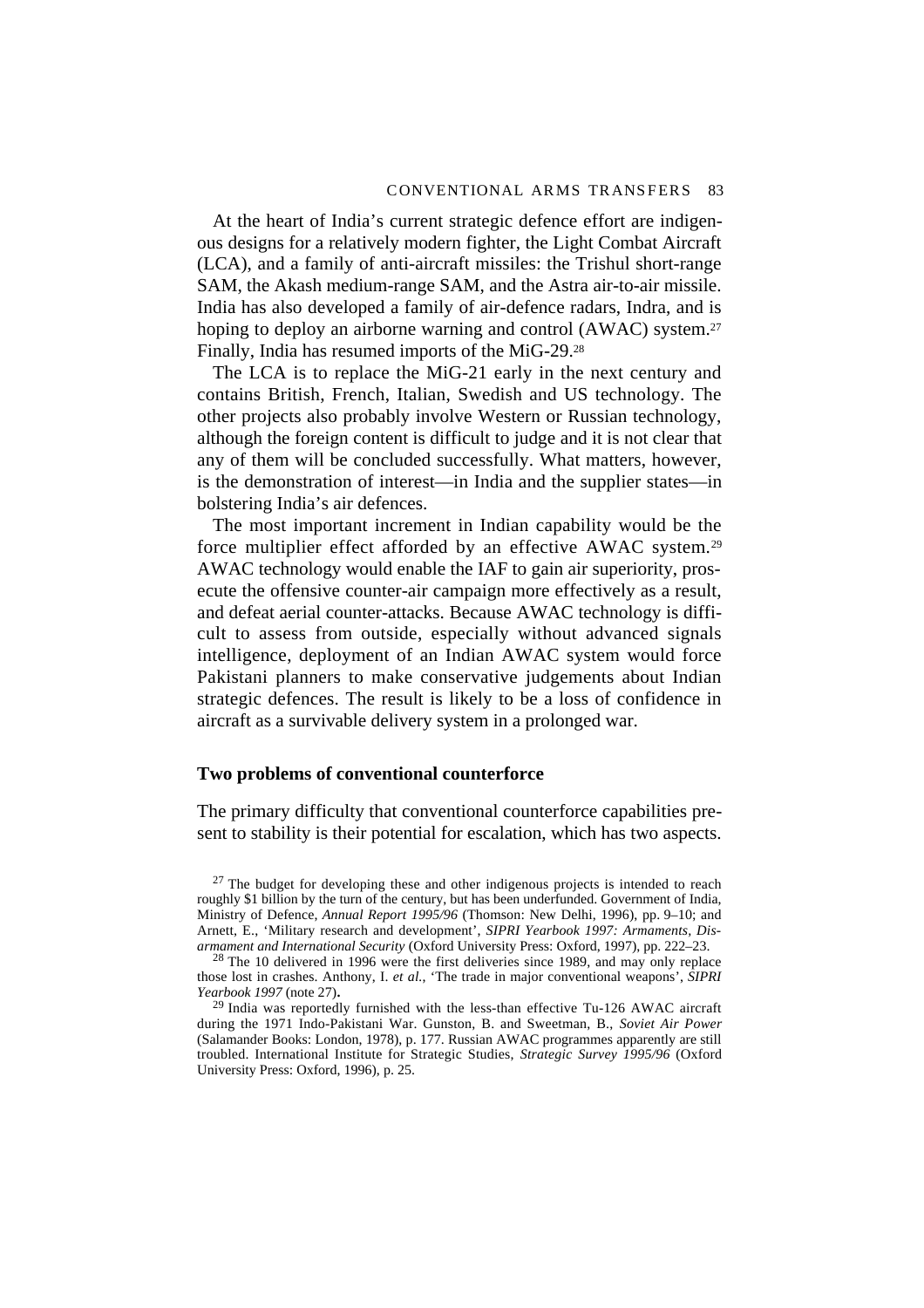Most obviously, Indian command authorities might authorize strikes against targets that led their Pakistani counterparts to fear for the survival of nuclear forces. In a war for limited objectives that did not threaten the existence of the Pakistani state, it seems unlikely that the Pakistani command authority would risk using nuclear weapons for fear of Indian reprisals. Nevertheless, Pakistan might resort to nuclear use.30

A second concern is the pressure Indian counterforce capabilities put on Pakistani military planners to rely on ballistic missiles as a means of delivering nuclear weapons. If Pakistani planners fear that their air bases can gradually be destroyed during a conventional war and accept that they would be deterred from using nuclear weapons first, they face almost irresistible incentives to deploy mobile ballistic missiles that can be dispersed more widely. The fact that ballistic missiles would fall under the command of the army, which has more clout in Pakistani domestic politics than the PAF, would make such a decision all the more attractive.<sup>31</sup>

## III. The probability of war: Pakistani nuclear deterrence

The Indian counterforce build-up poses an important challenge to the increasingly popular school of thought that sees nuclear weapons as a stabilizing influence in South Asia. If the IAF continues to plan as if war were possible, to give every indication that the planning staff actually believes war is possible and to prepare to prosecute a conventional counterforce campaign, it is important to question the belief that war is unlikely because Indian command authorities accept nuclear deterrence and could not hope to limit the damage that would be inflicted by Pakistani nuclear strikes.

 $30$  The very uncertainty about whether escalation to nuclear use is an appropriate response to 'inadvertent' destruction of nuclear delivery and command and control systems is central to Posen, B., *Inadvertent Escalation: Conventional War and Nuclear Risks* (Cornell University Press: Ithaca, N.Y., 1991).

<sup>&</sup>lt;sup>31</sup> Arnett, E., 'Choosing nuclear arsenals: prescriptions and predictions for new nuclear powers', ed. B. Frankel, *Opaque Nuclear Proliferation: Methodological and Policy Implications* (Frank Cass: London, 1991).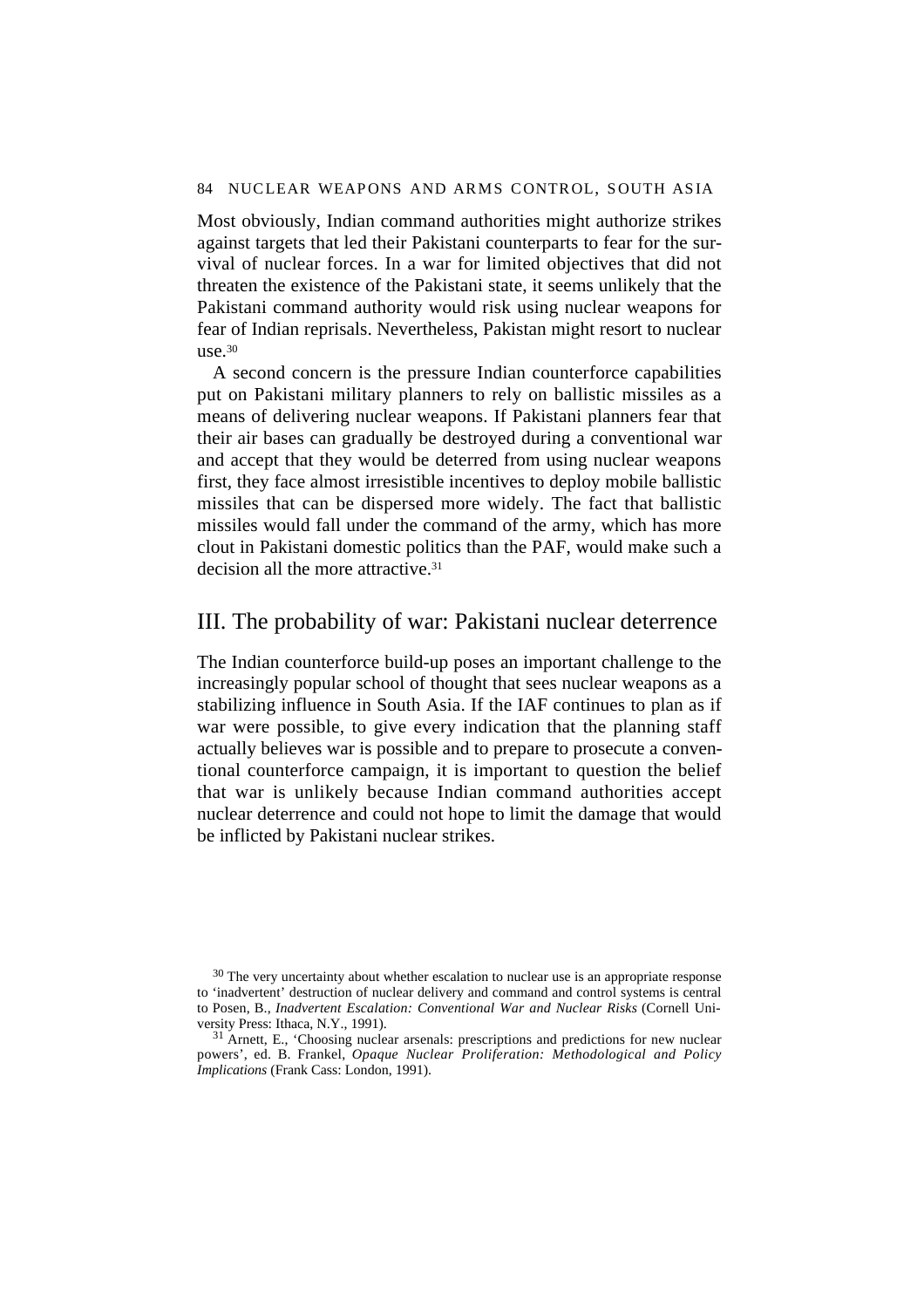#### **The possibility of war in South Asia**

Absent from most of the research on nuclear deterrence in South Asia is a discussion of the leeway nuclear weapons leave for attacks meant only to secure limited objectives. This is surprising because all of South Asia's wars since Partition have been fought for limited objectives.

US and NATO planners fretted incessantly over the appropriate response to limited conventional aggression that might create a fait accompli without crossing the nuclear threshold. Although it might be tempting to dismiss NATO's cold war anxiety about the credibility of its deterrent as just so much irrelevant nuclear theology and bureaucratic horse-trading, the same concern must be central to maintaining stability in South Asia. It is the general problem of deterring attacks or wars for limited aims with nuclear weapons, especially if they are not arrayed in such a way as to demonstrate commitment to preventing the specific contingency contemplated by the adversary: if the existence of a state is not at risk, even a command authority facing humiliating defeat always has an incentive to postpone a nuclear response, especially if the adversary too is armed nuclear weapons.

Furthermore, Indo-Pakistani wars have all been for limited aims. India and Pakistan have fought three wars since Partition. The first two were classic limited-objective skirmishes with relatively few casualties. Even in 1971, when India severed the link between West and East Pakistan, creating independent Bangladesh, war aims were kept limited. Most regional specialists expect that future wars—if there are any—will have more in common with the 1965 war than, say, an attempt to conquer all of Pakistan or to separate the Punjab from Sindh.

#### *The Pakistani stake in nuclear deterrence*

The idea of stable nuclear deterrence in South Asia has been promoted most energetically by the Pakistani nuclear establishment, the organization with the most to gain from its acceptance. Intimidated by India's burgeoning strike capability and the threat they saw it posing to the nuclear infrastructure, Pakistani officials began asserting the deterrent power of their nuclear programme in the late 1980s. By 1991 they had convinced themselves that war was no longer possible. In the words of Mushahid Hussain, Information Secretary for the rul-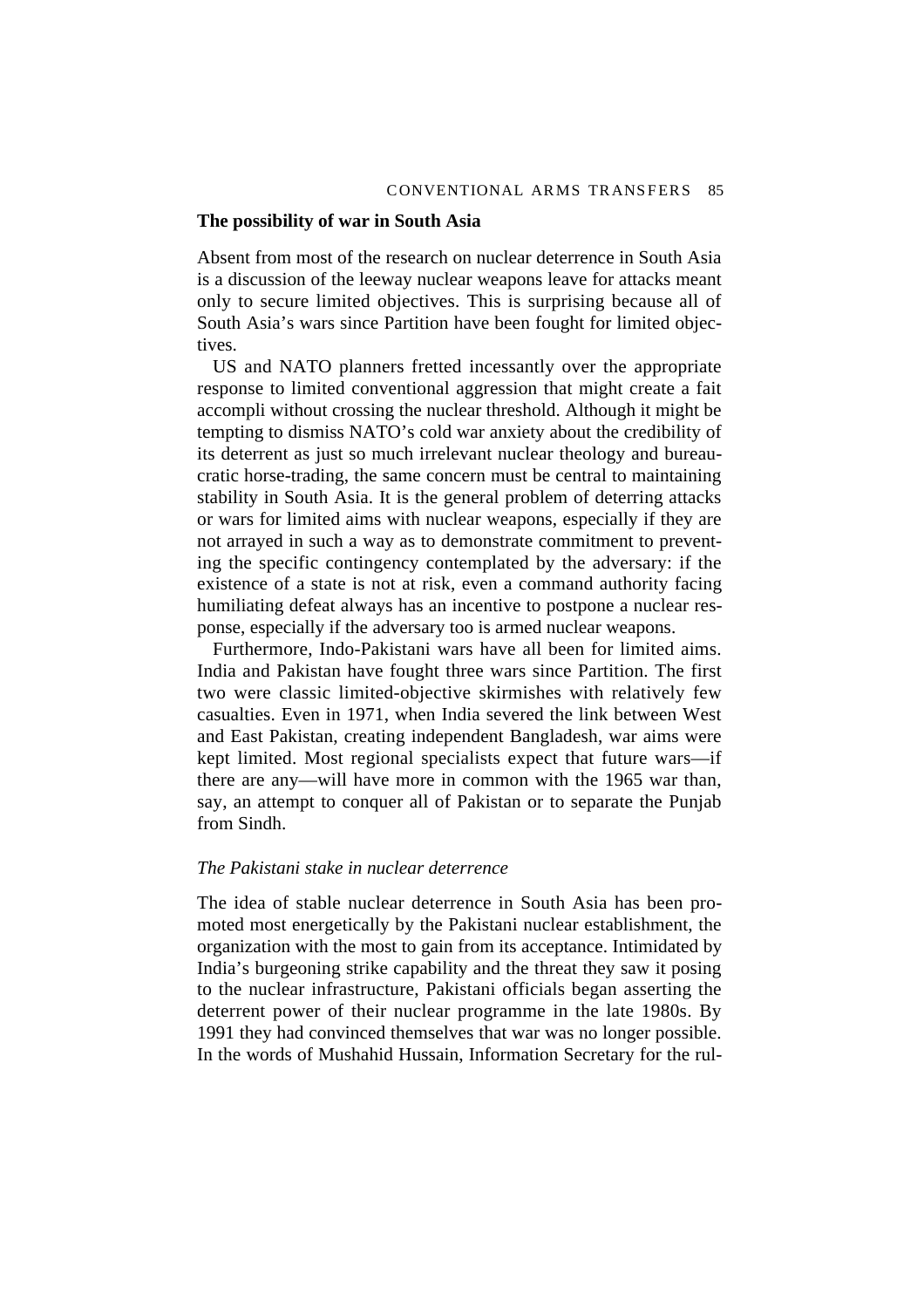ing Pakistan Muslim League, 'the only reason why these eyeball-toeyeball confrontations between the Pakistani and Indian armies [in 1987 and 1990] were not converted into military conflict was the nuclear factor'.32 More grandly, former Chief of Army Staff General Mirza Aslam Beg claimed in 1993: 'There is no danger of even a conventional war between India and Pakistan . . . There is no possibility of an Indian–Pakistan war now'.33

Beg specifically links the deterrent to Kashmir.<sup>34</sup> Pervez Hoodbhoy has suggested that the main role for the nuclear option as perceived by Pakistani planners is to deter an Indian conventional attack meant to stop support to insurgents in Indian Kashmir.35 Since this sort of limited-objective action is difficult to deter with nuclear weapons, it is in the interests of Pakistani leaders to attempt to strengthen the deterrent effect of their nuclear capability by making themselves appear more willing to use nuclear weapons than they really are. As the former director of the Pakistani Inter-Services Intelligence, Asad Durrani, has candidly explained, Pakistan can only hope to succeed in deterring such limited attacks if India's command authorities believe that 'we are primed, almost desperate to use our nuclear capabilities when our national objectives are threatened, for example, a major crackdown on [the] freedom movement in Kashmir'.36 Remarkably, a number of Western researchers appear to have embraced this wishful gambit as evidence that nuclear deterrence actually obtains in South Asia.37

#### *The deterrent effect on India*

Despite claims that Pakistan's attempt to promote nuclear deterrence has been accepted by official circles in India, it appears that military

34 Giles and Doyle (note 33), p. 146.

<sup>32</sup> Hussain, M., 'A bomb for security', *Newsline* (Karachi), Nov. 1991, p. 32.

<sup>33</sup> Quoted in Giles, G. F. and Doyle, J. E., 'Indian and Pakistani views on nuclear deterrence', *Comparative Strategy*, Apr.–June 1996, p. 146.

<sup>35</sup> Hoodbhoy, P., 'Pakistan's nuclear future: capping the nuclear program', eds S. Ahmed and D. Cortright, *Pakistani Public Opinion and Nuclear Weapons Policy* (Notre Dame University Press: South Bend, Ind., forthcoming).

<sup>36</sup> Durrani, A., *Pakistan's Security and the Nuclear Option* (Institute for Policy Studies: Islamabad, 1995), p. 92, cited in Hoodbhoy (note 35).

<sup>37</sup> Cohen, S. P., 'Nuclear neighbors', ed. S. P. Cohen, *Nuclear Proliferation in South Asia: Prospects for Arms Control* (Westview: Boulder, Colo., 1991), p. 12; Lavoy, P. R., 'The strategic consequences of nuclear proliferation: a review essay', *Security Studies*, vol. 4, no. 4 (summer 1995); and Hagerty, D. T., 'Nuclear deterrence in South Asia: the 1990 Indo-Pakistani crisis', *International Security*, vol. 20, no. 3 (winter 1995–96).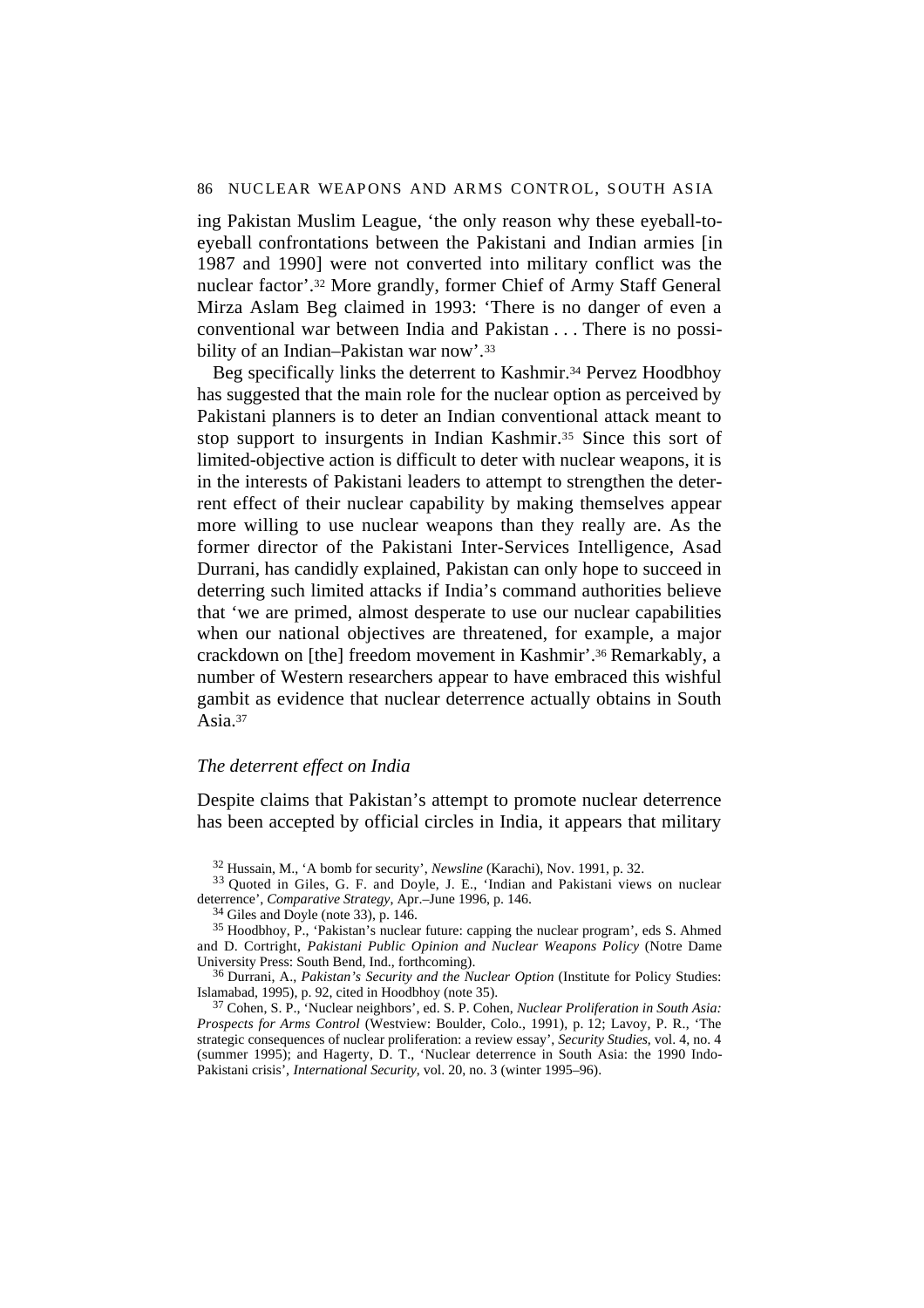planners continue to prepare for conventional war with Pakistan. In 1995, P. R. Chari, a former Additional Secretary of Defence who served as the second ranking civilian responsible for the IAF, concluded: 'It would be feckless to presume that [the current] situation is innately stable, and does not possess any escalation potential . . . That [the 1987 and 1990] crises had the potential to escalate tensions and lead to a conventional conflict is indisputable . . . Conventional war is not implausible'.38

Chari cites favourably NATO's cold war approach to raising the nuclear threshold with options for conventional war,<sup>39</sup> and expresses doubts as to whether the Indian military 'believe that Pakistan has a viable deterrent'.40 This stems in part from the mutually deterring nature of nuclear weapons when they are present on both sides of a conflict: neither side dares to escalate to nuclear use, so the conventionally stronger power retains its advantage.41 For this reason, he concludes that Pakistan's nuclear capability 'could only serve as a "last-resort" weapon'.<sup>42</sup>

Other sources corroborate Chari. Former Chief of Army Staff General V. N. Sharma in the context of the 1990 crisis: 'I don't see any threat of nuclear capacity or capability in Pakistan'.43 Another, unnamed retired Indian Chief of Army Staff said: 'The Pakistani nukes do not give me a cold sweat [since Indian nuclear retaliation] could be in the range of ten megatons for one'.44 As early as 1979, Major-General D. K. Palit suggested that India would respond to a future Pakistani attack despite the presence of nuclear weapons with a combination of conventional counterforce and air defence: 'India's defensive strategy against a likely nuclear conventional [sic] attack by Pakistan must aim, at the first priority, to minimise the actual nuclear threat. In this case Pakistan's weak point will be its delivery system,

38 Chari, P. R., *Indo-Pak Nuclear Standoff: The Role of the United States* (Manohar: New Delhi, 1995), pp. 80, 136, 216.

39 Chari (note 38), p. 97.

 $40$  Chari (note 38), p. 127. Chari emphasizes that the bases of Indian planning for war with Pakistan are not publicly known and is only willing to venture that India is aware 'of Pakistan's quest for a nuclear deterrent'. He then expresses his own doubts as to whether that deterrent is viable.

41 Chari (note 38), p. 192.

42 Chari (note 38), p. 220.

43 Sharma, V. N., 'It's all bluff and bluster', *Economic Times* (Bombay), 18 May 1993.

44 Gupta, S. and Sidhu, W. P. S., 'The end game option', *India Today*, 30 Apr. 1993.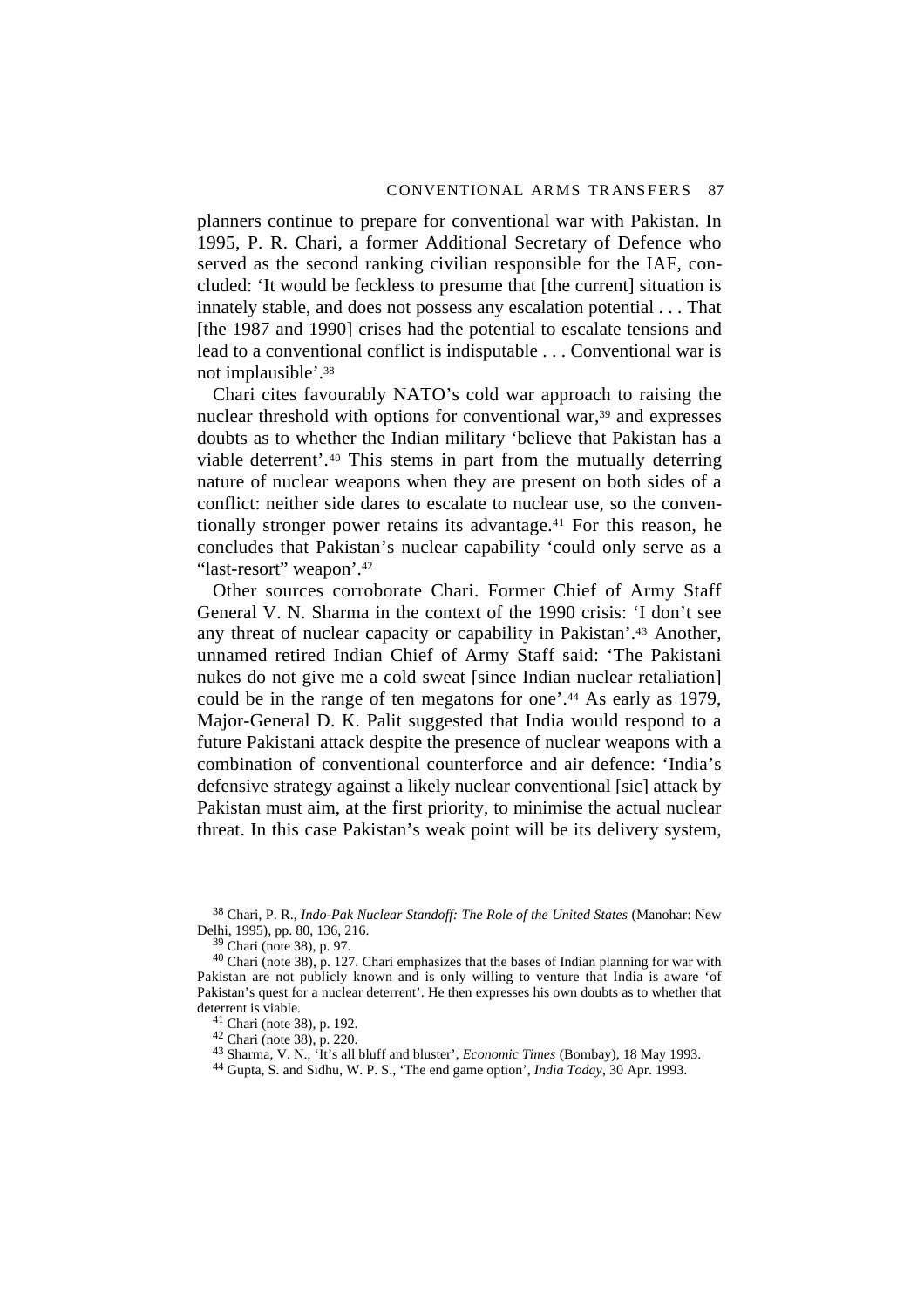because for a considerable time to come its only recourse will be the fighter-bomber, of which the Mirage is the most suitable'.45

Differing perceptions of the stabilizing effect of nuclear weapons increase the risk of war. The evident belief of key members of the Pakistani leadership that the nuclear option gives them a free hand to support insurgencies on Indian territory, even at a higher level,<sup>46</sup> when combined with the indications that the Indian military explicitly plans for conventional war below the nuclear threshold is a recipe for catastrophe.

### IV. Conclusions

Even if the effort to acquire a more robust conventional counterforce capability and supporting air defences makes considerable progress in the years to come, Indian military planners cannot know in advance that an air campaign will be successful in destroying Pakistan's nuclear capability. Nor can they be absolutely confident that a panicky Pakistani leadership would not use its nuclear weapons before losing that capability, although it seems unlikely. Both considerations will militate against a pre-emptive war launched primarily with the aim of destroying Pakistan's nuclear capability, but would not necessarily rule out counterforce strikes in a war fought for other reasons.

A more important issue is whether planning for counterforce operations is a wise idea. Looking at it the other way around, however, given the demonstration effect of recent wars in the Middle East, it is hard to imagine India breaking with previous practice and current thinking about a Revolution in Military Affairs, and choosing instead to prepare for war without an offensive counter-air option, especially after investing so heavily in the requisite capability.

The possibility that Pakistan might deploy more weapons on missiles is not likely to be a determining factor. Indeed, the political ramifications for Pakistan of moving directly counter to US nonproliferation policy would be so serious that India might see some advantage in a political strategy that pushed Pakistan in this direction,

<sup>45</sup> Palit, D. K. and Namboodiri, P. K. S., *Pakistan's Islamic Bomb* (Vikas: New Delhi, 1979), p. 117. Palit was Commandant of the Indian Military Academy.

<sup>46</sup> Indeed, the Pakistani strategy can only succeed if the costs of the insurgency to India become unbearable. Tellis, A. J., *Stability in South Asia* (RAND Corporation: Santa Monica, Calif., 1997), pp. 44–46, 51, 69.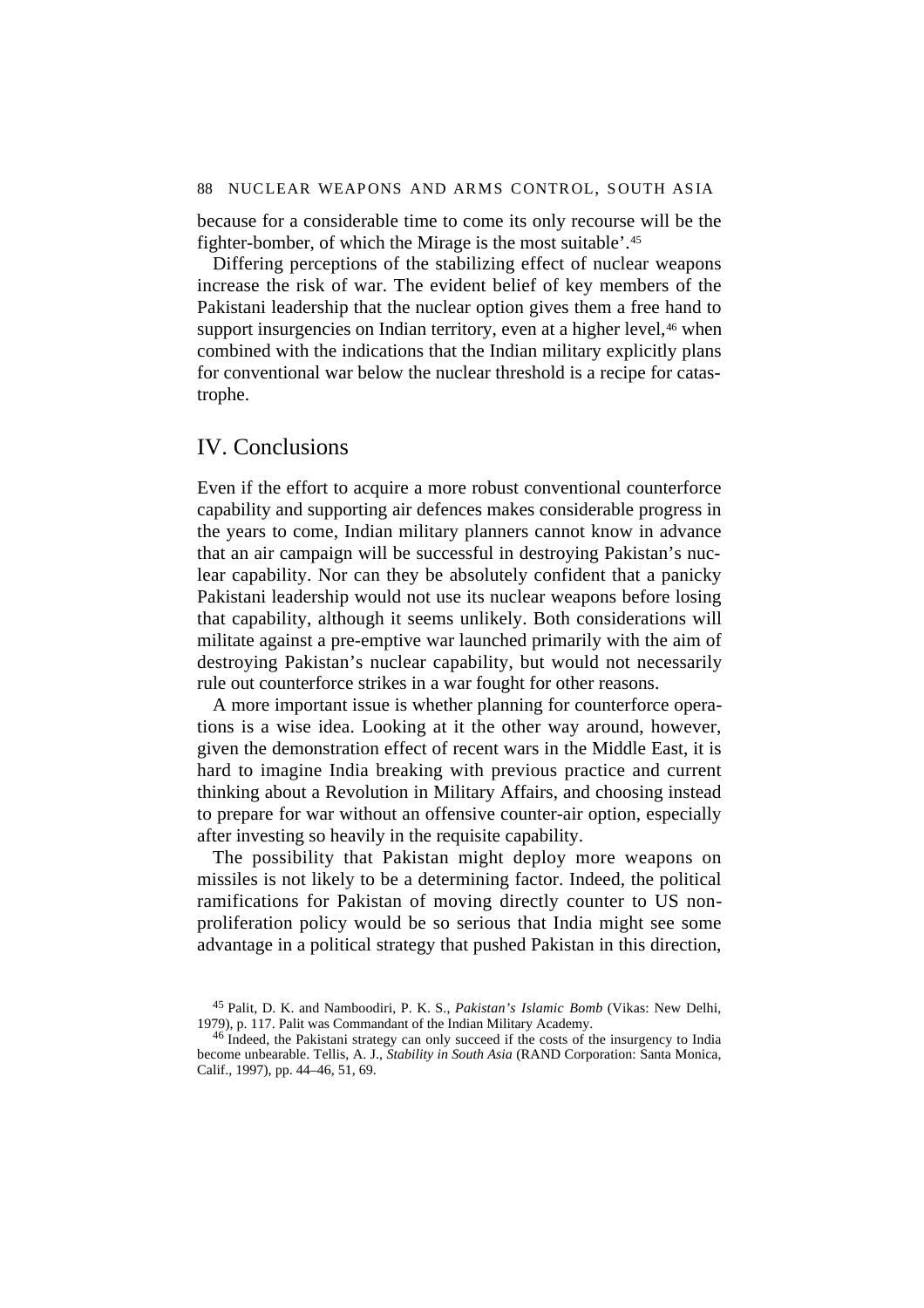especially since Indian élites apparently do not see ballistic missiles as inherently destabilizing.

The only conditions under which India might de-emphasize counterforce, then, are those under which the possibility of conventional war itself were removed. Although more than 25 years without armed conflict might suggest that the two states are coming to a realization that the costs of war outweigh the benefits, the history of crises since 1971 suggests that neither India nor Pakistan sees those conditions obtaining for the time being. The rapprochement between Prime Ministers I. K. Gujral and Nawaz Sharif promises a better immediate future, but it is too soon to abandon the concern for stability.

How, then, might the current situation be redressed through arms control or export control? Since the smart bombs have already been delivered to India, further transfers of counterforce systems to India are no longer the main issue.<sup>47</sup> The stability of the military balance in South Asia now depends more on preventing improvements in India's strategic defences. As explained above, significant increments in its air defences would both make the conventional counterforce campaign more effective and improve the chances of its intercepting any nuclear-armed aircraft that survived the conventional phase of a war. If Indian air defences could be improved to an extent comparable to Israel's or the anti-Iraq Coalition's, they would be nearly leak-proof.

Although policy makers and researchers have been sensitive to the destabilizing potential of strategic defences in other contexts, they have not recognized the strategic character of air defences in South Asia. If that character is taken into account, the importance of controlling the transfer of air defence technologies should be accepted. In particular, the US policy of preventing the introduction of significant new capabilities to the region should be applied to AWAC technologies, and all potential suppliers—including Israel, Russia and Sweden—should be encouraged not to involve themselves in the Indian AWAC programme, which has made only limited progress in the absence of foreign assistance.<sup>48</sup>

 $47$  It is worth considering, however, to which other countries the USA should sell the Paveway and whether the US Government can influence French, Israeli and Russian transfers of their comparable systems.

<sup>&</sup>lt;sup>48</sup> In this regard, the reported Russo-Israeli programme to sell 4 co-developed AWAC aircraft to India is of particular concern. Felgengauer, P., 'Selling Russian arms and transferring arms-building technology to China: a short-term policy with long-term consequences', paper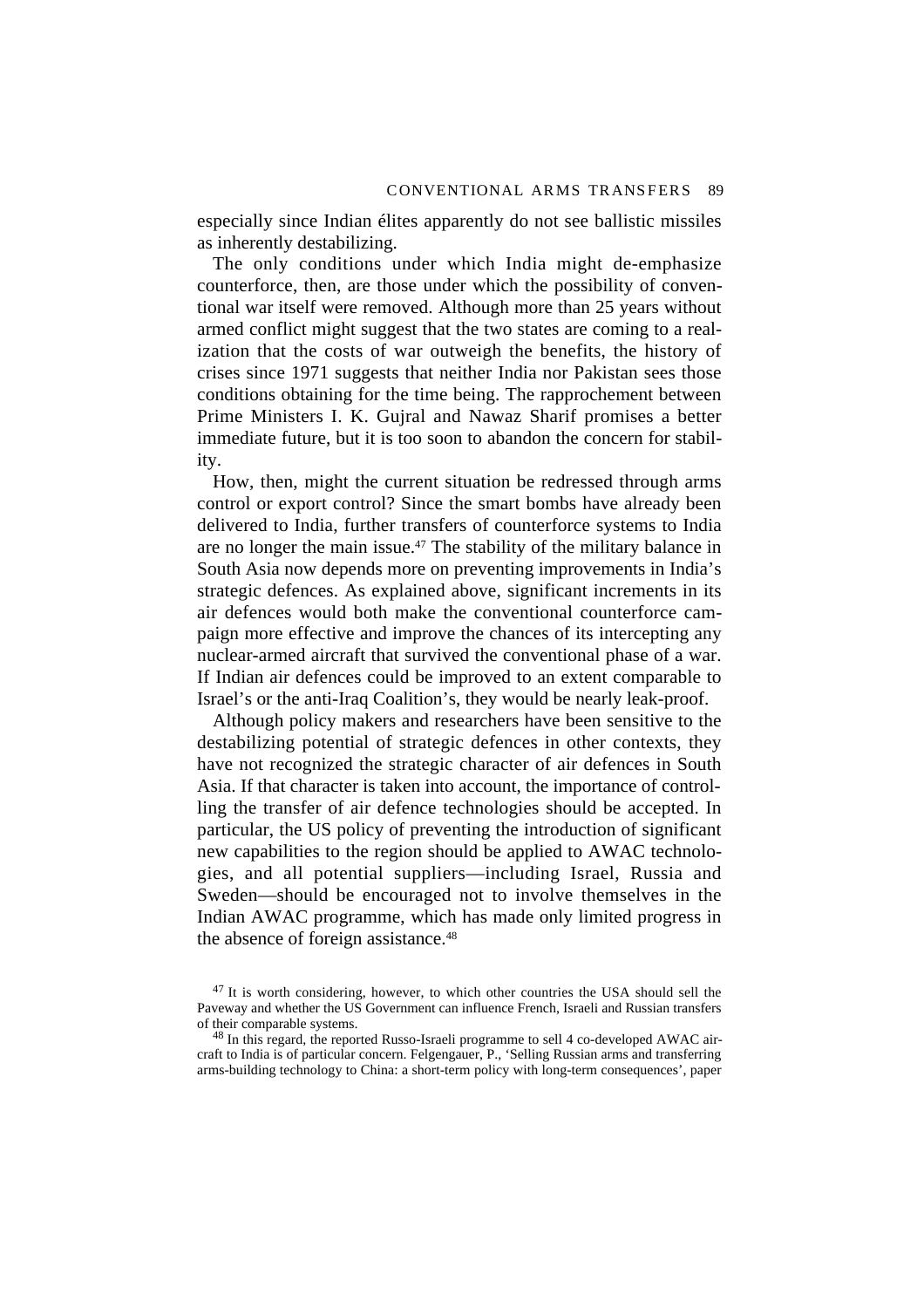#### 90 NUCLEAR WEAPONS AND ARMS CONTROL, SOUTH ASIA

Since acquiring and deploying more ballistic missiles and associated warheads would be politically costly for Pakistan, it is worth considering the level of risk Pakistani planners might be willing to accept in allowing their air bases and nuclear facilities to become vulnerable before expanding their ballistic missile capability. Like the perception of arms suppliers' cooperation with India, this is inherently subjective and therefore difficult to predict. It may be that Pakistan will be willing to continue accepting the growing vulnerability—and even the destruction—of its air force without resorting to the deployment or use of nuclear ballistic missiles. But it probably should not be the policy of India or its arms suppliers to rely on Pakistan's willingness to continue to bear increasing risk.

An important question for Pakistani planners is what advantages nuclear weapons confer if they cannot prevent a conventional war that might involve successful counterforce attacks and cannot be used for fear of retaliation in kind. The stock responses—that they safeguard Pakistan's existence as an independent state, although that has not been in doubt for some time, and that they are popular with and reassuring to the Pakistani public—are not entirely satisfying.

delivered to the RAND-CAPS conference on Foreign Military Assistance to the PRC and the ROC, 26 June 1997.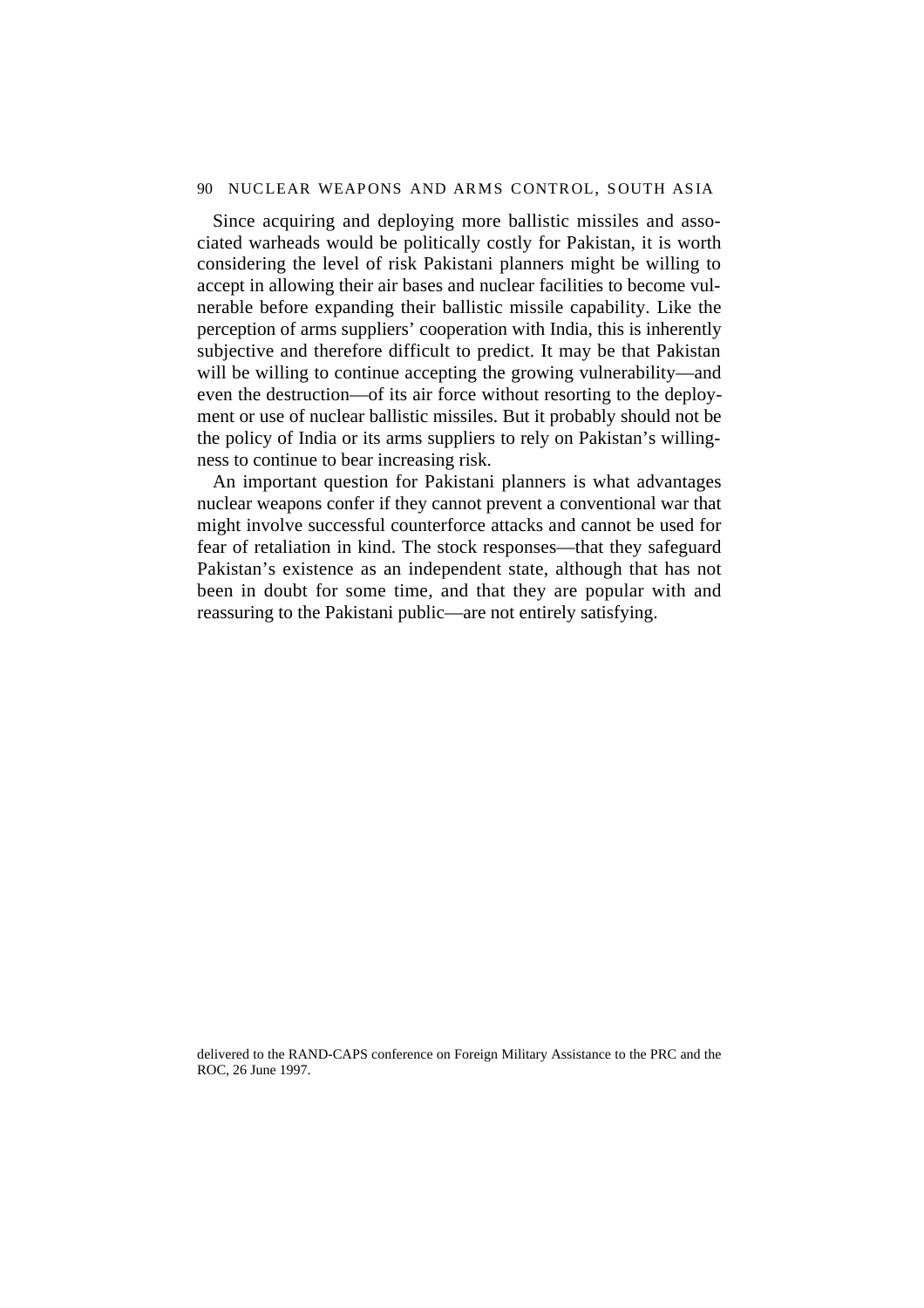# About the authors

**Dr Samina Ahmed** (Pakistan) was a visiting fellow at SIPRI during the drafting of her contribution to this report. Until late 1997 she was a Senior Research Associate at the Institute for Regional Studies, Islamabad.

**Dr Eric Arnett** (USA) is Leader of the SIPRI Military Technology and International Security Project. In 1988–92 he was senior Program Associate in the Program on Science and International Security and Director of the Project on Advanced Weaponry in the Developing World at the American Association for the Advancement of Science.

**Professor Giri Deshingkar** (India) is Director of the Institute of Chinese Studies, Delhi, Senior Fellow of the Centre for Study of Developing Societies and Senior Fellow at the Institute of Peace and Conflict Studies. He is also the editor of *China Report* (Delhi).

**Hua Han** (China) is the project leader of the Program on Arms Control and Disarmament at Beijing University. She was formerly Lecturer at the Institute of Asian–African Studies at Beijing University and has held fellowships at SIPRI (1996) and the Georgia Institute of Technology (1993–94).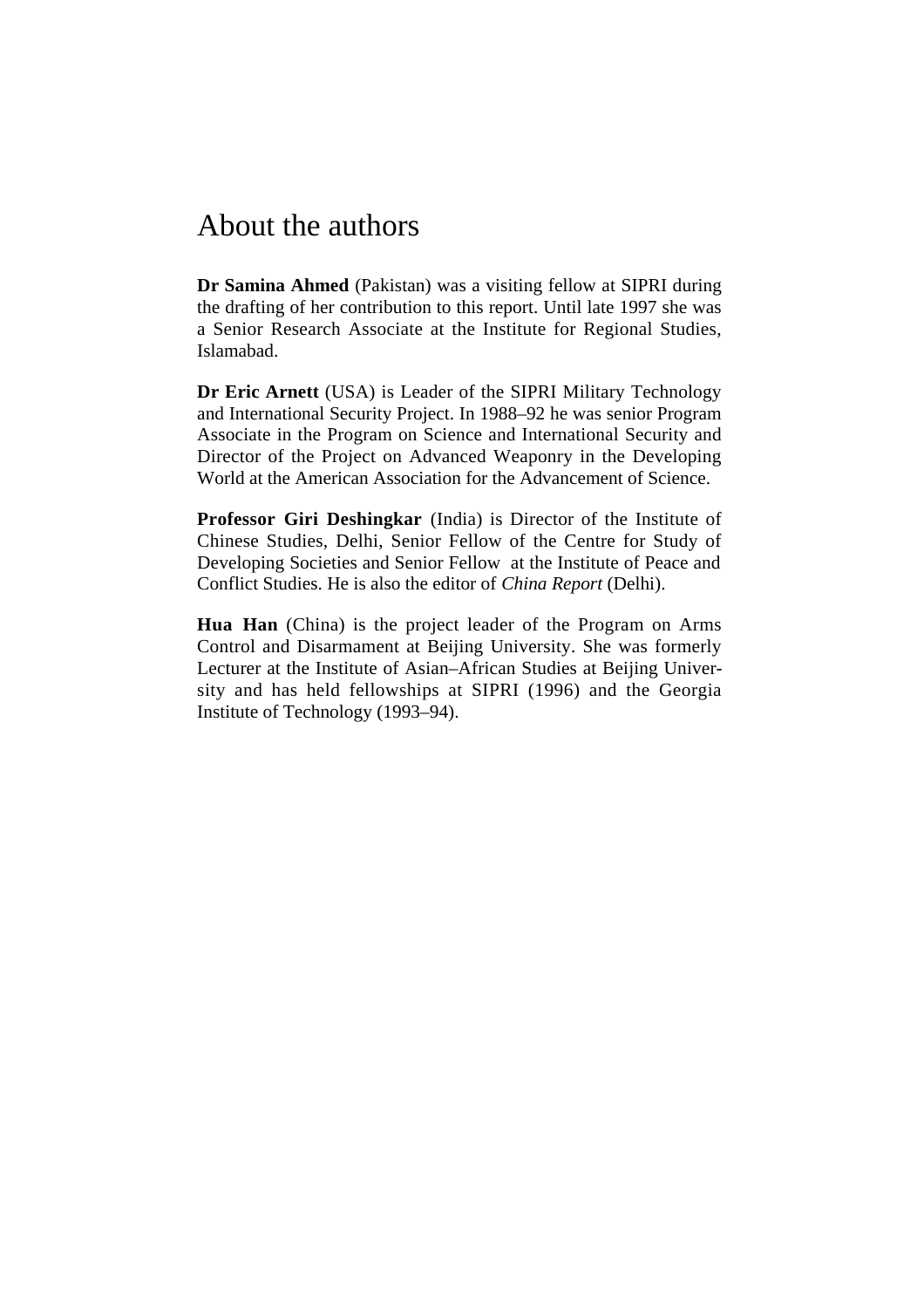## Index

Afghanistan 60 Agni missile 4, 11, 48, 81 Agreement on the Maintenance of Peace and Tranquillity along the Line of Actual Control (1993) 40, 44 Agreement on the Prohibition of Attack against Nuclear Installations and Facilities (1988) 1 Akash missile 83 Aksai Chin 38 America *see* United States of America Argentina 7, 10 Arunachal Pradesh 39, 40, 44 AS-12 missiles 80–81 Astra missile 83 AWAC systems 83, 89 Ayub, Gowher 68

Bangladesh 59, 85 Beg, Mirza Aslam 70, 71, 86 Bharat Heavy Electrical Ltd 9 Bhutto, Benazir 33, 66, 67 Bhutto, Zulfikar Ali 59, 60, 70 Brazil 7, 10 Buckley, James 61 Burma *see* Myanmar Bush, George 70

Canada 7, 10, 22 Ceylon *see* Sri Lanka Chari, P. R. 87 China: air intrusions 44 and arms control 37, 48–51 arms exports 2, 43, 81 arms imports 12 border problems 11, 13, 37–38, 39, 40, 41, 42 and CTBT 23, 46, 47, 49 domestic politics 45 economic reform 46 encirclement, fear of 46

India: CBMs 44 nuclear cooperation with 48 and nuclear weapons 11, 35, 37, 45–48 relations with 10–13, 35–52 war planning 11, 12, 41–44, 47 war with, 1962 11, 12, 35, 37, 41, 43 and Kashmir 39, 41 major war unlikely 12, 42, 46 military, control of 13 military doctrine 12, 42 military exercises 44 military expenditure on R&D 43 military planning 42–43 military reforms 12, 13, 42–43, 46 missile forces 12–13 missiles 46, 47 and Myanmar 43 and NPT 47, 49, 50 and nuclear arms control 49–50, 51–52 nuclear blackmail eschewed 48 nuclear deterrent 46, 47 nuclear power 10, 46 and nuclear proliferation 46, 50 nuclear tests 21, 46, 47 nuclear weapons: and India 11, 35, 37, 45–48 modernization 12–13 no-first-use pledge 43, 45 upgrading 46 and USA 12 and Pakistan 25, 43, 52 and Russia 40 and Taiwan 12 troop withdrawals 40, 42, 43 uranium exports 48 and USA 12, 27, 38 and USSR 38, 39, 40, 42 Cirus reactor 7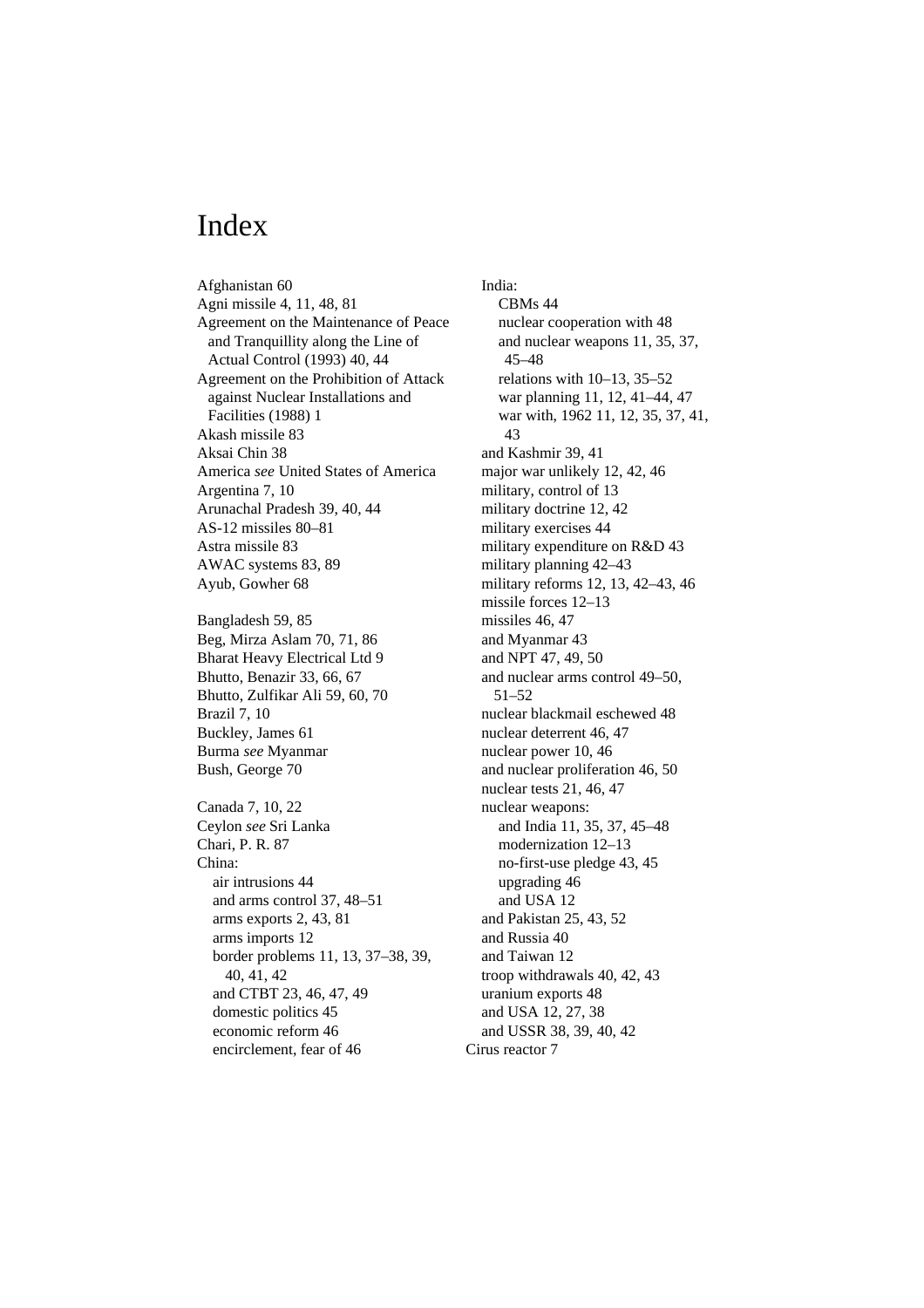Clinton, President Bill 23, 25 Conference on Disarmament (CD): and CTBT 23, 27, 28, 64 and nuclear disarmament 29 Crotale missile 81 CTBT (Comprehensive Nuclear Test-Ban Treaty, 1996): commitment to avoided 1 entry into force 13, 14 opened for signature 53 *see also under* China; Conference on Disarmament; India; Pakistan

Dalai Lama 38 Deng Xiaoping 41, 42, 46 Dhruva reactor 7 Dixit, J. N. 26 Durrani, Asad 86

Egypt, arms imports 12

F-16 aircraft 2,15, 77fn, 81 Fast Breeder Test Reactor 7 Five Principles of Peaceful Coexistence treaty (1954) 37 France: arms exports 2, 82, 83, 89fn nuclear exports 60

Gandhi, Indira 3, 22 Gandhi, Rajiv: China trip 10–11, 40 and CTBT 3, 22fn and nuclear disarmament 22fn, 31 Ghose, Arundhati 29, 30 Gowda, H. D. Deve 4 Gujral, Prime Minister I. K.: foreign policy 3–4, 68, 88 and Nawaz Sharif 89 non-reciprocity 4

Haider, Salman 29 Haq, Admiral Mansurul 73 Himachal Pradesh 44 Hoodbhoy, Pervez 72, 86 Huang Hua 39

Hussain, Mushahid 85 IAEA (International Atomic Energy Agency) 52 India: air defences 75, 80–83, 89 air force 77, 78, 81 air intrusions 44 and arms control 2, 19–34, 37, 44, 48–51 arms imports 2, 11, 18, 77, 80, 89 Bharatiya Janata Party (BJP) 19, 25, 29, 30, 33 bombs 16, 18, 79–80, 89 border problems 11, 13, 37–38, 39, 40, 41, 42, 44 bureaucracy 21 China: CBMs 44 nuclear cooperation with 48 nuclear weapons of 35, 44, 45–48 relations with 10–13, 23, 35–52 war planning 11, 41–44 war with, 1962 11, 12, 35, 37, 41, 43 coalition governments 3, 20, 23–30, 33 'coalitions with Indian characteristics' 19, 34 Congress (I) Party 3, 23, 28, 29 counter-air attacks, 1965, 1971 77, 78 counter-air strike capability 75, 76–84, 88 and CTBT 2, 3, 11, 13, 21, 22, 23–24, 26–28, 29, 30, 31, 34, 50 defence establishment 3 Defence Ministry 48, 81 Defence Research and Development Organisation (DRDO) 4, 5, 11 Department of Atomic Energy (DAE) 4, 5, 6, 9, 17, 21, 48 Department of Space (DOS) 4, 5 domestic politics 2–10, 45 doves 20 elections 28, 45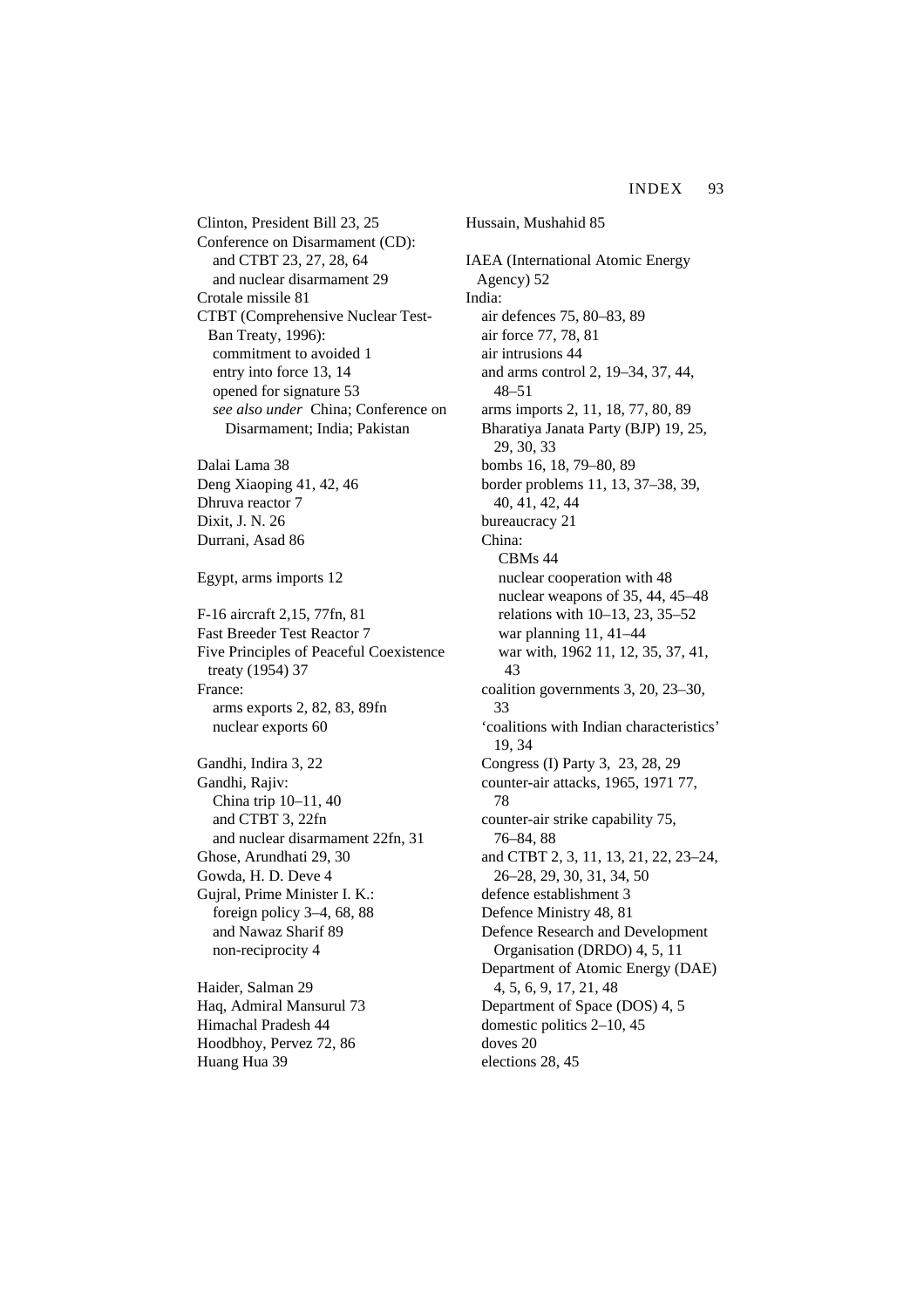External Affairs, Ministry of 48 Fast Breeder Test Reactor 7 fissile material production 26 and FMCT (fissile material cut-off treaty) 26, 31–32, 34 foreign policy 23 Gujral doctrine 33, 34 hawks 20, 21 human rights violations 33 import substitution 9 Indian Space Research Organization (ISRO) 21 information availability 1 Integrated Guided Missile Development Plan 81 international isolation, and nuclear weapons option 5–6, 9, 17 and Kashmir 33, 44, 64, 65 military exercises 44 military expenditure 4–5, 44, 81 military planning 43–44, 76–84 military R&D 4 missiles: air defence 82 and China 35 development 11, 48, 83 expenditure on 4, 11 and Pakistan 48 Muslims in 34 non-reciprocity 4 and NPT 17, 25, 26, 50 and nuclear arms control 22–34, 48–52 nuclear deterrence 47–48 and nuclear disarmament 3, 34 nuclear disarmament and conventional weapons 32 and nuclear disarmament in timebound plan 28–29, 30, 31–32, 50 nuclear establishment 3, 4, 5, 6, 9, 17, 21, 25, 28, 48 nuclear explosion (Pokhran) 3, 9, 12, 22, 24, 47 nuclear imports 22 nuclear policy changes 22, 29–30 Nuclear Power Corporation 6–7, 9

nuclear programme, civilian 4, 5–10: energy availability 8, 10 and nuclear weapons option 9 plants' operating history 6 reliability 6–7 safety 8–9 nuclear R&D 4 nuclear strike aircraft 3, 4, 12 nuclear testing considered 13, 24 nuclear weaponization 44, 45, 47 nuclear weapons: capability 2 and China 11, 12, 22, 35, 37 costs 17 and CTBT 24, 28 expenditure on 4 future 30–32 and general science 5, 17 international effects of 5–6, 9, 17 numbers 2 production of 30 Pakistan: and nuclear weapons of 48, 86–88 relations with 32–34 war planning 16, 75, 86–88 wars with 59, 77–78, 85 Parliament 20 and peaceful nuclear explosions 21 plutonium 2 political debate, limitations of 20 political inertia 21–23 political parties, provincial nature 19 politics and arms control 19–34 and PTBT 50 public opinion 20, 27, 30 R&D, expenditure on 4, 5 radar 83 and regional disarmament 60 and Russia 26, 50 science and technology 4–5, 17 science establishment 29, 30 ships 81 smart bombs 16, 18, 79–80, 89 space establishment 25, 28 space R&D 4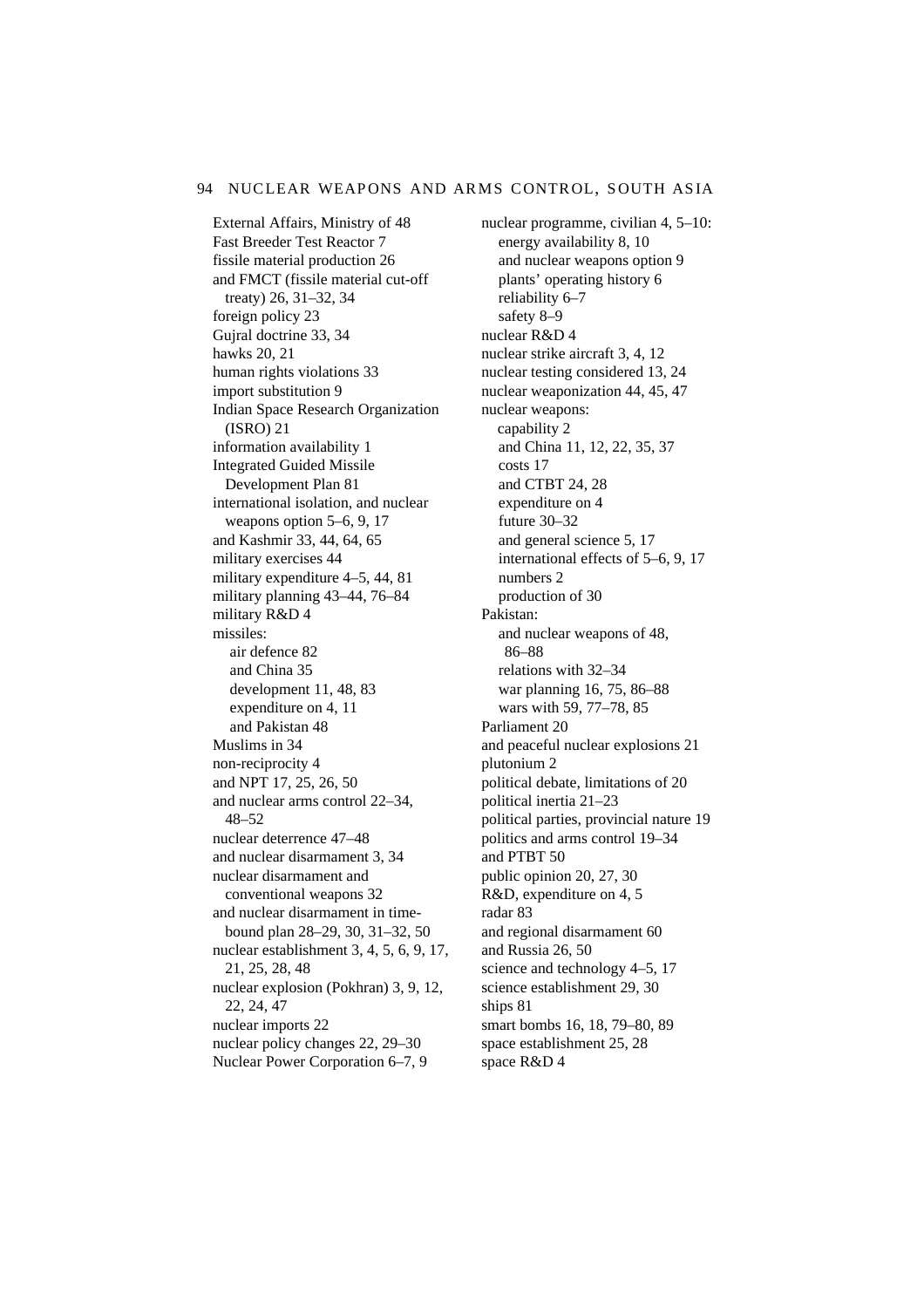strategic air defences 75, 80–83, 89 strike aircraft 77, 79 *see also* nuclear strike aircraft submarines 81 systems integration 9 tanks 81 think-tanks 27, 29 troop withdrawals 40 United Front Government 4, 29–30, 33 uranium imports 48 and USA: and Chinese threat 39 deterring intervention of 12 and non-proliferation regimes 26 nuclear negotiations with 25 pressure from 24 relations with 23 and USSR 39, 43 weapons programmes, foreign participation 82–83 Indian Ocean as Zone of Peace 52 Indo-China 38 Indra radar 83 Iyengar, P. K. 24 Jaguar aircraft 2, 4–5, 12, 78, 80, 82 Jiang Zemin, President 40 Karamat, Jehangir 73, 74fn Kashmir: and China 39, 41 elections in 33 human rights violations in 33 insurgents, cross-border support for 3, 4, 16, 18 line of control 33 and nuclear deterrence 86 *see also under* India; Pakistan Khalid, Mehraj 73 Khan, General Ayub 59 Khan, Ghulam Ishaq 70 Koeberg reactors 7 Korea, North 14 Korea, South 7, 10

Korean War 46 Ladakh 44 Leghari, President Farooq 14 Light Combat Aircraft (LCA) 83 Li Peng, Prime Minister 40, 51 London Club *see* Nuclear Suppliers' Group McMahon Line 38 Mao Zedong 38, 39 MiG-21 aircraft 79, 81, 82, 83 MiG-23 aircraft 79, 82 MiG-27 aircraft 79 MiG-29 aircraft 81, 82, 83 Mirage-III aircraft 2, 81 Mirage-V aircraft 2, 81 Mirage 2000 aircraft 2, 4–5, 12, 79, 80, 82, 88 Mystère aircraft 77 Naqvi, M. B. 72 NATO (North Atlantic Treaty Organization) 85, 87 Nawaz Sharif, Prime Minister Mian: and CTBT 15 and I. K. Gujral 89 and military's power 73, 74 moderation 33 and non-reciprocity 4 and nuclear weapons 66, 67–68, 71 and political power bases 73 Nayar, Kuldip 62 Nehru, Jawaharlal 2, 21, 22, 37, 38, 39 non-aligned countries 22, 26 NPT (Nuclear Non-Proliferation Treaty, 1968) 1 *see also under* China; India; United States of America NPT Review and Extension Conference (1995) 26, 53, 64 Nuclear Suppliers' Group 22 Oakley, Robert 70 Pakistan:

air bases–destruction of 77 air defences 81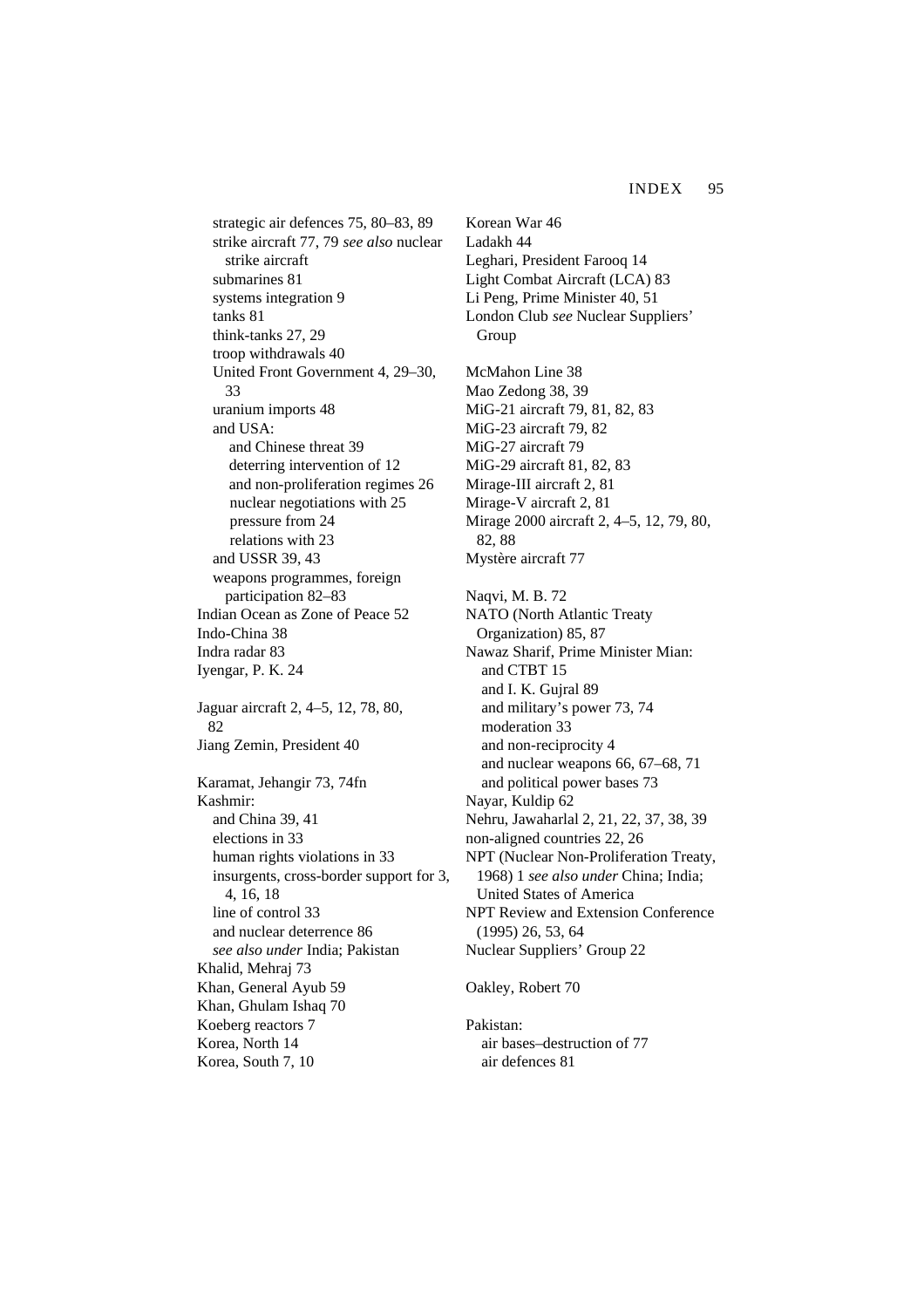air force 78 and arms control 63 arms imports 43 Bangladesh's independence 59 and China 25, 43, 52 civilian government, return to 14, 56, 57, 62 civil–military relations 56–57, 70–71 Constitution 73 corruption 73 Council for Defence and National Security 73 and CTBT 14, 66–67 democracy and nuclear issues 70, 71, 72–74 dismemberment fears 32, 33, 34 domestic politics 14–15, 54-68, 72–74 *see also* public opinion education 56 elections 72 external threat, political use of 54, 55, 57, 58, 59, 60, 65, 70 fissile material production 61, 63, 76 foreign policy 73 illiteracy 14, 15 India: counter-air attacks 77, 78 counter-air strike capability 75, 76–84 disparity in size and resources 54, 76 relations with 32–34 rhetoric against 58 war planning 16, 75 wars with 59, 77–78, 85 information, limitation of 54, 55 Inter-Services Agency 86 Jamaat-i-Islami 67 and Kashmir 32, 33, 34, 39, 64, 65 military: coups 60, 63 curbing of powers 73 and legitimacy 55, 58–62 and nuclear policy 55, 56, 74 opposition to 59

political power of 54, 57, 63, 73–74 and security policy 56, 74 withdrawal from politics 59 military expenditure 58 and missiles 18, 75–76, 76, 81, 84, 90 and nuclear arms control 53, 63, 64, 74 nuclear deterrence 18, 32, 34, 53, 54, 55, 72, 84–88 nuclear energy 10, 53, 58 nuclear imports 60 nuclear installations, attack on 3 nuclear policy, public discourse on 54–57, 62–68, 72–74 nuclear strike aircraft 2, 17 and nuclear tests 76 nuclear weaponization 67 nuclear weapons: capability 2 and conventional war 90 critics of 72 debate on 62–68 delivery system 87–88 and domestic politics 54–68, 72–74 first-use doctrine 32 and Indian insurgency 88 and India's conventional superiority 32, 68 and India's counter-air strike capability 75, 76–84 and India's nuclear weapons 60, 68 international aspects 64, 65 panic use of 88 politicians' role limited 62 and prestige 57, 62 programme begins 58–69 and regime legitimacy 58–62, 70 use, possibility of 84 volatility 32, 34 and war 15–16 Pakistan Muslim League 57, 67, 68, 71, 86 Pakistan National Party (Bizenjo) 72 Pakistan People's Party (PPP) 57, 59, 66, 71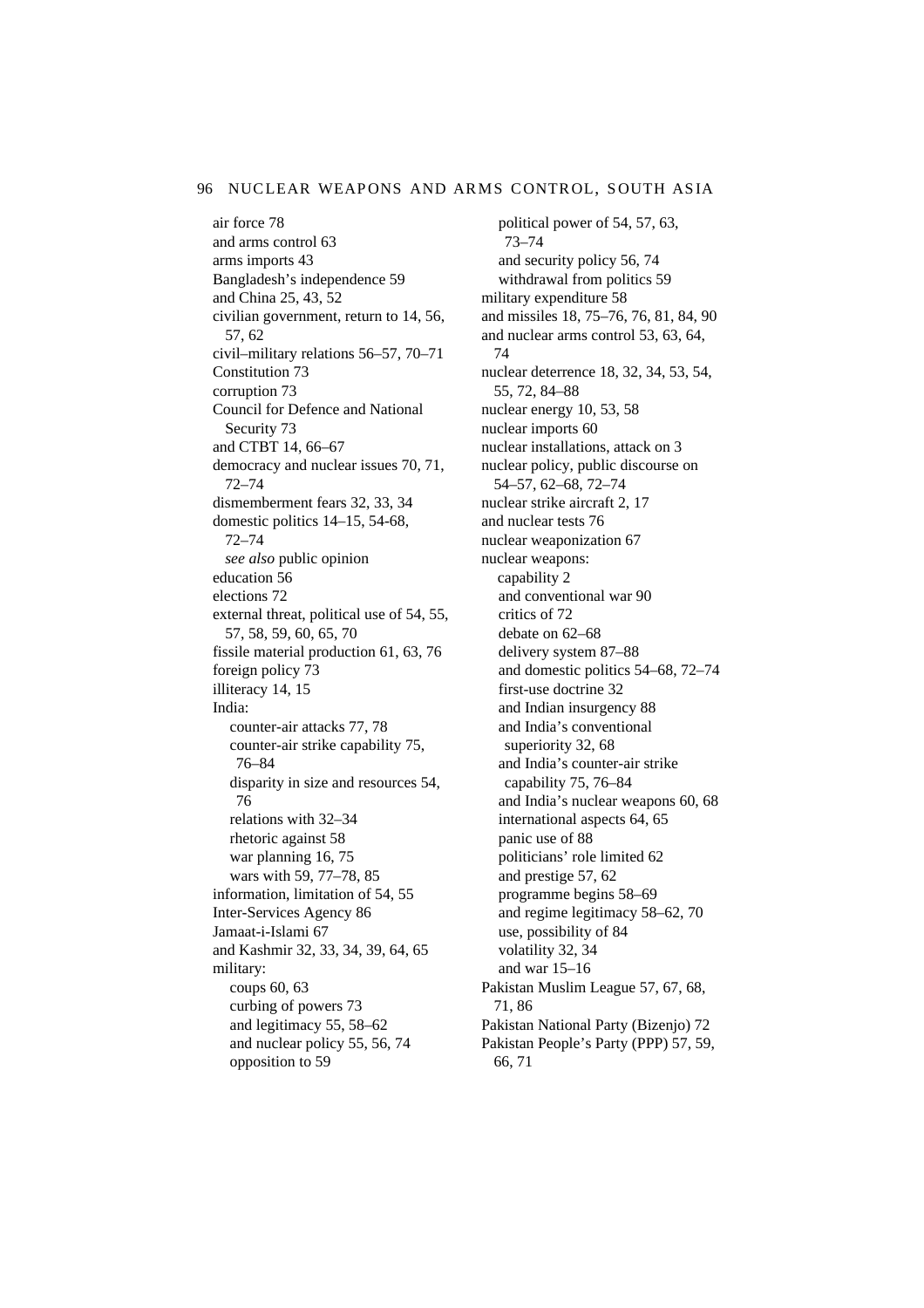policy, government control of lost 14 political power, changes needed in balance of 73 political reforms 14, 15 public opinion 15, 33, 53–54, 55–56, 58, 65, 68 radar 78, 81 and regional disarmament 60 repression in 61 security 33, 63–64 and security alliances 58 strategic depth, lack of 77 territorial disputes 58, 64 think-tanks 56 uranium enrichment 2, 61, 63, 76 and USA 18, 60, 61, 63, 64, 66, 68–71, 88 war planning 15–16 and West 58 Palit, Major-General D. K. 87 Paveway laser-guidance kits 80, 89fn Pei Yuanying 46 Perry, William 51 Prithvi missile 79 Rao, P. V. Narasimha: and China 40, 41 and Congress Party's defeat 28 and CTBT 23–29 and nuclear policy changes 25–26 and nuclear testing 24, 25 problem evasion 29 and USA 25 Reagan, Ronald 70 Russia: arms exports 79, 80, 82, 83, 89 and China 40 and CTBT 23 and India 26, 50 and nuclear arms control 50 *see also* Union of Soviet Socialist **Republics** 

Sarabhai, Dr Vikram 21 Sarghoda air base77, 81 Sharma, General V. N. 87

Siachen Glacier 33, 74fn

smart bombs 16, 18, 89 South Asia: air defence technologies 89 arms control in 17, 18 arms imports 75 ballistic missiles, incentives to deploy 16–17 and conventional arms trade 75 instability in, reducing 15, 17–18 international consensus 69 nuclear arms control in 1 nuclear deterrence 69, 85 nuclear non-proliferation in 25, 52, 69 nuclear proliferation in 53, 65, 69 nuclear weapon-free zone proposed 60 nuclear weapons, and stability 84 war: limited, possibility of 75, 85 risk of 15–16 *see also* India; Pakistan Su-30 aircraft 2, 4–5, 12 Sumdorong Chu valley 40

Texas Instruments 80 Tibet 11, 12, 37, 38, 41, 42, 43, 47 Trishul missile 83

Union of Soviet Socialist Republics: arms exports 12 and China 38, 39, 40, 42 collapse of 23, 40 and India 12, 43 *see also* Russia United Kingdom: arms exports 80, 83 United Nations: and CTBT 21, 22 United States of America: arms exports 2, 77, 80, 83, 89fn Brown Amendment 64, 66 and China 38 Congress 2 and CTBT 23 National Ignition Facility 27 and NPT 26 and nuclear arms control 50, 51